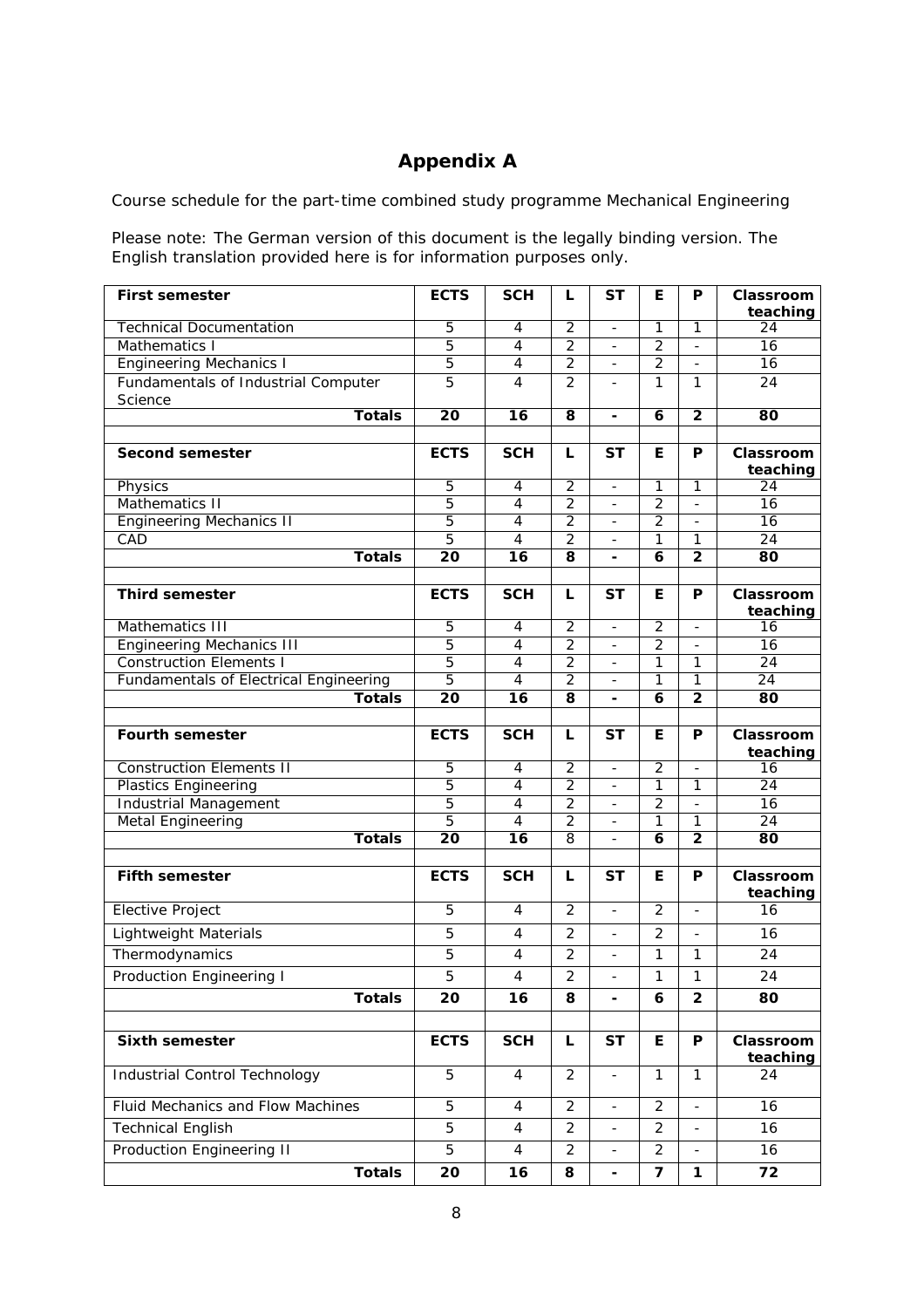| Seventh semester                                                  | <b>ECTS</b> | <b>SCH</b>               | L                        | <b>ST</b>                | Е                        | P                        | Classroom<br>teaching |
|-------------------------------------------------------------------|-------------|--------------------------|--------------------------|--------------------------|--------------------------|--------------------------|-----------------------|
| <b>Fundamentals of Mechanical Process</b><br>Engineering          | 5           | 4                        | $\mathcal{P}$            | $\overline{\phantom{a}}$ | 2                        |                          | 16                    |
| Measurement and Control Technology                                | 5           | 4                        | 2                        | ٠                        | 1                        | 1                        | 24                    |
| <b>Compulsory Elective Module I</b>                               | 5           | 4                        | $\overline{2}$           |                          | $\star$                  | $\star$                  | $\star$               |
| <b>Compulsory Elective Module II</b>                              | 5           | $\overline{4}$           | 2                        |                          | $\star$                  | $\star$                  | $\star$               |
| <b>Totals</b>                                                     | 20          | 16                       |                          |                          |                          |                          |                       |
|                                                                   |             |                          |                          |                          |                          |                          |                       |
| <b>Eighth semester</b>                                            | <b>ECTS</b> | <b>SCH</b>               | L                        | <b>ST</b>                | Е                        | P                        | Classroom<br>teaching |
| Calculation and Simulation Technology<br>in Industrial Production | 5           | 4                        | 2                        | $\overline{\phantom{a}}$ | 2                        |                          | 16                    |
| Project Management                                                | 5           | 4                        | $\overline{2}$           | ÷                        | $\overline{2}$           | $\overline{\phantom{a}}$ | 16                    |
| <b>Compulsory Elective Module III</b>                             | 5           | 4                        | $\overline{2}$           | $\overline{\phantom{a}}$ | 1                        | 1                        | 24                    |
| <b>Compulsory Elective Module IV</b>                              | 5           | 4                        | $\overline{2}$           |                          | 1                        | 1                        | 24                    |
| <b>Totals</b>                                                     | 20          | 16                       | 8                        | $\blacksquare$           | 6                        | $\overline{2}$           | 80                    |
|                                                                   |             |                          |                          |                          |                          |                          |                       |
| <b>Ninth semester</b>                                             | <b>ECTS</b> | <b>SCH</b>               | L                        | <b>ST</b>                | Е                        | P                        | Classroom<br>teaching |
| Quality Management                                                | 5           | 4                        | $\overline{2}$           | ÷                        | 1                        | 1                        | 24                    |
| <b>Bachelor Thesis</b>                                            | 12          | ÷                        |                          | $\overline{a}$           | $\overline{a}$           | $\overline{a}$           |                       |
| Colloquium                                                        | 3           | $\overline{\phantom{0}}$ | $\overline{\phantom{a}}$ | $\overline{\phantom{a}}$ | $\overline{\phantom{a}}$ | $\overline{\phantom{a}}$ | ÷.                    |
| <b>Totals</b>                                                     | 20          | 4                        | $\overline{2}$           | $\blacksquare$           | 1                        | 1                        | 24                    |
|                                                                   |             |                          |                          |                          |                          |                          |                       |

Legend:

|          | $= 100\%$ study materials | + 0% classroom teaching   |
|----------|---------------------------|---------------------------|
| ST and E | $=$ 50% study materials   | + 50% classroom teaching  |
|          | $= 0\%$ study materials   | + 100% classroom teaching |

\* The extent of classroom teaching can be found in the respective compulsory elective modules.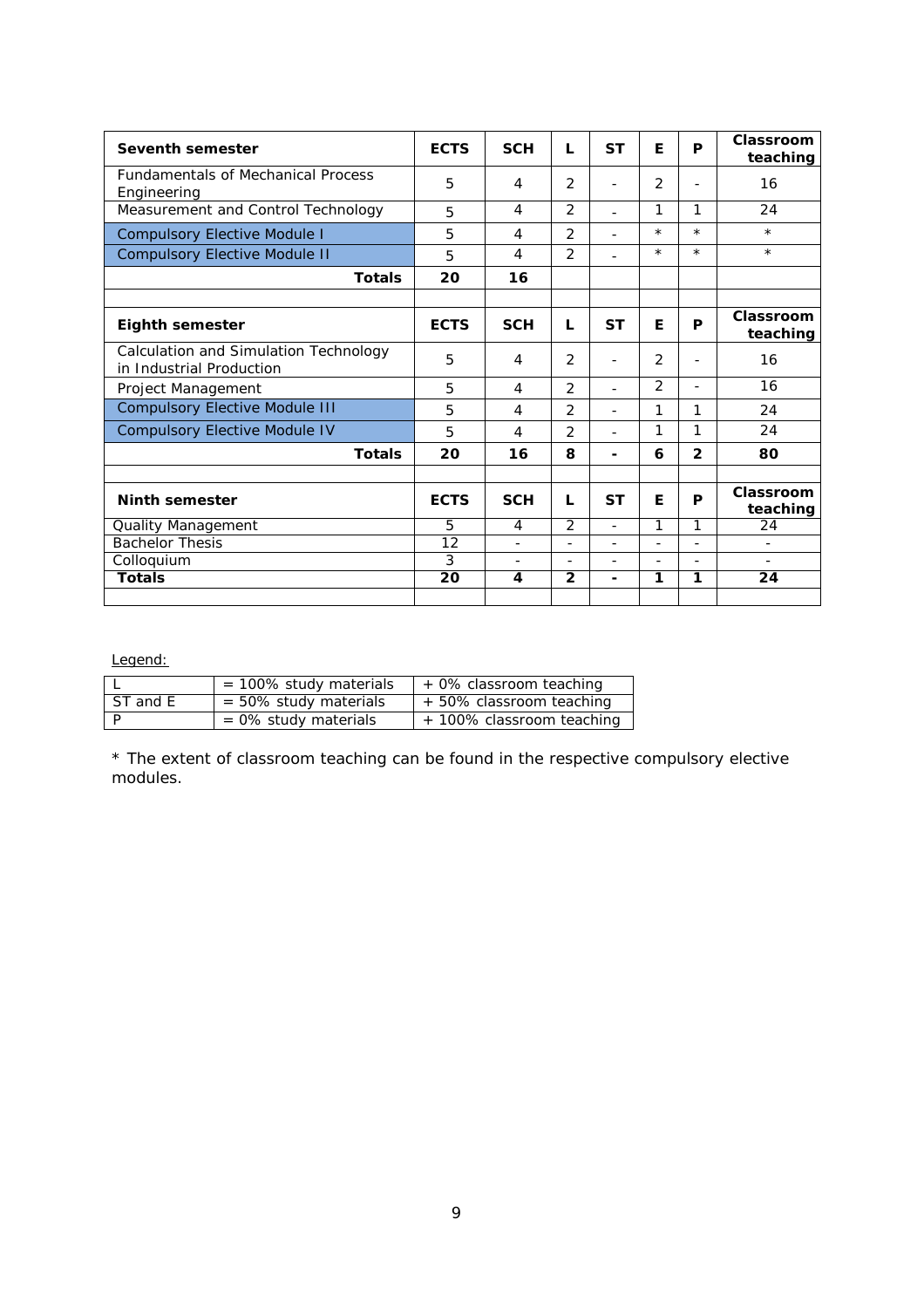| <b>Focus: Further Education</b>                                         | <b>ECTS</b> | <b>SCH</b> |               | SΤ |   |   | <b>Classroom</b><br>teaching |
|-------------------------------------------------------------------------|-------------|------------|---------------|----|---|---|------------------------------|
| CEM I: Diagnosis and Support                                            | 5           |            | $\mathcal{P}$ |    |   |   | 24                           |
| CEM II: Vocational Education I and<br><b>Vocational Field Practical</b> | 5           | 4          |               |    |   |   | 16                           |
| CEM III: Didactics of Technology                                        | 5           |            | っ             |    |   |   | 24                           |
| <b>CEM IV: Vocational Education II</b>                                  | 5           |            | っ             |    |   |   | 24                           |
| Totals                                                                  | 20          | 16         | 6             |    | 5 | 3 | 88                           |

| <b>Focus: Production Technology</b>                      | <b>ECTS</b> | <b>SCH</b> |   | ST | Ε | Р | <b>Classroom</b><br>teaching |
|----------------------------------------------------------|-------------|------------|---|----|---|---|------------------------------|
| CEM I: Production Management and<br>Factory Organisation | 5           | 4          | 2 |    |   |   | 16                           |
| CEM II: Production Automation and<br>Digitalisation      | 5           | 4          | 2 |    | 2 |   | 16                           |
| <b>CEM III: Plastics Production Process</b>              | 5           | 4          | 2 |    |   |   | 24                           |
| CEM IV: Rapid Prototyping / Additive<br>Manufacturing    | 5           | 4          | 2 |    |   |   | 24                           |
| Totals                                                   | 20          | 16         | 8 |    | 6 | 2 | 80                           |

| <b>Focus: Product Development</b>                     | <b>ECTS</b> | <b>SCH</b> |                | ST | E |   | Classroom<br>teaching |
|-------------------------------------------------------|-------------|------------|----------------|----|---|---|-----------------------|
| CEM I: Product Risk Management                        | 5           |            | 2              |    |   |   | 16                    |
| CEM II: Innovation Techniques                         | 5           |            | 2              |    |   |   | 24                    |
| CEM III: Designing with Plastics                      | 5           |            | $\mathfrak{D}$ |    |   |   | 24                    |
| CEM IV: Rapid Prototyping / Additive<br>Manufacturing | 5           |            | 2              |    |   |   | 24                    |
| Totals                                                | 20          | 16         | 8              |    | 5 | 3 | 88                    |

Additional module for the focus on further education: General Didactics and Orientation Practical

Legend:

|          | $= 100\%$ study materials | + 0% classroom teaching   |
|----------|---------------------------|---------------------------|
| ST and E | $=$ 50% study materials   | + 50% classroom teaching  |
|          | $= 0\%$ study materials   | + 100% classroom teaching |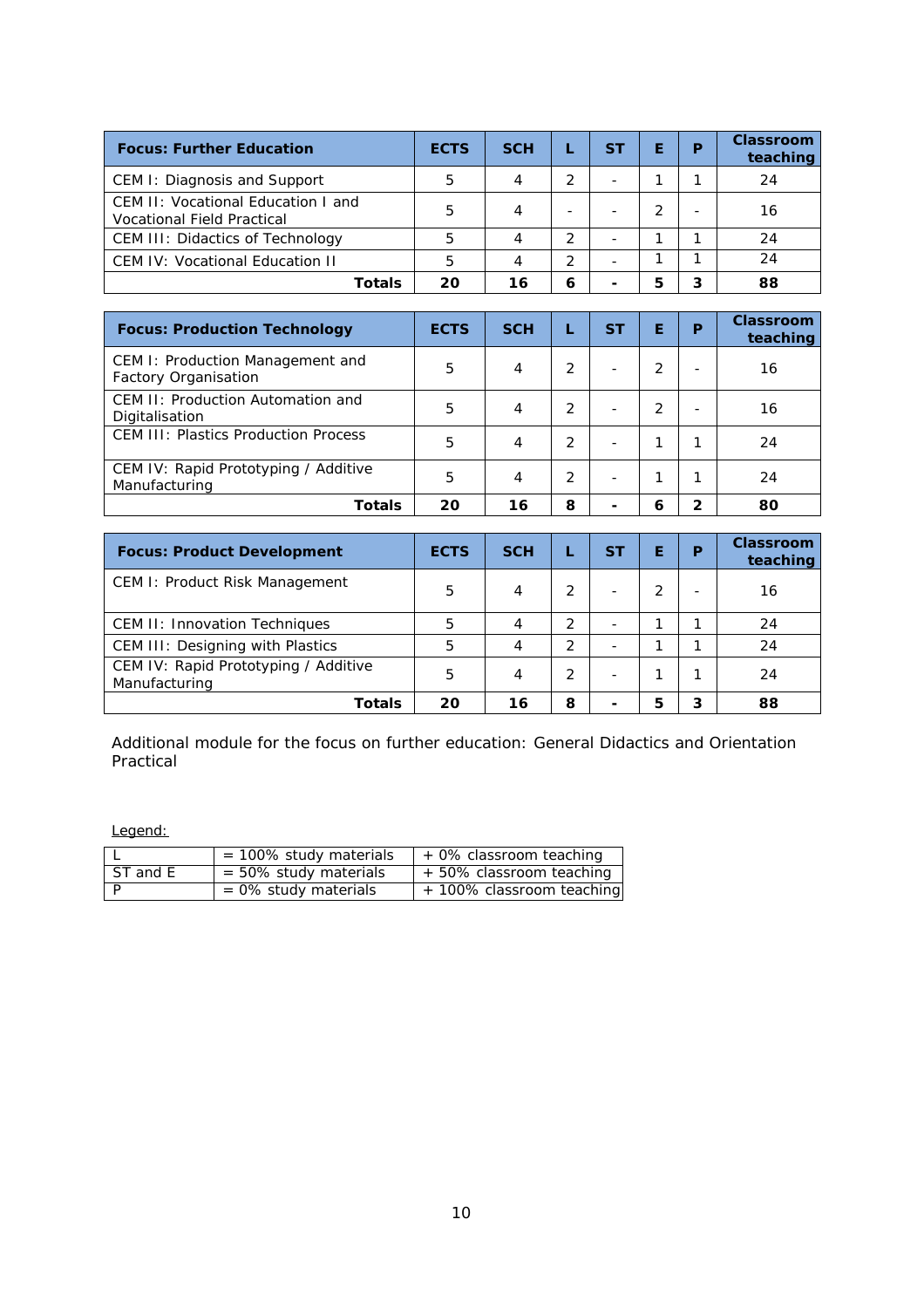Appendix B

# Module catalogue

for the bachelor's degree study programme in Mechanical Engineering (part-time combined studies) of the Faculty of Engineering and Mathematics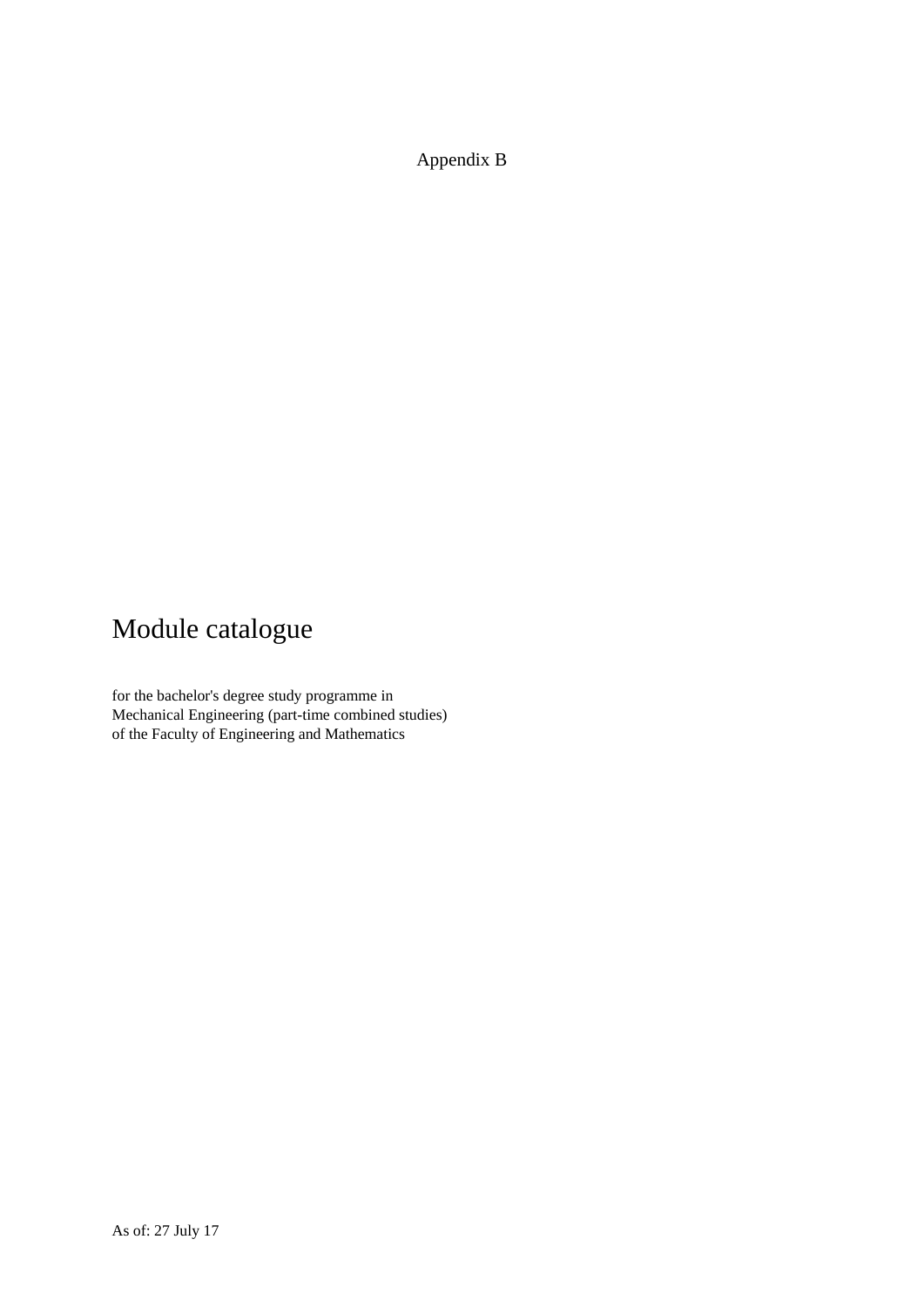# Table of contents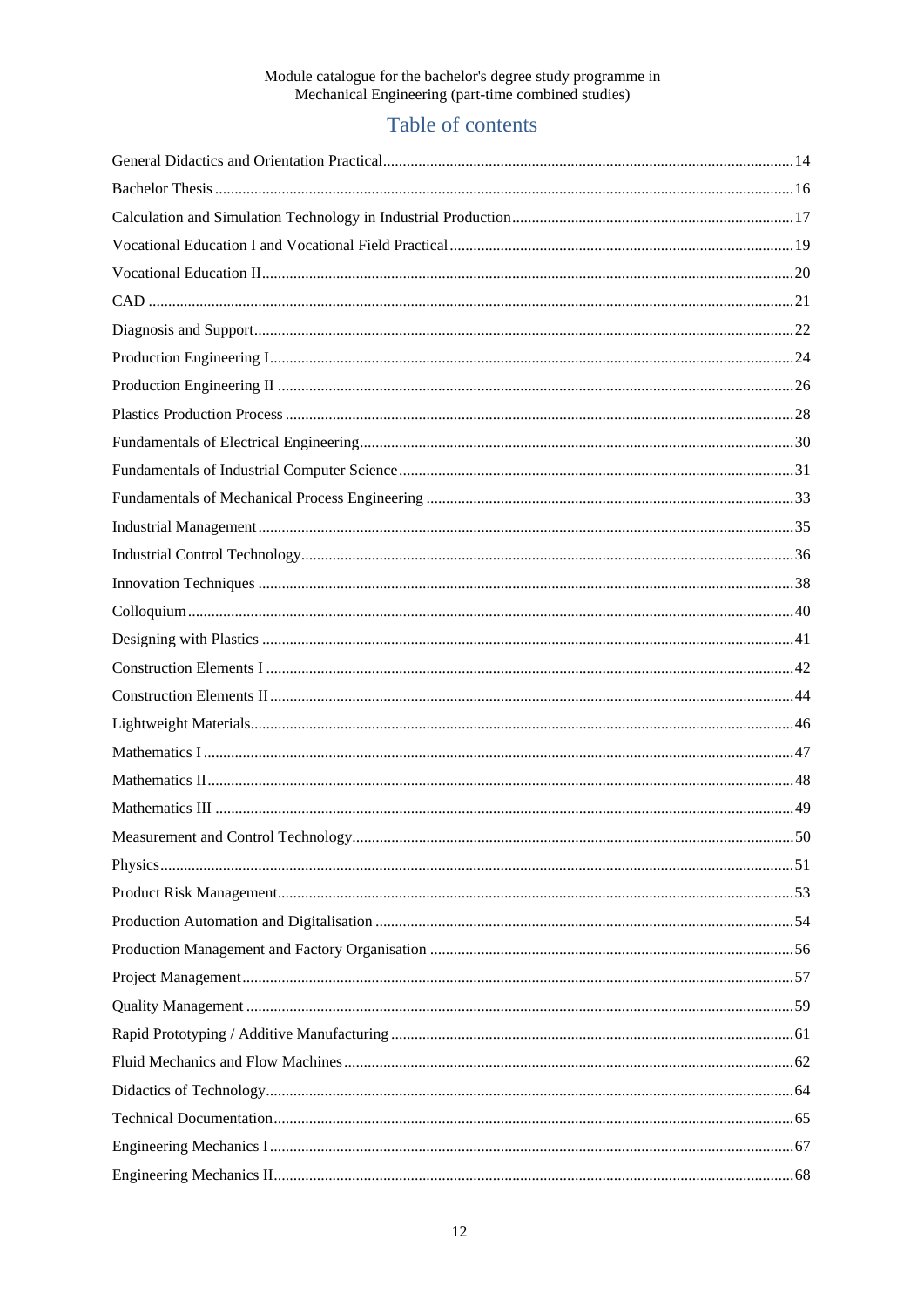Please note: The German version of this document is the legally binding version. The English translation provided here is for information purposes only.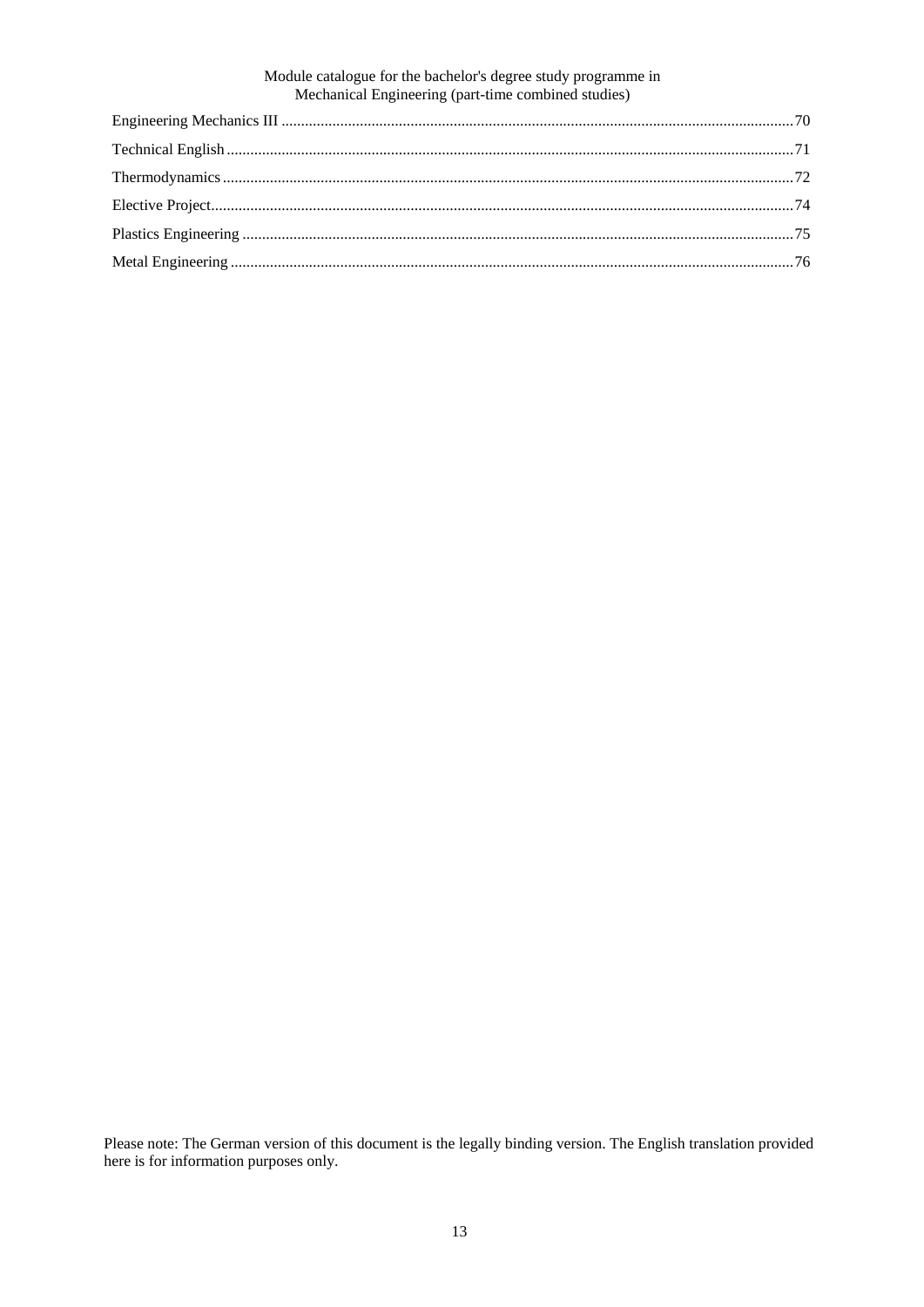|              |                     |                                   | General Didactics and Orientation Practical                                                                      |                                                                                                                                                                                                                                                                                                                                                                                                                                                                                                                                                                                                                                                                                                                                                                                                                                                                                                                                                                                                                                                                                                                                               |                 |            |                           |                     | <b>ADOP</b>      |   |
|--------------|---------------------|-----------------------------------|------------------------------------------------------------------------------------------------------------------|-----------------------------------------------------------------------------------------------------------------------------------------------------------------------------------------------------------------------------------------------------------------------------------------------------------------------------------------------------------------------------------------------------------------------------------------------------------------------------------------------------------------------------------------------------------------------------------------------------------------------------------------------------------------------------------------------------------------------------------------------------------------------------------------------------------------------------------------------------------------------------------------------------------------------------------------------------------------------------------------------------------------------------------------------------------------------------------------------------------------------------------------------|-----------------|------------|---------------------------|---------------------|------------------|---|
| number:      | Identification      | Workload:                         | Credits:                                                                                                         |                                                                                                                                                                                                                                                                                                                                                                                                                                                                                                                                                                                                                                                                                                                                                                                                                                                                                                                                                                                                                                                                                                                                               | Study semester: |            | Frequency of the<br>offer |                     | Duration:        |   |
| 4078         |                     | 125h                              | 5                                                                                                                |                                                                                                                                                                                                                                                                                                                                                                                                                                                                                                                                                                                                                                                                                                                                                                                                                                                                                                                                                                                                                                                                                                                                               | Add-on module   |            | Annual<br>(Winter)        |                     | 1 semester       |   |
| $\mathbf{1}$ | Course:             |                                   | Planned group sizes                                                                                              |                                                                                                                                                                                                                                                                                                                                                                                                                                                                                                                                                                                                                                                                                                                                                                                                                                                                                                                                                                                                                                                                                                                                               | Scope           |            | / classroom<br>teaching   | Actual contact time | Self-study       |   |
|              | Lecture             |                                   | 60 students                                                                                                      |                                                                                                                                                                                                                                                                                                                                                                                                                                                                                                                                                                                                                                                                                                                                                                                                                                                                                                                                                                                                                                                                                                                                               | 0               | <b>SCH</b> | 0                         | h                   | $\boldsymbol{0}$ | h |
|              | Tuition in seminars |                                   | 30 students                                                                                                      |                                                                                                                                                                                                                                                                                                                                                                                                                                                                                                                                                                                                                                                                                                                                                                                                                                                                                                                                                                                                                                                                                                                                               | $\mathbf{0}$    | <b>SCH</b> | $\Omega$                  | h                   | $\Omega$         | h |
|              | Exercise            |                                   | 20 students                                                                                                      |                                                                                                                                                                                                                                                                                                                                                                                                                                                                                                                                                                                                                                                                                                                                                                                                                                                                                                                                                                                                                                                                                                                                               |                 |            |                           |                     | 3                | h |
|              |                     | Practical or seminar              | 15 students                                                                                                      |                                                                                                                                                                                                                                                                                                                                                                                                                                                                                                                                                                                                                                                                                                                                                                                                                                                                                                                                                                                                                                                                                                                                               |                 |            |                           |                     | $\mathbf{0}$     | h |
|              |                     |                                   |                                                                                                                  |                                                                                                                                                                                                                                                                                                                                                                                                                                                                                                                                                                                                                                                                                                                                                                                                                                                                                                                                                                                                                                                                                                                                               |                 |            |                           |                     |                  |   |
|              |                     | Supervised self-study             | 60 students                                                                                                      | <b>SCH</b><br>$\overline{c}$<br>16<br>h<br>$\overline{0}$<br><b>SCH</b><br>106<br>h<br>$\mathbf{0}$<br><b>SCH</b><br>$\mathbf{0}$<br>h<br>understand didactics as a sub-discipline of pedagogy and are able to draw further boundaries to<br>neighbouring disciplines and related disciplines as well as to identify subject areas and functions of<br>are able to distinguish between selected didactic theories and models and to highlight the significance of<br>these theoretical foundations for the planning of teaching-learning processes.<br>have a basic knowledge and understanding of teaching categories, can apply them in initial planning<br>are able to transfer the steps of lesson planning and to use them for their own teaching encounter in the<br>are able to critically question this knowledge, to modify resulting questions in exploratory questions and<br>to systematically elaborate them during the orientation practical internship.<br>reflect on their own developmental process and include both initial practical work experience and<br>theoretical discussions about a variety of exploration topics. |                 |            |                           |                     | $\mathbf{0}$     | h |
| 2            |                     | Learning outcomes/competences:    |                                                                                                                  |                                                                                                                                                                                                                                                                                                                                                                                                                                                                                                                                                                                                                                                                                                                                                                                                                                                                                                                                                                                                                                                                                                                                               |                 |            |                           |                     |                  |   |
|              | The students        |                                   |                                                                                                                  |                                                                                                                                                                                                                                                                                                                                                                                                                                                                                                                                                                                                                                                                                                                                                                                                                                                                                                                                                                                                                                                                                                                                               |                 |            |                           |                     |                  |   |
|              | ٠                   | didactics.                        |                                                                                                                  |                                                                                                                                                                                                                                                                                                                                                                                                                                                                                                                                                                                                                                                                                                                                                                                                                                                                                                                                                                                                                                                                                                                                               |                 |            |                           |                     |                  |   |
|              | $\bullet$           |                                   |                                                                                                                  |                                                                                                                                                                                                                                                                                                                                                                                                                                                                                                                                                                                                                                                                                                                                                                                                                                                                                                                                                                                                                                                                                                                                               |                 |            |                           |                     |                  |   |
|              | ٠                   |                                   | attempts and critically evaluate them.                                                                           |                                                                                                                                                                                                                                                                                                                                                                                                                                                                                                                                                                                                                                                                                                                                                                                                                                                                                                                                                                                                                                                                                                                                               |                 |            |                           |                     |                  |   |
|              |                     | orientation practical internship. |                                                                                                                  |                                                                                                                                                                                                                                                                                                                                                                                                                                                                                                                                                                                                                                                                                                                                                                                                                                                                                                                                                                                                                                                                                                                                               |                 |            |                           |                     |                  |   |
|              | $\bullet$           |                                   |                                                                                                                  |                                                                                                                                                                                                                                                                                                                                                                                                                                                                                                                                                                                                                                                                                                                                                                                                                                                                                                                                                                                                                                                                                                                                               |                 |            |                           |                     |                  |   |
|              | ٠                   |                                   |                                                                                                                  |                                                                                                                                                                                                                                                                                                                                                                                                                                                                                                                                                                                                                                                                                                                                                                                                                                                                                                                                                                                                                                                                                                                                               |                 |            |                           |                     |                  |   |
|              |                     |                                   |                                                                                                                  |                                                                                                                                                                                                                                                                                                                                                                                                                                                                                                                                                                                                                                                                                                                                                                                                                                                                                                                                                                                                                                                                                                                                               |                 |            |                           |                     |                  |   |
| 3            | Contents:           |                                   |                                                                                                                  |                                                                                                                                                                                                                                                                                                                                                                                                                                                                                                                                                                                                                                                                                                                                                                                                                                                                                                                                                                                                                                                                                                                                               |                 |            |                           |                     |                  |   |
|              |                     |                                   | Genesis, subject areas/tasks, research approaches in didactics, didactic theories, e.g. didactics of educational |                                                                                                                                                                                                                                                                                                                                                                                                                                                                                                                                                                                                                                                                                                                                                                                                                                                                                                                                                                                                                                                                                                                                               |                 |            |                           |                     |                  |   |
|              |                     |                                   | theory, critical-constructive didactics, didactics of learning/teaching theory,                                  |                                                                                                                                                                                                                                                                                                                                                                                                                                                                                                                                                                                                                                                                                                                                                                                                                                                                                                                                                                                                                                                                                                                                               |                 |            |                           |                     |                  |   |
|              |                     |                                   | Basic forms of didactic lesson planning, implementation and analysis,                                            |                                                                                                                                                                                                                                                                                                                                                                                                                                                                                                                                                                                                                                                                                                                                                                                                                                                                                                                                                                                                                                                                                                                                               |                 |            |                           |                     |                  |   |
|              |                     | Target groups of didactic action. |                                                                                                                  |                                                                                                                                                                                                                                                                                                                                                                                                                                                                                                                                                                                                                                                                                                                                                                                                                                                                                                                                                                                                                                                                                                                                               |                 |            |                           |                     |                  |   |
| 4            | Forms of teaching:  |                                   |                                                                                                                  |                                                                                                                                                                                                                                                                                                                                                                                                                                                                                                                                                                                                                                                                                                                                                                                                                                                                                                                                                                                                                                                                                                                                               |                 |            |                           |                     |                  |   |
|              |                     |                                   | Learning units for self-study, classroom sessions in the form of exercises                                       |                                                                                                                                                                                                                                                                                                                                                                                                                                                                                                                                                                                                                                                                                                                                                                                                                                                                                                                                                                                                                                                                                                                                               |                 |            |                           |                     |                  |   |
| 5            |                     | Participation requirements:       |                                                                                                                  |                                                                                                                                                                                                                                                                                                                                                                                                                                                                                                                                                                                                                                                                                                                                                                                                                                                                                                                                                                                                                                                                                                                                               |                 |            |                           |                     |                  |   |
|              | Formal:<br>Content: | $\overline{a}$                    |                                                                                                                  |                                                                                                                                                                                                                                                                                                                                                                                                                                                                                                                                                                                                                                                                                                                                                                                                                                                                                                                                                                                                                                                                                                                                               |                 |            |                           |                     |                  |   |
| 6            |                     | Forms of assessment:              |                                                                                                                  |                                                                                                                                                                                                                                                                                                                                                                                                                                                                                                                                                                                                                                                                                                                                                                                                                                                                                                                                                                                                                                                                                                                                               |                 |            |                           |                     |                  |   |
|              |                     |                                   | Written examination or oral examination                                                                          |                                                                                                                                                                                                                                                                                                                                                                                                                                                                                                                                                                                                                                                                                                                                                                                                                                                                                                                                                                                                                                                                                                                                               |                 |            |                           |                     |                  |   |
| 7            |                     |                                   | Prerequisite for the award of credit points:                                                                     |                                                                                                                                                                                                                                                                                                                                                                                                                                                                                                                                                                                                                                                                                                                                                                                                                                                                                                                                                                                                                                                                                                                                               |                 |            |                           |                     |                  |   |
|              |                     | Module examination pass           |                                                                                                                  |                                                                                                                                                                                                                                                                                                                                                                                                                                                                                                                                                                                                                                                                                                                                                                                                                                                                                                                                                                                                                                                                                                                                               |                 |            |                           |                     |                  |   |
| 8            |                     |                                   | Application of the module (in the following study programmes)                                                    |                                                                                                                                                                                                                                                                                                                                                                                                                                                                                                                                                                                                                                                                                                                                                                                                                                                                                                                                                                                                                                                                                                                                               |                 |            |                           |                     |                  |   |
|              |                     |                                   | Electrical Engineering (part-time combined studies) (B.Eng.); Mechanical Engineering (part-time                  |                                                                                                                                                                                                                                                                                                                                                                                                                                                                                                                                                                                                                                                                                                                                                                                                                                                                                                                                                                                                                                                                                                                                               |                 |            |                           |                     |                  |   |
|              |                     | combined studies) (B.Eng.);       |                                                                                                                  |                                                                                                                                                                                                                                                                                                                                                                                                                                                                                                                                                                                                                                                                                                                                                                                                                                                                                                                                                                                                                                                                                                                                               |                 |            |                           |                     |                  |   |
| 9            |                     |                                   | Importance of the grade for the final grade:                                                                     |                                                                                                                                                                                                                                                                                                                                                                                                                                                                                                                                                                                                                                                                                                                                                                                                                                                                                                                                                                                                                                                                                                                                               |                 |            |                           |                     |                  |   |
|              |                     |                                   | Percentage based on the sum of credits of the graded modules according to RPO-BA §32.                            |                                                                                                                                                                                                                                                                                                                                                                                                                                                                                                                                                                                                                                                                                                                                                                                                                                                                                                                                                                                                                                                                                                                                               |                 |            |                           |                     |                  |   |
| 10           | Module Officer:     |                                   |                                                                                                                  |                                                                                                                                                                                                                                                                                                                                                                                                                                                                                                                                                                                                                                                                                                                                                                                                                                                                                                                                                                                                                                                                                                                                               |                 |            |                           |                     |                  |   |
|              |                     | Prof. Dr.-Ing. Thorsten Jungmann  |                                                                                                                  |                                                                                                                                                                                                                                                                                                                                                                                                                                                                                                                                                                                                                                                                                                                                                                                                                                                                                                                                                                                                                                                                                                                                               |                 |            |                           |                     |                  |   |
| 11           | Other information:  |                                   |                                                                                                                  |                                                                                                                                                                                                                                                                                                                                                                                                                                                                                                                                                                                                                                                                                                                                                                                                                                                                                                                                                                                                                                                                                                                                               |                 |            |                           |                     |                  |   |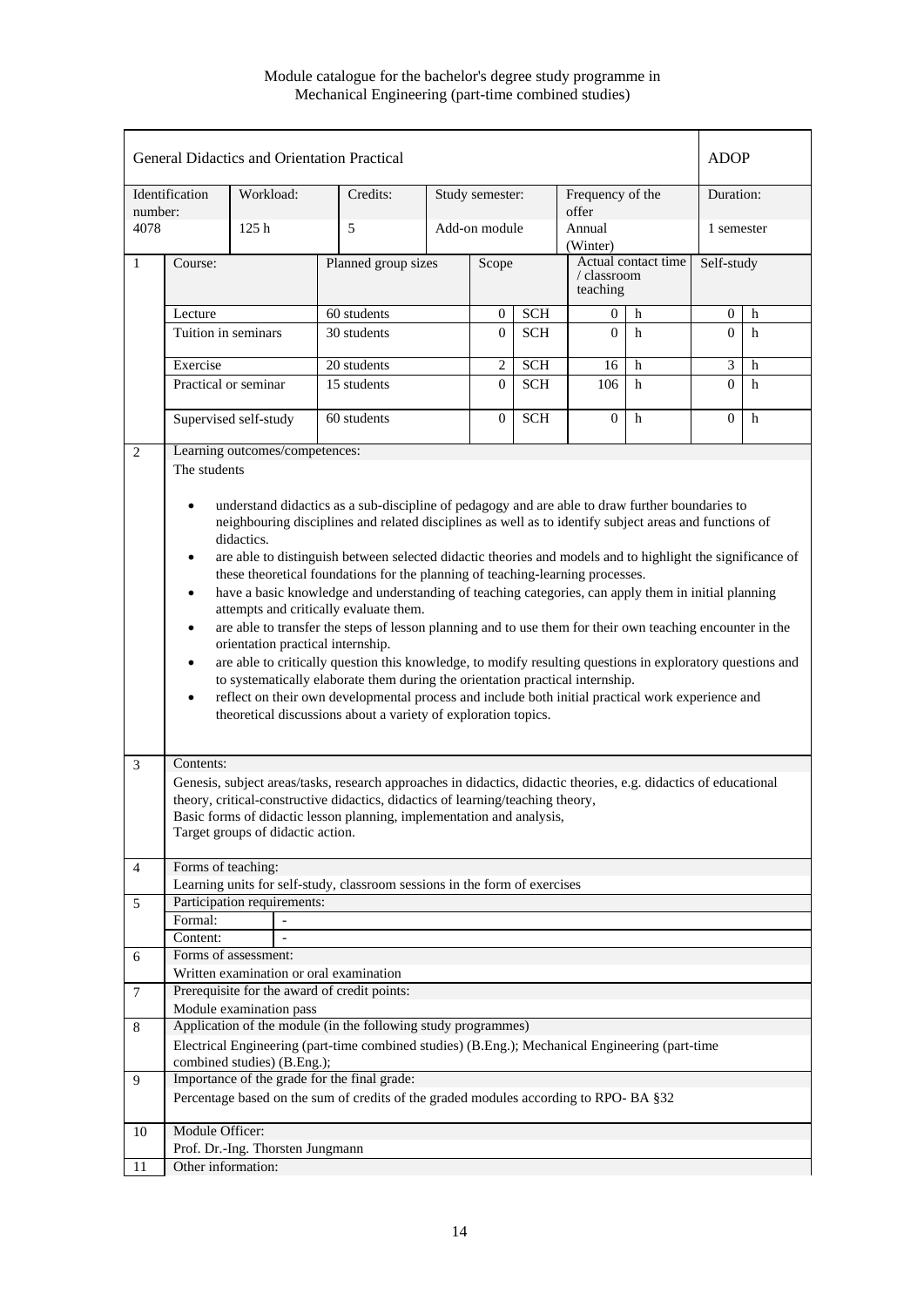-

15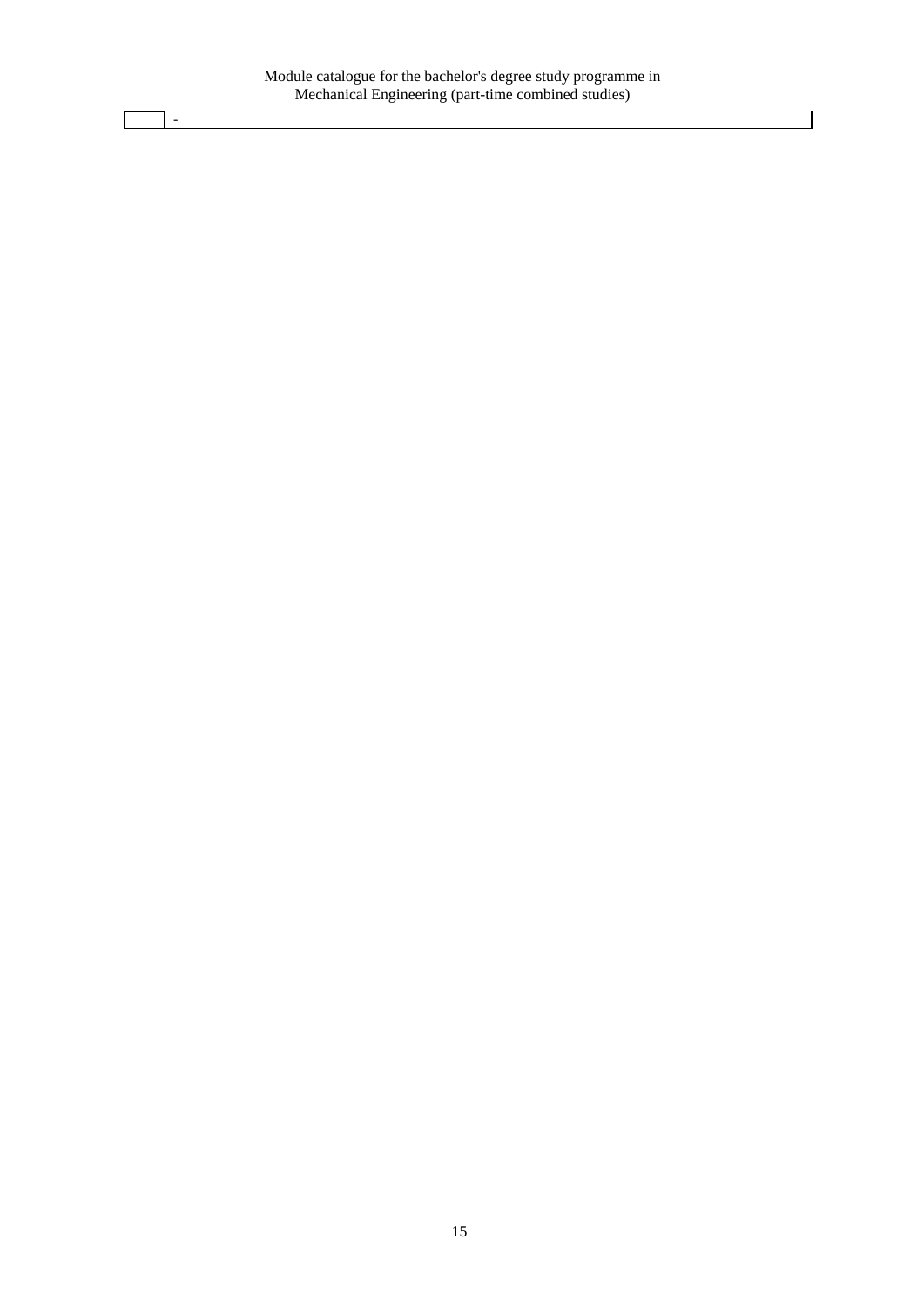Module catalogue for the bachelor's degree study programme in Mechanical Engineering (part-time combined studies)

|                | <b>Bachelor Thesis</b>      |           |                                   |                                                                                                                                                                                                                                                                                                                                                                                                                                                               |          |                 |            |                                                |   | <b>BA</b>      |   |
|----------------|-----------------------------|-----------|-----------------------------------|---------------------------------------------------------------------------------------------------------------------------------------------------------------------------------------------------------------------------------------------------------------------------------------------------------------------------------------------------------------------------------------------------------------------------------------------------------------|----------|-----------------|------------|------------------------------------------------|---|----------------|---|
| number:        | Identification              | Workload: |                                   | Credits:                                                                                                                                                                                                                                                                                                                                                                                                                                                      |          | Study semester: |            | Frequency of the<br>offer                      |   | Duration:      |   |
| 1291           |                             | 300h      |                                   | 12                                                                                                                                                                                                                                                                                                                                                                                                                                                            | 9th sem. |                 |            | each semester                                  |   | 1 semester     |   |
| $\mathbf{1}$   | Course:                     |           |                                   | Planned group sizes                                                                                                                                                                                                                                                                                                                                                                                                                                           |          | Scope           |            | Actual contact<br>time / classroom<br>teaching |   | Self-study     |   |
|                | Lecture                     |           |                                   | 60 students                                                                                                                                                                                                                                                                                                                                                                                                                                                   |          | $\overline{0}$  | <b>SCH</b> | $\overline{0}$                                 | h | 300            | h |
|                | Tuition in seminars         |           |                                   | 30 students                                                                                                                                                                                                                                                                                                                                                                                                                                                   |          | $\Omega$        | <b>SCH</b> | $\Omega$                                       | h | $\overline{0}$ | h |
|                | Exercise                    |           |                                   | 20 students                                                                                                                                                                                                                                                                                                                                                                                                                                                   |          | $\overline{0}$  | <b>SCH</b> | $\theta$                                       | h | $\mathbf{0}$   | h |
|                | Practical or seminar        |           |                                   | 15 students                                                                                                                                                                                                                                                                                                                                                                                                                                                   |          | $\Omega$        | <b>SCH</b> | $\Omega$                                       | h | $\Omega$       | h |
|                | Supervised self-study       |           |                                   | 60 students                                                                                                                                                                                                                                                                                                                                                                                                                                                   |          | $\mathbf{0}$    | <b>SCH</b> | $\mathbf{0}$                                   | h | $\overline{0}$ | h |
| 2              |                             |           | Learning outcomes/competences:    | After successfully completing the bachelor thesis, students are able to independently work on and present a<br>practice-oriented task from their subject area, both in the subject-specific details and in the interdisciplinary<br>contexts, using scientific methods within a specified period of time.                                                                                                                                                     |          |                 |            |                                                |   |                |   |
| 3              |                             |           | combination of these is possible. | The bachelor thesis is an independent scientific work from the subject area of the respective study programme<br>with a description and explanation of its solution. It can be derived from current research projects at the<br>university or from operational problems with an engineering character. It can also be carried out through an<br>empirical investigation or through conceptual or design tasks or through an evaluation of existing sources. A |          |                 |            |                                                |   |                |   |
| $\overline{4}$ | Forms of teaching:          |           |                                   |                                                                                                                                                                                                                                                                                                                                                                                                                                                               |          |                 |            |                                                |   |                |   |
|                |                             |           |                                   | Written composition with faculty tutoring                                                                                                                                                                                                                                                                                                                                                                                                                     |          |                 |            |                                                |   |                |   |
| 5              | Participation requirements: |           |                                   |                                                                                                                                                                                                                                                                                                                                                                                                                                                               |          |                 |            |                                                |   |                |   |
|                | Formal:<br>Content:         |           |                                   | Coordinated topic from the student's special subject area                                                                                                                                                                                                                                                                                                                                                                                                     |          |                 |            |                                                |   |                |   |
|                | Forms of assessment:        |           |                                   |                                                                                                                                                                                                                                                                                                                                                                                                                                                               |          |                 |            |                                                |   |                |   |
| 6              | Bachelor thesis             |           |                                   |                                                                                                                                                                                                                                                                                                                                                                                                                                                               |          |                 |            |                                                |   |                |   |
| 7              |                             |           |                                   | Prerequisite for the award of credit points:                                                                                                                                                                                                                                                                                                                                                                                                                  |          |                 |            |                                                |   |                |   |
|                |                             |           | Module examination pass           |                                                                                                                                                                                                                                                                                                                                                                                                                                                               |          |                 |            |                                                |   |                |   |
| $\,8\,$        |                             |           |                                   | Application of the module (in the following study programmes)                                                                                                                                                                                                                                                                                                                                                                                                 |          |                 |            |                                                |   |                |   |
|                |                             |           | combined studies) (B.Eng.);       | Electrical Engineering (part-time combined studies) (B.Eng.); Mechanical Engineering (part-time                                                                                                                                                                                                                                                                                                                                                               |          |                 |            |                                                |   |                |   |
| 9              |                             |           |                                   | Importance of the grade for the final grade:                                                                                                                                                                                                                                                                                                                                                                                                                  |          |                 |            |                                                |   |                |   |
|                |                             |           |                                   | Percentage based on the sum of credits of the graded modules according to RPO- BA §32                                                                                                                                                                                                                                                                                                                                                                         |          |                 |            |                                                |   |                |   |
| 10             | Module Officer:             |           |                                   |                                                                                                                                                                                                                                                                                                                                                                                                                                                               |          |                 |            |                                                |   |                |   |
|                |                             |           | Prof. Dr.-Ing. Michael Fahrig     |                                                                                                                                                                                                                                                                                                                                                                                                                                                               |          |                 |            |                                                |   |                |   |
| 11             | Other information:          |           |                                   |                                                                                                                                                                                                                                                                                                                                                                                                                                                               |          |                 |            |                                                |   |                |   |
|                |                             |           |                                   |                                                                                                                                                                                                                                                                                                                                                                                                                                                               |          |                 |            |                                                |   |                |   |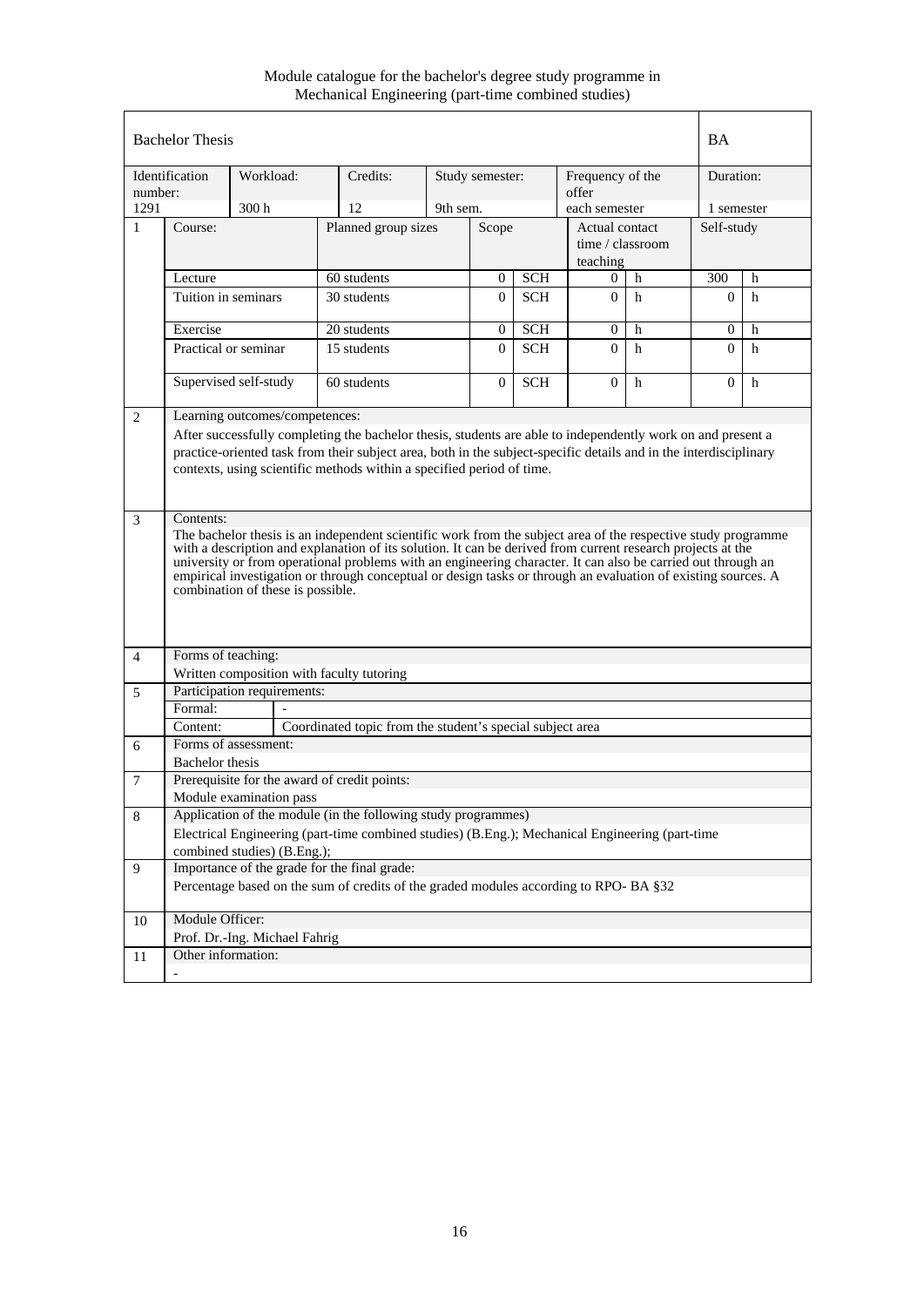Module catalogue for the bachelor's degree study programme in Mechanical Engineering (part-time combined studies)

|                |                                                       |                                                                                         | Calculation and Simulation Technology in Industrial Production                                                                                                                                                                                                                                                                                                                                                                                                                                                                                                                                                                                                                                                                                                                                                                                                                                                                                        |          |                 |            |                                                  |   | <b>BUST</b>    |   |
|----------------|-------------------------------------------------------|-----------------------------------------------------------------------------------------|-------------------------------------------------------------------------------------------------------------------------------------------------------------------------------------------------------------------------------------------------------------------------------------------------------------------------------------------------------------------------------------------------------------------------------------------------------------------------------------------------------------------------------------------------------------------------------------------------------------------------------------------------------------------------------------------------------------------------------------------------------------------------------------------------------------------------------------------------------------------------------------------------------------------------------------------------------|----------|-----------------|------------|--------------------------------------------------|---|----------------|---|
| number:        | Identification                                        | Workload:                                                                               | Credits:                                                                                                                                                                                                                                                                                                                                                                                                                                                                                                                                                                                                                                                                                                                                                                                                                                                                                                                                              |          | Study semester: |            | Frequency of the<br>offer                        |   | Duration:      |   |
| 4075           |                                                       | 125h                                                                                    | 5                                                                                                                                                                                                                                                                                                                                                                                                                                                                                                                                                                                                                                                                                                                                                                                                                                                                                                                                                     | 8th sem. |                 |            | Annual<br>(Summer)                               |   | 1 semester     |   |
| $\mathbf{1}$   | Course:                                               |                                                                                         | Planned group sizes                                                                                                                                                                                                                                                                                                                                                                                                                                                                                                                                                                                                                                                                                                                                                                                                                                                                                                                                   |          | Scope           |            | Actual contact<br>time / $classroom$<br>teaching |   | Self-study     |   |
|                | Lecture                                               |                                                                                         | 60 students                                                                                                                                                                                                                                                                                                                                                                                                                                                                                                                                                                                                                                                                                                                                                                                                                                                                                                                                           |          | 2               | <b>SCH</b> | 0                                                | h | 62.5           | h |
|                |                                                       | Tuition in seminars                                                                     | 30 students                                                                                                                                                                                                                                                                                                                                                                                                                                                                                                                                                                                                                                                                                                                                                                                                                                                                                                                                           |          | $\overline{0}$  | <b>SCH</b> | $\Omega$                                         | h | $\Omega$       | h |
|                |                                                       |                                                                                         |                                                                                                                                                                                                                                                                                                                                                                                                                                                                                                                                                                                                                                                                                                                                                                                                                                                                                                                                                       |          |                 |            |                                                  |   |                |   |
|                | Exercise                                              |                                                                                         | 20 students                                                                                                                                                                                                                                                                                                                                                                                                                                                                                                                                                                                                                                                                                                                                                                                                                                                                                                                                           |          | 2               | <b>SCH</b> | 16                                               | h | 46.5           | h |
|                |                                                       | Practical or seminar                                                                    | 15 students                                                                                                                                                                                                                                                                                                                                                                                                                                                                                                                                                                                                                                                                                                                                                                                                                                                                                                                                           |          | $\Omega$        | <b>SCH</b> | $\Omega$                                         | h | $\mathbf{0}$   | h |
|                |                                                       | Supervised self-study                                                                   | 60 students                                                                                                                                                                                                                                                                                                                                                                                                                                                                                                                                                                                                                                                                                                                                                                                                                                                                                                                                           |          | $\overline{0}$  | <b>SCH</b> | $\mathbf{0}$                                     | h | $\overline{0}$ | h |
| 2              |                                                       | Learning outcomes/competences:                                                          |                                                                                                                                                                                                                                                                                                                                                                                                                                                                                                                                                                                                                                                                                                                                                                                                                                                                                                                                                       |          |                 |            |                                                  |   |                |   |
|                | $\bullet$<br>$\bullet$                                | areas of application.                                                                   | transfer the modern methods and procedures of simulation in the context of industrial production to their<br>assess the possible applications of simulations in industrial production in order to use them sensibly.<br>carry out a simulation study with appropriate simulation tools, work on complex problems and develop<br>their own approaches for simulation applications in industrial production.<br>apply the acquired interdisciplinary methodological competences situationally in practice<br>apply knowledge and skills to concrete and new tasks.                                                                                                                                                                                                                                                                                                                                                                                      |          |                 |            |                                                  |   |                |   |
| $\mathfrak{Z}$ | Contents:<br>and problems<br>Digital factory<br>study | Simulation basics<br>Graphic 3D simulation<br>Practical application of simulation tools | Simulation as a key technology for the future – application examples of today's possible uses, highlighting limits<br>Simulation in automation technology – requirements and possibilities<br>Simulation technologies and characterisation of simulators available on the market; procedure for a simulation<br>Problem definition, data collection, model building, as well as its implementation, verification and validation<br>Process management (optimisation of business processes with the help of simulation)<br>Offline programming and virtual commissioning<br>Basics and performance characteristics of graphical 3D simulation systems in industrial use<br>Agent control & optimisation strategies virtual commissioning<br>In several exercises, students can gain experience with the available simulation tools in the areas of material<br>flow, logistics, assembly and robotics as well as in the area of virtual commissioning. |          |                 |            |                                                  |   |                |   |
| $\overline{4}$ |                                                       | Forms of teaching:                                                                      |                                                                                                                                                                                                                                                                                                                                                                                                                                                                                                                                                                                                                                                                                                                                                                                                                                                                                                                                                       |          |                 |            |                                                  |   |                |   |
|                |                                                       |                                                                                         | Learning units for self-study, classroom sessions in the form of exercises                                                                                                                                                                                                                                                                                                                                                                                                                                                                                                                                                                                                                                                                                                                                                                                                                                                                            |          |                 |            |                                                  |   |                |   |
|                |                                                       | Participation requirements:                                                             |                                                                                                                                                                                                                                                                                                                                                                                                                                                                                                                                                                                                                                                                                                                                                                                                                                                                                                                                                       |          |                 |            |                                                  |   |                |   |
| 5              | Formal:                                               |                                                                                         |                                                                                                                                                                                                                                                                                                                                                                                                                                                                                                                                                                                                                                                                                                                                                                                                                                                                                                                                                       |          |                 |            |                                                  |   |                |   |
|                | Content:                                              |                                                                                         |                                                                                                                                                                                                                                                                                                                                                                                                                                                                                                                                                                                                                                                                                                                                                                                                                                                                                                                                                       |          |                 |            |                                                  |   |                |   |
| 6              |                                                       | Forms of assessment:                                                                    |                                                                                                                                                                                                                                                                                                                                                                                                                                                                                                                                                                                                                                                                                                                                                                                                                                                                                                                                                       |          |                 |            |                                                  |   |                |   |
| 7              |                                                       |                                                                                         | Written examination, oral examination, term paper, project work, presentation<br>Prerequisite for the award of credit points:                                                                                                                                                                                                                                                                                                                                                                                                                                                                                                                                                                                                                                                                                                                                                                                                                         |          |                 |            |                                                  |   |                |   |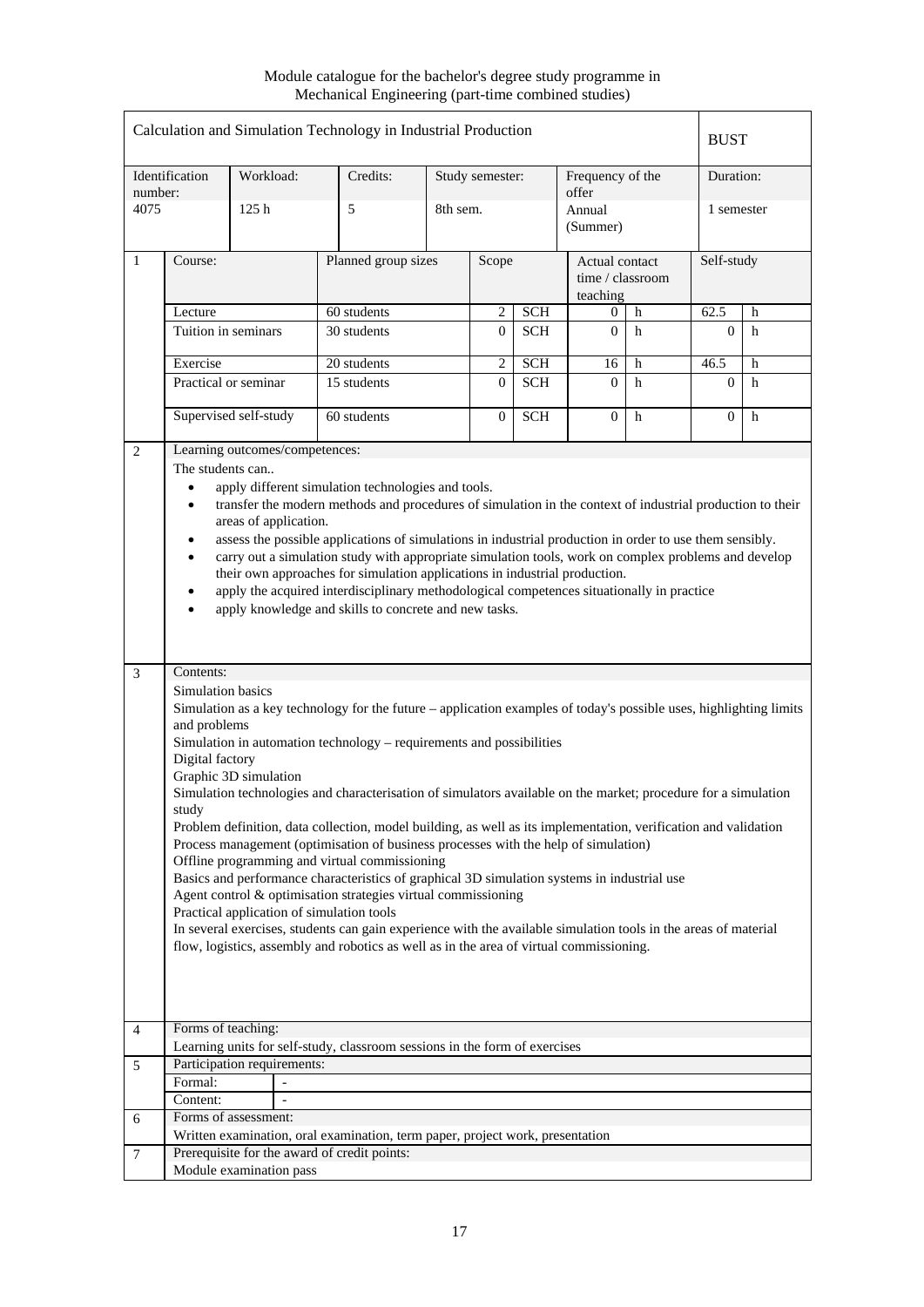| 8  | Application of the module (in the following study programmes)                        |
|----|--------------------------------------------------------------------------------------|
|    | Mechanical Engineering (part-time combined studies) (B.Eng.)                         |
| 9  | Importance of the grade for the final grade:                                         |
|    | Percentage based on the sum of credits of the graded modules according to RPO-BA §32 |
| 10 | Module Officer:                                                                      |
|    | Prof. Dr.-Ing. Jürgen Sauser                                                         |
|    | Other information:                                                                   |
|    |                                                                                      |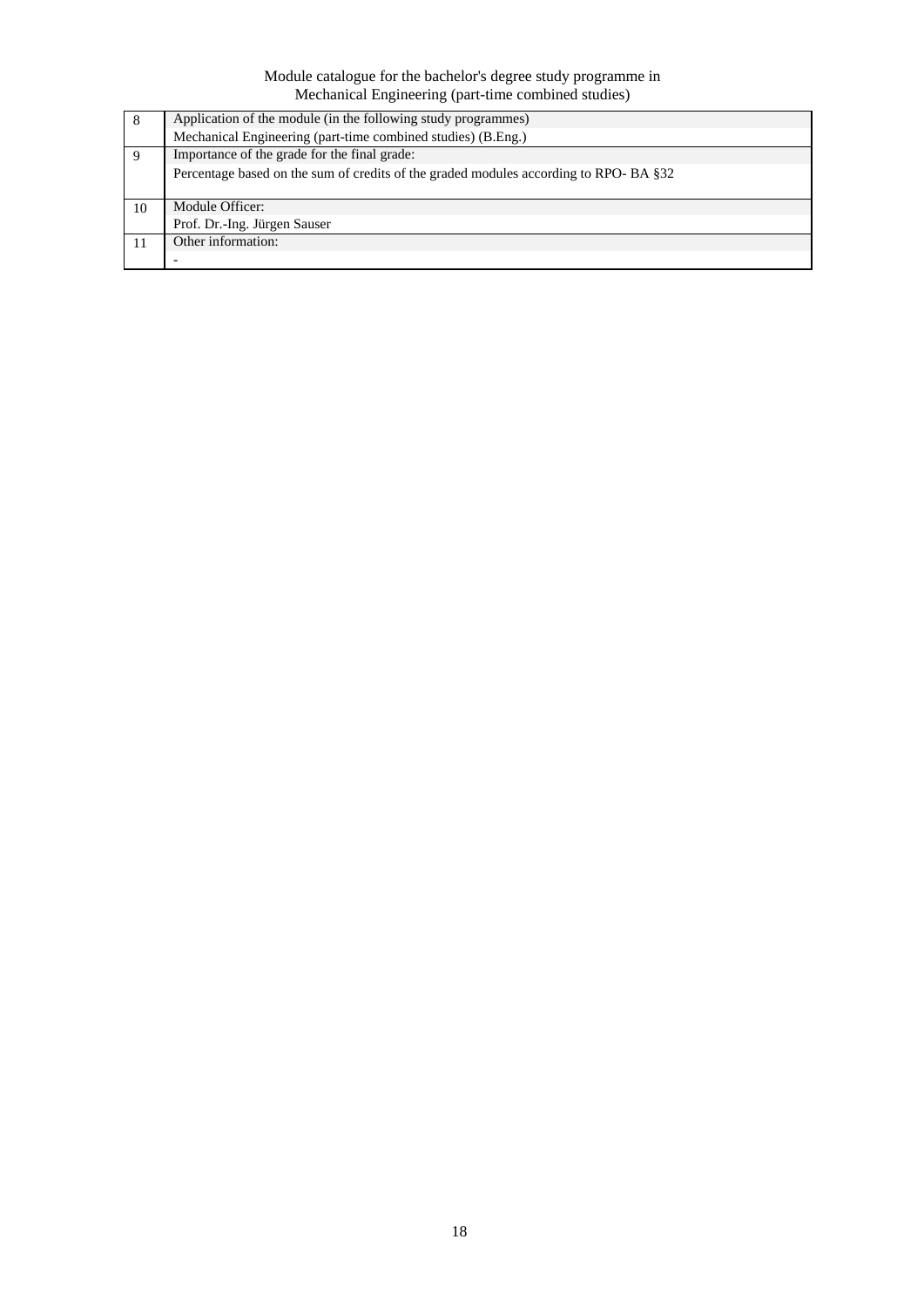| Vocational Education I and Vocational Field Practical                                                                                                   |                                                                                                 |                                |                                                                                                                                             |          |                 |            |                           |   |                | BP <sub>D</sub> 1 |  |
|---------------------------------------------------------------------------------------------------------------------------------------------------------|-------------------------------------------------------------------------------------------------|--------------------------------|---------------------------------------------------------------------------------------------------------------------------------------------|----------|-----------------|------------|---------------------------|---|----------------|-------------------|--|
| number:                                                                                                                                                 | Identification                                                                                  | Workload:                      | Credits:                                                                                                                                    |          | Study semester: |            | Frequency of the<br>offer |   |                | Duration:         |  |
| 4046                                                                                                                                                    |                                                                                                 | 125h                           | 5                                                                                                                                           | 7th sem. |                 |            | Annual (Winter)           |   | 1 semester     |                   |  |
| $\mathbf{1}$                                                                                                                                            | Course:                                                                                         |                                | Planned group sizes                                                                                                                         |          | Scope           |            | Actual contact time       |   | Self-study     |                   |  |
|                                                                                                                                                         |                                                                                                 |                                |                                                                                                                                             |          |                 |            | classroom teaching        |   |                |                   |  |
|                                                                                                                                                         | Lecture                                                                                         |                                | 60 students                                                                                                                                 |          | 0               | <b>SCH</b> | $\theta$                  | h | $\overline{0}$ | h                 |  |
|                                                                                                                                                         | Tuition in seminars                                                                             |                                | 30 students                                                                                                                                 |          | $\Omega$        | <b>SCH</b> | $\theta$                  | h | $\Omega$       | h                 |  |
|                                                                                                                                                         | Exercise                                                                                        |                                | 20 students                                                                                                                                 |          | $\overline{2}$  | <b>SCH</b> | 16                        | h | 29             | h                 |  |
|                                                                                                                                                         |                                                                                                 | Practical or seminar           | 15 students                                                                                                                                 |          | $\Omega$        | <b>SCH</b> | 80                        | h | $\overline{0}$ | h                 |  |
|                                                                                                                                                         | Supervised self<br>study                                                                        |                                | 60 students                                                                                                                                 |          | $\overline{0}$  | <b>SCH</b> | $\Omega$                  | h | $\overline{0}$ | h                 |  |
| 2                                                                                                                                                       |                                                                                                 | Learning outcomes/competences: |                                                                                                                                             |          |                 |            |                           |   |                |                   |  |
|                                                                                                                                                         | Students:                                                                                       |                                |                                                                                                                                             |          |                 |            |                           |   |                |                   |  |
|                                                                                                                                                         |                                                                                                 |                                |                                                                                                                                             |          |                 |            |                           |   |                |                   |  |
|                                                                                                                                                         | $\bullet$                                                                                       |                                | understand vocational education as a sub-discipline of educational science, are able to distinguish the                                     |          |                 |            |                           |   |                |                   |  |
|                                                                                                                                                         |                                                                                                 |                                | respective subject areas and research fields from each other and explain them in context.                                                   |          |                 |            |                           |   |                |                   |  |
|                                                                                                                                                         | $\bullet$                                                                                       | for their own career choice.   | systematically reflect on exemplary practical experiences in the workplace and also examine motives                                         |          |                 |            |                           |   |                |                   |  |
|                                                                                                                                                         |                                                                                                 |                                |                                                                                                                                             |          |                 |            |                           |   |                |                   |  |
| are able to identify requirements for company and school educators and in this context understand<br>$\bullet$<br>vocational education as a profession. |                                                                                                 |                                |                                                                                                                                             |          |                 |            |                           |   |                |                   |  |
| can describe the structures and forms of the vocational education system in Germany and consider the<br>$\bullet$                                       |                                                                                                 |                                |                                                                                                                                             |          |                 |            |                           |   |                |                   |  |
|                                                                                                                                                         |                                                                                                 |                                | historical, educational and legal framework.                                                                                                |          |                 |            |                           |   |                |                   |  |
|                                                                                                                                                         |                                                                                                 |                                |                                                                                                                                             |          |                 |            |                           |   |                |                   |  |
|                                                                                                                                                         |                                                                                                 |                                |                                                                                                                                             |          |                 |            |                           |   |                |                   |  |
| 3                                                                                                                                                       | Contents:                                                                                       |                                |                                                                                                                                             |          |                 |            |                           |   |                |                   |  |
|                                                                                                                                                         | $\bullet$                                                                                       |                                | Concepts, subject areas and research fields of educational science and vocational education as a sub-<br>discipline of educational science, |          |                 |            |                           |   |                |                   |  |
|                                                                                                                                                         | $\bullet$                                                                                       |                                | Objectives, structures and systems of the (Vocational) Educational Training (VET) system, legal                                             |          |                 |            |                           |   |                |                   |  |
|                                                                                                                                                         |                                                                                                 | framework of VET               |                                                                                                                                             |          |                 |            |                           |   |                |                   |  |
|                                                                                                                                                         | $\bullet$                                                                                       |                                | Contributors and roles in the VET system                                                                                                    |          |                 |            |                           |   |                |                   |  |
|                                                                                                                                                         | $\bullet$                                                                                       |                                | Processes of (vocational) pedagogical professionalisation                                                                                   |          |                 |            |                           |   |                |                   |  |
| $\overline{4}$                                                                                                                                          | Forms of teaching:                                                                              |                                |                                                                                                                                             |          |                 |            |                           |   |                |                   |  |
|                                                                                                                                                         |                                                                                                 |                                | Learning units for self-study, classroom sessions in the form of exercises                                                                  |          |                 |            |                           |   |                |                   |  |
| 5                                                                                                                                                       |                                                                                                 | Participation requirements:    |                                                                                                                                             |          |                 |            |                           |   |                |                   |  |
|                                                                                                                                                         | Formal:<br>Content:                                                                             |                                |                                                                                                                                             |          |                 |            |                           |   |                |                   |  |
| 6                                                                                                                                                       |                                                                                                 | Forms of assessment:           |                                                                                                                                             |          |                 |            |                           |   |                |                   |  |
|                                                                                                                                                         |                                                                                                 |                                | Written examination or oral examination                                                                                                     |          |                 |            |                           |   |                |                   |  |
| $\tau$                                                                                                                                                  |                                                                                                 |                                | Prerequisite for the award of credit points:                                                                                                |          |                 |            |                           |   |                |                   |  |
|                                                                                                                                                         | Module examination pass                                                                         |                                |                                                                                                                                             |          |                 |            |                           |   |                |                   |  |
| $\,8\,$                                                                                                                                                 |                                                                                                 |                                | Application of the module (in the following study programmes)                                                                               |          |                 |            |                           |   |                |                   |  |
|                                                                                                                                                         | Electrical Engineering (part-time combined studies) (B.Eng.); Mechanical Engineering (part-time |                                |                                                                                                                                             |          |                 |            |                           |   |                |                   |  |
|                                                                                                                                                         |                                                                                                 | combined studies) (B.Eng.);    |                                                                                                                                             |          |                 |            |                           |   |                |                   |  |
| 9                                                                                                                                                       |                                                                                                 |                                | Importance of the grade for the final grade:                                                                                                |          |                 |            |                           |   |                |                   |  |
|                                                                                                                                                         |                                                                                                 |                                | Percentage based on the sum of credits of the graded modules according to RPO- BA §32.                                                      |          |                 |            |                           |   |                |                   |  |
| 10                                                                                                                                                      | Module Officer:                                                                                 |                                |                                                                                                                                             |          |                 |            |                           |   |                |                   |  |
|                                                                                                                                                         | Prof. Dr.-Ing. Thorsten Jungmann                                                                |                                |                                                                                                                                             |          |                 |            |                           |   |                |                   |  |
| 11                                                                                                                                                      | Other information:                                                                              |                                |                                                                                                                                             |          |                 |            |                           |   |                |                   |  |
|                                                                                                                                                         |                                                                                                 |                                |                                                                                                                                             |          |                 |            |                           |   |                |                   |  |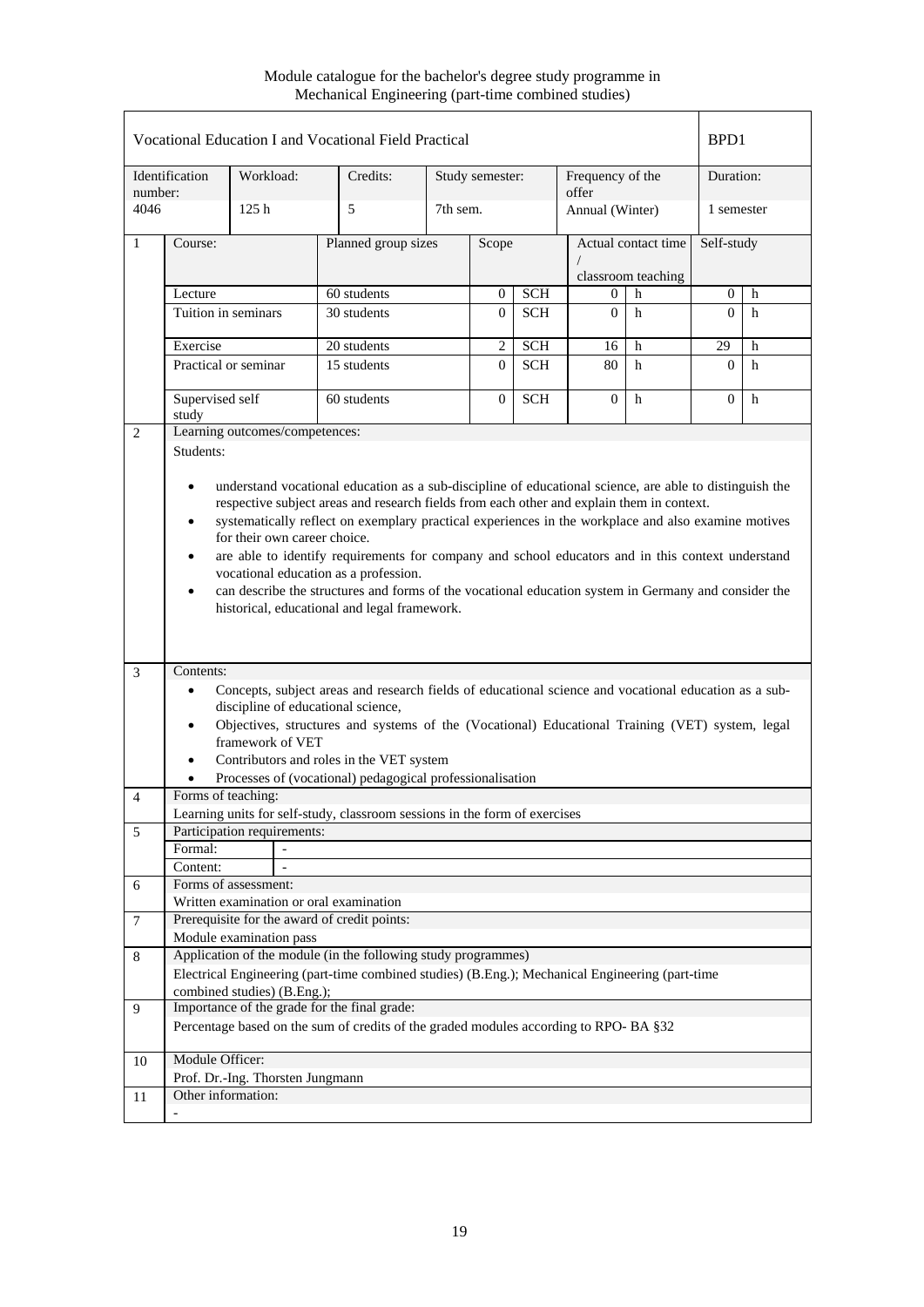Module catalogue for the bachelor's degree study programme in Mechanical Engineering (part-time combined studies)

|                 | Vocational Education II                                                                                                                                                                                                                                                                                                                                                                                                                                                                                                                                                                                                                                                                                                                                                                                      |                                                                            |                                                                                                                                                                                                         |                    |                                                |            |                           |   | BPD <sub>2</sub> |   |
|-----------------|--------------------------------------------------------------------------------------------------------------------------------------------------------------------------------------------------------------------------------------------------------------------------------------------------------------------------------------------------------------------------------------------------------------------------------------------------------------------------------------------------------------------------------------------------------------------------------------------------------------------------------------------------------------------------------------------------------------------------------------------------------------------------------------------------------------|----------------------------------------------------------------------------|---------------------------------------------------------------------------------------------------------------------------------------------------------------------------------------------------------|--------------------|------------------------------------------------|------------|---------------------------|---|------------------|---|
|                 | Identification                                                                                                                                                                                                                                                                                                                                                                                                                                                                                                                                                                                                                                                                                                                                                                                               | Workload:                                                                  | Credits:                                                                                                                                                                                                |                    | Study semester:                                |            | Frequency of the<br>offer |   | Duration:        |   |
| number:<br>4048 |                                                                                                                                                                                                                                                                                                                                                                                                                                                                                                                                                                                                                                                                                                                                                                                                              | 125h<br>5<br>8th sem.                                                      |                                                                                                                                                                                                         | Annual<br>(Summer) |                                                | 1 semester |                           |   |                  |   |
| $\mathbf{1}$    | Planned group sizes<br>Course:                                                                                                                                                                                                                                                                                                                                                                                                                                                                                                                                                                                                                                                                                                                                                                               |                                                                            | Scope                                                                                                                                                                                                   |                    | Actual contact<br>time / classroom<br>teaching |            | Self-study                |   |                  |   |
|                 | Lecture                                                                                                                                                                                                                                                                                                                                                                                                                                                                                                                                                                                                                                                                                                                                                                                                      |                                                                            | 60 students                                                                                                                                                                                             |                    | 2                                              | <b>SCH</b> | 0                         | h | 62.5             | h |
|                 | Tuition in seminars                                                                                                                                                                                                                                                                                                                                                                                                                                                                                                                                                                                                                                                                                                                                                                                          |                                                                            | 30 students                                                                                                                                                                                             |                    | $\Omega$                                       | <b>SCH</b> | $\Omega$                  | h | $\Omega$         | h |
|                 | Exercise                                                                                                                                                                                                                                                                                                                                                                                                                                                                                                                                                                                                                                                                                                                                                                                                     |                                                                            | 20 students                                                                                                                                                                                             |                    | 1                                              | <b>SCH</b> | 8                         | h | 38.5             | h |
|                 |                                                                                                                                                                                                                                                                                                                                                                                                                                                                                                                                                                                                                                                                                                                                                                                                              | Practical or seminar                                                       | 15 students                                                                                                                                                                                             |                    | $\mathbf{1}$                                   | <b>SCH</b> | 16                        | h | $\overline{0}$   | h |
|                 |                                                                                                                                                                                                                                                                                                                                                                                                                                                                                                                                                                                                                                                                                                                                                                                                              | Supervised self-study                                                      | 60 students                                                                                                                                                                                             |                    | $\overline{0}$                                 | <b>SCH</b> | $\mathbf{0}$              | h | $\overline{0}$   | h |
| 3               | research on the basis of their level of knowledge. In this context, they discover possible research<br>desiderata in their own profession-specific field,<br>recognise interfaces to general and subject-related didactics in the context of VET research and<br>$\bullet$<br>empirical teaching research.<br>are able to derive vocational education issues or problems and to deal with them in a systematically and<br>$\bullet$<br>theoretically sound manner, taking into account existing criteria of scientific work,<br>are able to describe the process of developing a teaching-learning scenario,<br>$\bullet$<br>based on the framework curriculum of an apprenticeship occupation, interpret the learning field in an<br>$\bullet$<br>exemplary way and transform it didactically.<br>Contents: |                                                                            |                                                                                                                                                                                                         |                    |                                                |            |                           |   |                  |   |
| $\overline{4}$  | $\bullet$<br>$\bullet$<br>$\bullet$<br>Forms of teaching:                                                                                                                                                                                                                                                                                                                                                                                                                                                                                                                                                                                                                                                                                                                                                    | Principles of academic papers<br>design of teaching,<br>Action orientation | Research objects, research questions and research methods in education and training research,<br>Concept of practice or action research to explore own teaching, learning field and competence-oriented |                    |                                                |            |                           |   |                  |   |
|                 |                                                                                                                                                                                                                                                                                                                                                                                                                                                                                                                                                                                                                                                                                                                                                                                                              |                                                                            | Learning units for self-study, classroom events in the form of exercises and practicals                                                                                                                 |                    |                                                |            |                           |   |                  |   |
| 5               | Formal:<br>Content:                                                                                                                                                                                                                                                                                                                                                                                                                                                                                                                                                                                                                                                                                                                                                                                          | Participation requirements:                                                |                                                                                                                                                                                                         |                    |                                                |            |                           |   |                  |   |
| 6               |                                                                                                                                                                                                                                                                                                                                                                                                                                                                                                                                                                                                                                                                                                                                                                                                              | Forms of assessment:<br>Term paper, course assessment                      |                                                                                                                                                                                                         |                    |                                                |            |                           |   |                  |   |
| $\tau$          | Prerequisite for the award of credit points:<br>Module examination pass and course assessment                                                                                                                                                                                                                                                                                                                                                                                                                                                                                                                                                                                                                                                                                                                |                                                                            |                                                                                                                                                                                                         |                    |                                                |            |                           |   |                  |   |
| $8\,$           | Application of the module (in the following study programmes)<br>Electrical Engineering (part-time combined studies) (B.Eng.); Mechanical Engineering (part-time<br>combined studies) (B.Eng.);                                                                                                                                                                                                                                                                                                                                                                                                                                                                                                                                                                                                              |                                                                            |                                                                                                                                                                                                         |                    |                                                |            |                           |   |                  |   |
| 9               |                                                                                                                                                                                                                                                                                                                                                                                                                                                                                                                                                                                                                                                                                                                                                                                                              |                                                                            | Importance of the grade for the final grade:<br>Percentage based on the sum of credits of the graded modules according to RPO-BA §32                                                                    |                    |                                                |            |                           |   |                  |   |
| 10<br>11        |                                                                                                                                                                                                                                                                                                                                                                                                                                                                                                                                                                                                                                                                                                                                                                                                              | Module Officer:<br>Prof. Dr.-Ing. Thorsten Jungmann<br>Other information:  |                                                                                                                                                                                                         |                    |                                                |            |                           |   |                  |   |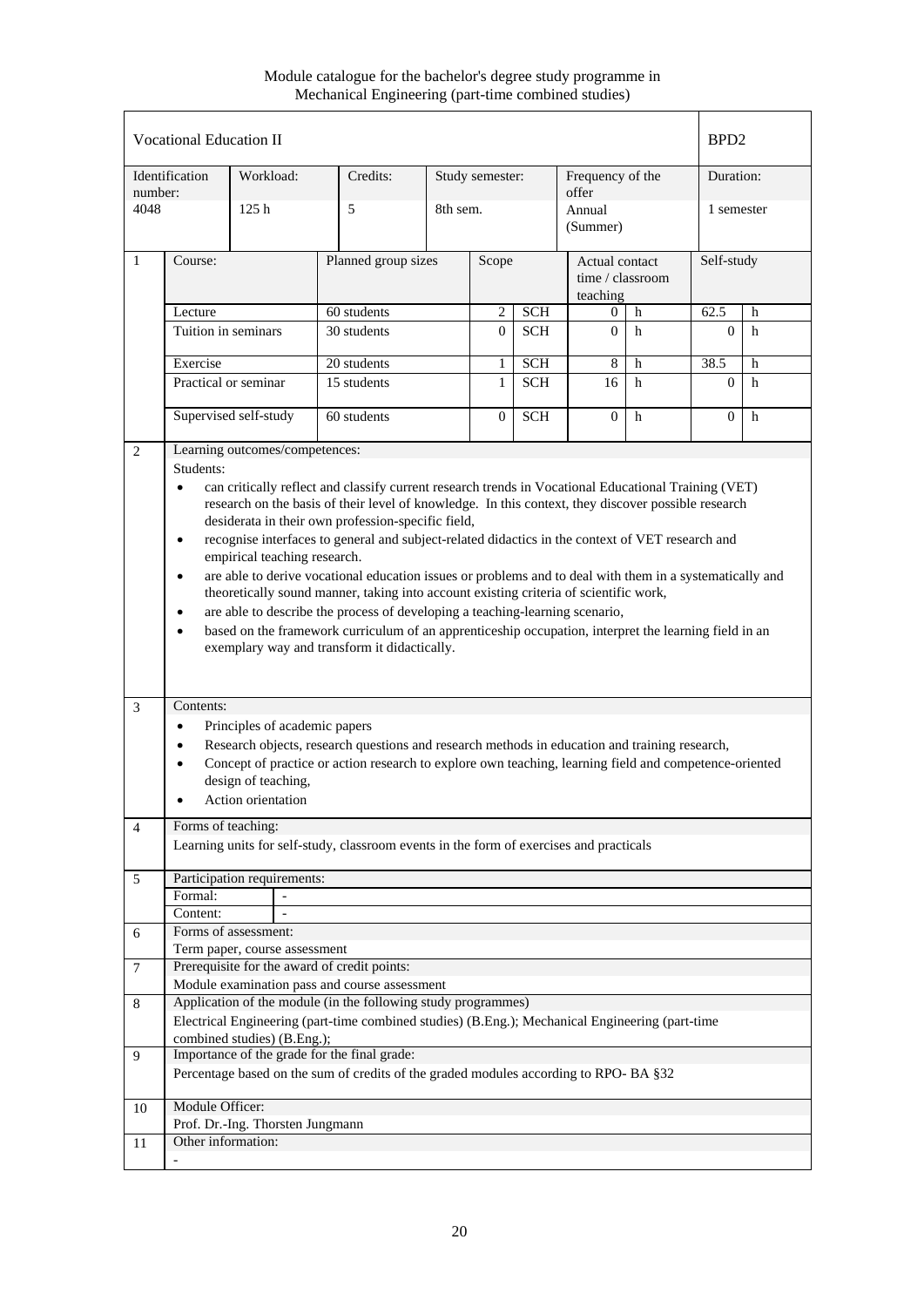| CAD            |                                                                                                                                                                                                                                                                                                                                                                                                                                                                                                                                                                                                                                                                                                                                                                                                                                                                                         |                                                                                    |                                                                                                          |          |                 |            |                           |                     | <b>CA</b>  |   |
|----------------|-----------------------------------------------------------------------------------------------------------------------------------------------------------------------------------------------------------------------------------------------------------------------------------------------------------------------------------------------------------------------------------------------------------------------------------------------------------------------------------------------------------------------------------------------------------------------------------------------------------------------------------------------------------------------------------------------------------------------------------------------------------------------------------------------------------------------------------------------------------------------------------------|------------------------------------------------------------------------------------|----------------------------------------------------------------------------------------------------------|----------|-----------------|------------|---------------------------|---------------------|------------|---|
| number:        | Identification                                                                                                                                                                                                                                                                                                                                                                                                                                                                                                                                                                                                                                                                                                                                                                                                                                                                          | Workload:                                                                          | Credits:                                                                                                 |          | Study semester: |            | Frequency of the<br>offer |                     | Duration:  |   |
| 4008           |                                                                                                                                                                                                                                                                                                                                                                                                                                                                                                                                                                                                                                                                                                                                                                                                                                                                                         | 125h                                                                               | 5                                                                                                        | 2nd sem. |                 |            | Annual<br>(Summer)        |                     | 1 semester |   |
| 1              | Course:                                                                                                                                                                                                                                                                                                                                                                                                                                                                                                                                                                                                                                                                                                                                                                                                                                                                                 |                                                                                    | Planned group sizes                                                                                      |          | Scope           |            | / classroom<br>teaching   | Actual contact time | Self-study |   |
|                | Lecture                                                                                                                                                                                                                                                                                                                                                                                                                                                                                                                                                                                                                                                                                                                                                                                                                                                                                 |                                                                                    | 60 students                                                                                              |          | $\overline{2}$  | <b>SCH</b> | $\overline{0}$            | h                   | 62.5       | h |
|                | Tuition in seminars                                                                                                                                                                                                                                                                                                                                                                                                                                                                                                                                                                                                                                                                                                                                                                                                                                                                     |                                                                                    | 30 students                                                                                              |          | $\Omega$        | <b>SCH</b> | $\Omega$                  | h                   | $\Omega$   | h |
|                | Exercise                                                                                                                                                                                                                                                                                                                                                                                                                                                                                                                                                                                                                                                                                                                                                                                                                                                                                |                                                                                    | 20 students                                                                                              |          | 1               | <b>SCH</b> | 8                         | h                   | 38.5       | h |
|                |                                                                                                                                                                                                                                                                                                                                                                                                                                                                                                                                                                                                                                                                                                                                                                                                                                                                                         | Practical or seminar                                                               | 15 students                                                                                              |          | 1               | <b>SCH</b> | 16                        | h                   | $\Omega$   | h |
|                |                                                                                                                                                                                                                                                                                                                                                                                                                                                                                                                                                                                                                                                                                                                                                                                                                                                                                         | Supervised self-study                                                              | 60 students                                                                                              |          | $\Omega$        | <b>SCH</b> | $\overline{0}$            | h                   | $\Omega$   | h |
| $\overline{2}$ |                                                                                                                                                                                                                                                                                                                                                                                                                                                                                                                                                                                                                                                                                                                                                                                                                                                                                         | Learning outcomes/competences:                                                     |                                                                                                          |          |                 |            |                           |                     |            |   |
|                | $\bullet$<br>$\bullet$<br>$\bullet$<br>$\bullet$                                                                                                                                                                                                                                                                                                                                                                                                                                                                                                                                                                                                                                                                                                                                                                                                                                        | Students are able to:<br>create and manipulate 3D models.<br>create 3D assemblies. | describe the functions and possibilities of common 3D CAD systems.<br>derive 2D drawings from 3D models. |          |                 |            |                           |                     |            |   |
| 3              |                                                                                                                                                                                                                                                                                                                                                                                                                                                                                                                                                                                                                                                                                                                                                                                                                                                                                         |                                                                                    |                                                                                                          |          |                 |            |                           |                     |            |   |
|                | Contents:<br>The students get to know and apply systems and working techniques of computer-aided construction.<br>CAD systems:<br>Definition and historical development, reasons for introduction and distribution, equipment technology,<br>programmes for CAD, data exchange<br>CAD working techniques:<br>Input techniques, coordinate systems, operators and operands, construction methods for 2D geometry, 3D<br>geometry models (corner, edge, surface, volume models), methods for structuring CAD data, variant construction<br>through parameterisation, solid modelling through solid element synthesis, solid modelling through rotation and<br>extrusion, levels of detail for 3D CAD models, application extensions<br>Practical on an integrated CAE system (Solid Edge, NX) with interface and data consideration for other CAE<br>processes such as FEM, CAD/CAM, etc. |                                                                                    |                                                                                                          |          |                 |            |                           |                     |            |   |
| $\overline{4}$ | Forms of teaching:                                                                                                                                                                                                                                                                                                                                                                                                                                                                                                                                                                                                                                                                                                                                                                                                                                                                      |                                                                                    | Learning units for self-study, classroom events in the form of exercises and practicals                  |          |                 |            |                           |                     |            |   |
| 5              |                                                                                                                                                                                                                                                                                                                                                                                                                                                                                                                                                                                                                                                                                                                                                                                                                                                                                         | Participation requirements:                                                        |                                                                                                          |          |                 |            |                           |                     |            |   |
|                | Formal:                                                                                                                                                                                                                                                                                                                                                                                                                                                                                                                                                                                                                                                                                                                                                                                                                                                                                 |                                                                                    |                                                                                                          |          |                 |            |                           |                     |            |   |
|                | Content:                                                                                                                                                                                                                                                                                                                                                                                                                                                                                                                                                                                                                                                                                                                                                                                                                                                                                |                                                                                    |                                                                                                          |          |                 |            |                           |                     |            |   |
| 6              |                                                                                                                                                                                                                                                                                                                                                                                                                                                                                                                                                                                                                                                                                                                                                                                                                                                                                         | Forms of assessment:                                                               |                                                                                                          |          |                 |            |                           |                     |            |   |
| $\overline{7}$ | Combination exam<br>Prerequisite for the award of credit points:                                                                                                                                                                                                                                                                                                                                                                                                                                                                                                                                                                                                                                                                                                                                                                                                                        |                                                                                    |                                                                                                          |          |                 |            |                           |                     |            |   |
|                | Module examination pass and course assessment                                                                                                                                                                                                                                                                                                                                                                                                                                                                                                                                                                                                                                                                                                                                                                                                                                           |                                                                                    |                                                                                                          |          |                 |            |                           |                     |            |   |
| 8              | Application of the module (in the following study programmes)                                                                                                                                                                                                                                                                                                                                                                                                                                                                                                                                                                                                                                                                                                                                                                                                                           |                                                                                    |                                                                                                          |          |                 |            |                           |                     |            |   |
|                | Mechanical Engineering (part-time combined studies) (B.Eng.);                                                                                                                                                                                                                                                                                                                                                                                                                                                                                                                                                                                                                                                                                                                                                                                                                           |                                                                                    |                                                                                                          |          |                 |            |                           |                     |            |   |
| 9              | Importance of the grade for the final grade:<br>Percentage based on the sum of credits of the graded modules according to RPO- BA §32.                                                                                                                                                                                                                                                                                                                                                                                                                                                                                                                                                                                                                                                                                                                                                  |                                                                                    |                                                                                                          |          |                 |            |                           |                     |            |   |
| 10             | Module Officer:                                                                                                                                                                                                                                                                                                                                                                                                                                                                                                                                                                                                                                                                                                                                                                                                                                                                         |                                                                                    |                                                                                                          |          |                 |            |                           |                     |            |   |
|                |                                                                                                                                                                                                                                                                                                                                                                                                                                                                                                                                                                                                                                                                                                                                                                                                                                                                                         | Prof. Dr.-Ing. Herbert Funke                                                       |                                                                                                          |          |                 |            |                           |                     |            |   |
| 11             | Other information:                                                                                                                                                                                                                                                                                                                                                                                                                                                                                                                                                                                                                                                                                                                                                                                                                                                                      |                                                                                    |                                                                                                          |          |                 |            |                           |                     |            |   |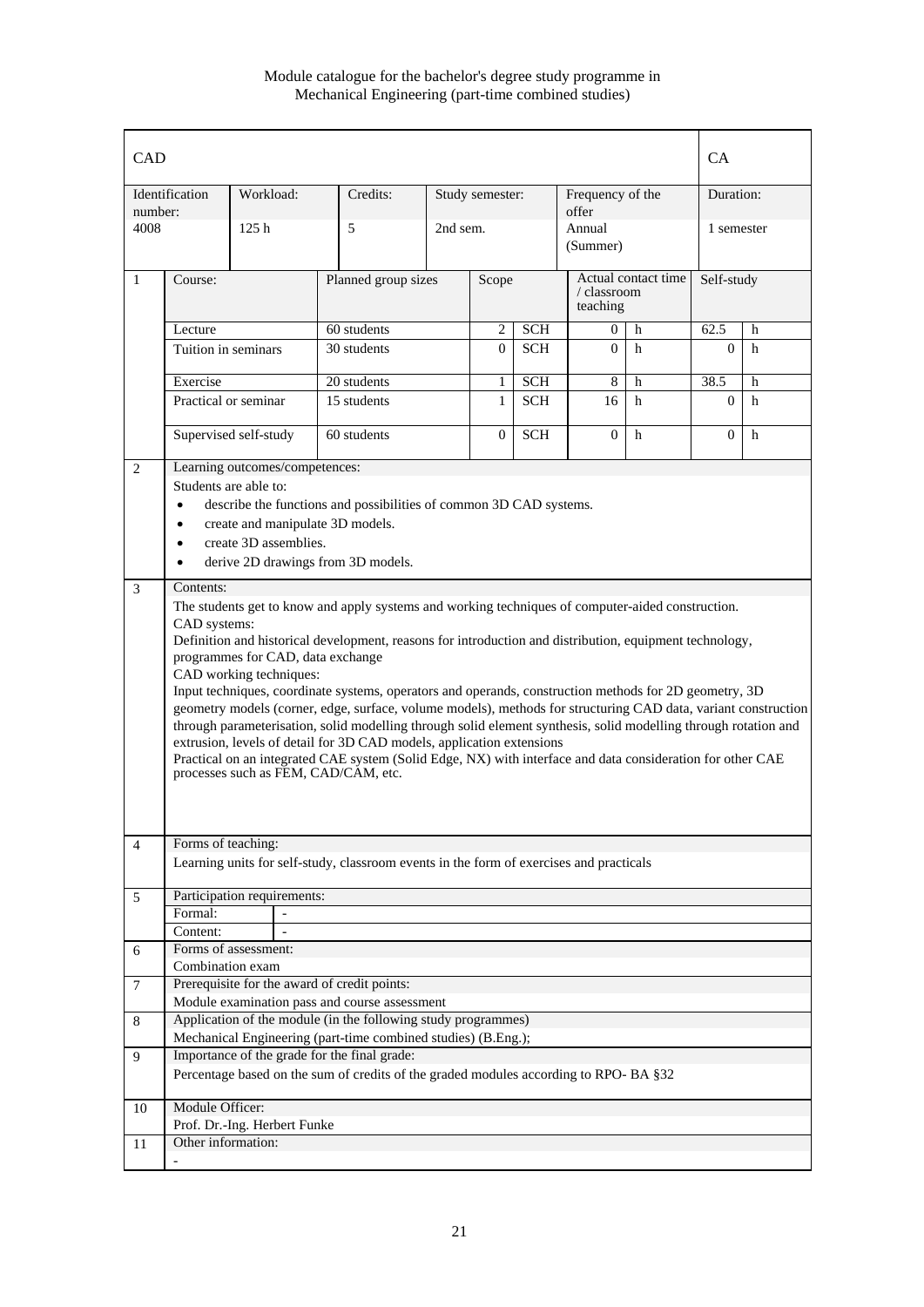| Diagnosis and Support                                                                                                                                                                                                                                                                                                                                                                                                                                                                                                                                                                                                                                                                                                                                                                                                                                                                                                                                                                                                                                                                                                                                                                                                                                                                                                                                                                                                                                                                                    |                                                                                                                                                                                                                                                                                                                                                                                                                                                                                                        |                             |                                                                                         |                 |                |            |                           | DF                  |                |   |
|----------------------------------------------------------------------------------------------------------------------------------------------------------------------------------------------------------------------------------------------------------------------------------------------------------------------------------------------------------------------------------------------------------------------------------------------------------------------------------------------------------------------------------------------------------------------------------------------------------------------------------------------------------------------------------------------------------------------------------------------------------------------------------------------------------------------------------------------------------------------------------------------------------------------------------------------------------------------------------------------------------------------------------------------------------------------------------------------------------------------------------------------------------------------------------------------------------------------------------------------------------------------------------------------------------------------------------------------------------------------------------------------------------------------------------------------------------------------------------------------------------|--------------------------------------------------------------------------------------------------------------------------------------------------------------------------------------------------------------------------------------------------------------------------------------------------------------------------------------------------------------------------------------------------------------------------------------------------------------------------------------------------------|-----------------------------|-----------------------------------------------------------------------------------------|-----------------|----------------|------------|---------------------------|---------------------|----------------|---|
| number:                                                                                                                                                                                                                                                                                                                                                                                                                                                                                                                                                                                                                                                                                                                                                                                                                                                                                                                                                                                                                                                                                                                                                                                                                                                                                                                                                                                                                                                                                                  | Identification                                                                                                                                                                                                                                                                                                                                                                                                                                                                                         | Workload:                   | Credits:                                                                                | Study semester: |                |            | Frequency of the<br>offer |                     | Duration:      |   |
| 4045                                                                                                                                                                                                                                                                                                                                                                                                                                                                                                                                                                                                                                                                                                                                                                                                                                                                                                                                                                                                                                                                                                                                                                                                                                                                                                                                                                                                                                                                                                     |                                                                                                                                                                                                                                                                                                                                                                                                                                                                                                        | 125h                        | 5                                                                                       | 7th sem.        |                |            | Annual<br>(Winter)        |                     | 1 semester     |   |
| 1                                                                                                                                                                                                                                                                                                                                                                                                                                                                                                                                                                                                                                                                                                                                                                                                                                                                                                                                                                                                                                                                                                                                                                                                                                                                                                                                                                                                                                                                                                        | Course:                                                                                                                                                                                                                                                                                                                                                                                                                                                                                                |                             | Planned group sizes                                                                     |                 | Scope          |            | / classroom<br>teaching   | Actual contact time | Self-study     |   |
|                                                                                                                                                                                                                                                                                                                                                                                                                                                                                                                                                                                                                                                                                                                                                                                                                                                                                                                                                                                                                                                                                                                                                                                                                                                                                                                                                                                                                                                                                                          | Lecture                                                                                                                                                                                                                                                                                                                                                                                                                                                                                                |                             | 60 students                                                                             |                 | $\overline{c}$ | <b>SCH</b> | $\theta$                  | h                   | 62.5<br>h      |   |
|                                                                                                                                                                                                                                                                                                                                                                                                                                                                                                                                                                                                                                                                                                                                                                                                                                                                                                                                                                                                                                                                                                                                                                                                                                                                                                                                                                                                                                                                                                          | Tuition in seminars                                                                                                                                                                                                                                                                                                                                                                                                                                                                                    |                             | 30 students                                                                             |                 | $\mathbf{0}$   | <b>SCH</b> | $\mathbf{0}$              | h                   | $\mathbf{0}$   | h |
|                                                                                                                                                                                                                                                                                                                                                                                                                                                                                                                                                                                                                                                                                                                                                                                                                                                                                                                                                                                                                                                                                                                                                                                                                                                                                                                                                                                                                                                                                                          | Exercise                                                                                                                                                                                                                                                                                                                                                                                                                                                                                               |                             | 20 students                                                                             |                 | $\mathbf{1}$   | <b>SCH</b> | 8                         | h                   | 38.5           | h |
|                                                                                                                                                                                                                                                                                                                                                                                                                                                                                                                                                                                                                                                                                                                                                                                                                                                                                                                                                                                                                                                                                                                                                                                                                                                                                                                                                                                                                                                                                                          |                                                                                                                                                                                                                                                                                                                                                                                                                                                                                                        | Practical or seminar        | 15 students                                                                             |                 | $\mathbf{1}$   | <b>SCH</b> | 16                        | h                   | $\overline{0}$ | h |
|                                                                                                                                                                                                                                                                                                                                                                                                                                                                                                                                                                                                                                                                                                                                                                                                                                                                                                                                                                                                                                                                                                                                                                                                                                                                                                                                                                                                                                                                                                          |                                                                                                                                                                                                                                                                                                                                                                                                                                                                                                        | Supervised self-study       | 60 students                                                                             |                 | $\overline{0}$ | <b>SCH</b> | $\mathbf{0}$              | h                   | $\overline{0}$ | h |
| Learning outcomes/competences:<br>2<br>The students<br>have a basic knowledge and understanding of the construct of diagnostic competence in the context of<br>$\bullet$<br>pedagogical action and can assess and/or deduce the significance of diagnostic competence, also taking<br>into account empirical findings.<br>know teaching features relevant to learning and can reflect on their significance against the background<br>$\bullet$<br>of their own learning biographical experiences. In this context, they reflect on and/or identify possible<br>objects of exploration for teaching in the context of the orientation practical internship and develop a<br>first basic understanding of research-based learning as a concept of higher education didactics.<br>differentiate selected learning theories from each other and are additionally able to point out application<br>$\bullet$<br>references from the different theories in a well-founded way. In the process, they develop their own<br>initial understanding of learning.<br>are able to show the importance of competence orientation for the vocational education system and to<br>$\bullet$<br>assess its consequences, especially for the design of competence-oriented examinations.<br>have a critical understanding of the aspects of individuality and heterogeneity in learning groups and, in<br>$\bullet$<br>this context, have basic knowledge of individual support for learners and their learning processes. |                                                                                                                                                                                                                                                                                                                                                                                                                                                                                                        |                             |                                                                                         |                 |                |            |                           |                     |                |   |
|                                                                                                                                                                                                                                                                                                                                                                                                                                                                                                                                                                                                                                                                                                                                                                                                                                                                                                                                                                                                                                                                                                                                                                                                                                                                                                                                                                                                                                                                                                          |                                                                                                                                                                                                                                                                                                                                                                                                                                                                                                        |                             |                                                                                         |                 |                |            |                           |                     |                |   |
| 3                                                                                                                                                                                                                                                                                                                                                                                                                                                                                                                                                                                                                                                                                                                                                                                                                                                                                                                                                                                                                                                                                                                                                                                                                                                                                                                                                                                                                                                                                                        | Contents:<br>Basics of diagnostic competence of teachers in the context of pedagogical professionalisation,<br>$\bullet$<br>Research methodological principles of observation, observation and assessment tools,<br>$\bullet$<br>Observation and assessment errors, professional teaching perception, learning theories,<br>$\bullet$<br>Competence orientation, competence-oriented examinations,<br>$\bullet$<br>Individuality and heterogeneity in learning groups, individual support<br>$\bullet$ |                             |                                                                                         |                 |                |            |                           |                     |                |   |
| $\overline{4}$                                                                                                                                                                                                                                                                                                                                                                                                                                                                                                                                                                                                                                                                                                                                                                                                                                                                                                                                                                                                                                                                                                                                                                                                                                                                                                                                                                                                                                                                                           | Forms of teaching:                                                                                                                                                                                                                                                                                                                                                                                                                                                                                     |                             |                                                                                         |                 |                |            |                           |                     |                |   |
|                                                                                                                                                                                                                                                                                                                                                                                                                                                                                                                                                                                                                                                                                                                                                                                                                                                                                                                                                                                                                                                                                                                                                                                                                                                                                                                                                                                                                                                                                                          |                                                                                                                                                                                                                                                                                                                                                                                                                                                                                                        |                             | Learning units for self-study, classroom events in the form of exercises and practicals |                 |                |            |                           |                     |                |   |
| $\sqrt{5}$                                                                                                                                                                                                                                                                                                                                                                                                                                                                                                                                                                                                                                                                                                                                                                                                                                                                                                                                                                                                                                                                                                                                                                                                                                                                                                                                                                                                                                                                                               |                                                                                                                                                                                                                                                                                                                                                                                                                                                                                                        | Participation requirements: |                                                                                         |                 |                |            |                           |                     |                |   |
|                                                                                                                                                                                                                                                                                                                                                                                                                                                                                                                                                                                                                                                                                                                                                                                                                                                                                                                                                                                                                                                                                                                                                                                                                                                                                                                                                                                                                                                                                                          | Formal:                                                                                                                                                                                                                                                                                                                                                                                                                                                                                                | $\overline{\phantom{a}}$    |                                                                                         |                 |                |            |                           |                     |                |   |
|                                                                                                                                                                                                                                                                                                                                                                                                                                                                                                                                                                                                                                                                                                                                                                                                                                                                                                                                                                                                                                                                                                                                                                                                                                                                                                                                                                                                                                                                                                          | Content:                                                                                                                                                                                                                                                                                                                                                                                                                                                                                               |                             |                                                                                         |                 |                |            |                           |                     |                |   |
| 6                                                                                                                                                                                                                                                                                                                                                                                                                                                                                                                                                                                                                                                                                                                                                                                                                                                                                                                                                                                                                                                                                                                                                                                                                                                                                                                                                                                                                                                                                                        |                                                                                                                                                                                                                                                                                                                                                                                                                                                                                                        | Forms of assessment:        | Written or oral examination, course assessment                                          |                 |                |            |                           |                     |                |   |
| 7                                                                                                                                                                                                                                                                                                                                                                                                                                                                                                                                                                                                                                                                                                                                                                                                                                                                                                                                                                                                                                                                                                                                                                                                                                                                                                                                                                                                                                                                                                        |                                                                                                                                                                                                                                                                                                                                                                                                                                                                                                        |                             | Prerequisite for the award of credit points:                                            |                 |                |            |                           |                     |                |   |
|                                                                                                                                                                                                                                                                                                                                                                                                                                                                                                                                                                                                                                                                                                                                                                                                                                                                                                                                                                                                                                                                                                                                                                                                                                                                                                                                                                                                                                                                                                          |                                                                                                                                                                                                                                                                                                                                                                                                                                                                                                        |                             | Module examination pass and course assessment                                           |                 |                |            |                           |                     |                |   |
| $\,8\,$                                                                                                                                                                                                                                                                                                                                                                                                                                                                                                                                                                                                                                                                                                                                                                                                                                                                                                                                                                                                                                                                                                                                                                                                                                                                                                                                                                                                                                                                                                  | Application of the module (in the following study programmes)                                                                                                                                                                                                                                                                                                                                                                                                                                          |                             |                                                                                         |                 |                |            |                           |                     |                |   |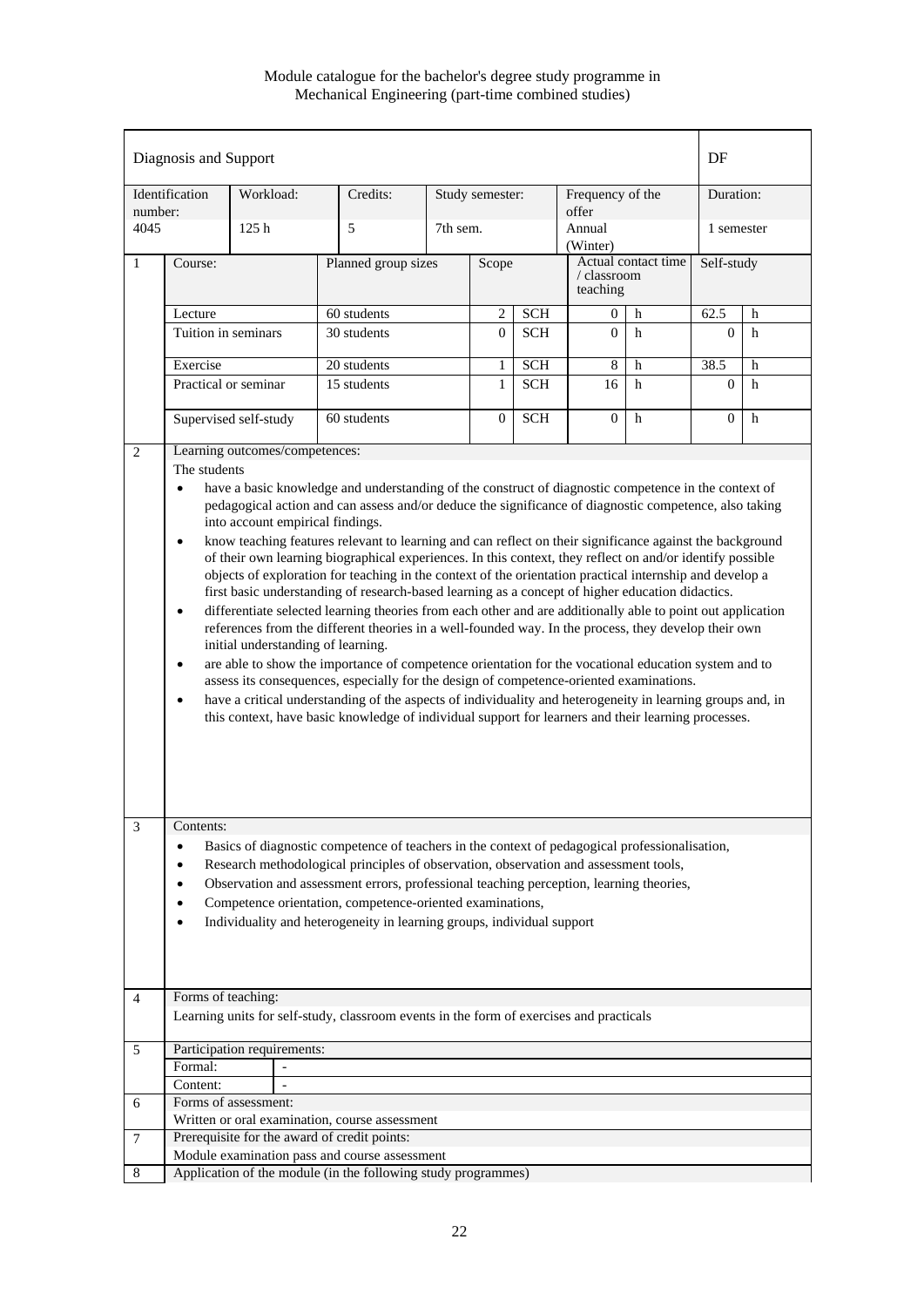|    | Electrical Engineering (part-time combined studies) (B.Eng.); Mechanical Engineering (part-time<br>combined studies) (B.Eng.); |  |  |  |  |  |  |  |
|----|--------------------------------------------------------------------------------------------------------------------------------|--|--|--|--|--|--|--|
| 9  | Importance of the grade for the final grade:                                                                                   |  |  |  |  |  |  |  |
|    | Percentage based on the sum of credits of the graded modules according to RPO-BA §32                                           |  |  |  |  |  |  |  |
| 10 | Module Officer:                                                                                                                |  |  |  |  |  |  |  |
|    | Prof. Dr.-Ing. Thorsten Jungmann                                                                                               |  |  |  |  |  |  |  |
| 11 | Other information:                                                                                                             |  |  |  |  |  |  |  |
|    |                                                                                                                                |  |  |  |  |  |  |  |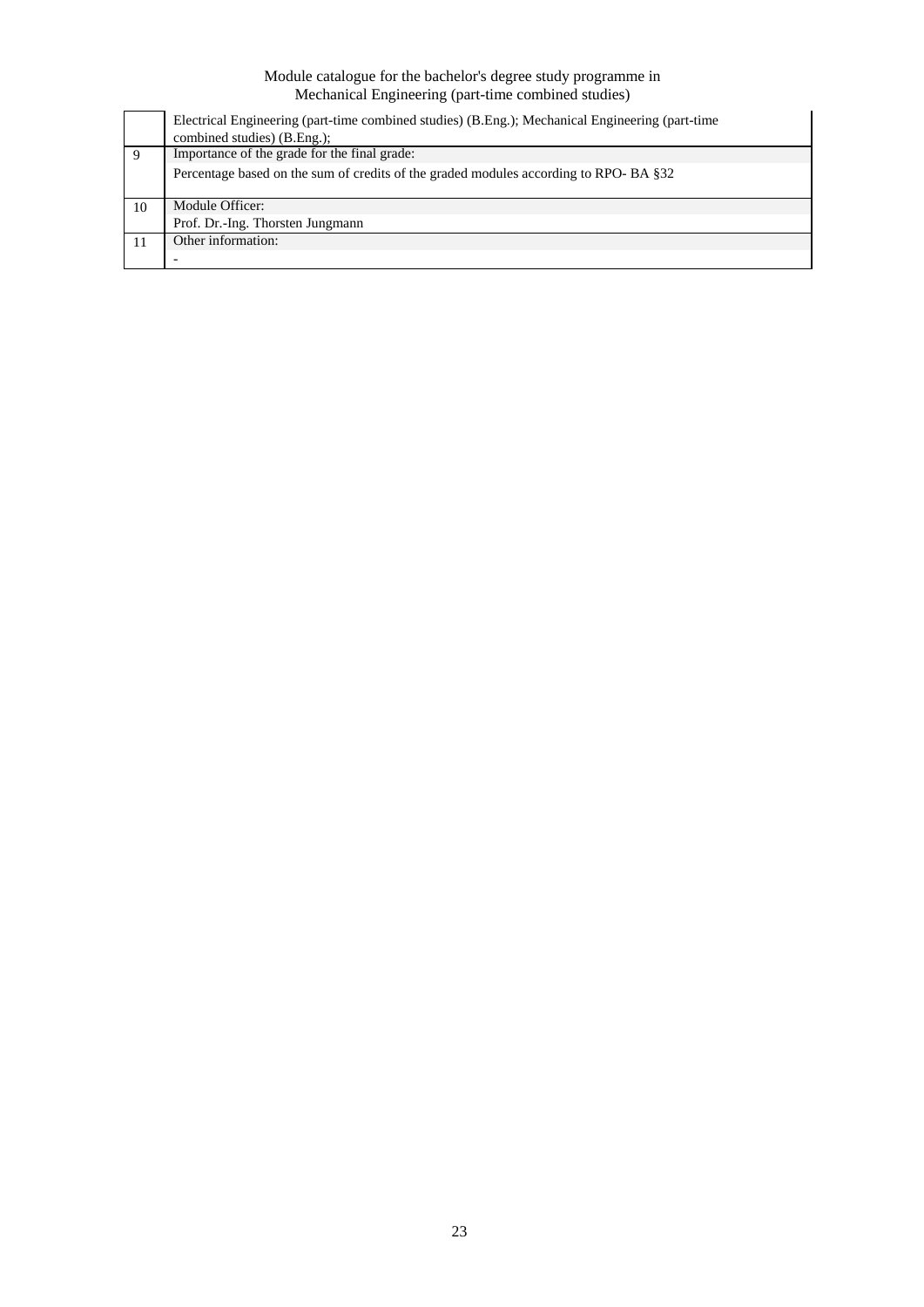Module catalogue for the bachelor's degree study programme in Mechanical Engineering (part-time combined studies)

|                | Production Engineering I                                                                                                                                                                                                                                                                                                                                                                                                                                                                                                                                                                                                                                                                                                                                                                                                                                                                                                                                                                                                                                                                                                                                                                                                                                                                                                                                                                                                                                                                                                                                                                                         |                       |                                                                                         |          |                 |            |                                                |   | FT1          |            |  |
|----------------|------------------------------------------------------------------------------------------------------------------------------------------------------------------------------------------------------------------------------------------------------------------------------------------------------------------------------------------------------------------------------------------------------------------------------------------------------------------------------------------------------------------------------------------------------------------------------------------------------------------------------------------------------------------------------------------------------------------------------------------------------------------------------------------------------------------------------------------------------------------------------------------------------------------------------------------------------------------------------------------------------------------------------------------------------------------------------------------------------------------------------------------------------------------------------------------------------------------------------------------------------------------------------------------------------------------------------------------------------------------------------------------------------------------------------------------------------------------------------------------------------------------------------------------------------------------------------------------------------------------|-----------------------|-----------------------------------------------------------------------------------------|----------|-----------------|------------|------------------------------------------------|---|--------------|------------|--|
| number:        | Identification                                                                                                                                                                                                                                                                                                                                                                                                                                                                                                                                                                                                                                                                                                                                                                                                                                                                                                                                                                                                                                                                                                                                                                                                                                                                                                                                                                                                                                                                                                                                                                                                   | Workload:             | Credits:                                                                                |          | Study semester: |            | Frequency of the<br>offer                      |   | Duration:    |            |  |
| 4020           |                                                                                                                                                                                                                                                                                                                                                                                                                                                                                                                                                                                                                                                                                                                                                                                                                                                                                                                                                                                                                                                                                                                                                                                                                                                                                                                                                                                                                                                                                                                                                                                                                  | 125h                  | 5                                                                                       | 5th sem. |                 |            | Annual<br>(Winter)                             |   | 1 semester   |            |  |
| $\mathbf{1}$   | Course:                                                                                                                                                                                                                                                                                                                                                                                                                                                                                                                                                                                                                                                                                                                                                                                                                                                                                                                                                                                                                                                                                                                                                                                                                                                                                                                                                                                                                                                                                                                                                                                                          |                       | Planned group sizes                                                                     |          | Scope           |            | Actual contact time<br>/ classroom<br>teaching |   |              | Self-study |  |
|                | Lecture                                                                                                                                                                                                                                                                                                                                                                                                                                                                                                                                                                                                                                                                                                                                                                                                                                                                                                                                                                                                                                                                                                                                                                                                                                                                                                                                                                                                                                                                                                                                                                                                          |                       | 60 students                                                                             |          |                 | <b>SCH</b> | 0<br>h                                         |   | 62.5<br>h    |            |  |
|                | Tuition in seminars                                                                                                                                                                                                                                                                                                                                                                                                                                                                                                                                                                                                                                                                                                                                                                                                                                                                                                                                                                                                                                                                                                                                                                                                                                                                                                                                                                                                                                                                                                                                                                                              |                       | 30 students                                                                             |          | $\Omega$        | <b>SCH</b> | $\Omega$                                       | h | $\theta$     | h          |  |
|                | Exercise                                                                                                                                                                                                                                                                                                                                                                                                                                                                                                                                                                                                                                                                                                                                                                                                                                                                                                                                                                                                                                                                                                                                                                                                                                                                                                                                                                                                                                                                                                                                                                                                         |                       | 20 students                                                                             |          | $\mathbf{1}$    | <b>SCH</b> | 8                                              | h | 38.5         | h          |  |
|                |                                                                                                                                                                                                                                                                                                                                                                                                                                                                                                                                                                                                                                                                                                                                                                                                                                                                                                                                                                                                                                                                                                                                                                                                                                                                                                                                                                                                                                                                                                                                                                                                                  | Practical or seminar  | 15 students                                                                             |          | $\mathbf{1}$    | <b>SCH</b> | 16                                             | h | $\Omega$     | h          |  |
|                |                                                                                                                                                                                                                                                                                                                                                                                                                                                                                                                                                                                                                                                                                                                                                                                                                                                                                                                                                                                                                                                                                                                                                                                                                                                                                                                                                                                                                                                                                                                                                                                                                  | Supervised self-study | 60 students                                                                             |          | $\mathbf{0}$    | <b>SCH</b> | $\overline{0}$                                 | h | $\mathbf{0}$ | h          |  |
| $\overline{2}$ | Learning outcomes/competences:<br>After successful attendance of the course, the students are able to<br>compare the basics of industrial manufacturing of workpieces<br>$\bullet$<br>differentiate the main groups of manufacturing processes<br>$\bullet$<br>the important manufacturing processes of the main groups forming, shaping, cutting, implement joining<br>$\bullet$<br>and coating<br>evaluate the effect of the manufacturing parameters of these selected manufacturing processes on quality<br>$\bullet$<br>and costs<br>evaluate the application of these procedures<br>$\bullet$                                                                                                                                                                                                                                                                                                                                                                                                                                                                                                                                                                                                                                                                                                                                                                                                                                                                                                                                                                                                              |                       |                                                                                         |          |                 |            |                                                |   |              |            |  |
|                |                                                                                                                                                                                                                                                                                                                                                                                                                                                                                                                                                                                                                                                                                                                                                                                                                                                                                                                                                                                                                                                                                                                                                                                                                                                                                                                                                                                                                                                                                                                                                                                                                  |                       |                                                                                         |          |                 |            |                                                |   |              |            |  |
|                | carry out simple calculations for the most important manufacturing processes<br>Contents:<br>3<br>Students gain a broad overview of the variety and efficiency of the most diverse manufacturing processes. They<br>understand the interrelationship between material/component properties and manufacturing processes with the<br>necessary equipment (machines) in order to be able to select and apply the manufacturing processes according<br>to different product requirements. The professional assessment, selection and use of production technologies is<br>of course not only based on technical feasibility but also on the economic efficiency of production, whereby, in<br>addition to cost awareness, sensitivity to economic, social and ecological aspects is also sharpened.<br>1. Introduction and overview of the manufacturing processes<br>2. Primary forming manufacturing processes<br>- Overview - Casting of semi-finished products - Moulding and casting processes - Design of castings - Sintering<br>processes<br>3. Generative manufacturing processes<br>- Overview - Process fundamentals - Components and systems - Technology<br>4. Forming manufacturing processes<br>- Basics and methods of forming - Solid forming - Sheet metal forming<br>5. Separating manufacturing processes<br>- Overview - Cutting - Machining - Removal<br>6. Joining manufacturing processes<br>- Overview - Mechanical Joining - Welding - Bonding - Soldering<br>7. Coating manufacturing processes<br>- Overview - Coating from the liquid / plastic / pulverulent / gaseous / ionised state |                       |                                                                                         |          |                 |            |                                                |   |              |            |  |
| $\overline{4}$ | Forms of teaching:                                                                                                                                                                                                                                                                                                                                                                                                                                                                                                                                                                                                                                                                                                                                                                                                                                                                                                                                                                                                                                                                                                                                                                                                                                                                                                                                                                                                                                                                                                                                                                                               |                       | Learning units for self-study, classroom events in the form of exercises and practicals |          |                 |            |                                                |   |              |            |  |
| 5              | Participation requirements:<br>Formal:<br>$\overline{\phantom{a}}$                                                                                                                                                                                                                                                                                                                                                                                                                                                                                                                                                                                                                                                                                                                                                                                                                                                                                                                                                                                                                                                                                                                                                                                                                                                                                                                                                                                                                                                                                                                                               |                       |                                                                                         |          |                 |            |                                                |   |              |            |  |
|                | Content:                                                                                                                                                                                                                                                                                                                                                                                                                                                                                                                                                                                                                                                                                                                                                                                                                                                                                                                                                                                                                                                                                                                                                                                                                                                                                                                                                                                                                                                                                                                                                                                                         |                       |                                                                                         |          |                 |            |                                                |   |              |            |  |
| 6              | Forms of assessment:<br>Written examination or oral examination                                                                                                                                                                                                                                                                                                                                                                                                                                                                                                                                                                                                                                                                                                                                                                                                                                                                                                                                                                                                                                                                                                                                                                                                                                                                                                                                                                                                                                                                                                                                                  |                       |                                                                                         |          |                 |            |                                                |   |              |            |  |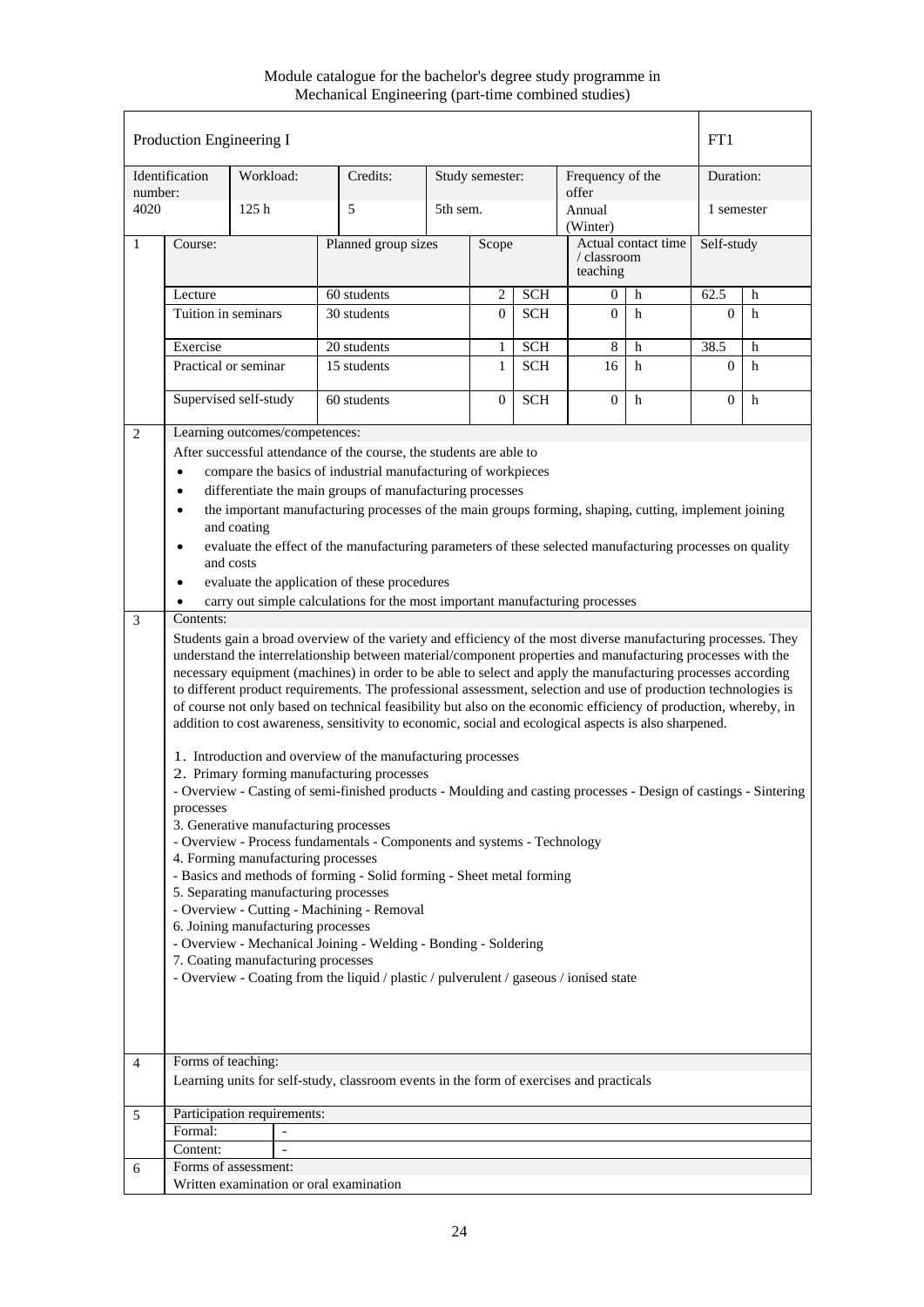|    | Prerequisite for the award of credit points:                                         |  |  |  |  |  |  |  |
|----|--------------------------------------------------------------------------------------|--|--|--|--|--|--|--|
|    | Module examination pass and course assessment                                        |  |  |  |  |  |  |  |
| 8  | Application of the module (in the following study programmes)                        |  |  |  |  |  |  |  |
|    | Mechanical Engineering (part-time combined studies) (B.Eng.);                        |  |  |  |  |  |  |  |
| 9  | Importance of the grade for the final grade:                                         |  |  |  |  |  |  |  |
|    | Percentage based on the sum of credits of the graded modules according to RPO-BA §32 |  |  |  |  |  |  |  |
|    |                                                                                      |  |  |  |  |  |  |  |
| 10 | Module Officer:                                                                      |  |  |  |  |  |  |  |
|    | Prof. Dr.-Ing. Magnus Horstmann                                                      |  |  |  |  |  |  |  |
| 11 | Other information:                                                                   |  |  |  |  |  |  |  |
|    |                                                                                      |  |  |  |  |  |  |  |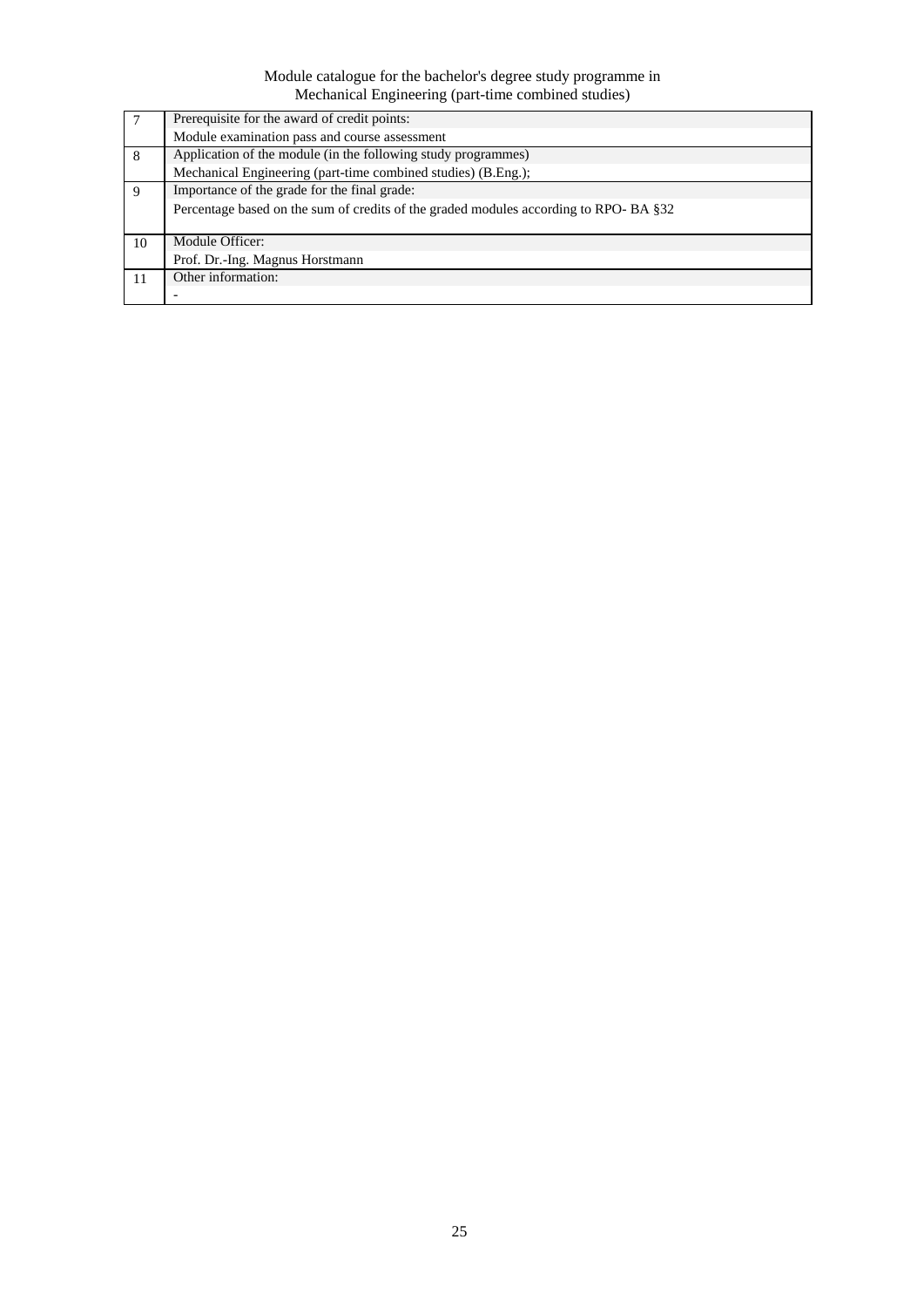Module catalogue for the bachelor's degree study programme in Mechanical Engineering (part-time combined studies)

|                     | Production Engineering II                                                                                                                                                                                                                                                                                                                                                                                                                                                                                                                                                                                                                                                                                                                                                                                                                                                                                                                                                                                                                                                                                                                                                                                                                                                                                                                                                                                                                                                                                                                                                                                                                                                                                                                                                                                                                                                                                          |                             |                                                                            |  |                                                  |            |                           | FT <sub>2</sub> |                |   |
|---------------------|--------------------------------------------------------------------------------------------------------------------------------------------------------------------------------------------------------------------------------------------------------------------------------------------------------------------------------------------------------------------------------------------------------------------------------------------------------------------------------------------------------------------------------------------------------------------------------------------------------------------------------------------------------------------------------------------------------------------------------------------------------------------------------------------------------------------------------------------------------------------------------------------------------------------------------------------------------------------------------------------------------------------------------------------------------------------------------------------------------------------------------------------------------------------------------------------------------------------------------------------------------------------------------------------------------------------------------------------------------------------------------------------------------------------------------------------------------------------------------------------------------------------------------------------------------------------------------------------------------------------------------------------------------------------------------------------------------------------------------------------------------------------------------------------------------------------------------------------------------------------------------------------------------------------|-----------------------------|----------------------------------------------------------------------------|--|--------------------------------------------------|------------|---------------------------|-----------------|----------------|---|
| number:             | Identification                                                                                                                                                                                                                                                                                                                                                                                                                                                                                                                                                                                                                                                                                                                                                                                                                                                                                                                                                                                                                                                                                                                                                                                                                                                                                                                                                                                                                                                                                                                                                                                                                                                                                                                                                                                                                                                                                                     | Workload:                   | Credits:                                                                   |  | Study semester:                                  |            | Frequency of the<br>offer |                 | Duration:      |   |
| 4024                |                                                                                                                                                                                                                                                                                                                                                                                                                                                                                                                                                                                                                                                                                                                                                                                                                                                                                                                                                                                                                                                                                                                                                                                                                                                                                                                                                                                                                                                                                                                                                                                                                                                                                                                                                                                                                                                                                                                    | 125h                        | 5                                                                          |  | 6th sem.                                         |            | Annual<br>(Summer)        |                 | 1 semester     |   |
| $\mathbf{1}$        | Planned group sizes<br>Course:                                                                                                                                                                                                                                                                                                                                                                                                                                                                                                                                                                                                                                                                                                                                                                                                                                                                                                                                                                                                                                                                                                                                                                                                                                                                                                                                                                                                                                                                                                                                                                                                                                                                                                                                                                                                                                                                                     |                             | Scope                                                                      |  | Actual contact<br>time / $classroom$<br>teaching |            | Self-study                |                 |                |   |
|                     | Lecture                                                                                                                                                                                                                                                                                                                                                                                                                                                                                                                                                                                                                                                                                                                                                                                                                                                                                                                                                                                                                                                                                                                                                                                                                                                                                                                                                                                                                                                                                                                                                                                                                                                                                                                                                                                                                                                                                                            |                             | 60 students                                                                |  | $\overline{2}$                                   | <b>SCH</b> | 0                         | h               | 62.5           | h |
|                     | Tuition in seminars                                                                                                                                                                                                                                                                                                                                                                                                                                                                                                                                                                                                                                                                                                                                                                                                                                                                                                                                                                                                                                                                                                                                                                                                                                                                                                                                                                                                                                                                                                                                                                                                                                                                                                                                                                                                                                                                                                |                             | 30 students                                                                |  | $\overline{0}$                                   | <b>SCH</b> | $\overline{0}$            | h               | $\mathbf{0}$   | h |
|                     | Exercise                                                                                                                                                                                                                                                                                                                                                                                                                                                                                                                                                                                                                                                                                                                                                                                                                                                                                                                                                                                                                                                                                                                                                                                                                                                                                                                                                                                                                                                                                                                                                                                                                                                                                                                                                                                                                                                                                                           |                             | 20 students                                                                |  | $\mathbf{2}$                                     | <b>SCH</b> | 16                        | h               | 46.5           | h |
|                     | Practical or seminar                                                                                                                                                                                                                                                                                                                                                                                                                                                                                                                                                                                                                                                                                                                                                                                                                                                                                                                                                                                                                                                                                                                                                                                                                                                                                                                                                                                                                                                                                                                                                                                                                                                                                                                                                                                                                                                                                               |                             | 15 students                                                                |  | $\Omega$                                         | <b>SCH</b> | $\Omega$                  | h               | $\Omega$       | h |
|                     |                                                                                                                                                                                                                                                                                                                                                                                                                                                                                                                                                                                                                                                                                                                                                                                                                                                                                                                                                                                                                                                                                                                                                                                                                                                                                                                                                                                                                                                                                                                                                                                                                                                                                                                                                                                                                                                                                                                    | Supervised self-study       | 60 students                                                                |  | $\overline{0}$                                   | <b>SCH</b> | $\mathbf{0}$              | h               | $\overline{0}$ | h |
| 3<br>$\overline{4}$ | Learning outcomes/competences:<br>2<br>After successfully completing this module, students will be able to<br>differentiate in detail the applications of important industrial manufacturing processes for the production of<br>$\bullet$<br>metalworking workpieces<br>evaluate typical machines and tools for the selected manufacturing processes<br>$\bullet$<br>evaluate the effect of manufacturing parameters on quality and costs, plan suitable processes from them<br>$\bullet$<br>carry out calculation methods for the most important manufacturing processes<br>$\bullet$<br>be able to assess the essential tasks in planning and controlling production<br>$\bullet$<br>Contents:<br>The students gain an in-depth insight into individual manufacturing technology processes, in particular forming<br>technology and machining manufacturing processes. Current trends in research and development will be<br>addressed. To understand the influence of the equipment used, machine types and application areas of machine<br>tools are presented. The necessary degree of automation is explained in relation to the requirements for<br>productivity and flexibility using practical examples (flexible production cells, machining centres, etc.).<br>In addition, students are taught basic knowledge for solving the diverse planning tasks in production, especially<br>in a production planning.<br>1. Machine tools for manufacturing<br>- Overview - Structure - Requirements<br>2. Advanced Forming Manufacturing Processes<br>- Calculation methods - machine/plant technology<br>3. Specialisation in machining processes<br>- Calculation methods - machine/plant technology<br>4. Production planning and control<br>- Work preparation - Production planning - Production equipment planning - Inspection planning<br>- Investment planning - Method planning - Production control |                             |                                                                            |  |                                                  |            |                           |                 |                |   |
|                     |                                                                                                                                                                                                                                                                                                                                                                                                                                                                                                                                                                                                                                                                                                                                                                                                                                                                                                                                                                                                                                                                                                                                                                                                                                                                                                                                                                                                                                                                                                                                                                                                                                                                                                                                                                                                                                                                                                                    |                             | Learning units for self-study, classroom sessions in the form of exercises |  |                                                  |            |                           |                 |                |   |
| 5                   |                                                                                                                                                                                                                                                                                                                                                                                                                                                                                                                                                                                                                                                                                                                                                                                                                                                                                                                                                                                                                                                                                                                                                                                                                                                                                                                                                                                                                                                                                                                                                                                                                                                                                                                                                                                                                                                                                                                    | Participation requirements: |                                                                            |  |                                                  |            |                           |                 |                |   |
|                     | Formal:                                                                                                                                                                                                                                                                                                                                                                                                                                                                                                                                                                                                                                                                                                                                                                                                                                                                                                                                                                                                                                                                                                                                                                                                                                                                                                                                                                                                                                                                                                                                                                                                                                                                                                                                                                                                                                                                                                            |                             |                                                                            |  |                                                  |            |                           |                 |                |   |
|                     | Content:                                                                                                                                                                                                                                                                                                                                                                                                                                                                                                                                                                                                                                                                                                                                                                                                                                                                                                                                                                                                                                                                                                                                                                                                                                                                                                                                                                                                                                                                                                                                                                                                                                                                                                                                                                                                                                                                                                           |                             |                                                                            |  |                                                  |            |                           |                 |                |   |
| 6                   |                                                                                                                                                                                                                                                                                                                                                                                                                                                                                                                                                                                                                                                                                                                                                                                                                                                                                                                                                                                                                                                                                                                                                                                                                                                                                                                                                                                                                                                                                                                                                                                                                                                                                                                                                                                                                                                                                                                    | Forms of assessment:        | Written examination or oral examination                                    |  |                                                  |            |                           |                 |                |   |
|                     |                                                                                                                                                                                                                                                                                                                                                                                                                                                                                                                                                                                                                                                                                                                                                                                                                                                                                                                                                                                                                                                                                                                                                                                                                                                                                                                                                                                                                                                                                                                                                                                                                                                                                                                                                                                                                                                                                                                    |                             | Prerequisite for the award of credit points:                               |  |                                                  |            |                           |                 |                |   |
| 7                   |                                                                                                                                                                                                                                                                                                                                                                                                                                                                                                                                                                                                                                                                                                                                                                                                                                                                                                                                                                                                                                                                                                                                                                                                                                                                                                                                                                                                                                                                                                                                                                                                                                                                                                                                                                                                                                                                                                                    | Module examination pass     |                                                                            |  |                                                  |            |                           |                 |                |   |
| 8                   |                                                                                                                                                                                                                                                                                                                                                                                                                                                                                                                                                                                                                                                                                                                                                                                                                                                                                                                                                                                                                                                                                                                                                                                                                                                                                                                                                                                                                                                                                                                                                                                                                                                                                                                                                                                                                                                                                                                    |                             | Application of the module (in the following study programmes)              |  |                                                  |            |                           |                 |                |   |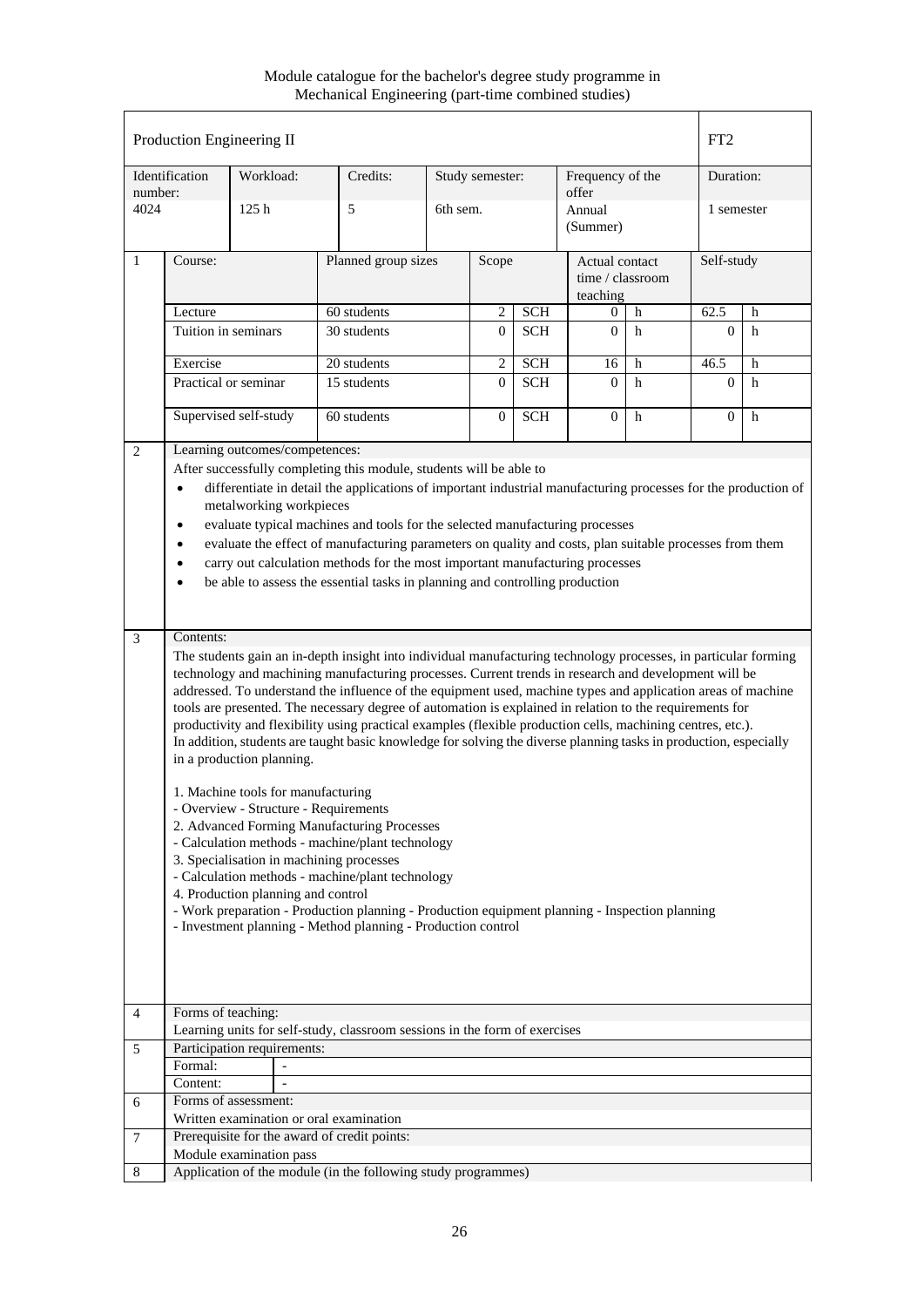|    | Mechanical Engineering (part-time combined studies) (B.Eng.);                        |  |  |  |  |  |  |  |
|----|--------------------------------------------------------------------------------------|--|--|--|--|--|--|--|
| 9  | Importance of the grade for the final grade:                                         |  |  |  |  |  |  |  |
|    | Percentage based on the sum of credits of the graded modules according to RPO-BA §32 |  |  |  |  |  |  |  |
| 10 | Module Officer:                                                                      |  |  |  |  |  |  |  |
|    | Prof. Dr.-Ing. Magnus Horstmann                                                      |  |  |  |  |  |  |  |
|    | Other information:                                                                   |  |  |  |  |  |  |  |
|    |                                                                                      |  |  |  |  |  |  |  |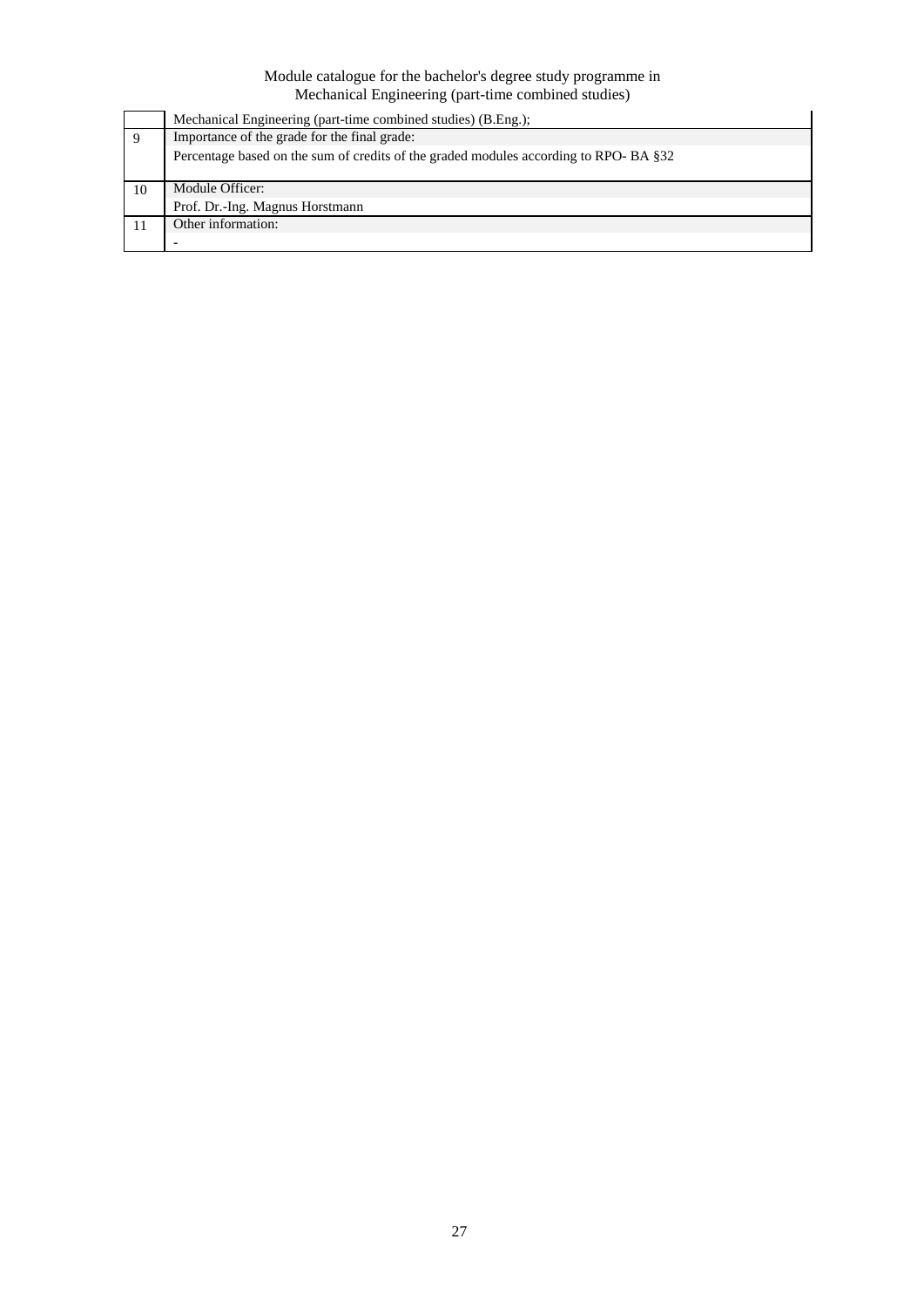|                | <b>Plastics Production Process</b>                                                                                                                                                                                                                                                                                                                                                                                                                                                                                                                                                                                                                                                                                                                                                                                                                                                                                                                                                                                                                                                                                                                                                                                                                                                           |                                |                                                                                                                |          |                 |                                                |                           |            | <b>FVK</b>   |           |  |
|----------------|----------------------------------------------------------------------------------------------------------------------------------------------------------------------------------------------------------------------------------------------------------------------------------------------------------------------------------------------------------------------------------------------------------------------------------------------------------------------------------------------------------------------------------------------------------------------------------------------------------------------------------------------------------------------------------------------------------------------------------------------------------------------------------------------------------------------------------------------------------------------------------------------------------------------------------------------------------------------------------------------------------------------------------------------------------------------------------------------------------------------------------------------------------------------------------------------------------------------------------------------------------------------------------------------|--------------------------------|----------------------------------------------------------------------------------------------------------------|----------|-----------------|------------------------------------------------|---------------------------|------------|--------------|-----------|--|
| number:        | Identification                                                                                                                                                                                                                                                                                                                                                                                                                                                                                                                                                                                                                                                                                                                                                                                                                                                                                                                                                                                                                                                                                                                                                                                                                                                                               | Workload:                      | Credits:                                                                                                       |          | Study semester: |                                                | Frequency of the<br>offer |            |              | Duration: |  |
| 4032           |                                                                                                                                                                                                                                                                                                                                                                                                                                                                                                                                                                                                                                                                                                                                                                                                                                                                                                                                                                                                                                                                                                                                                                                                                                                                                              | 125h                           | 5                                                                                                              | 8th sem. |                 |                                                | Annual<br>(Summer)        |            | 1 semester   |           |  |
| $\mathbf{1}$   | Course:                                                                                                                                                                                                                                                                                                                                                                                                                                                                                                                                                                                                                                                                                                                                                                                                                                                                                                                                                                                                                                                                                                                                                                                                                                                                                      | Planned group sizes            |                                                                                                                | Scope    |                 | Actual contact<br>time / classroom<br>teaching |                           | Self-study |              |           |  |
|                | Lecture                                                                                                                                                                                                                                                                                                                                                                                                                                                                                                                                                                                                                                                                                                                                                                                                                                                                                                                                                                                                                                                                                                                                                                                                                                                                                      |                                | 60 students                                                                                                    |          | $\overline{c}$  | <b>SCH</b>                                     | 0                         | h          | 62.5         | h         |  |
|                |                                                                                                                                                                                                                                                                                                                                                                                                                                                                                                                                                                                                                                                                                                                                                                                                                                                                                                                                                                                                                                                                                                                                                                                                                                                                                              | Tuition in seminars            | 30 students                                                                                                    |          | $\Omega$        | <b>SCH</b>                                     | $\overline{0}$            | h          | $\Omega$     | h         |  |
|                | Exercise                                                                                                                                                                                                                                                                                                                                                                                                                                                                                                                                                                                                                                                                                                                                                                                                                                                                                                                                                                                                                                                                                                                                                                                                                                                                                     |                                | 20 students                                                                                                    |          | 1               | <b>SCH</b>                                     | 8                         | h          | 38.5         | h         |  |
|                |                                                                                                                                                                                                                                                                                                                                                                                                                                                                                                                                                                                                                                                                                                                                                                                                                                                                                                                                                                                                                                                                                                                                                                                                                                                                                              | Practical or seminar           | 15 students                                                                                                    |          | $\mathbf{1}$    | <b>SCH</b>                                     | 16                        | h          | $\Omega$     | h         |  |
|                |                                                                                                                                                                                                                                                                                                                                                                                                                                                                                                                                                                                                                                                                                                                                                                                                                                                                                                                                                                                                                                                                                                                                                                                                                                                                                              | Supervised self-study          | 60 students                                                                                                    |          | 0               | <b>SCH</b>                                     | $\overline{0}$            | h          | $\mathbf{0}$ | h         |  |
| 2              | Students:                                                                                                                                                                                                                                                                                                                                                                                                                                                                                                                                                                                                                                                                                                                                                                                                                                                                                                                                                                                                                                                                                                                                                                                                                                                                                    | Learning outcomes/competences: |                                                                                                                |          |                 |                                                |                           |            |              |           |  |
|                | $\bullet$                                                                                                                                                                                                                                                                                                                                                                                                                                                                                                                                                                                                                                                                                                                                                                                                                                                                                                                                                                                                                                                                                                                                                                                                                                                                                    |                                | are able to assess the essential processes of plastics processing in a practice-orientated manner and to       |          |                 |                                                |                           |            |              |           |  |
|                |                                                                                                                                                                                                                                                                                                                                                                                                                                                                                                                                                                                                                                                                                                                                                                                                                                                                                                                                                                                                                                                                                                                                                                                                                                                                                              |                                | use them in an application-orientated manner.                                                                  |          |                 |                                                |                           |            |              |           |  |
|                |                                                                                                                                                                                                                                                                                                                                                                                                                                                                                                                                                                                                                                                                                                                                                                                                                                                                                                                                                                                                                                                                                                                                                                                                                                                                                              |                                | know the essential design criteria for tools used in plastics processing, especially for injection             |          |                 |                                                |                           |            |              |           |  |
|                | moulds.                                                                                                                                                                                                                                                                                                                                                                                                                                                                                                                                                                                                                                                                                                                                                                                                                                                                                                                                                                                                                                                                                                                                                                                                                                                                                      |                                |                                                                                                                |          |                 |                                                |                           |            |              |           |  |
| $\overline{3}$ | Contents:                                                                                                                                                                                                                                                                                                                                                                                                                                                                                                                                                                                                                                                                                                                                                                                                                                                                                                                                                                                                                                                                                                                                                                                                                                                                                    |                                |                                                                                                                |          |                 |                                                |                           |            |              |           |  |
| $\overline{4}$ | Students are taught overviews of the essential manufacturing techniques for the production of semi-finished<br>and finished plastic parts as well as the tools for essential plastics processing methods injection moulding tools<br>are covered in depth.<br><b>Plastics Chemistry</b><br>Properties of the plastics: Thermal, electrical, mechanical, chemical, optical, acoustic properties, shrinkage<br>and warpage, relaxation and retardation<br>Plastics processing and supply<br>Processing methods for plastics: Primary moulding and casting, injection moulding, pressing, calendering,<br>extrusion, blow moulding, foaming, thermoforming<br>Further processing and finishing: Conditioning, tempering, stretching, bonding, welding, painting, metallising<br>Tools: Introduction and definition<br>Injection moulds for thermoplastics: Design of injection moulds, mould design and concepts, mould dimensions,<br>injection moulding machine, mould cavity dimensions, arrangement, gating system, hot runner systems,<br>rheological design, demoulding system, temperature control system, mould maintenance<br>Sensors in the mould<br>Extrusion tools: Design criteria, pipe head, profile tool, wide slot nozzle blow moulding tool, blowing heads,<br>sheathing tool |                                |                                                                                                                |          |                 |                                                |                           |            |              |           |  |
|                | Forms of teaching:                                                                                                                                                                                                                                                                                                                                                                                                                                                                                                                                                                                                                                                                                                                                                                                                                                                                                                                                                                                                                                                                                                                                                                                                                                                                           |                                | Learning units for self-study, classroom events in the form of exercises and practicals                        |          |                 |                                                |                           |            |              |           |  |
|                |                                                                                                                                                                                                                                                                                                                                                                                                                                                                                                                                                                                                                                                                                                                                                                                                                                                                                                                                                                                                                                                                                                                                                                                                                                                                                              |                                |                                                                                                                |          |                 |                                                |                           |            |              |           |  |
| 5              | Formal:                                                                                                                                                                                                                                                                                                                                                                                                                                                                                                                                                                                                                                                                                                                                                                                                                                                                                                                                                                                                                                                                                                                                                                                                                                                                                      | Participation requirements:    |                                                                                                                |          |                 |                                                |                           |            |              |           |  |
|                | Content:                                                                                                                                                                                                                                                                                                                                                                                                                                                                                                                                                                                                                                                                                                                                                                                                                                                                                                                                                                                                                                                                                                                                                                                                                                                                                     |                                |                                                                                                                |          |                 |                                                |                           |            |              |           |  |
| 6              | Forms of assessment:                                                                                                                                                                                                                                                                                                                                                                                                                                                                                                                                                                                                                                                                                                                                                                                                                                                                                                                                                                                                                                                                                                                                                                                                                                                                         |                                |                                                                                                                |          |                 |                                                |                           |            |              |           |  |
|                |                                                                                                                                                                                                                                                                                                                                                                                                                                                                                                                                                                                                                                                                                                                                                                                                                                                                                                                                                                                                                                                                                                                                                                                                                                                                                              |                                | Written examination or oral examination                                                                        |          |                 |                                                |                           |            |              |           |  |
| $\overline{7}$ |                                                                                                                                                                                                                                                                                                                                                                                                                                                                                                                                                                                                                                                                                                                                                                                                                                                                                                                                                                                                                                                                                                                                                                                                                                                                                              |                                | Prerequisite for the award of credit points:                                                                   |          |                 |                                                |                           |            |              |           |  |
| 8              |                                                                                                                                                                                                                                                                                                                                                                                                                                                                                                                                                                                                                                                                                                                                                                                                                                                                                                                                                                                                                                                                                                                                                                                                                                                                                              |                                | Module examination pass and course assessment<br>Application of the module (in the following study programmes) |          |                 |                                                |                           |            |              |           |  |
|                |                                                                                                                                                                                                                                                                                                                                                                                                                                                                                                                                                                                                                                                                                                                                                                                                                                                                                                                                                                                                                                                                                                                                                                                                                                                                                              |                                | Mechanical Engineering (part-time combined studies) (B.Eng.);                                                  |          |                 |                                                |                           |            |              |           |  |
| 9              |                                                                                                                                                                                                                                                                                                                                                                                                                                                                                                                                                                                                                                                                                                                                                                                                                                                                                                                                                                                                                                                                                                                                                                                                                                                                                              |                                | Importance of the grade for the final grade:                                                                   |          |                 |                                                |                           |            |              |           |  |
|                | Percentage based on the sum of credits of the graded modules according to RPO- BA §32                                                                                                                                                                                                                                                                                                                                                                                                                                                                                                                                                                                                                                                                                                                                                                                                                                                                                                                                                                                                                                                                                                                                                                                                        |                                |                                                                                                                |          |                 |                                                |                           |            |              |           |  |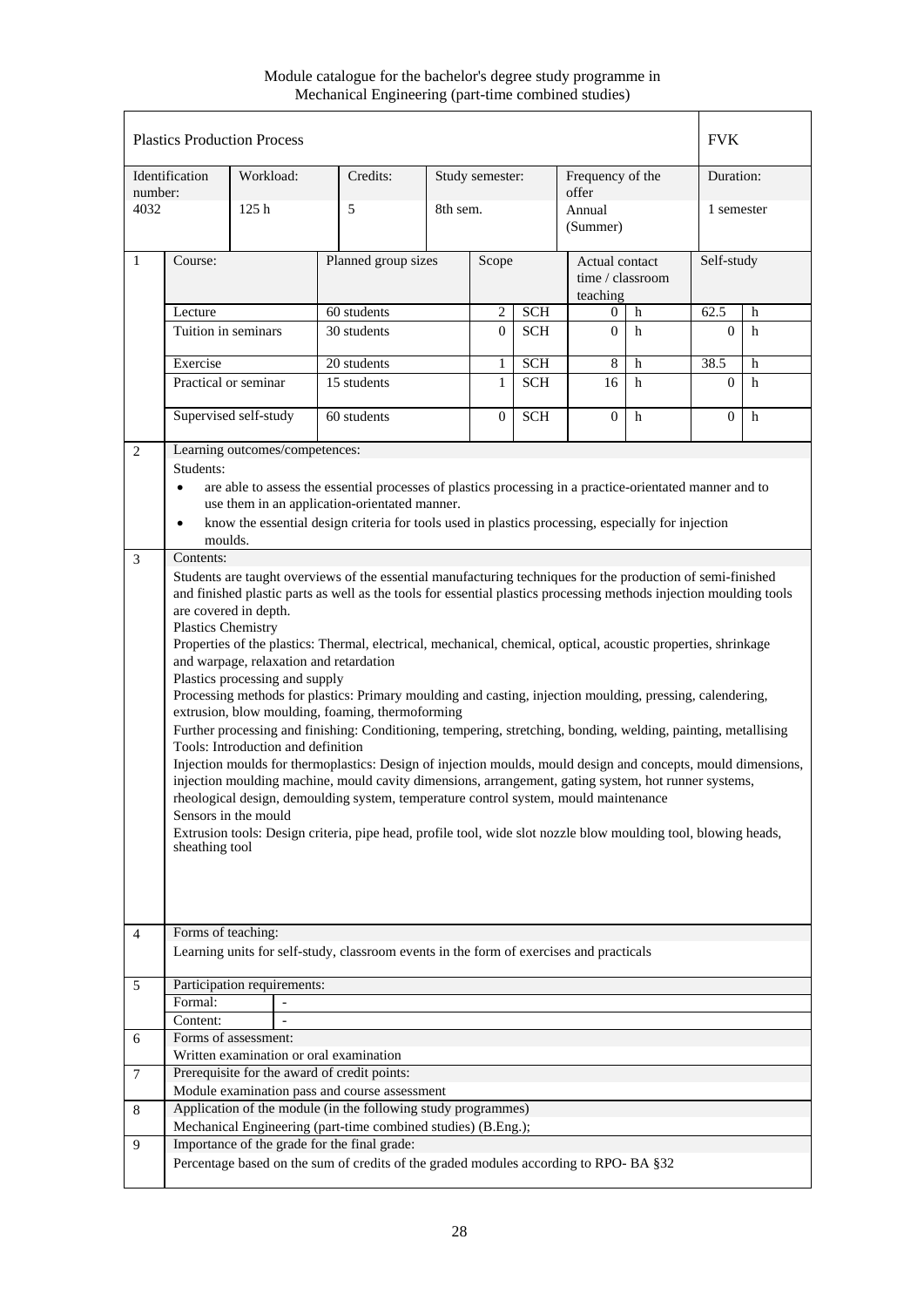|    |                             | ັ | $\sim$ 1 |  |
|----|-----------------------------|---|----------|--|
| 10 | Module Officer:             |   |          |  |
|    | Prof. Dr.-Ing. Bruno Hüsgen |   |          |  |
|    | Other information:          |   |          |  |
|    |                             |   |          |  |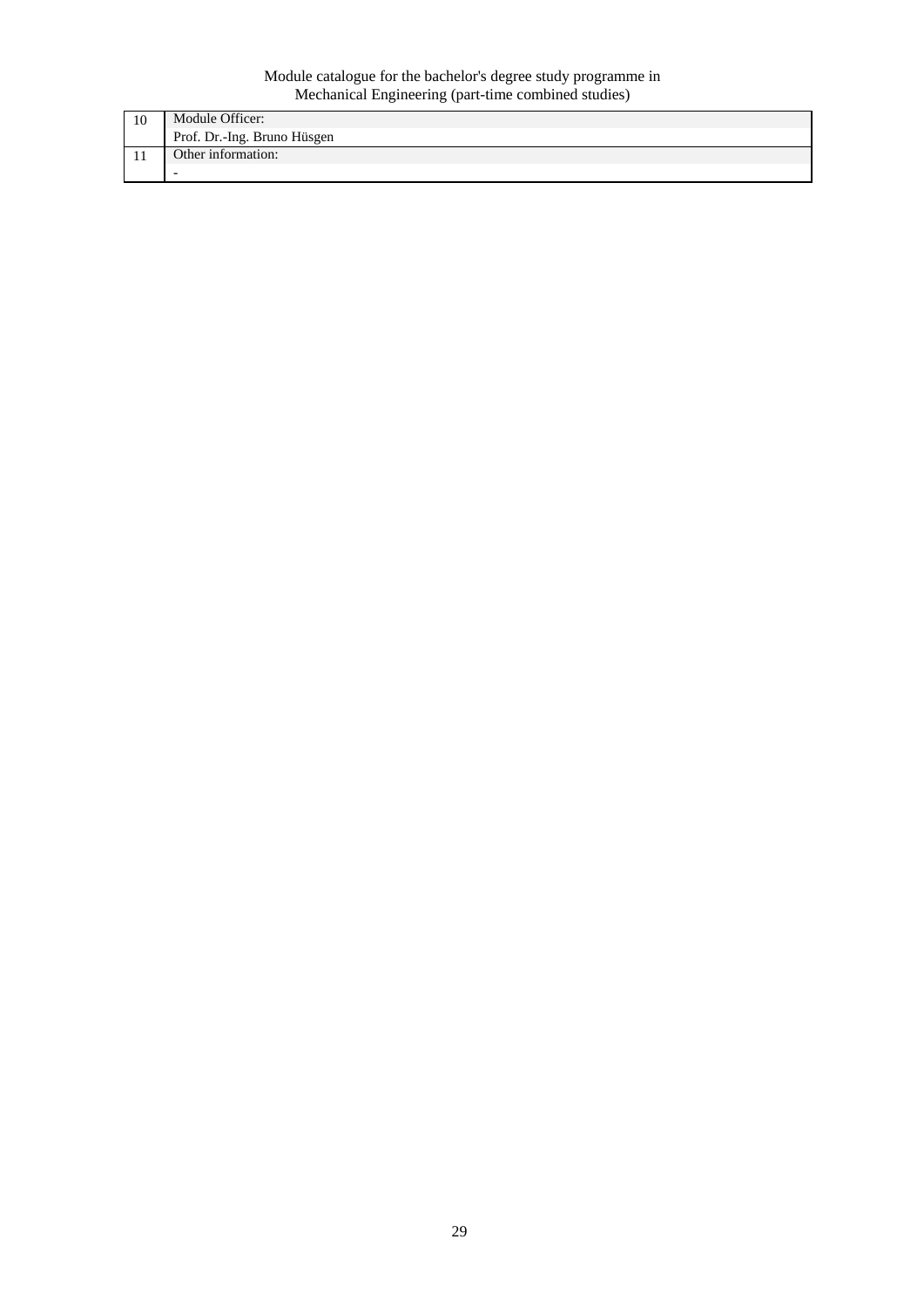|                  |                                                                                                                                                                                                                                                                                                                                                                                                                                                                                                                                    | Fundamentals of Electrical Engineering |                                                                                                                                |          |                 |                                                |                           |            | <b>GLET</b>    |   |
|------------------|------------------------------------------------------------------------------------------------------------------------------------------------------------------------------------------------------------------------------------------------------------------------------------------------------------------------------------------------------------------------------------------------------------------------------------------------------------------------------------------------------------------------------------|----------------------------------------|--------------------------------------------------------------------------------------------------------------------------------|----------|-----------------|------------------------------------------------|---------------------------|------------|----------------|---|
| number:          | Identification                                                                                                                                                                                                                                                                                                                                                                                                                                                                                                                     | Workload:                              | Credits:                                                                                                                       |          | Study semester: |                                                | Frequency of the<br>offer |            | Duration:      |   |
| 4012             |                                                                                                                                                                                                                                                                                                                                                                                                                                                                                                                                    | 125h                                   | 5                                                                                                                              | 3rd sem. |                 |                                                | Annual<br>(Winter)        |            | 1 semester     |   |
| $\mathbf{1}$     | Course:                                                                                                                                                                                                                                                                                                                                                                                                                                                                                                                            |                                        | Planned group sizes                                                                                                            | Scope    |                 | Actual contact time<br>/ classroom<br>teaching |                           | Self-study |                |   |
|                  | Lecture                                                                                                                                                                                                                                                                                                                                                                                                                                                                                                                            |                                        | 60 students                                                                                                                    |          | 2               | <b>SCH</b>                                     | $\overline{0}$            | h          | 62.5           | h |
|                  | Tuition in seminars                                                                                                                                                                                                                                                                                                                                                                                                                                                                                                                |                                        | 30 students                                                                                                                    |          | $\Omega$        | <b>SCH</b>                                     | $\Omega$                  | h          | $\Omega$       | h |
|                  | Exercise                                                                                                                                                                                                                                                                                                                                                                                                                                                                                                                           |                                        | 20 students                                                                                                                    |          | 1               | <b>SCH</b>                                     | 8                         | h          | 38.5           | h |
|                  |                                                                                                                                                                                                                                                                                                                                                                                                                                                                                                                                    | Practical or seminar                   | 15 students                                                                                                                    |          | 1               | <b>SCH</b>                                     | 16                        | h          | $\overline{0}$ | h |
|                  | Supervised self-study<br>60 students<br><b>SCH</b><br>$\overline{0}$<br>$\theta$<br>h                                                                                                                                                                                                                                                                                                                                                                                                                                              |                                        |                                                                                                                                |          |                 |                                                |                           |            | $\overline{0}$ | h |
| 2                |                                                                                                                                                                                                                                                                                                                                                                                                                                                                                                                                    | Learning outcomes/competences:         |                                                                                                                                |          |                 |                                                |                           |            |                |   |
|                  | Students understand the basic physical principles of electrical machines and drives and can evaluate, select and<br>apply the different types of machines in an industrial environment. The analysis of equivalent circuit diagrams<br>and operating characteristics is also taught.<br>The students can create simple linear circuits with the help of the complex<br>Analyse and calculate alternating current calculation. The different types of power (active, reactive and<br>apparent power) can be adequately illustrated. |                                        |                                                                                                                                |          |                 |                                                |                           |            |                |   |
| 3                | Contents:                                                                                                                                                                                                                                                                                                                                                                                                                                                                                                                          |                                        |                                                                                                                                |          |                 |                                                |                           |            |                |   |
|                  | Electrical engineering basics:<br>Power, work, efficiency in mechanics and electrical engineering.<br>Linear inputs R, L and C.<br>Characteristics of periodic stresses.<br>Complex alternating current calculation.<br>Active, reactive and apparent power.<br>Moment formation in electrical machines.<br>Three-phase alternating current.<br>Special electrical machines: Direct current machine, three-phase asynchronous machine, synchronous machine                                                                         |                                        |                                                                                                                                |          |                 |                                                |                           |            |                |   |
|                  |                                                                                                                                                                                                                                                                                                                                                                                                                                                                                                                                    |                                        | Introduction to modern drive technology and current straightening technology                                                   |          |                 |                                                |                           |            |                |   |
| $\overline{4}$   | Forms of teaching:                                                                                                                                                                                                                                                                                                                                                                                                                                                                                                                 |                                        | Integrated practical experiment: Operating behaviour, characteristic curve recording                                           |          |                 |                                                |                           |            |                |   |
|                  |                                                                                                                                                                                                                                                                                                                                                                                                                                                                                                                                    |                                        | Learning units for self-study, classroom events in the form of exercises and practicals                                        |          |                 |                                                |                           |            |                |   |
| 5                |                                                                                                                                                                                                                                                                                                                                                                                                                                                                                                                                    | Participation requirements:            |                                                                                                                                |          |                 |                                                |                           |            |                |   |
|                  | Formal:                                                                                                                                                                                                                                                                                                                                                                                                                                                                                                                            |                                        |                                                                                                                                |          |                 |                                                |                           |            |                |   |
|                  | Content:                                                                                                                                                                                                                                                                                                                                                                                                                                                                                                                           |                                        |                                                                                                                                |          |                 |                                                |                           |            |                |   |
| 6                |                                                                                                                                                                                                                                                                                                                                                                                                                                                                                                                                    | Forms of assessment:                   |                                                                                                                                |          |                 |                                                |                           |            |                |   |
|                  |                                                                                                                                                                                                                                                                                                                                                                                                                                                                                                                                    |                                        | Written examination or oral examination                                                                                        |          |                 |                                                |                           |            |                |   |
| $\boldsymbol{7}$ |                                                                                                                                                                                                                                                                                                                                                                                                                                                                                                                                    |                                        | Prerequisite for the award of credit points:                                                                                   |          |                 |                                                |                           |            |                |   |
|                  |                                                                                                                                                                                                                                                                                                                                                                                                                                                                                                                                    |                                        | Module examination pass and course assessment                                                                                  |          |                 |                                                |                           |            |                |   |
| $\,8\,$          |                                                                                                                                                                                                                                                                                                                                                                                                                                                                                                                                    |                                        | Application of the module (in the following study programmes)<br>Mechanical Engineering (part-time combined studies) (B.Eng.); |          |                 |                                                |                           |            |                |   |
| 9                | Importance of the grade for the final grade:                                                                                                                                                                                                                                                                                                                                                                                                                                                                                       |                                        |                                                                                                                                |          |                 |                                                |                           |            |                |   |
|                  |                                                                                                                                                                                                                                                                                                                                                                                                                                                                                                                                    |                                        | Percentage based on the sum of credits of the graded modules according to RPO-BA §32                                           |          |                 |                                                |                           |            |                |   |
| 10               | Module Officer:                                                                                                                                                                                                                                                                                                                                                                                                                                                                                                                    |                                        |                                                                                                                                |          |                 |                                                |                           |            |                |   |
|                  |                                                                                                                                                                                                                                                                                                                                                                                                                                                                                                                                    | Prof. Dr.-Ing. Sebastian Hoffmann      |                                                                                                                                |          |                 |                                                |                           |            |                |   |
| 11               | Other information:                                                                                                                                                                                                                                                                                                                                                                                                                                                                                                                 |                                        |                                                                                                                                |          |                 |                                                |                           |            |                |   |
|                  |                                                                                                                                                                                                                                                                                                                                                                                                                                                                                                                                    |                                        |                                                                                                                                |          |                 |                                                |                           |            |                |   |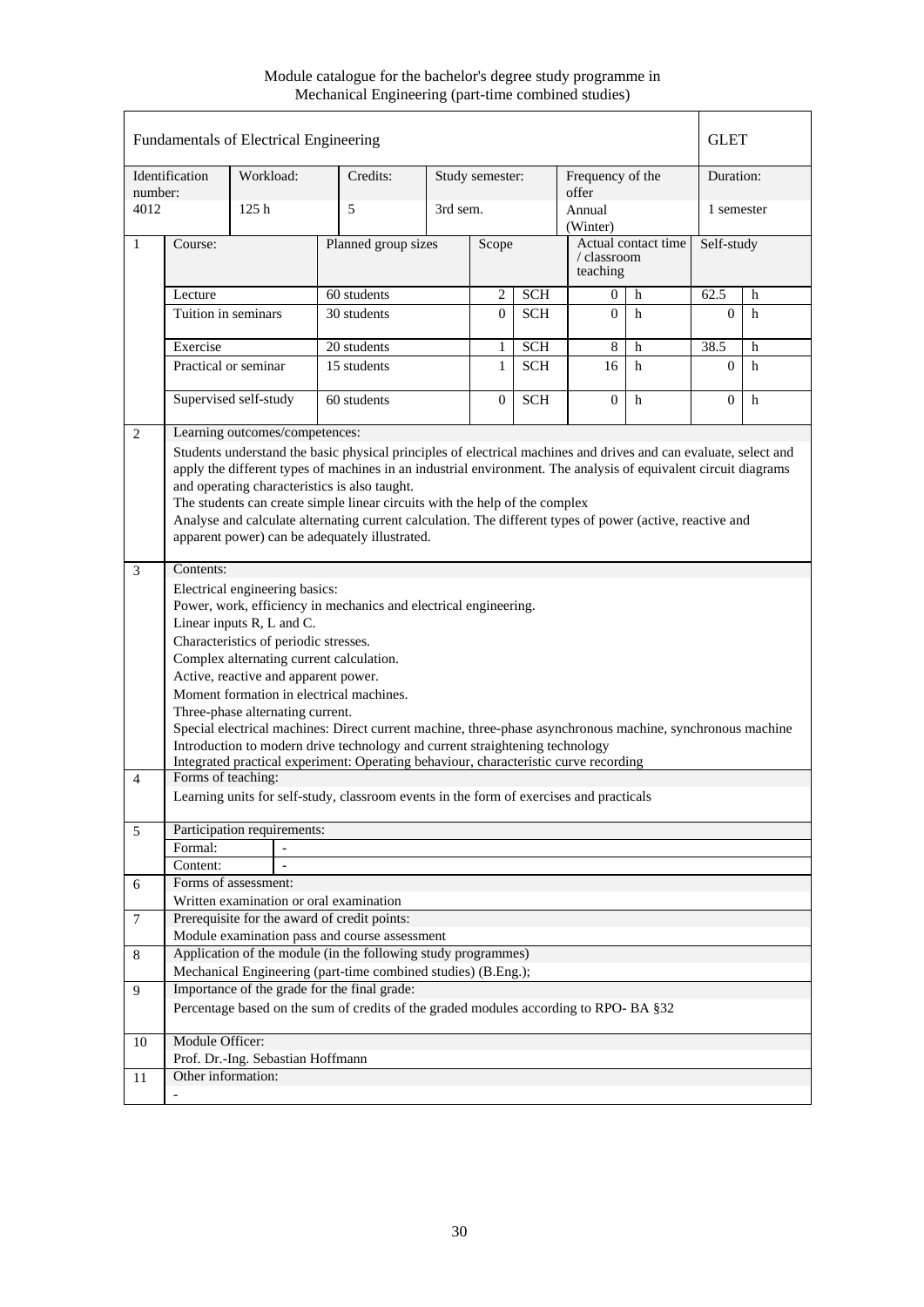Module catalogue for the bachelor's degree study programme in Mechanical Engineering (part-time combined studies)

|                |                                                                                                                                                                                                                                                                                                                                                                                                                                                                                                                                                                                                                                                                                                                                                                                                                                                                                     |                             | Fundamentals of Industrial Computer Science                                             |          |                 |            |                           |                     | <b>GIN</b>   |             |
|----------------|-------------------------------------------------------------------------------------------------------------------------------------------------------------------------------------------------------------------------------------------------------------------------------------------------------------------------------------------------------------------------------------------------------------------------------------------------------------------------------------------------------------------------------------------------------------------------------------------------------------------------------------------------------------------------------------------------------------------------------------------------------------------------------------------------------------------------------------------------------------------------------------|-----------------------------|-----------------------------------------------------------------------------------------|----------|-----------------|------------|---------------------------|---------------------|--------------|-------------|
| number:        | Identification                                                                                                                                                                                                                                                                                                                                                                                                                                                                                                                                                                                                                                                                                                                                                                                                                                                                      | Workload:                   | Credits:                                                                                |          | Study semester: |            | Frequency of the<br>offer |                     | Duration:    |             |
| 4005           |                                                                                                                                                                                                                                                                                                                                                                                                                                                                                                                                                                                                                                                                                                                                                                                                                                                                                     | 125h<br>5                   |                                                                                         | 1st sem. |                 |            | Annual<br>(Winter)        |                     | 1 semester   |             |
| $\mathbf{1}$   | Course:                                                                                                                                                                                                                                                                                                                                                                                                                                                                                                                                                                                                                                                                                                                                                                                                                                                                             |                             | Planned group sizes                                                                     | Scope    |                 |            | / classroom<br>teaching   | Actual contact time | Self-study   |             |
|                | Lecture                                                                                                                                                                                                                                                                                                                                                                                                                                                                                                                                                                                                                                                                                                                                                                                                                                                                             |                             | 60 students                                                                             |          | $\overline{c}$  | <b>SCH</b> | 0                         | h                   | 62.5         | h           |
|                | Tuition in seminars                                                                                                                                                                                                                                                                                                                                                                                                                                                                                                                                                                                                                                                                                                                                                                                                                                                                 |                             | 30 students                                                                             |          | $\overline{0}$  | <b>SCH</b> | $\overline{0}$            | h                   | $\mathbf{0}$ | h           |
|                | Exercise                                                                                                                                                                                                                                                                                                                                                                                                                                                                                                                                                                                                                                                                                                                                                                                                                                                                            |                             | 20 students                                                                             |          | 1               | <b>SCH</b> | 8                         | h                   | 38.5         | h           |
|                |                                                                                                                                                                                                                                                                                                                                                                                                                                                                                                                                                                                                                                                                                                                                                                                                                                                                                     | Practical or seminar        | 15 students                                                                             |          | $\mathbf{1}$    | <b>SCH</b> | 16                        | h                   | $\Omega$     | h           |
|                |                                                                                                                                                                                                                                                                                                                                                                                                                                                                                                                                                                                                                                                                                                                                                                                                                                                                                     | Supervised self-study       | 60 students                                                                             |          | $\overline{0}$  | <b>SCH</b> | $\overline{0}$            | h                   | $\mathbf{0}$ | $\mathbf h$ |
| 2<br>3         | Learning outcomes/competences:<br>After completion of the module, students:<br>master the terminology of computer science and are able to understand the logic of programming as well as<br>$\bullet$<br>object orientation.<br>have basic knowledge of the functioning of computer systems and can present these.<br>$\bullet$<br>are able to structure simple information technology problems and transfer them into solution modules.<br>$\bullet$<br>have the ability to solve simple problems independently in the programming language $C++/C$ #.<br>$\bullet$<br>have basic knowledge of the application and implementation of simple algorithms and can apply this<br>$\bullet$<br>knowledge in practice.<br>have basic competences for the analysis of problems and the structured transformation into simple<br>$\bullet$<br>procedural and modularised system solutions. |                             |                                                                                         |          |                 |            |                           |                     |              |             |
|                | Contents:<br><b>Basic</b> concepts<br>Basic structure of computer systems and peripheral devices, functioning of computer systems<br>Basic representation of data in computer systems, Boolean algebra, basic programming using editor, compiler,<br>linker and integrated development environments.<br>Introduction to object-oriented programming<br>Introduction to the programming language C++/ C#: General structure of a C++ programme<br>Variable types, structures<br>Functions for input and output<br>Control structures<br>Functions<br>Classes/ elements of object orientation<br>Vectors and pointers<br>Recursion / Iteration, Modular Programming. Algorithms and data structures<br>Sorting algorithms etc.                                                                                                                                                        |                             |                                                                                         |          |                 |            |                           |                     |              |             |
| $\overline{4}$ | Forms of teaching:                                                                                                                                                                                                                                                                                                                                                                                                                                                                                                                                                                                                                                                                                                                                                                                                                                                                  |                             | Learning units for self-study, classroom events in the form of exercises and practicals |          |                 |            |                           |                     |              |             |
|                |                                                                                                                                                                                                                                                                                                                                                                                                                                                                                                                                                                                                                                                                                                                                                                                                                                                                                     |                             |                                                                                         |          |                 |            |                           |                     |              |             |
| 5              | Formal:                                                                                                                                                                                                                                                                                                                                                                                                                                                                                                                                                                                                                                                                                                                                                                                                                                                                             | Participation requirements: |                                                                                         |          |                 |            |                           |                     |              |             |
|                | Content:                                                                                                                                                                                                                                                                                                                                                                                                                                                                                                                                                                                                                                                                                                                                                                                                                                                                            |                             |                                                                                         |          |                 |            |                           |                     |              |             |
| 6              |                                                                                                                                                                                                                                                                                                                                                                                                                                                                                                                                                                                                                                                                                                                                                                                                                                                                                     | Forms of assessment:        |                                                                                         |          |                 |            |                           |                     |              |             |
|                |                                                                                                                                                                                                                                                                                                                                                                                                                                                                                                                                                                                                                                                                                                                                                                                                                                                                                     |                             | Written or oral examination or project work                                             |          |                 |            |                           |                     |              |             |
| 7              |                                                                                                                                                                                                                                                                                                                                                                                                                                                                                                                                                                                                                                                                                                                                                                                                                                                                                     |                             | Prerequisite for the award of credit points:                                            |          |                 |            |                           |                     |              |             |
|                |                                                                                                                                                                                                                                                                                                                                                                                                                                                                                                                                                                                                                                                                                                                                                                                                                                                                                     |                             | Module examination pass and course assessment                                           |          |                 |            |                           |                     |              |             |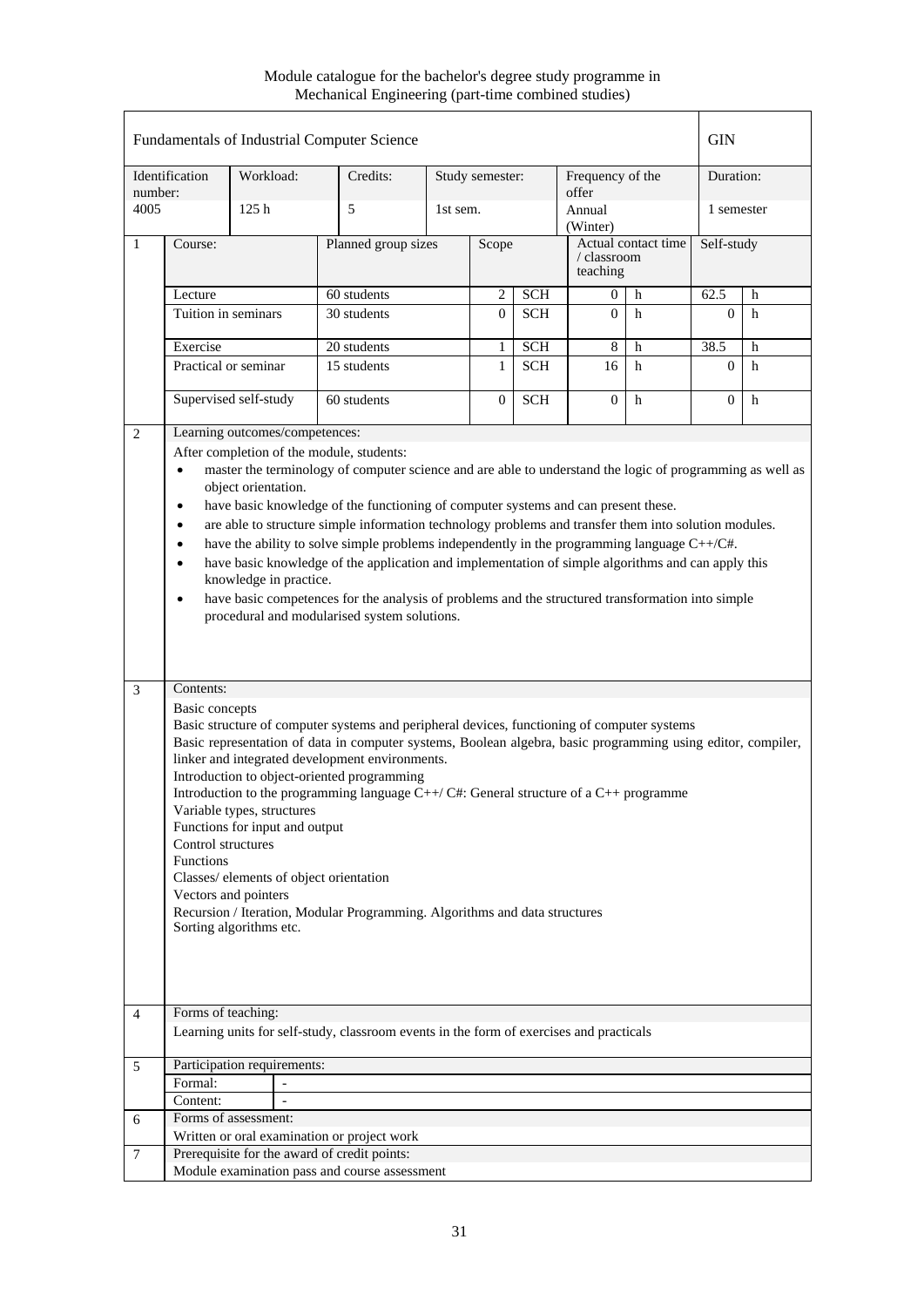| 8  | Application of the module (in the following study programmes)                        |
|----|--------------------------------------------------------------------------------------|
|    | Mechanical Engineering (part-time combined studies) (B.Eng.);                        |
| 9  | Importance of the grade for the final grade:                                         |
|    | Percentage based on the sum of credits of the graded modules according to RPO-BA §32 |
| 10 | Module Officer:                                                                      |
|    | Prof. Dr.-Ing. Jürgen Sauser                                                         |
|    | Other information:                                                                   |
|    |                                                                                      |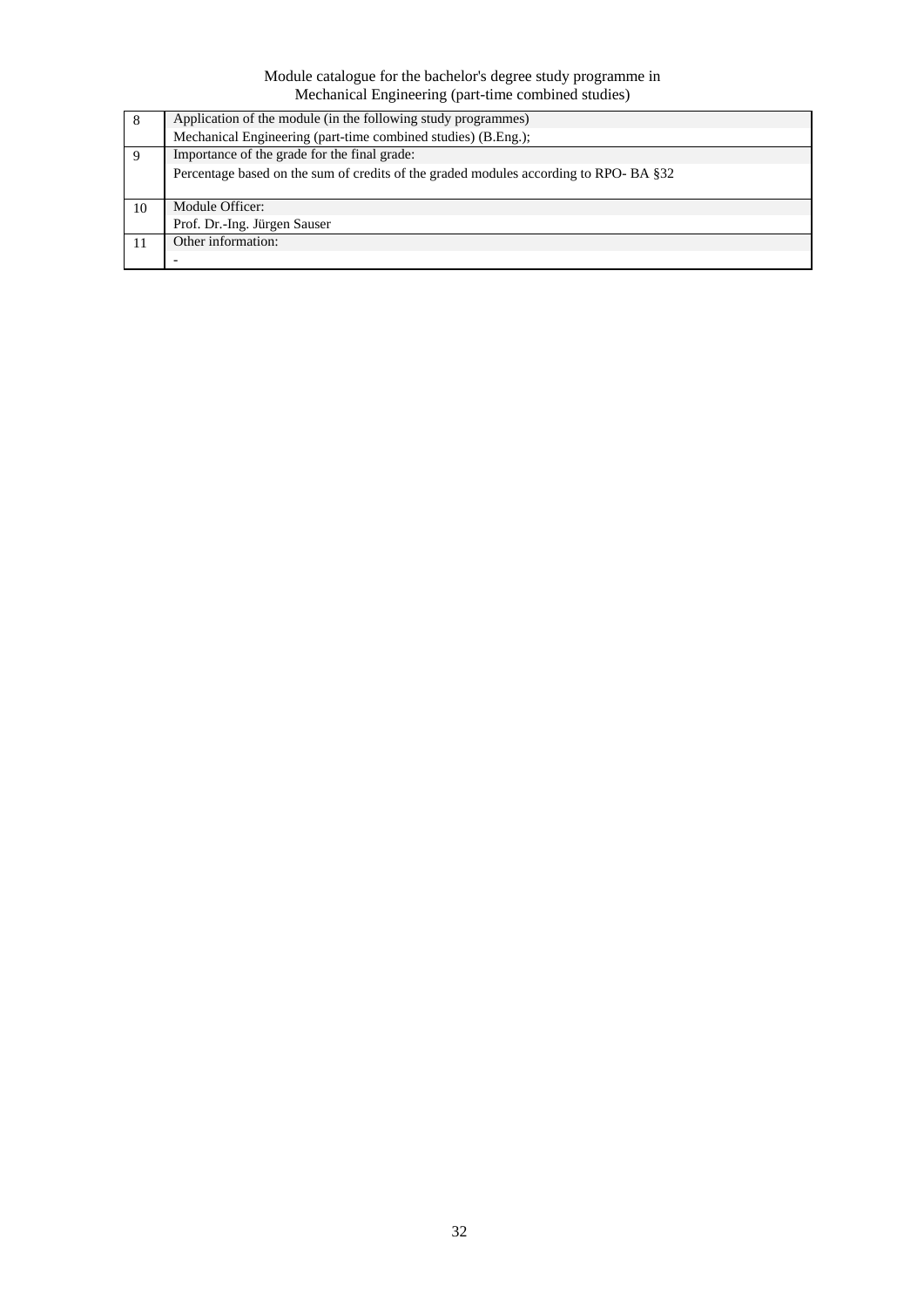|                |                                                                                                                                                                                                                                                                                                                                                                                                                                                                                                                                                                                                                                                                                                                                                                                                                                                                                                                                                                                                                                                                                                                                                                                                |                                         | Fundamentals of Mechanical Process Engineering |          |                 |                                                |                           |            | <b>GMVT</b>    |   |
|----------------|------------------------------------------------------------------------------------------------------------------------------------------------------------------------------------------------------------------------------------------------------------------------------------------------------------------------------------------------------------------------------------------------------------------------------------------------------------------------------------------------------------------------------------------------------------------------------------------------------------------------------------------------------------------------------------------------------------------------------------------------------------------------------------------------------------------------------------------------------------------------------------------------------------------------------------------------------------------------------------------------------------------------------------------------------------------------------------------------------------------------------------------------------------------------------------------------|-----------------------------------------|------------------------------------------------|----------|-----------------|------------------------------------------------|---------------------------|------------|----------------|---|
| number:        | Identification                                                                                                                                                                                                                                                                                                                                                                                                                                                                                                                                                                                                                                                                                                                                                                                                                                                                                                                                                                                                                                                                                                                                                                                 | Workload:                               | Credits:                                       |          | Study semester: |                                                | Frequency of the<br>offer |            | Duration:      |   |
| 4077           |                                                                                                                                                                                                                                                                                                                                                                                                                                                                                                                                                                                                                                                                                                                                                                                                                                                                                                                                                                                                                                                                                                                                                                                                | 125h                                    | 5                                              | 7th sem. |                 |                                                | Annual<br>(Winter)        |            | 1 semester     |   |
| $\mathbf{1}$   | Course:                                                                                                                                                                                                                                                                                                                                                                                                                                                                                                                                                                                                                                                                                                                                                                                                                                                                                                                                                                                                                                                                                                                                                                                        |                                         | Planned group sizes                            | Scope    |                 | Actual contact time<br>/ classroom<br>teaching |                           | Self-study |                |   |
|                | Lecture                                                                                                                                                                                                                                                                                                                                                                                                                                                                                                                                                                                                                                                                                                                                                                                                                                                                                                                                                                                                                                                                                                                                                                                        |                                         | 60 students                                    |          | 2               | <b>SCH</b>                                     | 0                         | h          | 62.5           | h |
|                |                                                                                                                                                                                                                                                                                                                                                                                                                                                                                                                                                                                                                                                                                                                                                                                                                                                                                                                                                                                                                                                                                                                                                                                                | Tuition in seminars                     | 30 students                                    |          | $\Omega$        | <b>SCH</b>                                     | $\mathbf{0}$              | h          | $\Omega$       | h |
|                | Exercise                                                                                                                                                                                                                                                                                                                                                                                                                                                                                                                                                                                                                                                                                                                                                                                                                                                                                                                                                                                                                                                                                                                                                                                       |                                         | 20 students                                    |          | $\overline{c}$  | <b>SCH</b>                                     | 16                        | h          | 46.5           | h |
|                | Practical or seminar<br>15 students                                                                                                                                                                                                                                                                                                                                                                                                                                                                                                                                                                                                                                                                                                                                                                                                                                                                                                                                                                                                                                                                                                                                                            |                                         |                                                |          | $\overline{0}$  | <b>SCH</b>                                     | $\Omega$                  | h          | $\overline{0}$ | h |
|                | Supervised self-study<br>60 students                                                                                                                                                                                                                                                                                                                                                                                                                                                                                                                                                                                                                                                                                                                                                                                                                                                                                                                                                                                                                                                                                                                                                           |                                         |                                                |          | $\mathbf{0}$    | <b>SCH</b>                                     | $\mathbf{0}$              | h          | $\Omega$       | h |
| 2              |                                                                                                                                                                                                                                                                                                                                                                                                                                                                                                                                                                                                                                                                                                                                                                                                                                                                                                                                                                                                                                                                                                                                                                                                | Learning outcomes/competences:          |                                                |          |                 |                                                |                           |            |                |   |
|                | important basic operations of process engineering and especially of mechanical process engineering in the overall<br>context.<br>The students know the basic sequence of a process as a result of acting force fields, energy and mass flows and<br>can characterise it. Furthermore, they can map processes for mixing, separating and agglomerating and<br>comminuting substances/substance mixtures. The students can explain the different apparatus and machines for<br>separating mixtures of substances (cyclone, filter, centrifuges). The students are able to dimension a centrifuge<br>for a specific application and optimise the process parameters of a centrifuge in different applications. The<br>students can describe the design and function of disc separators and decanters.                                                                                                                                                                                                                                                                                                                                                                                             |                                         |                                                |          |                 |                                                |                           |            |                |   |
|                | Contents:<br>3<br>Introduction to process engineering:<br>Classification of mechanical process engineering in general process engineering<br>Distinction from chemical and thermal process engineering<br>Fluid mechanics and thermodynamics and fundamentals of mixtures<br>Fluid mechanics fundamentals<br>Particle description/distribution<br>Properties of mixtures<br>Stokes' sink rate, sedimentation, emulsion<br>Processes of mechanical process engineering<br>Separation/mixing (air classifiers, sieves, filters, flocculants, homogenisers, membrane filtration, stirrers)<br>Size reduction/agglomeration (mill, homogenisers, mazarator)<br>Conveying/storage (pumps, vibrating screens,)<br>Mechanical process engineering /separation technology:<br>Processes (filter, cyclone, centrifuge), basics of filtration, press filtration, membrane filtration, differences<br>between the processes clarification, separation, dewatering;<br>Filter cake<br>Centrifugal separation technology<br>Design and function of centrifuges (disc separator and decanter); 2-phase and 3-phase application, process<br>integration, flocculants, material flow balances, heap dewatering |                                         |                                                |          |                 |                                                |                           |            |                |   |
| $\overline{4}$ | Forms of teaching:                                                                                                                                                                                                                                                                                                                                                                                                                                                                                                                                                                                                                                                                                                                                                                                                                                                                                                                                                                                                                                                                                                                                                                             |                                         |                                                |          |                 |                                                |                           |            |                |   |
|                | Learning units for self-study, classroom sessions in the form of exercises                                                                                                                                                                                                                                                                                                                                                                                                                                                                                                                                                                                                                                                                                                                                                                                                                                                                                                                                                                                                                                                                                                                     |                                         |                                                |          |                 |                                                |                           |            |                |   |
| 5              | Formal:                                                                                                                                                                                                                                                                                                                                                                                                                                                                                                                                                                                                                                                                                                                                                                                                                                                                                                                                                                                                                                                                                                                                                                                        | Participation requirements:             |                                                |          |                 |                                                |                           |            |                |   |
|                | Content:                                                                                                                                                                                                                                                                                                                                                                                                                                                                                                                                                                                                                                                                                                                                                                                                                                                                                                                                                                                                                                                                                                                                                                                       | $\mathbf{r}$                            |                                                |          |                 |                                                |                           |            |                |   |
| 6              |                                                                                                                                                                                                                                                                                                                                                                                                                                                                                                                                                                                                                                                                                                                                                                                                                                                                                                                                                                                                                                                                                                                                                                                                | Forms of assessment:                    |                                                |          |                 |                                                |                           |            |                |   |
|                |                                                                                                                                                                                                                                                                                                                                                                                                                                                                                                                                                                                                                                                                                                                                                                                                                                                                                                                                                                                                                                                                                                                                                                                                | Written examination or oral examination |                                                |          |                 |                                                |                           |            |                |   |
| 7              |                                                                                                                                                                                                                                                                                                                                                                                                                                                                                                                                                                                                                                                                                                                                                                                                                                                                                                                                                                                                                                                                                                                                                                                                |                                         | Prerequisite for the award of credit points:   |          |                 |                                                |                           |            |                |   |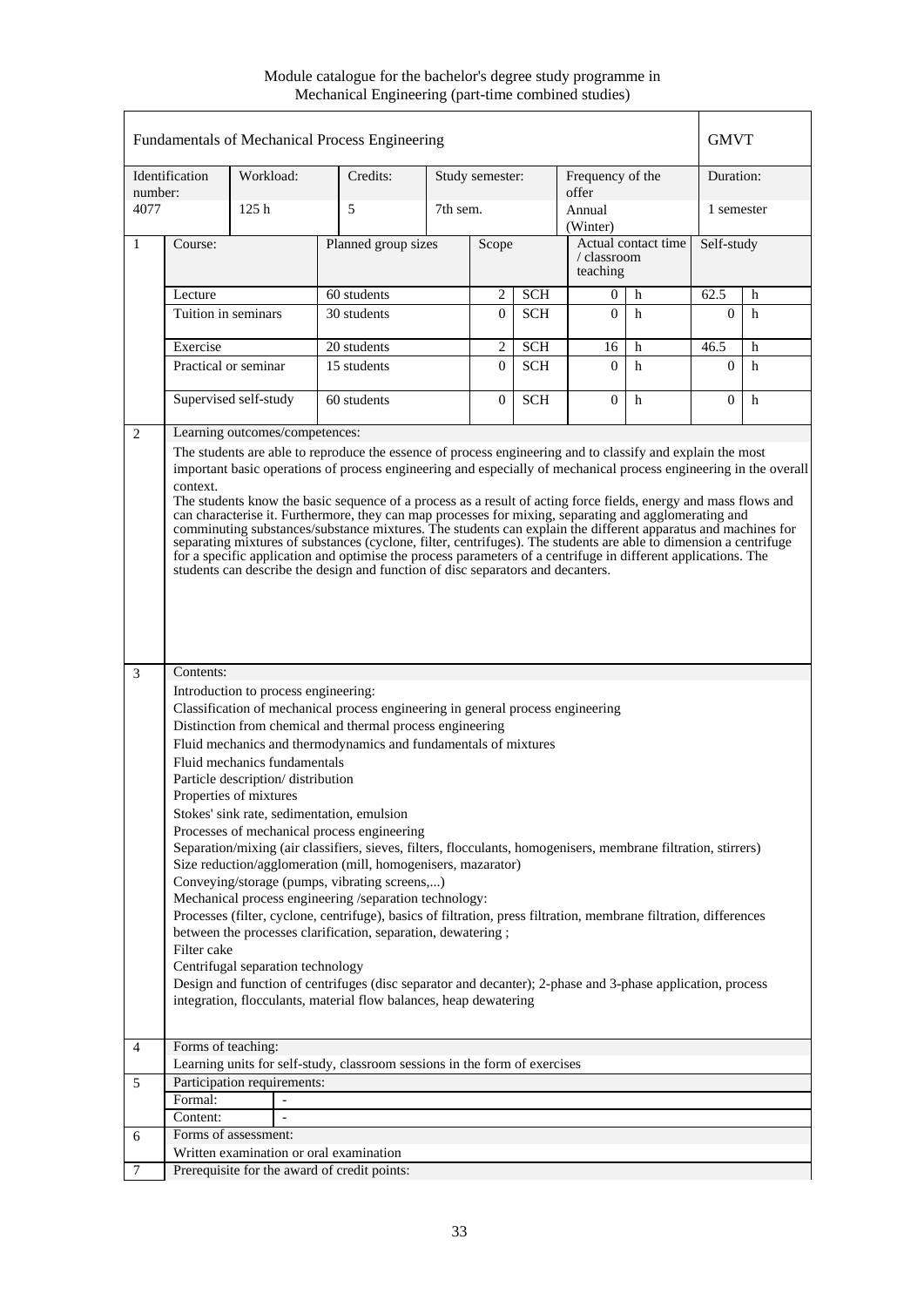|    | Module examination pass                                                              |
|----|--------------------------------------------------------------------------------------|
| 8  | Application of the module (in the following study programmes)                        |
|    | Mechanical Engineering (part-time combined studies) (B.Eng.);                        |
| 9  | Importance of the grade for the final grade:                                         |
|    | Percentage based on the sum of credits of the graded modules according to RPO-BA §32 |
|    |                                                                                      |
| 10 | Module Officer:                                                                      |
|    | Prof. Dr.-Ing. Jürgen Hermeler                                                       |
| 11 | Other information:                                                                   |
|    |                                                                                      |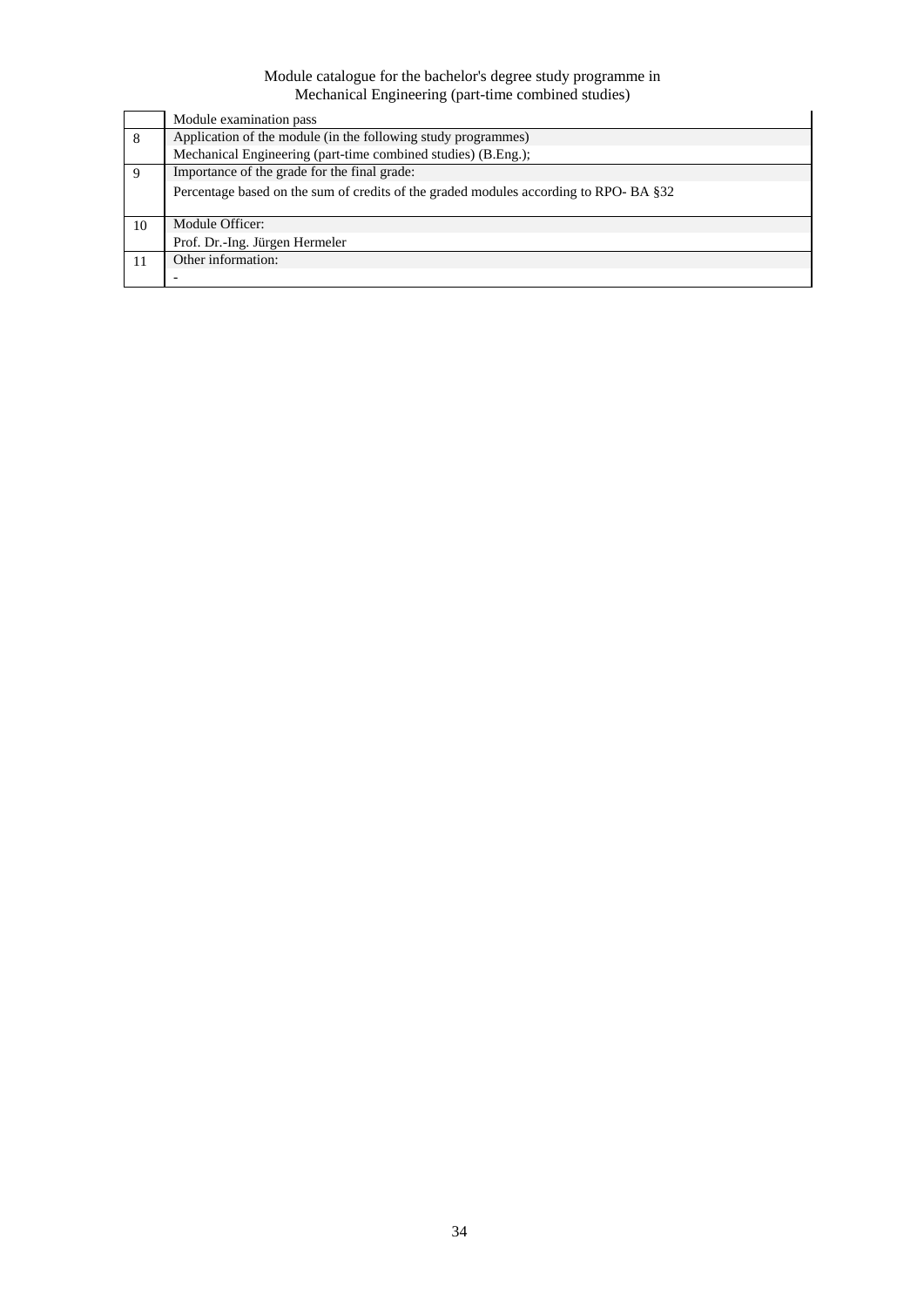Module catalogue for the bachelor's degree study programme in Mechanical Engineering (part-time combined studies)

|                          | <b>Industrial Management</b>                                                                                                                                                                                                                                                                                                                                                                                                                                                                                                                                                                                                                                                                                                                                                                                                                                                                                                                                                                                                                                                                                                                                                                                                                                                                                                                         |                               |                                                                                                                                                                  |          |                 |            |                                                  |   | <b>IBL</b>     |            |  |
|--------------------------|------------------------------------------------------------------------------------------------------------------------------------------------------------------------------------------------------------------------------------------------------------------------------------------------------------------------------------------------------------------------------------------------------------------------------------------------------------------------------------------------------------------------------------------------------------------------------------------------------------------------------------------------------------------------------------------------------------------------------------------------------------------------------------------------------------------------------------------------------------------------------------------------------------------------------------------------------------------------------------------------------------------------------------------------------------------------------------------------------------------------------------------------------------------------------------------------------------------------------------------------------------------------------------------------------------------------------------------------------|-------------------------------|------------------------------------------------------------------------------------------------------------------------------------------------------------------|----------|-----------------|------------|--------------------------------------------------|---|----------------|------------|--|
| number:                  | Identification                                                                                                                                                                                                                                                                                                                                                                                                                                                                                                                                                                                                                                                                                                                                                                                                                                                                                                                                                                                                                                                                                                                                                                                                                                                                                                                                       | Workload:                     | Credits:                                                                                                                                                         |          | Study semester: |            | Frequency of the<br>offer                        |   |                | Duration:  |  |
| 4018                     |                                                                                                                                                                                                                                                                                                                                                                                                                                                                                                                                                                                                                                                                                                                                                                                                                                                                                                                                                                                                                                                                                                                                                                                                                                                                                                                                                      | 125h                          | 5                                                                                                                                                                | 4th sem. |                 |            | Annual<br>(Summer)                               |   |                | 1 semester |  |
| 1                        | Course:                                                                                                                                                                                                                                                                                                                                                                                                                                                                                                                                                                                                                                                                                                                                                                                                                                                                                                                                                                                                                                                                                                                                                                                                                                                                                                                                              |                               | Planned group sizes                                                                                                                                              |          | Scope           |            | Actual contact<br>time / $classroom$<br>teaching |   | Self-study     |            |  |
|                          | Lecture                                                                                                                                                                                                                                                                                                                                                                                                                                                                                                                                                                                                                                                                                                                                                                                                                                                                                                                                                                                                                                                                                                                                                                                                                                                                                                                                              |                               | 60 students                                                                                                                                                      |          | $\overline{2}$  | <b>SCH</b> | 0                                                | h | 62.5           | h          |  |
|                          | Tuition in seminars                                                                                                                                                                                                                                                                                                                                                                                                                                                                                                                                                                                                                                                                                                                                                                                                                                                                                                                                                                                                                                                                                                                                                                                                                                                                                                                                  |                               | 30 students                                                                                                                                                      |          | $\Omega$        | <b>SCH</b> | $\mathbf{0}$                                     | h | $\Omega$       | h          |  |
|                          | Exercise                                                                                                                                                                                                                                                                                                                                                                                                                                                                                                                                                                                                                                                                                                                                                                                                                                                                                                                                                                                                                                                                                                                                                                                                                                                                                                                                             |                               | 20 students                                                                                                                                                      |          | 2               | <b>SCH</b> | 16                                               | h | 46.5           | h          |  |
|                          |                                                                                                                                                                                                                                                                                                                                                                                                                                                                                                                                                                                                                                                                                                                                                                                                                                                                                                                                                                                                                                                                                                                                                                                                                                                                                                                                                      | Practical or seminar          | 15 students                                                                                                                                                      |          | $\Omega$        | <b>SCH</b> | $\Omega$                                         | h | $\Omega$       | h          |  |
|                          |                                                                                                                                                                                                                                                                                                                                                                                                                                                                                                                                                                                                                                                                                                                                                                                                                                                                                                                                                                                                                                                                                                                                                                                                                                                                                                                                                      | Supervised self-study         | 60 students                                                                                                                                                      |          | $\overline{0}$  | <b>SCH</b> | $\mathbf{0}$                                     | h | $\overline{0}$ | h          |  |
| 2<br>3<br>$\overline{4}$ | Learning outcomes/competences:<br>Students are able to<br>understand the business management interrelationships in industrial companies.<br>$\bullet$<br>carry out investment calculations, both with simple static, as well as with dynamic methods.<br>$\bullet$<br>assess the relevance of key performance indicator systems for evaluating different areas of the company.<br>$\bullet$<br>make rational decisions to solve problems according to operational goals.<br>$\bullet$<br>In the areas of materials management, production, sales and finance, the aim of the project is to address<br>$\bullet$<br>essential functions and solve problems.<br>Contents:<br>Students are taught the business management way of thinking and basic knowledge from the sub-areas of<br>industrial management.<br>Objective of the industrial operation<br>Operational organisation: Process and organisational structure, project management<br>Materials management: Materials, purchasing, materials planning/quantity planning, warehouse management<br>Production management: Production planning and strategy, production programme planning, sales-market<br>orientation of the company<br>Overview of external accounting<br>Cost types, cost centre accounting, cost unit accounting<br>Financing and investments<br>Key figures of controlling |                               |                                                                                                                                                                  |          |                 |            |                                                  |   |                |            |  |
|                          | Forms of teaching:                                                                                                                                                                                                                                                                                                                                                                                                                                                                                                                                                                                                                                                                                                                                                                                                                                                                                                                                                                                                                                                                                                                                                                                                                                                                                                                                   |                               | Learning units for self-study, classroom sessions in the form of exercises                                                                                       |          |                 |            |                                                  |   |                |            |  |
| 5                        | Formal:                                                                                                                                                                                                                                                                                                                                                                                                                                                                                                                                                                                                                                                                                                                                                                                                                                                                                                                                                                                                                                                                                                                                                                                                                                                                                                                                              | Participation requirements:   |                                                                                                                                                                  |          |                 |            |                                                  |   |                |            |  |
|                          | Content:                                                                                                                                                                                                                                                                                                                                                                                                                                                                                                                                                                                                                                                                                                                                                                                                                                                                                                                                                                                                                                                                                                                                                                                                                                                                                                                                             |                               |                                                                                                                                                                  |          |                 |            |                                                  |   |                |            |  |
| 6                        |                                                                                                                                                                                                                                                                                                                                                                                                                                                                                                                                                                                                                                                                                                                                                                                                                                                                                                                                                                                                                                                                                                                                                                                                                                                                                                                                                      | Forms of assessment:          |                                                                                                                                                                  |          |                 |            |                                                  |   |                |            |  |
|                          |                                                                                                                                                                                                                                                                                                                                                                                                                                                                                                                                                                                                                                                                                                                                                                                                                                                                                                                                                                                                                                                                                                                                                                                                                                                                                                                                                      |                               | Written examination or oral examination                                                                                                                          |          |                 |            |                                                  |   |                |            |  |
| 7                        |                                                                                                                                                                                                                                                                                                                                                                                                                                                                                                                                                                                                                                                                                                                                                                                                                                                                                                                                                                                                                                                                                                                                                                                                                                                                                                                                                      |                               | Prerequisite for the award of credit points:                                                                                                                     |          |                 |            |                                                  |   |                |            |  |
|                          |                                                                                                                                                                                                                                                                                                                                                                                                                                                                                                                                                                                                                                                                                                                                                                                                                                                                                                                                                                                                                                                                                                                                                                                                                                                                                                                                                      | Module examination pass       |                                                                                                                                                                  |          |                 |            |                                                  |   |                |            |  |
| 8                        |                                                                                                                                                                                                                                                                                                                                                                                                                                                                                                                                                                                                                                                                                                                                                                                                                                                                                                                                                                                                                                                                                                                                                                                                                                                                                                                                                      | combined studies) (B.Eng.);   | Application of the module (in the following study programmes)<br>Electrical Engineering (part-time combined studies) (B.Eng.); Mechanical Engineering (part-time |          |                 |            |                                                  |   |                |            |  |
| 9                        |                                                                                                                                                                                                                                                                                                                                                                                                                                                                                                                                                                                                                                                                                                                                                                                                                                                                                                                                                                                                                                                                                                                                                                                                                                                                                                                                                      |                               | Importance of the grade for the final grade:                                                                                                                     |          |                 |            |                                                  |   |                |            |  |
|                          |                                                                                                                                                                                                                                                                                                                                                                                                                                                                                                                                                                                                                                                                                                                                                                                                                                                                                                                                                                                                                                                                                                                                                                                                                                                                                                                                                      |                               | Percentage based on the sum of credits of the graded modules according to RPO-BA §32                                                                             |          |                 |            |                                                  |   |                |            |  |
| 10                       | Module Officer:                                                                                                                                                                                                                                                                                                                                                                                                                                                                                                                                                                                                                                                                                                                                                                                                                                                                                                                                                                                                                                                                                                                                                                                                                                                                                                                                      |                               |                                                                                                                                                                  |          |                 |            |                                                  |   |                |            |  |
|                          |                                                                                                                                                                                                                                                                                                                                                                                                                                                                                                                                                                                                                                                                                                                                                                                                                                                                                                                                                                                                                                                                                                                                                                                                                                                                                                                                                      | Prof. Dr.-Ing. Michael Fahrig |                                                                                                                                                                  |          |                 |            |                                                  |   |                |            |  |
| 11                       | Other information:                                                                                                                                                                                                                                                                                                                                                                                                                                                                                                                                                                                                                                                                                                                                                                                                                                                                                                                                                                                                                                                                                                                                                                                                                                                                                                                                   |                               |                                                                                                                                                                  |          |                 |            |                                                  |   |                |            |  |
|                          |                                                                                                                                                                                                                                                                                                                                                                                                                                                                                                                                                                                                                                                                                                                                                                                                                                                                                                                                                                                                                                                                                                                                                                                                                                                                                                                                                      |                               |                                                                                                                                                                  |          |                 |            |                                                  |   |                |            |  |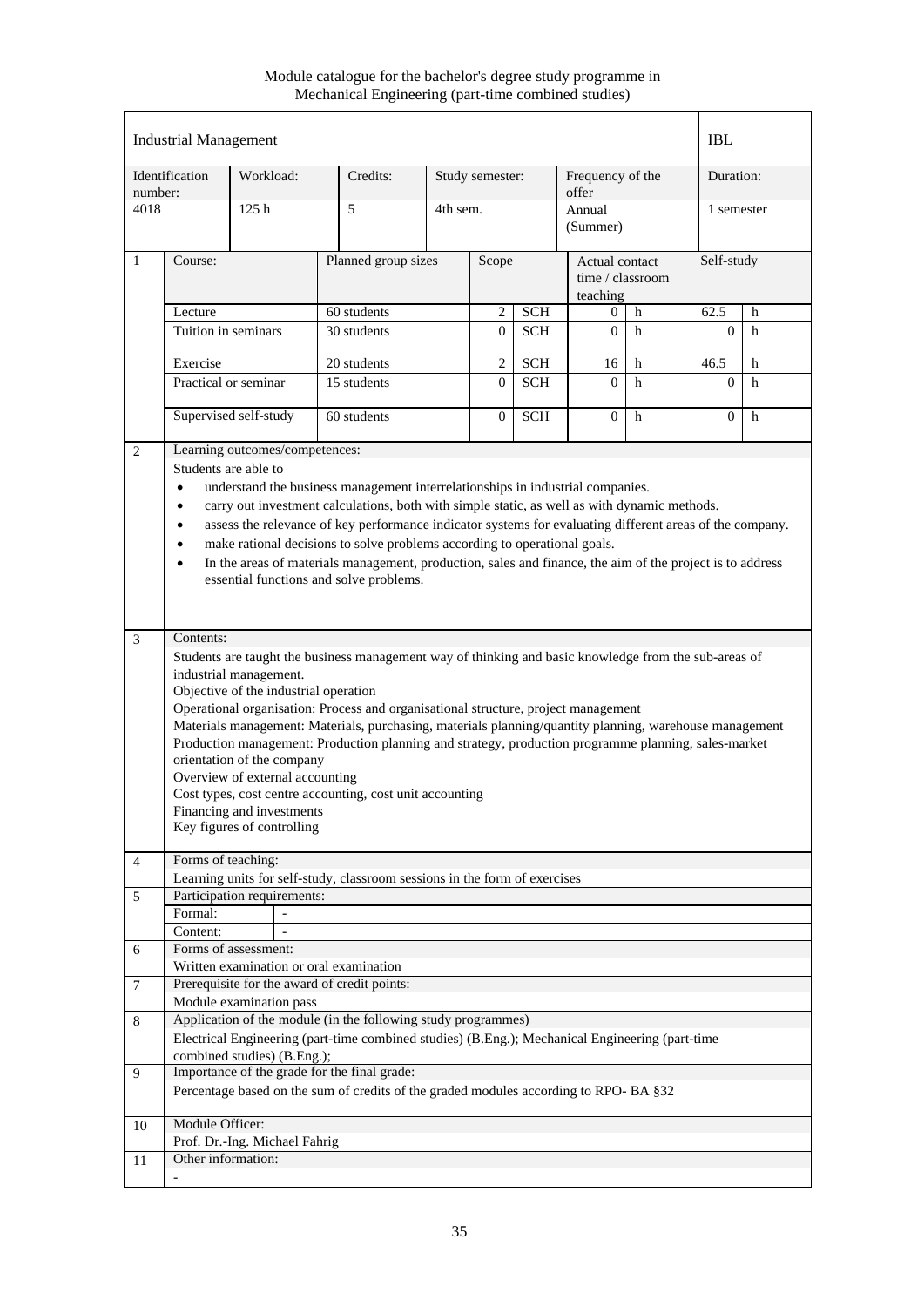| Identification<br>Duration:<br>Workload:<br>Credits:<br>Frequency of the<br>Study semester:<br>number:<br>offer<br>4076<br>5<br>6th sem.<br>125 <sub>h</sub><br>Annual<br>1 semester<br>(Summer)<br>$\mathbf{1}$<br>Planned group sizes<br>Self-study<br>Course:<br>Scope<br>Actual contact<br>time / classroom<br>teaching<br>$\overline{2}$<br>60 students<br><b>SCH</b><br>62.5<br>$\mathbf h$<br>Lecture<br>h<br>$\overline{0}$<br>30 students<br>$\Omega$<br><b>SCH</b><br>Tuition in seminars<br>$\overline{0}$<br>$\Omega$<br>h<br>h<br><b>SCH</b><br>38.5<br>Exercise<br>20 students<br>$8\,$<br>1<br>h<br>h<br><b>SCH</b><br>$\mathbf{1}$<br>Practical or seminar<br>15 students<br>16<br>$\Omega$<br>h<br>h<br>Supervised self-study<br>60 students<br>$\mathbf{0}$<br><b>SCH</b><br>h<br>$\overline{0}$<br>h<br>$\theta$<br>Learning outcomes/competences:<br>$\overline{2}$<br>The students acquire knowledge of the functional principles of programmable logic controllers and their<br>application in technical system solutions and can reproduce and explain them.<br>They will learn how to configure PLCs with the appropriate input and output modules as well as the selection of<br>suitable sensors and actuators and how to relate these areas to each other.<br>Students are able to analyse and specify simple automation problems and implement solutions with different<br>programming languages of the PLC world. They can assess the possibilities and limits of conventional and PC-<br>based control technology and select and implement suitable solutions.<br>The students understand the functioning of basic bus systems of the automation technology and can configure it.<br>$\mathfrak{Z}$<br>Contents:<br>Principles<br>Introduction: what is industrial control technology<br>Areas of application, types of control, control architecture: industrial bus systems (CAN,<br>Profibus, EtherCAT)<br>Distributed control technology |
|----------------------------------------------------------------------------------------------------------------------------------------------------------------------------------------------------------------------------------------------------------------------------------------------------------------------------------------------------------------------------------------------------------------------------------------------------------------------------------------------------------------------------------------------------------------------------------------------------------------------------------------------------------------------------------------------------------------------------------------------------------------------------------------------------------------------------------------------------------------------------------------------------------------------------------------------------------------------------------------------------------------------------------------------------------------------------------------------------------------------------------------------------------------------------------------------------------------------------------------------------------------------------------------------------------------------------------------------------------------------------------------------------------------------------------------------------------------------------------------------------------------------------------------------------------------------------------------------------------------------------------------------------------------------------------------------------------------------------------------------------------------------------------------------------------------------------------------------------------------------------------------------------------------------------------------------------------------------------|
|                                                                                                                                                                                                                                                                                                                                                                                                                                                                                                                                                                                                                                                                                                                                                                                                                                                                                                                                                                                                                                                                                                                                                                                                                                                                                                                                                                                                                                                                                                                                                                                                                                                                                                                                                                                                                                                                                                                                                                            |
|                                                                                                                                                                                                                                                                                                                                                                                                                                                                                                                                                                                                                                                                                                                                                                                                                                                                                                                                                                                                                                                                                                                                                                                                                                                                                                                                                                                                                                                                                                                                                                                                                                                                                                                                                                                                                                                                                                                                                                            |
|                                                                                                                                                                                                                                                                                                                                                                                                                                                                                                                                                                                                                                                                                                                                                                                                                                                                                                                                                                                                                                                                                                                                                                                                                                                                                                                                                                                                                                                                                                                                                                                                                                                                                                                                                                                                                                                                                                                                                                            |
|                                                                                                                                                                                                                                                                                                                                                                                                                                                                                                                                                                                                                                                                                                                                                                                                                                                                                                                                                                                                                                                                                                                                                                                                                                                                                                                                                                                                                                                                                                                                                                                                                                                                                                                                                                                                                                                                                                                                                                            |
|                                                                                                                                                                                                                                                                                                                                                                                                                                                                                                                                                                                                                                                                                                                                                                                                                                                                                                                                                                                                                                                                                                                                                                                                                                                                                                                                                                                                                                                                                                                                                                                                                                                                                                                                                                                                                                                                                                                                                                            |
|                                                                                                                                                                                                                                                                                                                                                                                                                                                                                                                                                                                                                                                                                                                                                                                                                                                                                                                                                                                                                                                                                                                                                                                                                                                                                                                                                                                                                                                                                                                                                                                                                                                                                                                                                                                                                                                                                                                                                                            |
|                                                                                                                                                                                                                                                                                                                                                                                                                                                                                                                                                                                                                                                                                                                                                                                                                                                                                                                                                                                                                                                                                                                                                                                                                                                                                                                                                                                                                                                                                                                                                                                                                                                                                                                                                                                                                                                                                                                                                                            |
|                                                                                                                                                                                                                                                                                                                                                                                                                                                                                                                                                                                                                                                                                                                                                                                                                                                                                                                                                                                                                                                                                                                                                                                                                                                                                                                                                                                                                                                                                                                                                                                                                                                                                                                                                                                                                                                                                                                                                                            |
|                                                                                                                                                                                                                                                                                                                                                                                                                                                                                                                                                                                                                                                                                                                                                                                                                                                                                                                                                                                                                                                                                                                                                                                                                                                                                                                                                                                                                                                                                                                                                                                                                                                                                                                                                                                                                                                                                                                                                                            |
|                                                                                                                                                                                                                                                                                                                                                                                                                                                                                                                                                                                                                                                                                                                                                                                                                                                                                                                                                                                                                                                                                                                                                                                                                                                                                                                                                                                                                                                                                                                                                                                                                                                                                                                                                                                                                                                                                                                                                                            |
| Decentralised control technology<br>PLC technology<br>Structure and function of programmable logic controllers<br>Operating systems and operating behaviour of PLCs<br>PLC programming basics IEC61131 architecture<br>Introduction to programming according to IEC61131-3<br>Programming of automation applications<br>Functional safety in control systems<br>Requirement of safety-related controls IEC 61508 and performance<br>level<br>Safety controls<br>Forms of teaching:<br>$\overline{4}$                                                                                                                                                                                                                                                                                                                                                                                                                                                                                                                                                                                                                                                                                                                                                                                                                                                                                                                                                                                                                                                                                                                                                                                                                                                                                                                                                                                                                                                                       |
|                                                                                                                                                                                                                                                                                                                                                                                                                                                                                                                                                                                                                                                                                                                                                                                                                                                                                                                                                                                                                                                                                                                                                                                                                                                                                                                                                                                                                                                                                                                                                                                                                                                                                                                                                                                                                                                                                                                                                                            |
| Learning units for self-study, classroom events in the form of exercises and practicals                                                                                                                                                                                                                                                                                                                                                                                                                                                                                                                                                                                                                                                                                                                                                                                                                                                                                                                                                                                                                                                                                                                                                                                                                                                                                                                                                                                                                                                                                                                                                                                                                                                                                                                                                                                                                                                                                    |
| Participation requirements:<br>5                                                                                                                                                                                                                                                                                                                                                                                                                                                                                                                                                                                                                                                                                                                                                                                                                                                                                                                                                                                                                                                                                                                                                                                                                                                                                                                                                                                                                                                                                                                                                                                                                                                                                                                                                                                                                                                                                                                                           |
| Formal:<br>$\overline{a}$                                                                                                                                                                                                                                                                                                                                                                                                                                                                                                                                                                                                                                                                                                                                                                                                                                                                                                                                                                                                                                                                                                                                                                                                                                                                                                                                                                                                                                                                                                                                                                                                                                                                                                                                                                                                                                                                                                                                                  |
| Content:                                                                                                                                                                                                                                                                                                                                                                                                                                                                                                                                                                                                                                                                                                                                                                                                                                                                                                                                                                                                                                                                                                                                                                                                                                                                                                                                                                                                                                                                                                                                                                                                                                                                                                                                                                                                                                                                                                                                                                   |
| Forms of assessment:<br>6                                                                                                                                                                                                                                                                                                                                                                                                                                                                                                                                                                                                                                                                                                                                                                                                                                                                                                                                                                                                                                                                                                                                                                                                                                                                                                                                                                                                                                                                                                                                                                                                                                                                                                                                                                                                                                                                                                                                                  |
| Written examination or oral examination                                                                                                                                                                                                                                                                                                                                                                                                                                                                                                                                                                                                                                                                                                                                                                                                                                                                                                                                                                                                                                                                                                                                                                                                                                                                                                                                                                                                                                                                                                                                                                                                                                                                                                                                                                                                                                                                                                                                    |
| Prerequisite for the award of credit points:<br>$\overline{7}$                                                                                                                                                                                                                                                                                                                                                                                                                                                                                                                                                                                                                                                                                                                                                                                                                                                                                                                                                                                                                                                                                                                                                                                                                                                                                                                                                                                                                                                                                                                                                                                                                                                                                                                                                                                                                                                                                                             |
| Module examination pass and course assessment                                                                                                                                                                                                                                                                                                                                                                                                                                                                                                                                                                                                                                                                                                                                                                                                                                                                                                                                                                                                                                                                                                                                                                                                                                                                                                                                                                                                                                                                                                                                                                                                                                                                                                                                                                                                                                                                                                                              |
| Application of the module (in the following study programmes)<br>8                                                                                                                                                                                                                                                                                                                                                                                                                                                                                                                                                                                                                                                                                                                                                                                                                                                                                                                                                                                                                                                                                                                                                                                                                                                                                                                                                                                                                                                                                                                                                                                                                                                                                                                                                                                                                                                                                                         |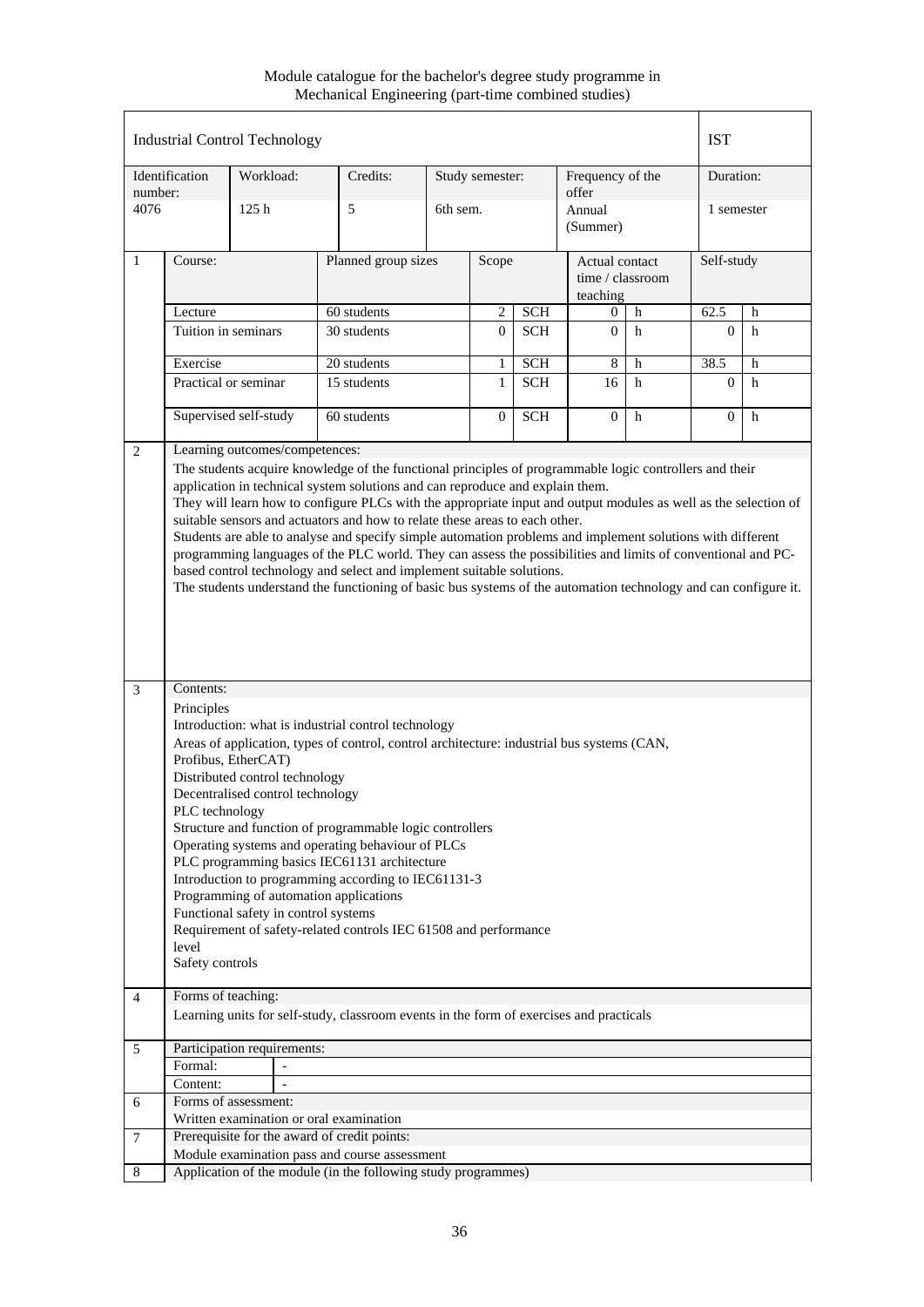|    | Mechanical Engineering (part-time combined studies) (B.Eng.);                        |
|----|--------------------------------------------------------------------------------------|
| 9  | Importance of the grade for the final grade:                                         |
|    | Percentage based on the sum of credits of the graded modules according to RPO-BA §32 |
| 10 | Module Officer:                                                                      |
|    | Prof. Dr.-Ing. Sebastian Hoffmann                                                    |
|    | Other information:                                                                   |
|    |                                                                                      |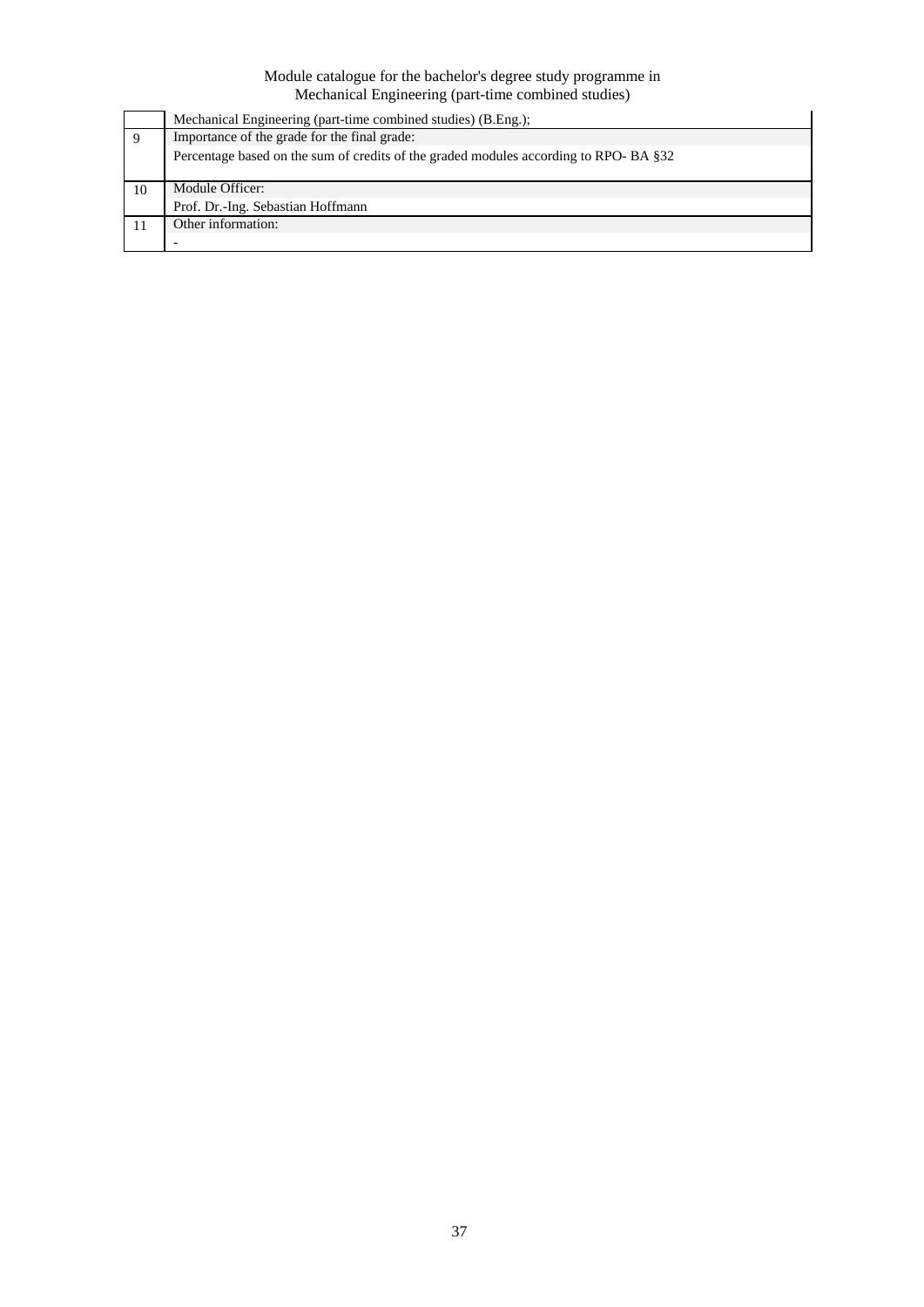Module catalogue for the bachelor's degree study programme in Mechanical Engineering (part-time combined studies)

|                | <b>Innovation Techniques</b>                                                                                                                                                                                                                                                                                                                                                                                                                                                                                                                                                                             |                                |                                                                                                                                        |          |                 |                                                |                           |                | <b>INOT</b> |   |
|----------------|----------------------------------------------------------------------------------------------------------------------------------------------------------------------------------------------------------------------------------------------------------------------------------------------------------------------------------------------------------------------------------------------------------------------------------------------------------------------------------------------------------------------------------------------------------------------------------------------------------|--------------------------------|----------------------------------------------------------------------------------------------------------------------------------------|----------|-----------------|------------------------------------------------|---------------------------|----------------|-------------|---|
| number:        | Identification                                                                                                                                                                                                                                                                                                                                                                                                                                                                                                                                                                                           | Workload:                      | Credits:                                                                                                                               |          | Study semester: |                                                | Frequency of the<br>offer |                | Duration:   |   |
| 4079           |                                                                                                                                                                                                                                                                                                                                                                                                                                                                                                                                                                                                          | 125h                           | 5                                                                                                                                      | 7th sem. |                 |                                                | Annual<br>(Winter)        |                | 1 semester  |   |
| $\mathbf{1}$   | Course:                                                                                                                                                                                                                                                                                                                                                                                                                                                                                                                                                                                                  |                                | Planned group sizes                                                                                                                    | Scope    |                 | Actual contact time<br>/ classroom<br>teaching |                           | Self-study     |             |   |
|                | Lecture                                                                                                                                                                                                                                                                                                                                                                                                                                                                                                                                                                                                  |                                | 60 students                                                                                                                            |          | 2               | <b>SCH</b>                                     | 0                         | h              | 62.5        | h |
|                | Tuition in seminars                                                                                                                                                                                                                                                                                                                                                                                                                                                                                                                                                                                      |                                | 30 students                                                                                                                            |          |                 |                                                | $\Omega$                  | h              | $\Omega$    | h |
|                | Exercise                                                                                                                                                                                                                                                                                                                                                                                                                                                                                                                                                                                                 |                                | 20 students                                                                                                                            |          | 1               | <b>SCH</b>                                     | 8                         | h              | 38.5        | h |
|                | Practical or seminar                                                                                                                                                                                                                                                                                                                                                                                                                                                                                                                                                                                     |                                | 15 students                                                                                                                            |          | $\mathbf{1}$    | <b>SCH</b>                                     | 16                        | h              | $\Omega$    | h |
|                | Supervised self-study<br>$\Omega$<br><b>SCH</b><br>60 students<br>$\Omega$<br>h                                                                                                                                                                                                                                                                                                                                                                                                                                                                                                                          |                                |                                                                                                                                        |          |                 |                                                |                           | $\overline{0}$ | h           |   |
| 2              | Learning outcomes/competences:<br>Students understand how to apply innovation techniques and use them in a targeted manner when developing new<br>ideas and new solutions by<br>learning basic skills to prepare and facilitate workshops.<br>$\bullet$<br>learning the basics of using and selecting different creativity techniques in order to transfer and apply them<br>$\bullet$<br>to specific tasks.<br>understanding and evaluating the possibilities and limits of applying innovation techniques and transferring<br>$\bullet$<br>this knowledge to solution finding and product development. |                                |                                                                                                                                        |          |                 |                                                |                           |                |             |   |
| 3              | Contents:<br>Innovation and creativity<br>Innovation techniques in product development and quality management<br>Basics for setting up a creativity workshop<br>Selection and combination of different creativity techniques<br>DFMEA as a tool for the development of new solution ideas                                                                                                                                                                                                                                                                                                                |                                |                                                                                                                                        |          |                 |                                                |                           |                |             |   |
| $\overline{4}$ | Forms of teaching:                                                                                                                                                                                                                                                                                                                                                                                                                                                                                                                                                                                       |                                | Learning units for self-study, classroom events in the form of exercises and practicals                                                |          |                 |                                                |                           |                |             |   |
| 5              |                                                                                                                                                                                                                                                                                                                                                                                                                                                                                                                                                                                                          | Participation requirements:    |                                                                                                                                        |          |                 |                                                |                           |                |             |   |
|                | Formal:                                                                                                                                                                                                                                                                                                                                                                                                                                                                                                                                                                                                  | $\overline{\phantom{a}}$       |                                                                                                                                        |          |                 |                                                |                           |                |             |   |
|                | Content:                                                                                                                                                                                                                                                                                                                                                                                                                                                                                                                                                                                                 |                                |                                                                                                                                        |          |                 |                                                |                           |                |             |   |
| 6              |                                                                                                                                                                                                                                                                                                                                                                                                                                                                                                                                                                                                          | Forms of assessment:           |                                                                                                                                        |          |                 |                                                |                           |                |             |   |
|                |                                                                                                                                                                                                                                                                                                                                                                                                                                                                                                                                                                                                          |                                | Oral examination or term paper or project work                                                                                         |          |                 |                                                |                           |                |             |   |
| $\tau$         |                                                                                                                                                                                                                                                                                                                                                                                                                                                                                                                                                                                                          |                                | Prerequisite for the award of credit points:<br>Module examination pass and course assessment                                          |          |                 |                                                |                           |                |             |   |
| 8              |                                                                                                                                                                                                                                                                                                                                                                                                                                                                                                                                                                                                          |                                |                                                                                                                                        |          |                 |                                                |                           |                |             |   |
|                | Application of the module (in the following study programmes)<br>Mechanical Engineering (part-time combined studies) (B.Eng.);                                                                                                                                                                                                                                                                                                                                                                                                                                                                           |                                |                                                                                                                                        |          |                 |                                                |                           |                |             |   |
| 9              |                                                                                                                                                                                                                                                                                                                                                                                                                                                                                                                                                                                                          |                                | Importance of the grade for the final grade:<br>Percentage based on the sum of credits of the graded modules according to RPO- BA §32. |          |                 |                                                |                           |                |             |   |
|                |                                                                                                                                                                                                                                                                                                                                                                                                                                                                                                                                                                                                          |                                |                                                                                                                                        |          |                 |                                                |                           |                |             |   |
| 10             | Module Officer:                                                                                                                                                                                                                                                                                                                                                                                                                                                                                                                                                                                          |                                |                                                                                                                                        |          |                 |                                                |                           |                |             |   |
|                |                                                                                                                                                                                                                                                                                                                                                                                                                                                                                                                                                                                                          | Prof. Dr.-Ing. Thomas Kordisch |                                                                                                                                        |          |                 |                                                |                           |                |             |   |
| 11             | Other information:                                                                                                                                                                                                                                                                                                                                                                                                                                                                                                                                                                                       |                                |                                                                                                                                        |          |                 |                                                |                           |                |             |   |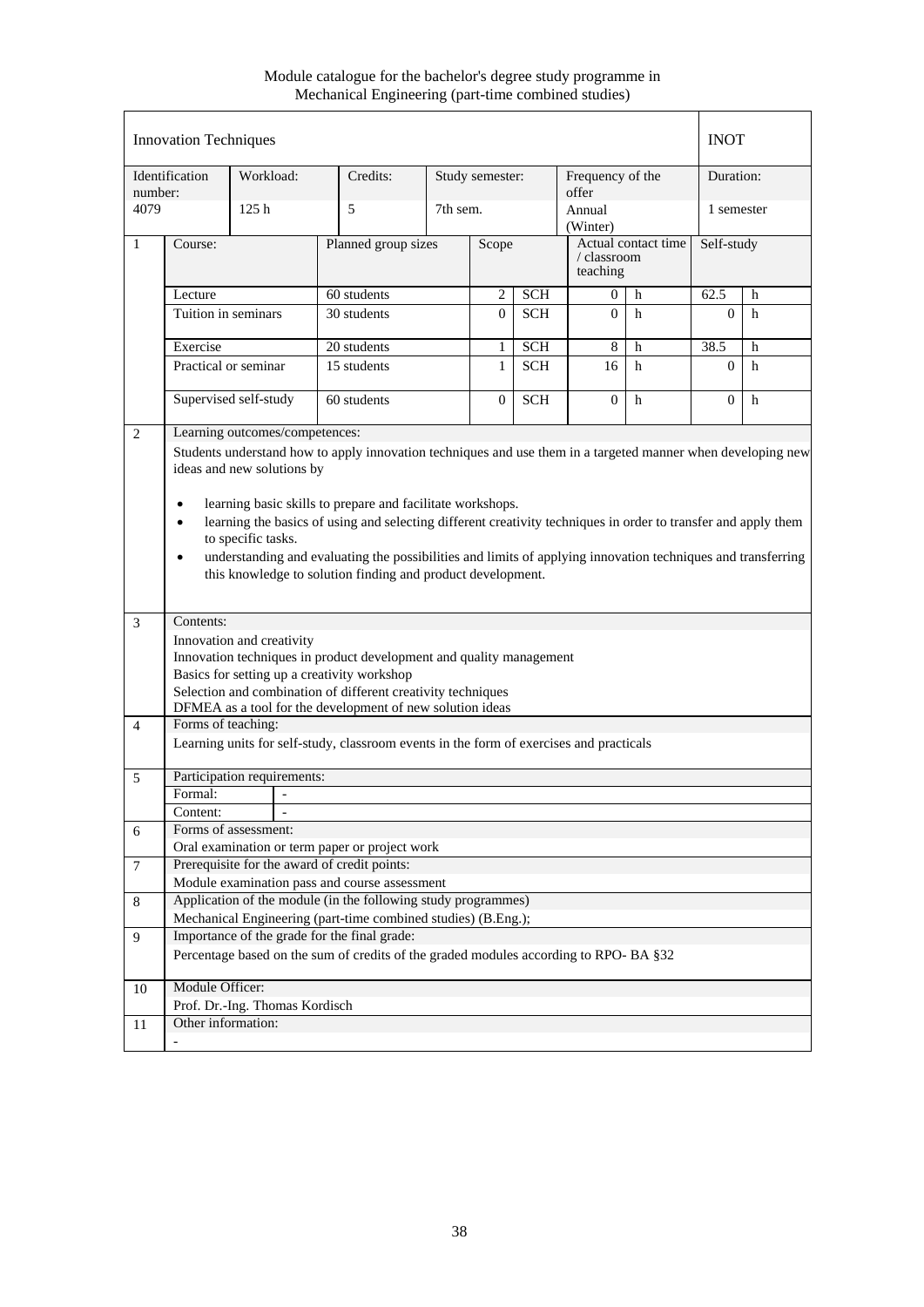Module catalogue for the bachelor's degree study programme in Mechanical Engineering (part-time combined studies)

|                | Colloquium                                                                                                                                                                                                                                                                                                                                                                             |                                |                                                                                                          |          |                 |                  |                           |                | <b>KOL</b> |           |  |
|----------------|----------------------------------------------------------------------------------------------------------------------------------------------------------------------------------------------------------------------------------------------------------------------------------------------------------------------------------------------------------------------------------------|--------------------------------|----------------------------------------------------------------------------------------------------------|----------|-----------------|------------------|---------------------------|----------------|------------|-----------|--|
| number:        | Identification                                                                                                                                                                                                                                                                                                                                                                         | Workload:                      | Credits:                                                                                                 |          | Study semester: |                  | Frequency of the<br>offer |                |            | Duration: |  |
| 1290           |                                                                                                                                                                                                                                                                                                                                                                                        | 75 h                           | 3                                                                                                        | 9th sem. |                 |                  | each semester             |                | 1 semester |           |  |
| $\mathbf{1}$   | Course:                                                                                                                                                                                                                                                                                                                                                                                |                                | Planned group sizes                                                                                      |          | Scope           |                  | Actual contact            |                | Self-study |           |  |
|                |                                                                                                                                                                                                                                                                                                                                                                                        |                                |                                                                                                          |          |                 |                  | time / classroom          |                |            |           |  |
|                |                                                                                                                                                                                                                                                                                                                                                                                        |                                |                                                                                                          |          |                 |                  | teaching                  |                |            |           |  |
|                | Lecture                                                                                                                                                                                                                                                                                                                                                                                |                                | 60 students                                                                                              |          | $\overline{0}$  | $\overline{SCH}$ | $\Omega$                  | h              | 75         | h         |  |
|                | Tuition in seminars                                                                                                                                                                                                                                                                                                                                                                    |                                | 30 students                                                                                              |          | $\mathbf{0}$    | <b>SCH</b>       | $\Omega$                  | h              | $\Omega$   | h         |  |
|                | 20 students<br><b>SCH</b><br>Exercise<br>$\overline{0}$<br>$\Omega$<br>h                                                                                                                                                                                                                                                                                                               |                                |                                                                                                          |          |                 |                  | $\overline{0}$            | h              |            |           |  |
|                | Practical or seminar<br>15 students<br>$\Omega$                                                                                                                                                                                                                                                                                                                                        |                                |                                                                                                          |          |                 | <b>SCH</b>       | $\Omega$                  | h              | $\Omega$   | h         |  |
|                |                                                                                                                                                                                                                                                                                                                                                                                        |                                |                                                                                                          |          |                 |                  |                           |                |            |           |  |
|                | Supervised self-study<br>$60$ students<br>$\mathbf{0}$<br><b>SCH</b>                                                                                                                                                                                                                                                                                                                   |                                |                                                                                                          |          |                 | $\Omega$         | h                         | $\overline{0}$ | h          |           |  |
| $\overline{2}$ |                                                                                                                                                                                                                                                                                                                                                                                        | Learning outcomes/competences: |                                                                                                          |          |                 |                  |                           |                |            |           |  |
|                | In the colloquium, the students show that they are able to present the results of the bachelor thesis, its subject-<br>related foundations, its interdisciplinary connections and its extra-subject-related references orally and to<br>justify them themselves. Students can critically question the results of their work and are able to assess their<br>significance for practice. |                                |                                                                                                          |          |                 |                  |                           |                |            |           |  |
| 3              | Contents:                                                                                                                                                                                                                                                                                                                                                                              |                                |                                                                                                          |          |                 |                  |                           |                |            |           |  |
|                |                                                                                                                                                                                                                                                                                                                                                                                        |                                | The colloquium complements the master thesis and is to be assessed independently. Content of the         |          |                 |                  |                           |                |            |           |  |
|                |                                                                                                                                                                                                                                                                                                                                                                                        | thesis according to the topic  |                                                                                                          |          |                 |                  |                           |                |            |           |  |
|                |                                                                                                                                                                                                                                                                                                                                                                                        |                                | Defence of the procedure used in writing the thesis and questions that arose in the context of the work. |          |                 |                  |                           |                |            |           |  |
|                |                                                                                                                                                                                                                                                                                                                                                                                        |                                |                                                                                                          |          |                 |                  |                           |                |            |           |  |
| $\overline{4}$ | Forms of teaching:                                                                                                                                                                                                                                                                                                                                                                     |                                |                                                                                                          |          |                 |                  |                           |                |            |           |  |
|                | Oral examination                                                                                                                                                                                                                                                                                                                                                                       |                                |                                                                                                          |          |                 |                  |                           |                |            |           |  |
| 5              |                                                                                                                                                                                                                                                                                                                                                                                        | Participation requirements:    |                                                                                                          |          |                 |                  |                           |                |            |           |  |
|                | Formal:                                                                                                                                                                                                                                                                                                                                                                                |                                | All modules of the study programme must be successfully completed. The bachelor thesis                   |          |                 |                  |                           |                |            |           |  |
|                | Content:                                                                                                                                                                                                                                                                                                                                                                               |                                | must be successfully completed.<br>Treatment of the bachelor thesis                                      |          |                 |                  |                           |                |            |           |  |
| 6              |                                                                                                                                                                                                                                                                                                                                                                                        | Forms of assessment:           |                                                                                                          |          |                 |                  |                           |                |            |           |  |
|                |                                                                                                                                                                                                                                                                                                                                                                                        |                                | Oral examination for a maximum duration of 75 minutes                                                    |          |                 |                  |                           |                |            |           |  |
|                |                                                                                                                                                                                                                                                                                                                                                                                        |                                |                                                                                                          |          |                 |                  |                           |                |            |           |  |
| 7              |                                                                                                                                                                                                                                                                                                                                                                                        |                                | Prerequisite for the award of credit points:                                                             |          |                 |                  |                           |                |            |           |  |
|                | Passed colloquium                                                                                                                                                                                                                                                                                                                                                                      |                                |                                                                                                          |          |                 |                  |                           |                |            |           |  |
| 8              |                                                                                                                                                                                                                                                                                                                                                                                        |                                | Application of the module (in the following study programmes)                                            |          |                 |                  |                           |                |            |           |  |
|                |                                                                                                                                                                                                                                                                                                                                                                                        |                                | Electrical Engineering (part-time combined studies) (B.Eng.); Mechanical Engineering (part-time          |          |                 |                  |                           |                |            |           |  |
|                |                                                                                                                                                                                                                                                                                                                                                                                        | combined studies) (B.Eng.);    |                                                                                                          |          |                 |                  |                           |                |            |           |  |
| 9              | Importance of the grade for the final grade:                                                                                                                                                                                                                                                                                                                                           |                                |                                                                                                          |          |                 |                  |                           |                |            |           |  |
|                |                                                                                                                                                                                                                                                                                                                                                                                        |                                | Percentage based on the sum of credits of the graded modules according to RPO-BA §32                     |          |                 |                  |                           |                |            |           |  |
| 10             | Module Officer:                                                                                                                                                                                                                                                                                                                                                                        |                                |                                                                                                          |          |                 |                  |                           |                |            |           |  |
|                |                                                                                                                                                                                                                                                                                                                                                                                        | Prof. Dr.-Ing. Michael Fahrig  |                                                                                                          |          |                 |                  |                           |                |            |           |  |
| 11             | Other information:                                                                                                                                                                                                                                                                                                                                                                     |                                |                                                                                                          |          |                 |                  |                           |                |            |           |  |
|                |                                                                                                                                                                                                                                                                                                                                                                                        |                                |                                                                                                          |          |                 |                  |                           |                |            |           |  |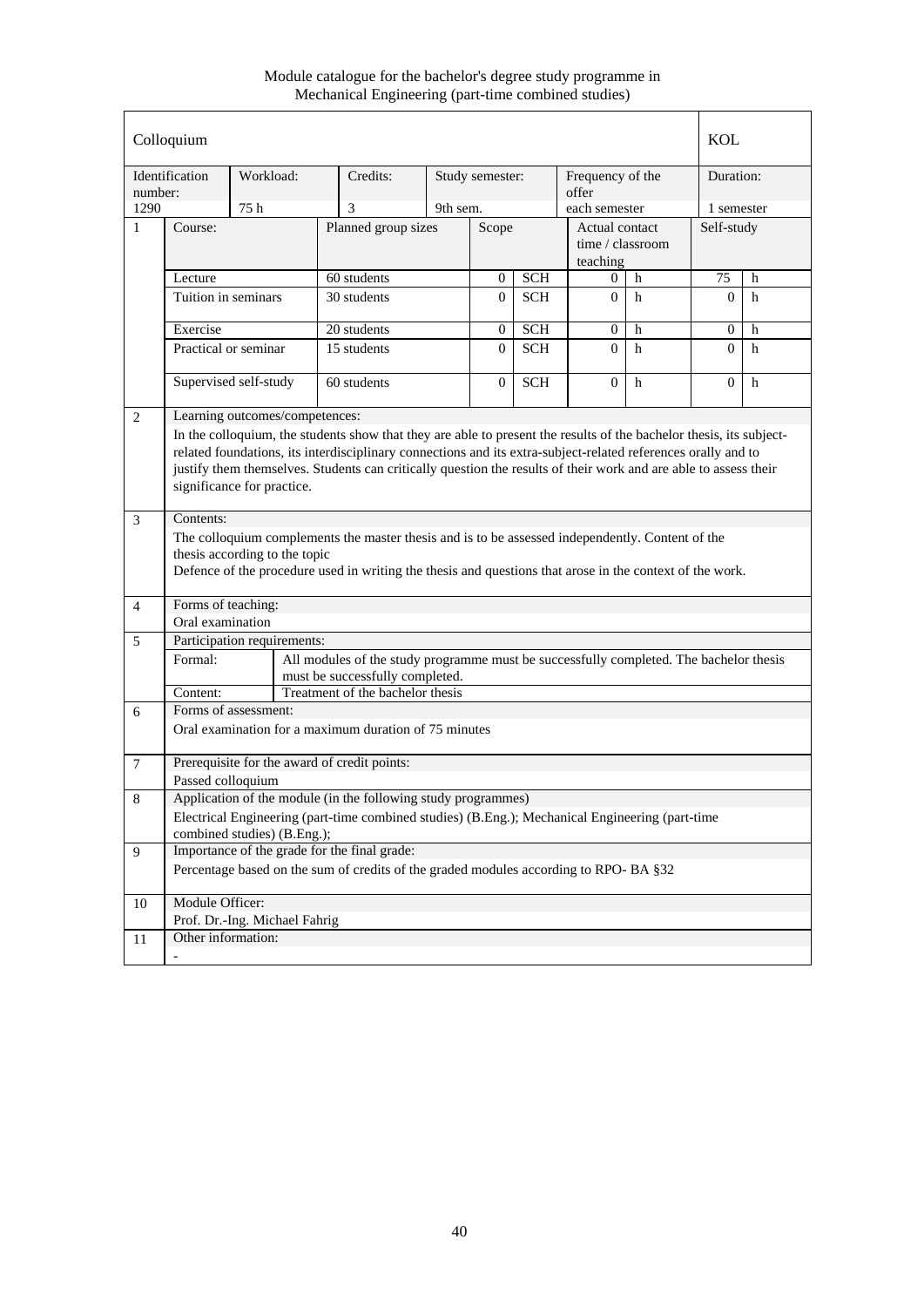Module catalogue for the bachelor's degree study programme in Mechanical Engineering (part-time combined studies)

|                | Designing with Plastics                                                                                                                                                                                                                                                                                                                                                                                                                                                                                                                                                                                                                         |                                                                                                                                                                                                                                                                                                                                                  |                                                                                                                                        |          |                 |            |                                                |             | <b>KMKS</b>    |   |
|----------------|-------------------------------------------------------------------------------------------------------------------------------------------------------------------------------------------------------------------------------------------------------------------------------------------------------------------------------------------------------------------------------------------------------------------------------------------------------------------------------------------------------------------------------------------------------------------------------------------------------------------------------------------------|--------------------------------------------------------------------------------------------------------------------------------------------------------------------------------------------------------------------------------------------------------------------------------------------------------------------------------------------------|----------------------------------------------------------------------------------------------------------------------------------------|----------|-----------------|------------|------------------------------------------------|-------------|----------------|---|
| number:        | Identification                                                                                                                                                                                                                                                                                                                                                                                                                                                                                                                                                                                                                                  | Workload:                                                                                                                                                                                                                                                                                                                                        | Credits:                                                                                                                               |          | Study semester: |            | Frequency of the<br>offer                      |             | Duration:      |   |
| 4080           |                                                                                                                                                                                                                                                                                                                                                                                                                                                                                                                                                                                                                                                 | 125h                                                                                                                                                                                                                                                                                                                                             | 5                                                                                                                                      | 8th sem. |                 |            | Annual (Summer)                                |             | 1 semester     |   |
| $\mathbf{1}$   | Course:                                                                                                                                                                                                                                                                                                                                                                                                                                                                                                                                                                                                                                         |                                                                                                                                                                                                                                                                                                                                                  | Planned group sizes                                                                                                                    |          | Scope           |            | Actual contact<br>time / classroom<br>teaching |             | Self-study     |   |
|                | Lecture                                                                                                                                                                                                                                                                                                                                                                                                                                                                                                                                                                                                                                         |                                                                                                                                                                                                                                                                                                                                                  | 60 students                                                                                                                            |          | 2               | <b>SCH</b> | 0                                              | h           | 62.5           | h |
|                |                                                                                                                                                                                                                                                                                                                                                                                                                                                                                                                                                                                                                                                 | Tuition in seminars                                                                                                                                                                                                                                                                                                                              | 30 students                                                                                                                            |          |                 | <b>SCH</b> | $\Omega$                                       | h           | $\Omega$       | h |
|                | Exercise                                                                                                                                                                                                                                                                                                                                                                                                                                                                                                                                                                                                                                        |                                                                                                                                                                                                                                                                                                                                                  | 20 students                                                                                                                            |          | 1               | <b>SCH</b> | 8                                              | h           | 38.5           | h |
|                | Practical or seminar                                                                                                                                                                                                                                                                                                                                                                                                                                                                                                                                                                                                                            |                                                                                                                                                                                                                                                                                                                                                  | 15 students                                                                                                                            |          |                 | <b>SCH</b> | 16                                             | h           | $\mathbf{0}$   | h |
|                | Supervised self-study                                                                                                                                                                                                                                                                                                                                                                                                                                                                                                                                                                                                                           |                                                                                                                                                                                                                                                                                                                                                  | 60 students                                                                                                                            |          | $\overline{0}$  | <b>SCH</b> | $\overline{0}$                                 | $\mathbf h$ | $\overline{0}$ | h |
| 2              |                                                                                                                                                                                                                                                                                                                                                                                                                                                                                                                                                                                                                                                 | Learning outcomes/competences:<br>Students are able to reproduce the design and construction guidelines of injection moulded parts and extrusion<br>profiles and apply them to designs. They are able to design and create plastic components suitable for production.<br>During the practical, the students deepen their theoretical knowledge. |                                                                                                                                        |          |                 |            |                                                |             |                |   |
| $\mathfrak{Z}$ | Contents:                                                                                                                                                                                                                                                                                                                                                                                                                                                                                                                                                                                                                                       |                                                                                                                                                                                                                                                                                                                                                  |                                                                                                                                        |          |                 |            |                                                |             |                |   |
|                | Students are taught the design and construction guidelines of injection moulded parts as well as extrusion<br>profiles.<br>Introduction and definitions<br>Moulded part development, process selection, material selection<br>Strength calculation and dimensioning, characteristic value and characteristic function, mechanical behaviour<br>of plastics, molecular orientations, failure case, uniaxial and multiaxial stress states, calculation of mechanical<br>stresses<br>Designing injection moulded parts from thermoplastics and thermosets<br>Designing extrusion profiles<br>Design of welded and bonded joints<br>Tool technology |                                                                                                                                                                                                                                                                                                                                                  |                                                                                                                                        |          |                 |            |                                                |             |                |   |
| $\overline{4}$ | Forms of teaching:                                                                                                                                                                                                                                                                                                                                                                                                                                                                                                                                                                                                                              |                                                                                                                                                                                                                                                                                                                                                  |                                                                                                                                        |          |                 |            |                                                |             |                |   |
|                |                                                                                                                                                                                                                                                                                                                                                                                                                                                                                                                                                                                                                                                 |                                                                                                                                                                                                                                                                                                                                                  | Learning units for self-study, classroom events in the form of exercises and practicals                                                |          |                 |            |                                                |             |                |   |
| $\overline{5}$ |                                                                                                                                                                                                                                                                                                                                                                                                                                                                                                                                                                                                                                                 | Participation requirements:                                                                                                                                                                                                                                                                                                                      |                                                                                                                                        |          |                 |            |                                                |             |                |   |
|                | Formal:                                                                                                                                                                                                                                                                                                                                                                                                                                                                                                                                                                                                                                         |                                                                                                                                                                                                                                                                                                                                                  |                                                                                                                                        |          |                 |            |                                                |             |                |   |
|                | Content:                                                                                                                                                                                                                                                                                                                                                                                                                                                                                                                                                                                                                                        |                                                                                                                                                                                                                                                                                                                                                  |                                                                                                                                        |          |                 |            |                                                |             |                |   |
| 6              |                                                                                                                                                                                                                                                                                                                                                                                                                                                                                                                                                                                                                                                 | Forms of assessment:                                                                                                                                                                                                                                                                                                                             | Written or oral examination (also possible in partial performances)                                                                    |          |                 |            |                                                |             |                |   |
| $\overline{7}$ |                                                                                                                                                                                                                                                                                                                                                                                                                                                                                                                                                                                                                                                 |                                                                                                                                                                                                                                                                                                                                                  | Prerequisite for the award of credit points:                                                                                           |          |                 |            |                                                |             |                |   |
|                |                                                                                                                                                                                                                                                                                                                                                                                                                                                                                                                                                                                                                                                 |                                                                                                                                                                                                                                                                                                                                                  | Module examination pass and course assessment                                                                                          |          |                 |            |                                                |             |                |   |
| $\,8\,$        |                                                                                                                                                                                                                                                                                                                                                                                                                                                                                                                                                                                                                                                 |                                                                                                                                                                                                                                                                                                                                                  | Application of the module (in the following study programmes)                                                                          |          |                 |            |                                                |             |                |   |
|                | Mechanical Engineering (part-time combined studies) (B.Eng.);                                                                                                                                                                                                                                                                                                                                                                                                                                                                                                                                                                                   |                                                                                                                                                                                                                                                                                                                                                  |                                                                                                                                        |          |                 |            |                                                |             |                |   |
| 9              |                                                                                                                                                                                                                                                                                                                                                                                                                                                                                                                                                                                                                                                 |                                                                                                                                                                                                                                                                                                                                                  | Importance of the grade for the final grade:<br>Percentage based on the sum of credits of the graded modules according to RPO- BA §32. |          |                 |            |                                                |             |                |   |
| 10             | Module Officer:                                                                                                                                                                                                                                                                                                                                                                                                                                                                                                                                                                                                                                 |                                                                                                                                                                                                                                                                                                                                                  |                                                                                                                                        |          |                 |            |                                                |             |                |   |
|                |                                                                                                                                                                                                                                                                                                                                                                                                                                                                                                                                                                                                                                                 | Prof. Dr.-Ing. Bruno Hüsgen                                                                                                                                                                                                                                                                                                                      |                                                                                                                                        |          |                 |            |                                                |             |                |   |
| 11             | Other information:                                                                                                                                                                                                                                                                                                                                                                                                                                                                                                                                                                                                                              |                                                                                                                                                                                                                                                                                                                                                  |                                                                                                                                        |          |                 |            |                                                |             |                |   |
|                |                                                                                                                                                                                                                                                                                                                                                                                                                                                                                                                                                                                                                                                 |                                                                                                                                                                                                                                                                                                                                                  |                                                                                                                                        |          |                 |            |                                                |             |                |   |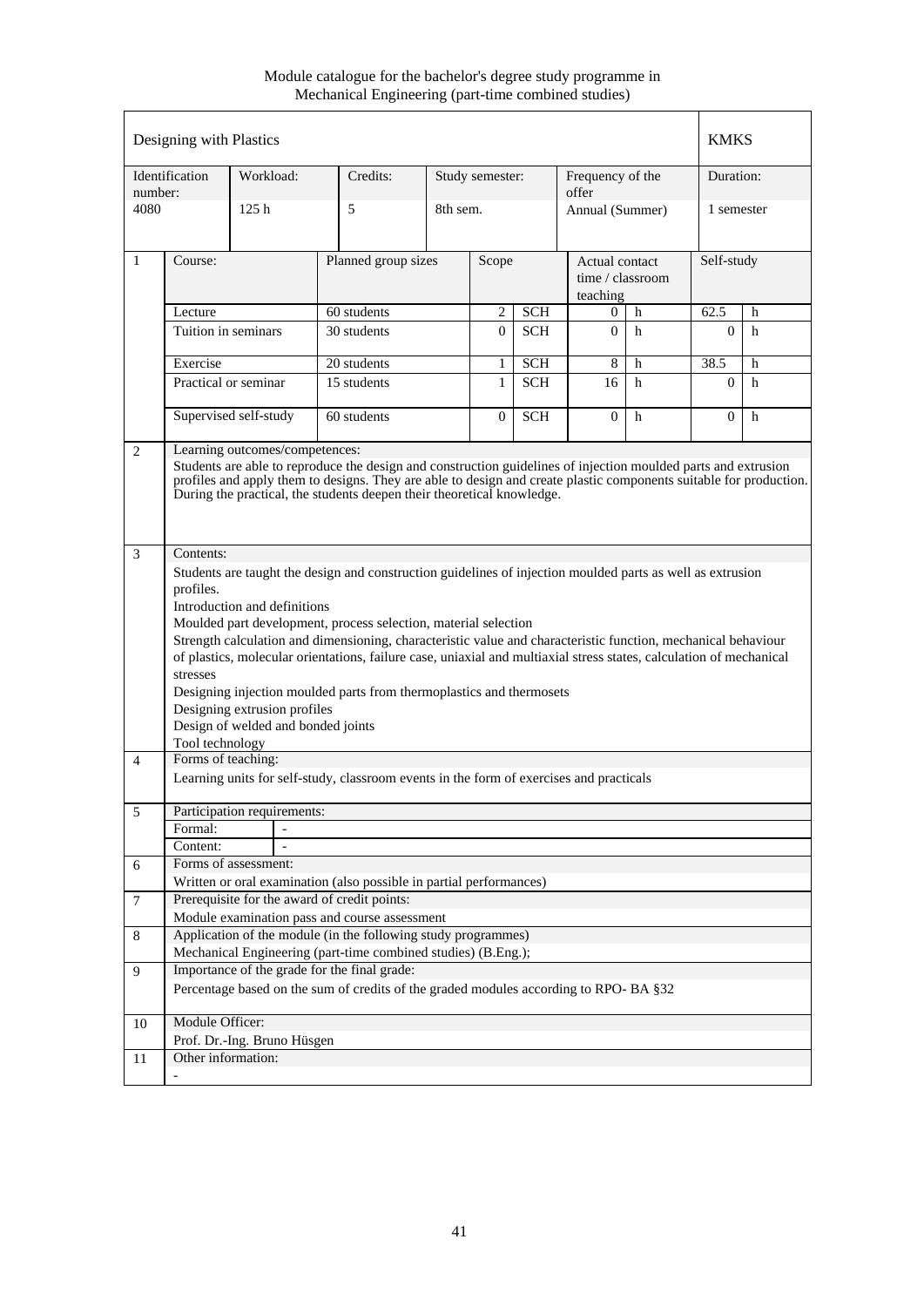Module catalogue for the bachelor's degree study programme in Mechanical Engineering (part-time combined studies)

|                  | <b>Construction Elements I</b>                                                                                                                                                                                                                                                                                                                                                                                                                                                                                                                                                                                                                                                                                                                                                                                                                                        |                             |                                                                                         |          |                 |            |                                                |   | KE1            |   |
|------------------|-----------------------------------------------------------------------------------------------------------------------------------------------------------------------------------------------------------------------------------------------------------------------------------------------------------------------------------------------------------------------------------------------------------------------------------------------------------------------------------------------------------------------------------------------------------------------------------------------------------------------------------------------------------------------------------------------------------------------------------------------------------------------------------------------------------------------------------------------------------------------|-----------------------------|-----------------------------------------------------------------------------------------|----------|-----------------|------------|------------------------------------------------|---|----------------|---|
| number:          | Identification                                                                                                                                                                                                                                                                                                                                                                                                                                                                                                                                                                                                                                                                                                                                                                                                                                                        | Workload:                   | Credits:                                                                                |          | Study semester: |            | Frequency of the<br>offer                      |   | Duration:      |   |
| 4011             |                                                                                                                                                                                                                                                                                                                                                                                                                                                                                                                                                                                                                                                                                                                                                                                                                                                                       | 125h                        | 5                                                                                       | 3rd sem. |                 |            | Annual<br>(Winter)                             |   | 1 semester     |   |
| $\mathbf{1}$     | Course:                                                                                                                                                                                                                                                                                                                                                                                                                                                                                                                                                                                                                                                                                                                                                                                                                                                               |                             | Planned group sizes                                                                     |          | Scope           |            | Actual contact time<br>/ classroom<br>teaching |   | Self-study     |   |
|                  | Lecture                                                                                                                                                                                                                                                                                                                                                                                                                                                                                                                                                                                                                                                                                                                                                                                                                                                               |                             | 60 students                                                                             |          | 2               | <b>SCH</b> | $\theta$                                       | h | 62.5           | h |
|                  | Tuition in seminars                                                                                                                                                                                                                                                                                                                                                                                                                                                                                                                                                                                                                                                                                                                                                                                                                                                   |                             | 30 students                                                                             |          | $\overline{0}$  | <b>SCH</b> | $\overline{0}$                                 | h | $\overline{0}$ | h |
|                  | Exercise                                                                                                                                                                                                                                                                                                                                                                                                                                                                                                                                                                                                                                                                                                                                                                                                                                                              |                             | 20 students                                                                             |          | 1               | <b>SCH</b> | 8                                              | h | 38.5           | h |
|                  | Practical or seminar                                                                                                                                                                                                                                                                                                                                                                                                                                                                                                                                                                                                                                                                                                                                                                                                                                                  |                             | 15 students                                                                             |          | 1               | <b>SCH</b> | 16                                             | h | $\Omega$       | h |
|                  | Supervised self-study<br>60 students<br>$\overline{0}$                                                                                                                                                                                                                                                                                                                                                                                                                                                                                                                                                                                                                                                                                                                                                                                                                |                             |                                                                                         |          |                 |            | $\Omega$                                       | h | $\overline{0}$ | h |
| $\overline{2}$   | Learning outcomes/competences:<br>Students are able to                                                                                                                                                                                                                                                                                                                                                                                                                                                                                                                                                                                                                                                                                                                                                                                                                |                             |                                                                                         |          |                 |            |                                                |   |                |   |
|                  | explain the function of the machine elements presented.<br>$\bullet$                                                                                                                                                                                                                                                                                                                                                                                                                                                                                                                                                                                                                                                                                                                                                                                                  |                             |                                                                                         |          |                 |            |                                                |   |                |   |
|                  | $\bullet$                                                                                                                                                                                                                                                                                                                                                                                                                                                                                                                                                                                                                                                                                                                                                                                                                                                             |                             | name the advantages and disadvantages of technical alternatives.                        |          |                 |            |                                                |   |                |   |
|                  | $\bullet$                                                                                                                                                                                                                                                                                                                                                                                                                                                                                                                                                                                                                                                                                                                                                                                                                                                             |                             |                                                                                         |          |                 |            |                                                |   |                |   |
|                  | design the basic features of the machine elements presented.<br>recall their knowledge from previous basic subjects in order to find solutions                                                                                                                                                                                                                                                                                                                                                                                                                                                                                                                                                                                                                                                                                                                        |                             |                                                                                         |          |                 |            |                                                |   |                |   |
|                  | for simple constructional problems and to realise them taking into account                                                                                                                                                                                                                                                                                                                                                                                                                                                                                                                                                                                                                                                                                                                                                                                            |                             |                                                                                         |          |                 |            |                                                |   |                |   |
|                  | physical, material, technological and economic aspects.                                                                                                                                                                                                                                                                                                                                                                                                                                                                                                                                                                                                                                                                                                                                                                                                               |                             |                                                                                         |          |                 |            |                                                |   |                |   |
|                  | document their own constructive proposals for solutions as far as possible in<br>٠<br>accordance with the standards.                                                                                                                                                                                                                                                                                                                                                                                                                                                                                                                                                                                                                                                                                                                                                  |                             |                                                                                         |          |                 |            |                                                |   |                |   |
| 3                |                                                                                                                                                                                                                                                                                                                                                                                                                                                                                                                                                                                                                                                                                                                                                                                                                                                                       |                             |                                                                                         |          |                 |            |                                                |   |                |   |
|                  | Contents:<br>Students are taught about the function and structure of machine elements as well as their calculation and<br>design.<br>Basics of construction:<br>Overview of the design development process, designing with design elements, design according to force, design<br>according to production, stressing of construction elements, tolerances and fits<br>Fasteners:<br>Classification system for connections: substance-to-substance connections, form-fit connections, force-fit<br>connections<br>Bearings:<br>Friction behaviour of bearings, rolling bearings, plain bearings<br>Guideways:<br>Definition and examples of application, requirements, sliding guideways, rolling guideways, kinematic<br>guideways<br>Axles and shafts:<br>Definition and properties, strength calculation, deformation calculation, critical speed, design guidelines |                             |                                                                                         |          |                 |            |                                                |   |                |   |
| $\overline{4}$   | Forms of teaching:                                                                                                                                                                                                                                                                                                                                                                                                                                                                                                                                                                                                                                                                                                                                                                                                                                                    |                             |                                                                                         |          |                 |            |                                                |   |                |   |
|                  |                                                                                                                                                                                                                                                                                                                                                                                                                                                                                                                                                                                                                                                                                                                                                                                                                                                                       |                             | Learning units for self-study, classroom events in the form of exercises and practicals |          |                 |            |                                                |   |                |   |
| $\sqrt{5}$       |                                                                                                                                                                                                                                                                                                                                                                                                                                                                                                                                                                                                                                                                                                                                                                                                                                                                       | Participation requirements: |                                                                                         |          |                 |            |                                                |   |                |   |
|                  | Formal:                                                                                                                                                                                                                                                                                                                                                                                                                                                                                                                                                                                                                                                                                                                                                                                                                                                               |                             |                                                                                         |          |                 |            |                                                |   |                |   |
|                  | Content:                                                                                                                                                                                                                                                                                                                                                                                                                                                                                                                                                                                                                                                                                                                                                                                                                                                              | $\overline{\phantom{a}}$    |                                                                                         |          |                 |            |                                                |   |                |   |
| 6                |                                                                                                                                                                                                                                                                                                                                                                                                                                                                                                                                                                                                                                                                                                                                                                                                                                                                       | Forms of assessment:        | Written examination or oral examination                                                 |          |                 |            |                                                |   |                |   |
| $\boldsymbol{7}$ |                                                                                                                                                                                                                                                                                                                                                                                                                                                                                                                                                                                                                                                                                                                                                                                                                                                                       |                             | Prerequisite for the award of credit points:                                            |          |                 |            |                                                |   |                |   |
|                  |                                                                                                                                                                                                                                                                                                                                                                                                                                                                                                                                                                                                                                                                                                                                                                                                                                                                       |                             | Module examination pass and course assessment                                           |          |                 |            |                                                |   |                |   |
| $\,8\,$          |                                                                                                                                                                                                                                                                                                                                                                                                                                                                                                                                                                                                                                                                                                                                                                                                                                                                       |                             | Application of the module (in the following study programmes)                           |          |                 |            |                                                |   |                |   |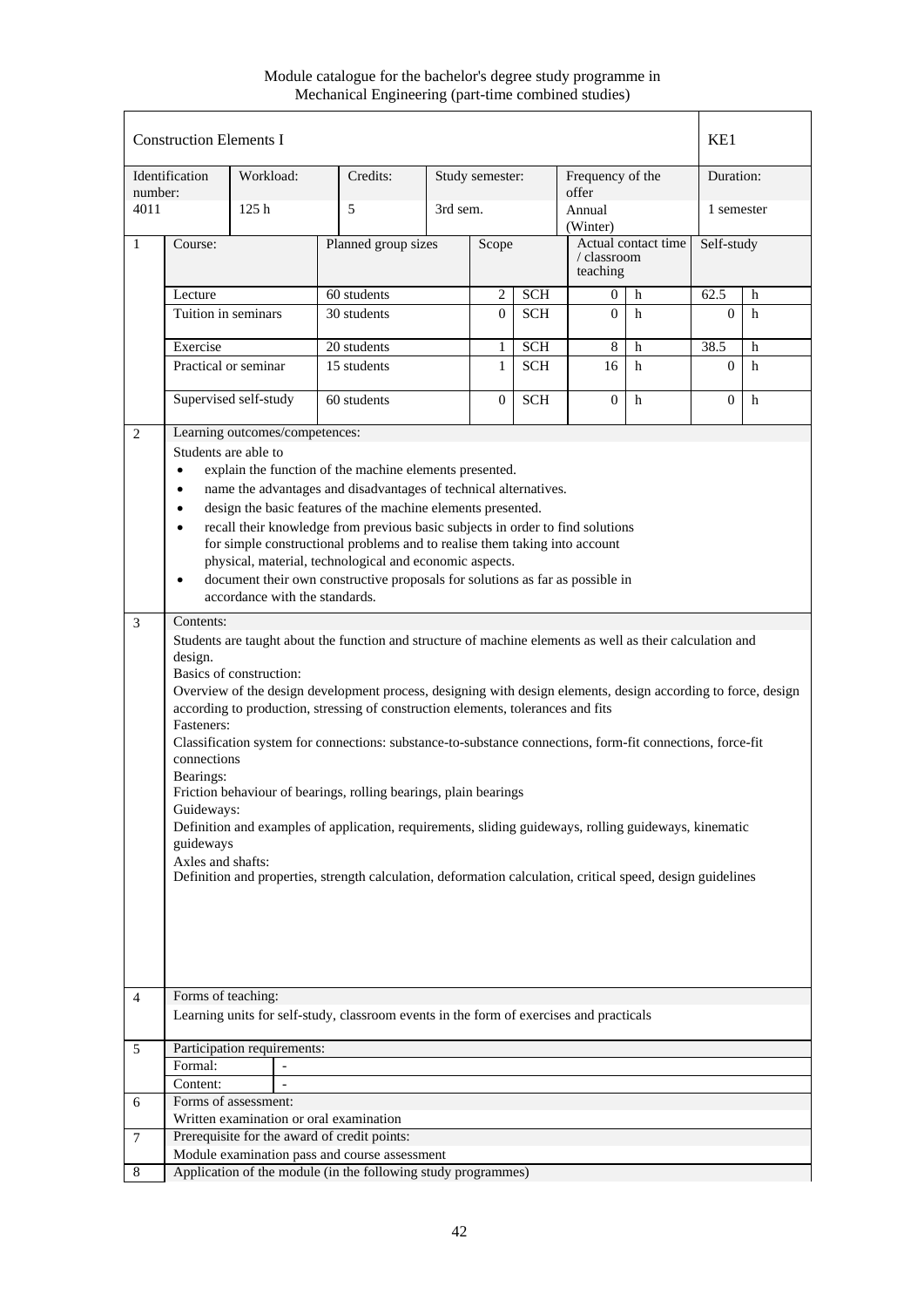|    | Mechanical Engineering (part-time combined studies) (B.Eng.);                        |
|----|--------------------------------------------------------------------------------------|
| 9  | Importance of the grade for the final grade:                                         |
|    | Percentage based on the sum of credits of the graded modules according to RPO-BA §32 |
| 10 | Module Officer:                                                                      |
|    | Prof. Dr.-Ing. Michael Fahrig                                                        |
|    | Other information:                                                                   |
|    |                                                                                      |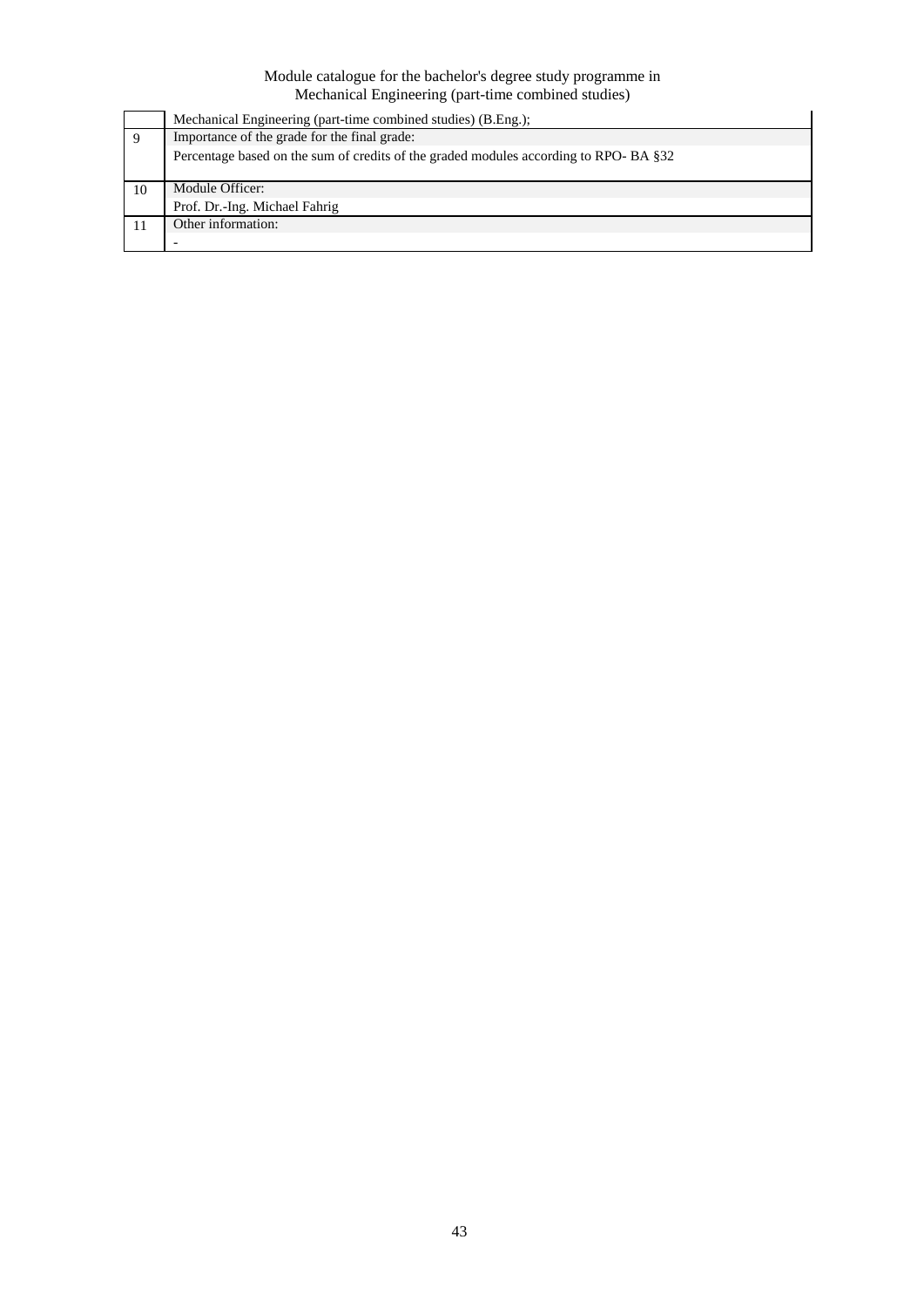Module catalogue for the bachelor's degree study programme in Mechanical Engineering (part-time combined studies)

|                                                                                                                                                                                                                                                                                                                                                                                                                                                                                                                                                                                                                                                                                                                                                                                                                                                                                                                                                                                                                                                                                                                                                                                                                                                                                                                                                                                                                                                                                                                                                                                                           | <b>Construction Elements II</b> |                                        |                                                               |          |                 |            |                                                |   | KE <sub>2</sub> |   |
|-----------------------------------------------------------------------------------------------------------------------------------------------------------------------------------------------------------------------------------------------------------------------------------------------------------------------------------------------------------------------------------------------------------------------------------------------------------------------------------------------------------------------------------------------------------------------------------------------------------------------------------------------------------------------------------------------------------------------------------------------------------------------------------------------------------------------------------------------------------------------------------------------------------------------------------------------------------------------------------------------------------------------------------------------------------------------------------------------------------------------------------------------------------------------------------------------------------------------------------------------------------------------------------------------------------------------------------------------------------------------------------------------------------------------------------------------------------------------------------------------------------------------------------------------------------------------------------------------------------|---------------------------------|----------------------------------------|---------------------------------------------------------------|----------|-----------------|------------|------------------------------------------------|---|-----------------|---|
| number:                                                                                                                                                                                                                                                                                                                                                                                                                                                                                                                                                                                                                                                                                                                                                                                                                                                                                                                                                                                                                                                                                                                                                                                                                                                                                                                                                                                                                                                                                                                                                                                                   | Identification                  | Workload:                              | Credits:                                                      |          | Study semester: |            | Frequency of the<br>offer                      |   | Duration:       |   |
| 4013                                                                                                                                                                                                                                                                                                                                                                                                                                                                                                                                                                                                                                                                                                                                                                                                                                                                                                                                                                                                                                                                                                                                                                                                                                                                                                                                                                                                                                                                                                                                                                                                      |                                 | 125h                                   | 5                                                             | 4th sem. |                 |            | Annual<br>(Summer)                             |   | 1 semester      |   |
| 1                                                                                                                                                                                                                                                                                                                                                                                                                                                                                                                                                                                                                                                                                                                                                                                                                                                                                                                                                                                                                                                                                                                                                                                                                                                                                                                                                                                                                                                                                                                                                                                                         | Course:                         |                                        | Planned group sizes                                           |          | Scope           |            | Actual contact<br>time / classroom<br>teaching |   | Self-study      |   |
|                                                                                                                                                                                                                                                                                                                                                                                                                                                                                                                                                                                                                                                                                                                                                                                                                                                                                                                                                                                                                                                                                                                                                                                                                                                                                                                                                                                                                                                                                                                                                                                                           | Lecture                         |                                        | 60 students                                                   |          | $\overline{2}$  | <b>SCH</b> | 0                                              | h | 62.5            | h |
|                                                                                                                                                                                                                                                                                                                                                                                                                                                                                                                                                                                                                                                                                                                                                                                                                                                                                                                                                                                                                                                                                                                                                                                                                                                                                                                                                                                                                                                                                                                                                                                                           | Tuition in seminars             |                                        | 30 students                                                   |          | $\Omega$        | <b>SCH</b> | $\Omega$                                       | h | $\Omega$        | h |
|                                                                                                                                                                                                                                                                                                                                                                                                                                                                                                                                                                                                                                                                                                                                                                                                                                                                                                                                                                                                                                                                                                                                                                                                                                                                                                                                                                                                                                                                                                                                                                                                           | Exercise                        |                                        | 20 students                                                   |          | $\overline{c}$  | SCH        | 16                                             | h | 46.5            | h |
|                                                                                                                                                                                                                                                                                                                                                                                                                                                                                                                                                                                                                                                                                                                                                                                                                                                                                                                                                                                                                                                                                                                                                                                                                                                                                                                                                                                                                                                                                                                                                                                                           | Practical or seminar            |                                        | 15 students                                                   |          | $\Omega$        | <b>SCH</b> | $\Omega$                                       | h | $\Omega$        | h |
|                                                                                                                                                                                                                                                                                                                                                                                                                                                                                                                                                                                                                                                                                                                                                                                                                                                                                                                                                                                                                                                                                                                                                                                                                                                                                                                                                                                                                                                                                                                                                                                                           | Supervised self-study           |                                        | 60 students                                                   |          | $\overline{0}$  | <b>SCH</b> | $\overline{0}$                                 | h | $\overline{0}$  | h |
| Learning outcomes/competences:<br>2<br>Students are able to<br>explain the function of the machine elements presented.<br>$\bullet$<br>name the advantages and disadvantages of technical alternatives.<br>$\bullet$<br>design the basic features of the machine elements presented.recall their<br>$\bullet$<br>knowledge from previous basic subjects in order to find solutions for simple<br>constructional problems and to realise them taking into account physical,<br>material, technological and economic aspects.<br>document their own constructive proposals for solutions as far as possible in<br>$\bullet$<br>accordance with the standards.<br>Contents:<br>3<br>Students are taught about the function and structure of machine elements as well as their calculation and<br>design.<br>Springs:<br>Ordering criteria, spring characteristics, spring work, damping, interaction of springs,<br>Mould rating, metal springs, elastomer springs, gas springs<br>Clutches:<br>Balanced clutches, manual clutches, hydraulic clutches<br>Brakes:<br>Outside shoe and inside shoe brake, disc brake, band brake, friction materials for brake pads<br>Traction gear:<br>Structure and properties of traction elements, criteria for the selection of the traction element, calculation of<br>belt drives, chain drives<br>Gear drives:<br>Theoretical principles of gearing, pinion gearing, helical gears, helical gears, bevel gears, worm drive, materials<br>of the gears, strength calculation, permissible surface pressure, gearbox structure<br>Forms of teaching:<br>$\overline{4}$ |                                 |                                        |                                                               |          |                 |            |                                                |   |                 |   |
| 5                                                                                                                                                                                                                                                                                                                                                                                                                                                                                                                                                                                                                                                                                                                                                                                                                                                                                                                                                                                                                                                                                                                                                                                                                                                                                                                                                                                                                                                                                                                                                                                                         |                                 | Participation requirements:            |                                                               |          |                 |            |                                                |   |                 |   |
|                                                                                                                                                                                                                                                                                                                                                                                                                                                                                                                                                                                                                                                                                                                                                                                                                                                                                                                                                                                                                                                                                                                                                                                                                                                                                                                                                                                                                                                                                                                                                                                                           | Formal:                         |                                        |                                                               |          |                 |            |                                                |   |                 |   |
|                                                                                                                                                                                                                                                                                                                                                                                                                                                                                                                                                                                                                                                                                                                                                                                                                                                                                                                                                                                                                                                                                                                                                                                                                                                                                                                                                                                                                                                                                                                                                                                                           | Content:                        | $\blacksquare$<br>Forms of assessment: |                                                               |          |                 |            |                                                |   |                 |   |
| 6                                                                                                                                                                                                                                                                                                                                                                                                                                                                                                                                                                                                                                                                                                                                                                                                                                                                                                                                                                                                                                                                                                                                                                                                                                                                                                                                                                                                                                                                                                                                                                                                         |                                 |                                        | Written examination or oral examination                       |          |                 |            |                                                |   |                 |   |
| $\overline{7}$                                                                                                                                                                                                                                                                                                                                                                                                                                                                                                                                                                                                                                                                                                                                                                                                                                                                                                                                                                                                                                                                                                                                                                                                                                                                                                                                                                                                                                                                                                                                                                                            |                                 |                                        | Prerequisite for the award of credit points:                  |          |                 |            |                                                |   |                 |   |
|                                                                                                                                                                                                                                                                                                                                                                                                                                                                                                                                                                                                                                                                                                                                                                                                                                                                                                                                                                                                                                                                                                                                                                                                                                                                                                                                                                                                                                                                                                                                                                                                           |                                 | Module examination pass                |                                                               |          |                 |            |                                                |   |                 |   |
| 8                                                                                                                                                                                                                                                                                                                                                                                                                                                                                                                                                                                                                                                                                                                                                                                                                                                                                                                                                                                                                                                                                                                                                                                                                                                                                                                                                                                                                                                                                                                                                                                                         |                                 |                                        | Application of the module (in the following study programmes) |          |                 |            |                                                |   |                 |   |
|                                                                                                                                                                                                                                                                                                                                                                                                                                                                                                                                                                                                                                                                                                                                                                                                                                                                                                                                                                                                                                                                                                                                                                                                                                                                                                                                                                                                                                                                                                                                                                                                           |                                 |                                        |                                                               |          |                 |            |                                                |   |                 |   |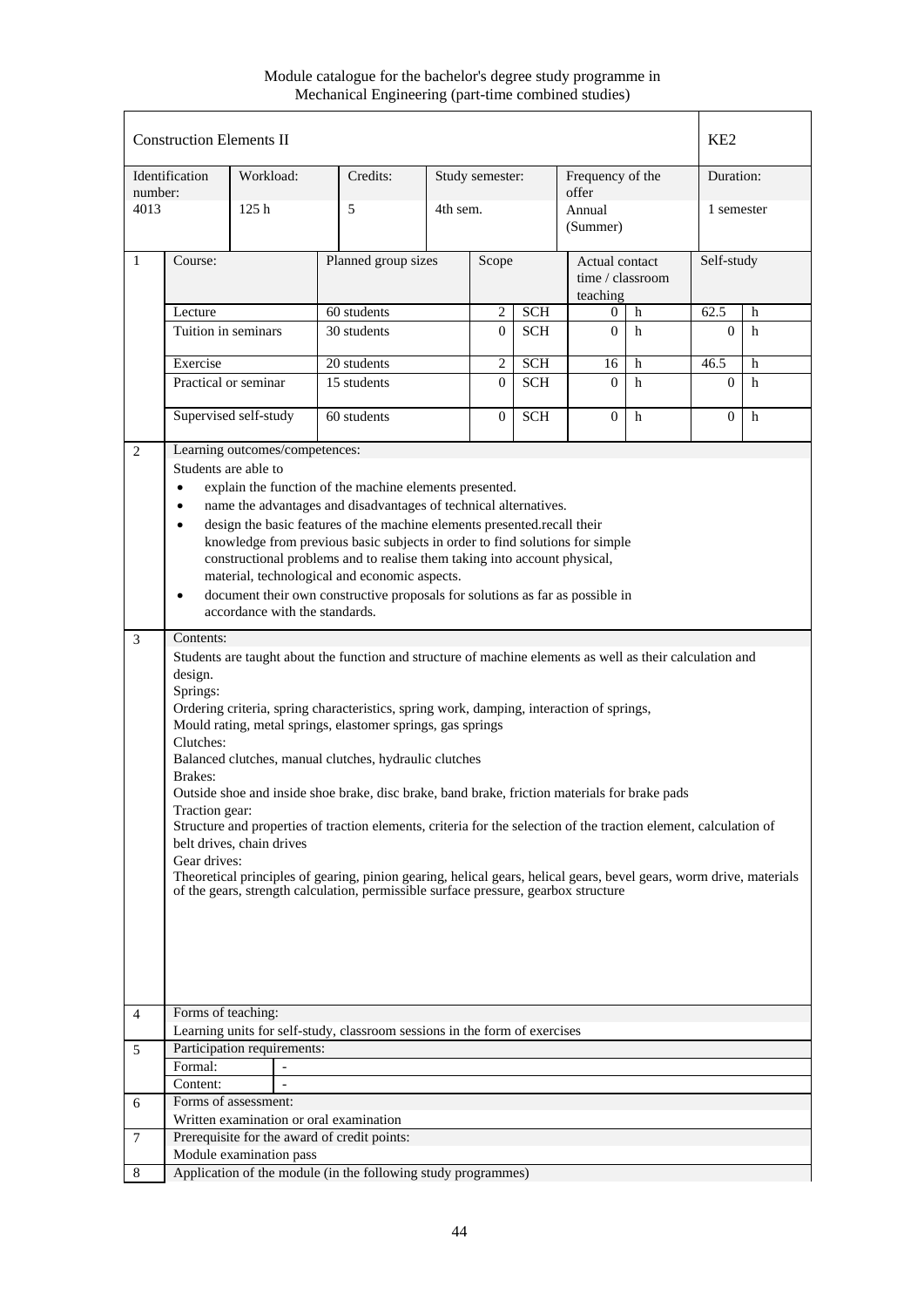|    | Mechanical Engineering (part-time combined studies) (B.Eng.);                        |
|----|--------------------------------------------------------------------------------------|
| 9  | Importance of the grade for the final grade:                                         |
|    | Percentage based on the sum of credits of the graded modules according to RPO-BA §32 |
| 10 | Module Officer:                                                                      |
|    | Prof. Dr.-Ing. Michael Fahrig                                                        |
|    | Other information:                                                                   |
|    |                                                                                      |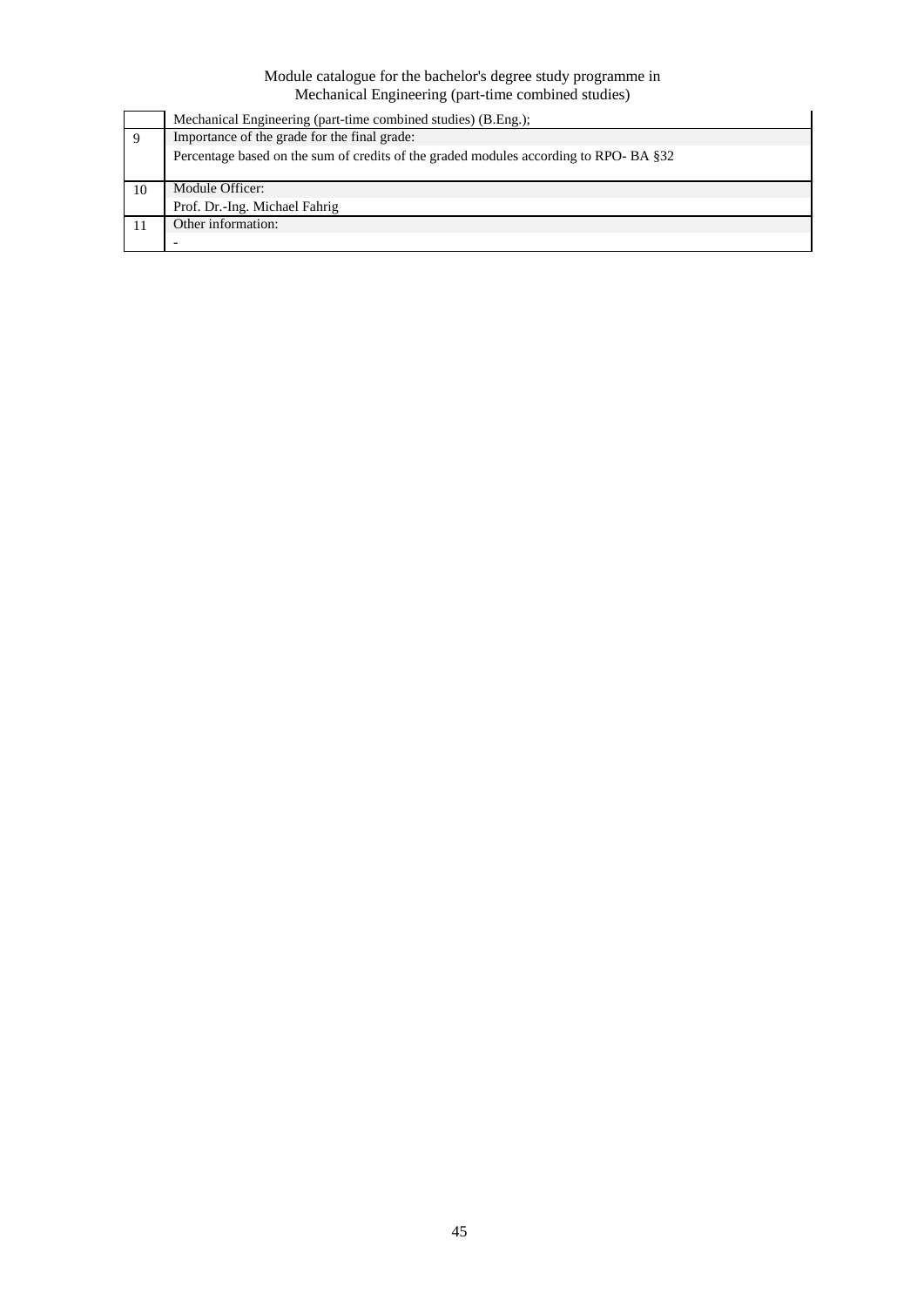Module catalogue for the bachelor's degree study programme in Mechanical Engineering (part-time combined studies)

|                | <b>Lightweight Materials</b>                                                                                                                                                                                                                                                                                                                                                                                                                                                                                                                                                                                     |                                |                                                                                                                                |          |                            |            |                           |                     | <b>LWS</b>     |   |
|----------------|------------------------------------------------------------------------------------------------------------------------------------------------------------------------------------------------------------------------------------------------------------------------------------------------------------------------------------------------------------------------------------------------------------------------------------------------------------------------------------------------------------------------------------------------------------------------------------------------------------------|--------------------------------|--------------------------------------------------------------------------------------------------------------------------------|----------|----------------------------|------------|---------------------------|---------------------|----------------|---|
| number:        | Identification                                                                                                                                                                                                                                                                                                                                                                                                                                                                                                                                                                                                   | Workload:                      | Credits:                                                                                                                       |          | Study semester:            |            | Frequency of the<br>offer |                     | Duration:      |   |
| 4069           |                                                                                                                                                                                                                                                                                                                                                                                                                                                                                                                                                                                                                  | 125h                           | 5                                                                                                                              | 5th sem. |                            |            | Annual<br>(Winter)        |                     | 1 semester     |   |
| 1              | Course:                                                                                                                                                                                                                                                                                                                                                                                                                                                                                                                                                                                                          |                                | Planned group sizes                                                                                                            |          | Scope                      |            | / classroom<br>teaching   | Actual contact time | Self-study     |   |
|                | Lecture                                                                                                                                                                                                                                                                                                                                                                                                                                                                                                                                                                                                          |                                | 60 students                                                                                                                    |          |                            | <b>SCH</b> | 0                         | h                   | 62.5           | h |
|                | Tuition in seminars                                                                                                                                                                                                                                                                                                                                                                                                                                                                                                                                                                                              |                                | 30 students                                                                                                                    |          | $\mathfrak{2}$<br>$\Omega$ | <b>SCH</b> | $\Omega$                  | h                   | $\Omega$       | h |
|                | Exercise                                                                                                                                                                                                                                                                                                                                                                                                                                                                                                                                                                                                         |                                | 20 students                                                                                                                    |          | 2                          | <b>SCH</b> | 16                        | h                   | 46.5           | h |
|                |                                                                                                                                                                                                                                                                                                                                                                                                                                                                                                                                                                                                                  | Practical or seminar           | 15 students                                                                                                                    |          |                            | <b>SCH</b> | $\Omega$                  | h                   | $\Omega$       | h |
|                |                                                                                                                                                                                                                                                                                                                                                                                                                                                                                                                                                                                                                  | Supervised self-study          | 60 students                                                                                                                    |          | $\overline{0}$             | <b>SCH</b> | $\overline{0}$            | h                   | $\overline{0}$ | h |
|                | learn about the special aspects and characteristic values of constructive lightweight construction and can apply<br>these when evaluating and selecting materials, understand the specific material behaviour of different lightweight<br>construction materials and can compare and analyse them with each other,<br>can explain the specific properties of the material groups with the microstructure and the alloy concept,<br>develop skills to evaluate the application potential of different material groups with regard to lightweight<br>construction potential and to apply them in component design. |                                |                                                                                                                                |          |                            |            |                           |                     |                |   |
| 3              | Contents:<br>Basics of relevant material parameters for lightweight construction to understand the material requirements<br>Lightweight potential and special material properties as well as alloying and microstructural features of the<br>following material groups:<br>High-strength steels<br>Aluminium alloys<br>Magnesium alloys<br>Titanium alloys<br>Composite materials<br>Application examples of lightweight materials                                                                                                                                                                               |                                |                                                                                                                                |          |                            |            |                           |                     |                |   |
| $\overline{4}$ | Forms of teaching:                                                                                                                                                                                                                                                                                                                                                                                                                                                                                                                                                                                               |                                | Learning units for self-study, classroom sessions in the form of exercises                                                     |          |                            |            |                           |                     |                |   |
| 5              |                                                                                                                                                                                                                                                                                                                                                                                                                                                                                                                                                                                                                  | Participation requirements:    |                                                                                                                                |          |                            |            |                           |                     |                |   |
|                | Formal:                                                                                                                                                                                                                                                                                                                                                                                                                                                                                                                                                                                                          |                                |                                                                                                                                |          |                            |            |                           |                     |                |   |
|                | Content:                                                                                                                                                                                                                                                                                                                                                                                                                                                                                                                                                                                                         | $\overline{\phantom{a}}$       |                                                                                                                                |          |                            |            |                           |                     |                |   |
| 6              |                                                                                                                                                                                                                                                                                                                                                                                                                                                                                                                                                                                                                  | Forms of assessment:           |                                                                                                                                |          |                            |            |                           |                     |                |   |
|                |                                                                                                                                                                                                                                                                                                                                                                                                                                                                                                                                                                                                                  |                                | Written examination or oral examination                                                                                        |          |                            |            |                           |                     |                |   |
| $\tau$         |                                                                                                                                                                                                                                                                                                                                                                                                                                                                                                                                                                                                                  |                                | Prerequisite for the award of credit points:                                                                                   |          |                            |            |                           |                     |                |   |
|                |                                                                                                                                                                                                                                                                                                                                                                                                                                                                                                                                                                                                                  | Module examination pass        |                                                                                                                                |          |                            |            |                           |                     |                |   |
| 8              |                                                                                                                                                                                                                                                                                                                                                                                                                                                                                                                                                                                                                  |                                | Application of the module (in the following study programmes)<br>Mechanical Engineering (part-time combined studies) (B.Eng.); |          |                            |            |                           |                     |                |   |
| 9              |                                                                                                                                                                                                                                                                                                                                                                                                                                                                                                                                                                                                                  |                                | Importance of the grade for the final grade:                                                                                   |          |                            |            |                           |                     |                |   |
|                |                                                                                                                                                                                                                                                                                                                                                                                                                                                                                                                                                                                                                  |                                | Percentage based on the sum of credits of the graded modules according to RPO-BA §32                                           |          |                            |            |                           |                     |                |   |
| 10             | Module Officer:                                                                                                                                                                                                                                                                                                                                                                                                                                                                                                                                                                                                  | Prof. Dr.-Ing. Thomas Kordisch |                                                                                                                                |          |                            |            |                           |                     |                |   |
| 11             | Other information:                                                                                                                                                                                                                                                                                                                                                                                                                                                                                                                                                                                               |                                |                                                                                                                                |          |                            |            |                           |                     |                |   |
|                |                                                                                                                                                                                                                                                                                                                                                                                                                                                                                                                                                                                                                  |                                |                                                                                                                                |          |                            |            |                           |                     |                |   |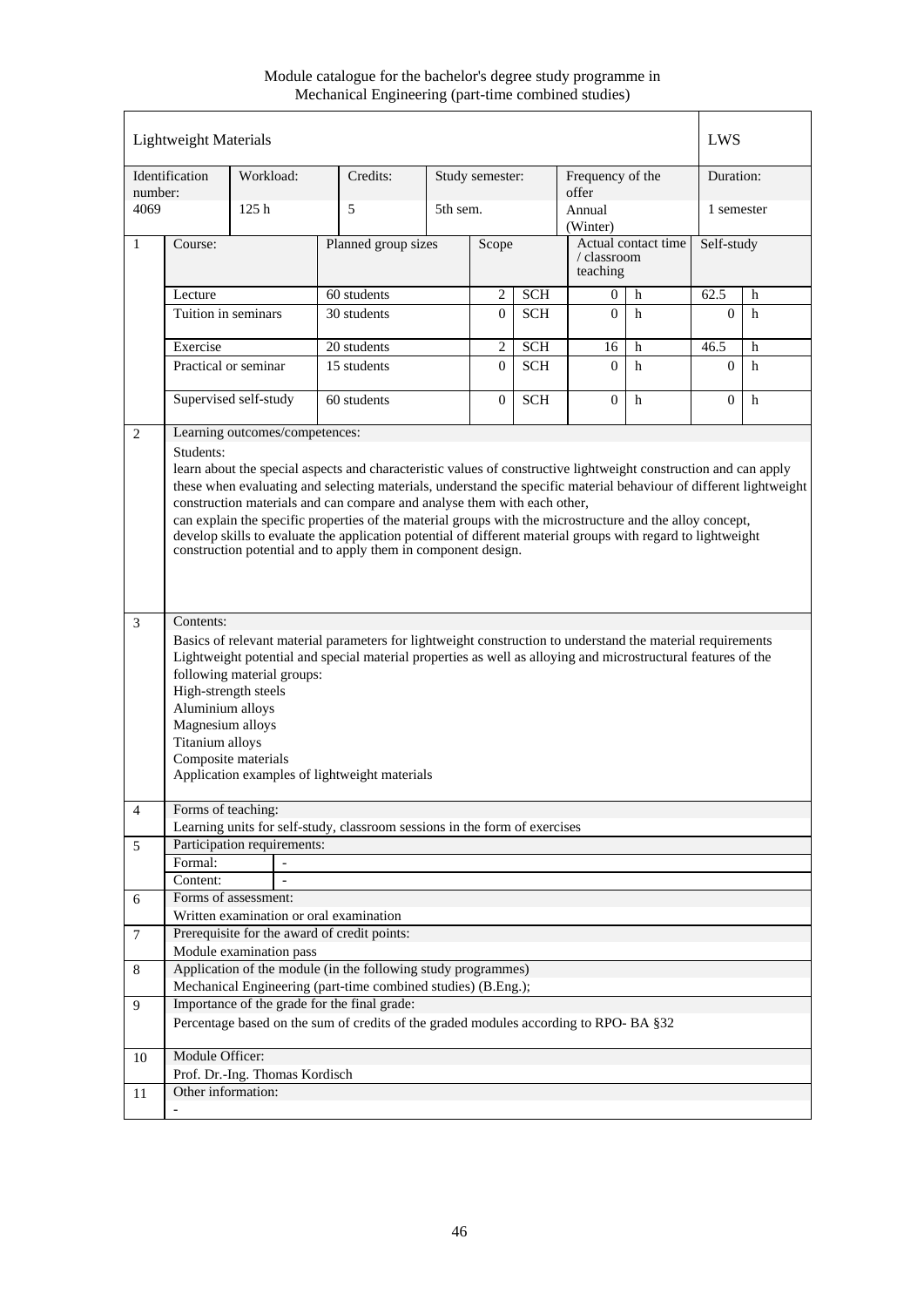Module catalogue for the bachelor's degree study programme in Mechanical Engineering (part-time combined studies)

| Mathematics I<br>MAT <sub>1</sub><br>Identification<br>Workload:<br>Credits:<br>Frequency of the<br>Duration:<br>Study semester:<br>number:<br>offer<br>4002<br>125h<br>5<br>1st sem.<br>Annual<br>1 semester<br>(Winter)<br>Actual contact time<br>$\mathbf{1}$<br>Planned group sizes<br>Self-study<br>Course:<br>Scope<br>/ classroom<br>teaching<br>60 students<br>62.5<br>Lecture<br>2<br><b>SCH</b><br>h<br>h<br>$\overline{0}$<br>Tuition in seminars<br><b>SCH</b><br>$\Omega$<br>h<br>30 students<br>$\Omega$<br>$\Omega$<br>h<br>20 students<br><b>SCH</b><br>Exercise<br>2<br>46.5<br>16<br>h<br>h<br>Practical or seminar<br>15 students<br><b>SCH</b><br>$\overline{0}$<br>$\overline{0}$<br>h<br>$\overline{0}$<br>h<br>Supervised self-study<br><b>SCH</b><br>60 students<br>$\overline{0}$<br>$\overline{0}$<br>h<br>$\overline{0}$<br>h<br>Learning outcomes/competences:<br>2<br>Students are familiar with the different number ranges, as well as the basics of set theory and elementary<br>logic. They are able to determine the solution sets of inequalities and master the safe handling of complex<br>numbers.<br>The students know the basics of real number sequences and infinite series. They are familiar with real functions,<br>the most important special functions and their characteristic properties. In addition, they master the differential<br>calculus of real functions and can apply this to practice-oriented issues.<br>Contents:<br>3<br>Fundamentals: Number ranges, set theory, elementary logic, inequalities<br>Complex numbers: Gaussian number plane, polar and exponential form, conversion of the forms of<br>representation, basic arithmetic operations, exponentiation, root extraction and logarithmic operations<br>Sequences and series: Number sequences, properties and limit value of a sequence, infinite series,<br>convergence criteria<br>Real functions: Definition and representation of real functions, calculation with real functions, properties,<br>limit and continuity of real functions<br>Special functions: Integral functions, fractional functions, exponential functions, logarithm functions,<br>trigonometric functions<br>Differential calculus: Differential quotient, rules of derivation, special derivation techniques, rules of de<br>L'Hospital, curve sketching<br>Forms of teaching:<br>$\overline{4}$<br>Learning units for self-study, classroom sessions in the form of exercises<br>5<br>Participation requirements:<br>Formal:<br>$\overline{a}$<br>Content:<br>$\overline{a}$<br>Forms of assessment:<br>6<br>Written examination or oral examination<br>Prerequisite for the award of credit points:<br>$\tau$<br>Module examination pass<br>Application of the module (in the following study programmes)<br>8<br>Electrical Engineering (part-time combined studies) (B.Eng.); Mechanical Engineering (part-time<br>combined studies) (B.Eng.);<br>Importance of the grade for the final grade:<br>9<br>Percentage based on the sum of credits of the graded modules according to RPO-BA §32<br>Module Officer:<br>10<br>Sabine Lüke M.Sc.<br>Other information:<br>11 |  |  |  |  |  |  |
|-------------------------------------------------------------------------------------------------------------------------------------------------------------------------------------------------------------------------------------------------------------------------------------------------------------------------------------------------------------------------------------------------------------------------------------------------------------------------------------------------------------------------------------------------------------------------------------------------------------------------------------------------------------------------------------------------------------------------------------------------------------------------------------------------------------------------------------------------------------------------------------------------------------------------------------------------------------------------------------------------------------------------------------------------------------------------------------------------------------------------------------------------------------------------------------------------------------------------------------------------------------------------------------------------------------------------------------------------------------------------------------------------------------------------------------------------------------------------------------------------------------------------------------------------------------------------------------------------------------------------------------------------------------------------------------------------------------------------------------------------------------------------------------------------------------------------------------------------------------------------------------------------------------------------------------------------------------------------------------------------------------------------------------------------------------------------------------------------------------------------------------------------------------------------------------------------------------------------------------------------------------------------------------------------------------------------------------------------------------------------------------------------------------------------------------------------------------------------------------------------------------------------------------------------------------------------------------------------------------------------------------------------------------------------------------------------------------------------------------------------------------------------------------------------------------------------------------------------------------------------------------------------------------------------------------------------------------------------------------------------------------------------------------------------------------------------------------------------------------------------------------------------------------------------------|--|--|--|--|--|--|
|                                                                                                                                                                                                                                                                                                                                                                                                                                                                                                                                                                                                                                                                                                                                                                                                                                                                                                                                                                                                                                                                                                                                                                                                                                                                                                                                                                                                                                                                                                                                                                                                                                                                                                                                                                                                                                                                                                                                                                                                                                                                                                                                                                                                                                                                                                                                                                                                                                                                                                                                                                                                                                                                                                                                                                                                                                                                                                                                                                                                                                                                                                                                                                               |  |  |  |  |  |  |
|                                                                                                                                                                                                                                                                                                                                                                                                                                                                                                                                                                                                                                                                                                                                                                                                                                                                                                                                                                                                                                                                                                                                                                                                                                                                                                                                                                                                                                                                                                                                                                                                                                                                                                                                                                                                                                                                                                                                                                                                                                                                                                                                                                                                                                                                                                                                                                                                                                                                                                                                                                                                                                                                                                                                                                                                                                                                                                                                                                                                                                                                                                                                                                               |  |  |  |  |  |  |
|                                                                                                                                                                                                                                                                                                                                                                                                                                                                                                                                                                                                                                                                                                                                                                                                                                                                                                                                                                                                                                                                                                                                                                                                                                                                                                                                                                                                                                                                                                                                                                                                                                                                                                                                                                                                                                                                                                                                                                                                                                                                                                                                                                                                                                                                                                                                                                                                                                                                                                                                                                                                                                                                                                                                                                                                                                                                                                                                                                                                                                                                                                                                                                               |  |  |  |  |  |  |
|                                                                                                                                                                                                                                                                                                                                                                                                                                                                                                                                                                                                                                                                                                                                                                                                                                                                                                                                                                                                                                                                                                                                                                                                                                                                                                                                                                                                                                                                                                                                                                                                                                                                                                                                                                                                                                                                                                                                                                                                                                                                                                                                                                                                                                                                                                                                                                                                                                                                                                                                                                                                                                                                                                                                                                                                                                                                                                                                                                                                                                                                                                                                                                               |  |  |  |  |  |  |
|                                                                                                                                                                                                                                                                                                                                                                                                                                                                                                                                                                                                                                                                                                                                                                                                                                                                                                                                                                                                                                                                                                                                                                                                                                                                                                                                                                                                                                                                                                                                                                                                                                                                                                                                                                                                                                                                                                                                                                                                                                                                                                                                                                                                                                                                                                                                                                                                                                                                                                                                                                                                                                                                                                                                                                                                                                                                                                                                                                                                                                                                                                                                                                               |  |  |  |  |  |  |
|                                                                                                                                                                                                                                                                                                                                                                                                                                                                                                                                                                                                                                                                                                                                                                                                                                                                                                                                                                                                                                                                                                                                                                                                                                                                                                                                                                                                                                                                                                                                                                                                                                                                                                                                                                                                                                                                                                                                                                                                                                                                                                                                                                                                                                                                                                                                                                                                                                                                                                                                                                                                                                                                                                                                                                                                                                                                                                                                                                                                                                                                                                                                                                               |  |  |  |  |  |  |
|                                                                                                                                                                                                                                                                                                                                                                                                                                                                                                                                                                                                                                                                                                                                                                                                                                                                                                                                                                                                                                                                                                                                                                                                                                                                                                                                                                                                                                                                                                                                                                                                                                                                                                                                                                                                                                                                                                                                                                                                                                                                                                                                                                                                                                                                                                                                                                                                                                                                                                                                                                                                                                                                                                                                                                                                                                                                                                                                                                                                                                                                                                                                                                               |  |  |  |  |  |  |
|                                                                                                                                                                                                                                                                                                                                                                                                                                                                                                                                                                                                                                                                                                                                                                                                                                                                                                                                                                                                                                                                                                                                                                                                                                                                                                                                                                                                                                                                                                                                                                                                                                                                                                                                                                                                                                                                                                                                                                                                                                                                                                                                                                                                                                                                                                                                                                                                                                                                                                                                                                                                                                                                                                                                                                                                                                                                                                                                                                                                                                                                                                                                                                               |  |  |  |  |  |  |
|                                                                                                                                                                                                                                                                                                                                                                                                                                                                                                                                                                                                                                                                                                                                                                                                                                                                                                                                                                                                                                                                                                                                                                                                                                                                                                                                                                                                                                                                                                                                                                                                                                                                                                                                                                                                                                                                                                                                                                                                                                                                                                                                                                                                                                                                                                                                                                                                                                                                                                                                                                                                                                                                                                                                                                                                                                                                                                                                                                                                                                                                                                                                                                               |  |  |  |  |  |  |
|                                                                                                                                                                                                                                                                                                                                                                                                                                                                                                                                                                                                                                                                                                                                                                                                                                                                                                                                                                                                                                                                                                                                                                                                                                                                                                                                                                                                                                                                                                                                                                                                                                                                                                                                                                                                                                                                                                                                                                                                                                                                                                                                                                                                                                                                                                                                                                                                                                                                                                                                                                                                                                                                                                                                                                                                                                                                                                                                                                                                                                                                                                                                                                               |  |  |  |  |  |  |
|                                                                                                                                                                                                                                                                                                                                                                                                                                                                                                                                                                                                                                                                                                                                                                                                                                                                                                                                                                                                                                                                                                                                                                                                                                                                                                                                                                                                                                                                                                                                                                                                                                                                                                                                                                                                                                                                                                                                                                                                                                                                                                                                                                                                                                                                                                                                                                                                                                                                                                                                                                                                                                                                                                                                                                                                                                                                                                                                                                                                                                                                                                                                                                               |  |  |  |  |  |  |
|                                                                                                                                                                                                                                                                                                                                                                                                                                                                                                                                                                                                                                                                                                                                                                                                                                                                                                                                                                                                                                                                                                                                                                                                                                                                                                                                                                                                                                                                                                                                                                                                                                                                                                                                                                                                                                                                                                                                                                                                                                                                                                                                                                                                                                                                                                                                                                                                                                                                                                                                                                                                                                                                                                                                                                                                                                                                                                                                                                                                                                                                                                                                                                               |  |  |  |  |  |  |
|                                                                                                                                                                                                                                                                                                                                                                                                                                                                                                                                                                                                                                                                                                                                                                                                                                                                                                                                                                                                                                                                                                                                                                                                                                                                                                                                                                                                                                                                                                                                                                                                                                                                                                                                                                                                                                                                                                                                                                                                                                                                                                                                                                                                                                                                                                                                                                                                                                                                                                                                                                                                                                                                                                                                                                                                                                                                                                                                                                                                                                                                                                                                                                               |  |  |  |  |  |  |
|                                                                                                                                                                                                                                                                                                                                                                                                                                                                                                                                                                                                                                                                                                                                                                                                                                                                                                                                                                                                                                                                                                                                                                                                                                                                                                                                                                                                                                                                                                                                                                                                                                                                                                                                                                                                                                                                                                                                                                                                                                                                                                                                                                                                                                                                                                                                                                                                                                                                                                                                                                                                                                                                                                                                                                                                                                                                                                                                                                                                                                                                                                                                                                               |  |  |  |  |  |  |
|                                                                                                                                                                                                                                                                                                                                                                                                                                                                                                                                                                                                                                                                                                                                                                                                                                                                                                                                                                                                                                                                                                                                                                                                                                                                                                                                                                                                                                                                                                                                                                                                                                                                                                                                                                                                                                                                                                                                                                                                                                                                                                                                                                                                                                                                                                                                                                                                                                                                                                                                                                                                                                                                                                                                                                                                                                                                                                                                                                                                                                                                                                                                                                               |  |  |  |  |  |  |
|                                                                                                                                                                                                                                                                                                                                                                                                                                                                                                                                                                                                                                                                                                                                                                                                                                                                                                                                                                                                                                                                                                                                                                                                                                                                                                                                                                                                                                                                                                                                                                                                                                                                                                                                                                                                                                                                                                                                                                                                                                                                                                                                                                                                                                                                                                                                                                                                                                                                                                                                                                                                                                                                                                                                                                                                                                                                                                                                                                                                                                                                                                                                                                               |  |  |  |  |  |  |
|                                                                                                                                                                                                                                                                                                                                                                                                                                                                                                                                                                                                                                                                                                                                                                                                                                                                                                                                                                                                                                                                                                                                                                                                                                                                                                                                                                                                                                                                                                                                                                                                                                                                                                                                                                                                                                                                                                                                                                                                                                                                                                                                                                                                                                                                                                                                                                                                                                                                                                                                                                                                                                                                                                                                                                                                                                                                                                                                                                                                                                                                                                                                                                               |  |  |  |  |  |  |
|                                                                                                                                                                                                                                                                                                                                                                                                                                                                                                                                                                                                                                                                                                                                                                                                                                                                                                                                                                                                                                                                                                                                                                                                                                                                                                                                                                                                                                                                                                                                                                                                                                                                                                                                                                                                                                                                                                                                                                                                                                                                                                                                                                                                                                                                                                                                                                                                                                                                                                                                                                                                                                                                                                                                                                                                                                                                                                                                                                                                                                                                                                                                                                               |  |  |  |  |  |  |
|                                                                                                                                                                                                                                                                                                                                                                                                                                                                                                                                                                                                                                                                                                                                                                                                                                                                                                                                                                                                                                                                                                                                                                                                                                                                                                                                                                                                                                                                                                                                                                                                                                                                                                                                                                                                                                                                                                                                                                                                                                                                                                                                                                                                                                                                                                                                                                                                                                                                                                                                                                                                                                                                                                                                                                                                                                                                                                                                                                                                                                                                                                                                                                               |  |  |  |  |  |  |
|                                                                                                                                                                                                                                                                                                                                                                                                                                                                                                                                                                                                                                                                                                                                                                                                                                                                                                                                                                                                                                                                                                                                                                                                                                                                                                                                                                                                                                                                                                                                                                                                                                                                                                                                                                                                                                                                                                                                                                                                                                                                                                                                                                                                                                                                                                                                                                                                                                                                                                                                                                                                                                                                                                                                                                                                                                                                                                                                                                                                                                                                                                                                                                               |  |  |  |  |  |  |
|                                                                                                                                                                                                                                                                                                                                                                                                                                                                                                                                                                                                                                                                                                                                                                                                                                                                                                                                                                                                                                                                                                                                                                                                                                                                                                                                                                                                                                                                                                                                                                                                                                                                                                                                                                                                                                                                                                                                                                                                                                                                                                                                                                                                                                                                                                                                                                                                                                                                                                                                                                                                                                                                                                                                                                                                                                                                                                                                                                                                                                                                                                                                                                               |  |  |  |  |  |  |
|                                                                                                                                                                                                                                                                                                                                                                                                                                                                                                                                                                                                                                                                                                                                                                                                                                                                                                                                                                                                                                                                                                                                                                                                                                                                                                                                                                                                                                                                                                                                                                                                                                                                                                                                                                                                                                                                                                                                                                                                                                                                                                                                                                                                                                                                                                                                                                                                                                                                                                                                                                                                                                                                                                                                                                                                                                                                                                                                                                                                                                                                                                                                                                               |  |  |  |  |  |  |
|                                                                                                                                                                                                                                                                                                                                                                                                                                                                                                                                                                                                                                                                                                                                                                                                                                                                                                                                                                                                                                                                                                                                                                                                                                                                                                                                                                                                                                                                                                                                                                                                                                                                                                                                                                                                                                                                                                                                                                                                                                                                                                                                                                                                                                                                                                                                                                                                                                                                                                                                                                                                                                                                                                                                                                                                                                                                                                                                                                                                                                                                                                                                                                               |  |  |  |  |  |  |
|                                                                                                                                                                                                                                                                                                                                                                                                                                                                                                                                                                                                                                                                                                                                                                                                                                                                                                                                                                                                                                                                                                                                                                                                                                                                                                                                                                                                                                                                                                                                                                                                                                                                                                                                                                                                                                                                                                                                                                                                                                                                                                                                                                                                                                                                                                                                                                                                                                                                                                                                                                                                                                                                                                                                                                                                                                                                                                                                                                                                                                                                                                                                                                               |  |  |  |  |  |  |
|                                                                                                                                                                                                                                                                                                                                                                                                                                                                                                                                                                                                                                                                                                                                                                                                                                                                                                                                                                                                                                                                                                                                                                                                                                                                                                                                                                                                                                                                                                                                                                                                                                                                                                                                                                                                                                                                                                                                                                                                                                                                                                                                                                                                                                                                                                                                                                                                                                                                                                                                                                                                                                                                                                                                                                                                                                                                                                                                                                                                                                                                                                                                                                               |  |  |  |  |  |  |
|                                                                                                                                                                                                                                                                                                                                                                                                                                                                                                                                                                                                                                                                                                                                                                                                                                                                                                                                                                                                                                                                                                                                                                                                                                                                                                                                                                                                                                                                                                                                                                                                                                                                                                                                                                                                                                                                                                                                                                                                                                                                                                                                                                                                                                                                                                                                                                                                                                                                                                                                                                                                                                                                                                                                                                                                                                                                                                                                                                                                                                                                                                                                                                               |  |  |  |  |  |  |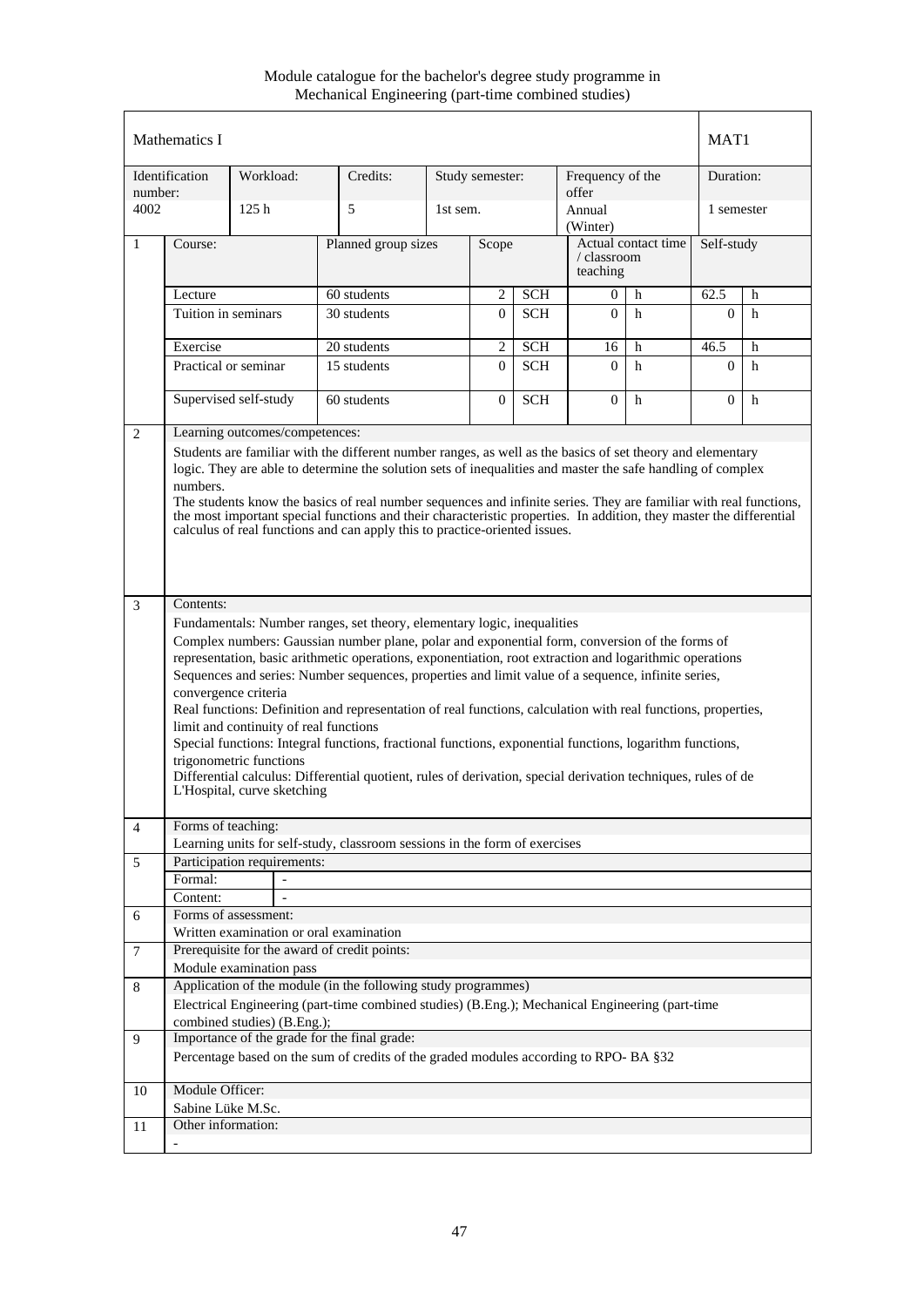Module catalogue for the bachelor's degree study programme in Mechanical Engineering (part-time combined studies)

|              | Mathematics II                                                                                                                                                                                                                                                                                                                                                                                                                                                                                                                                                                                                                                                                                                             |                             |                                                                                                 |                     |                 |            |                                                |   | MAT <sub>2</sub> |   |
|--------------|----------------------------------------------------------------------------------------------------------------------------------------------------------------------------------------------------------------------------------------------------------------------------------------------------------------------------------------------------------------------------------------------------------------------------------------------------------------------------------------------------------------------------------------------------------------------------------------------------------------------------------------------------------------------------------------------------------------------------|-----------------------------|-------------------------------------------------------------------------------------------------|---------------------|-----------------|------------|------------------------------------------------|---|------------------|---|
| number:      | Identification                                                                                                                                                                                                                                                                                                                                                                                                                                                                                                                                                                                                                                                                                                             | Workload:                   | Credits:                                                                                        |                     | Study semester: |            | Frequency of the<br>offer                      |   | Duration:        |   |
| 4006         |                                                                                                                                                                                                                                                                                                                                                                                                                                                                                                                                                                                                                                                                                                                            | 125h                        | 5                                                                                               | $2nd$ sem.          |                 |            | Annual<br>(Summer)                             |   | 1 semester       |   |
| $\mathbf{1}$ | Course:                                                                                                                                                                                                                                                                                                                                                                                                                                                                                                                                                                                                                                                                                                                    |                             |                                                                                                 | Planned group sizes |                 |            | Actual contact<br>time / classroom<br>teaching |   | Self-study       |   |
|              | Lecture                                                                                                                                                                                                                                                                                                                                                                                                                                                                                                                                                                                                                                                                                                                    |                             | 60 students                                                                                     |                     | $\overline{c}$  | <b>SCH</b> | 0                                              | h | 62.5             | h |
|              | Tuition in seminars                                                                                                                                                                                                                                                                                                                                                                                                                                                                                                                                                                                                                                                                                                        |                             | 30 students                                                                                     |                     | $\Omega$        | <b>SCH</b> | $\overline{0}$                                 | h | $\overline{0}$   | h |
|              | Exercise                                                                                                                                                                                                                                                                                                                                                                                                                                                                                                                                                                                                                                                                                                                   |                             | 20 students                                                                                     |                     | $\overline{2}$  | <b>SCH</b> | 16                                             | h | 46.5             | h |
|              |                                                                                                                                                                                                                                                                                                                                                                                                                                                                                                                                                                                                                                                                                                                            | Practical or seminar        | 15 students                                                                                     |                     | $\Omega$        | <b>SCH</b> | $\Omega$                                       | h | $\overline{0}$   | h |
|              |                                                                                                                                                                                                                                                                                                                                                                                                                                                                                                                                                                                                                                                                                                                            | Supervised self-study       | 60 students                                                                                     |                     | $\overline{0}$  | <b>SCH</b> | $\overline{0}$                                 | h | $\Omega$         | h |
| 2            | Learning outcomes/competences:<br>Students are familiar with power series and their properties, as well as with Taylor series. They know the basic<br>concepts of integral calculus and can integrate real functions using the techniques covered.<br>The students know the basic concepts of vector calculus, master the various arithmetic operations with vectors<br>and are able to apply them in geometric contexts. They are confident in dealing with matrices and determinants<br>and can use them to solve linear equation systems.                                                                                                                                                                               |                             |                                                                                                 |                     |                 |            |                                                |   |                  |   |
| 3            | Contents:                                                                                                                                                                                                                                                                                                                                                                                                                                                                                                                                                                                                                                                                                                                  |                             |                                                                                                 |                     |                 |            |                                                |   |                  |   |
|              | Power series: Convergence behaviour, properties, Taylor series<br>Integral calculus: Definite and indefinite integrals, integration rules, main theorem of differential and<br>integral calculus, basic or master integrals, integration methods, application of integral calculus<br>Vector calculus: Vector operations, scalar product, n-dimensional vector space, linear dependency, vector<br>product, triple product, vectorial representation of geometric relationships<br>Linear algebra: Calculating with matrices, matrix product, matrix representation of systems of linear equations,<br>row normal form, Gauss-Jordan method, solvability of systems of linear equations, inverse matrices,<br>determinants |                             |                                                                                                 |                     |                 |            |                                                |   |                  |   |
| 4            | Forms of teaching:                                                                                                                                                                                                                                                                                                                                                                                                                                                                                                                                                                                                                                                                                                         |                             |                                                                                                 |                     |                 |            |                                                |   |                  |   |
|              |                                                                                                                                                                                                                                                                                                                                                                                                                                                                                                                                                                                                                                                                                                                            |                             | Learning units for self-study, classroom sessions in the form of exercises                      |                     |                 |            |                                                |   |                  |   |
| 5            |                                                                                                                                                                                                                                                                                                                                                                                                                                                                                                                                                                                                                                                                                                                            | Participation requirements: |                                                                                                 |                     |                 |            |                                                |   |                  |   |
|              | Formal:                                                                                                                                                                                                                                                                                                                                                                                                                                                                                                                                                                                                                                                                                                                    |                             |                                                                                                 |                     |                 |            |                                                |   |                  |   |
|              | Content:                                                                                                                                                                                                                                                                                                                                                                                                                                                                                                                                                                                                                                                                                                                   |                             |                                                                                                 |                     |                 |            |                                                |   |                  |   |
| 6            |                                                                                                                                                                                                                                                                                                                                                                                                                                                                                                                                                                                                                                                                                                                            | Forms of assessment:        | Written examination or oral examination                                                         |                     |                 |            |                                                |   |                  |   |
| 7            |                                                                                                                                                                                                                                                                                                                                                                                                                                                                                                                                                                                                                                                                                                                            |                             | Prerequisite for the award of credit points:                                                    |                     |                 |            |                                                |   |                  |   |
|              |                                                                                                                                                                                                                                                                                                                                                                                                                                                                                                                                                                                                                                                                                                                            | Module examination pass     | Application of the module (in the following study programmes)                                   |                     |                 |            |                                                |   |                  |   |
| $\,8\,$      |                                                                                                                                                                                                                                                                                                                                                                                                                                                                                                                                                                                                                                                                                                                            |                             | Electrical Engineering (part-time combined studies) (B.Eng.); Mechanical Engineering (part-time |                     |                 |            |                                                |   |                  |   |
|              |                                                                                                                                                                                                                                                                                                                                                                                                                                                                                                                                                                                                                                                                                                                            | combined studies) (B.Eng.); | Importance of the grade for the final grade:                                                    |                     |                 |            |                                                |   |                  |   |
| 9            |                                                                                                                                                                                                                                                                                                                                                                                                                                                                                                                                                                                                                                                                                                                            |                             | Percentage based on the sum of credits of the graded modules according to RPO- BA §32.          |                     |                 |            |                                                |   |                  |   |
| 10           | Module Officer:                                                                                                                                                                                                                                                                                                                                                                                                                                                                                                                                                                                                                                                                                                            |                             |                                                                                                 |                     |                 |            |                                                |   |                  |   |
|              | Sabine Lüke M.Sc.                                                                                                                                                                                                                                                                                                                                                                                                                                                                                                                                                                                                                                                                                                          |                             |                                                                                                 |                     |                 |            |                                                |   |                  |   |
| 11           | Other information:                                                                                                                                                                                                                                                                                                                                                                                                                                                                                                                                                                                                                                                                                                         |                             |                                                                                                 |                     |                 |            |                                                |   |                  |   |
|              |                                                                                                                                                                                                                                                                                                                                                                                                                                                                                                                                                                                                                                                                                                                            |                             |                                                                                                 |                     |                 |            |                                                |   |                  |   |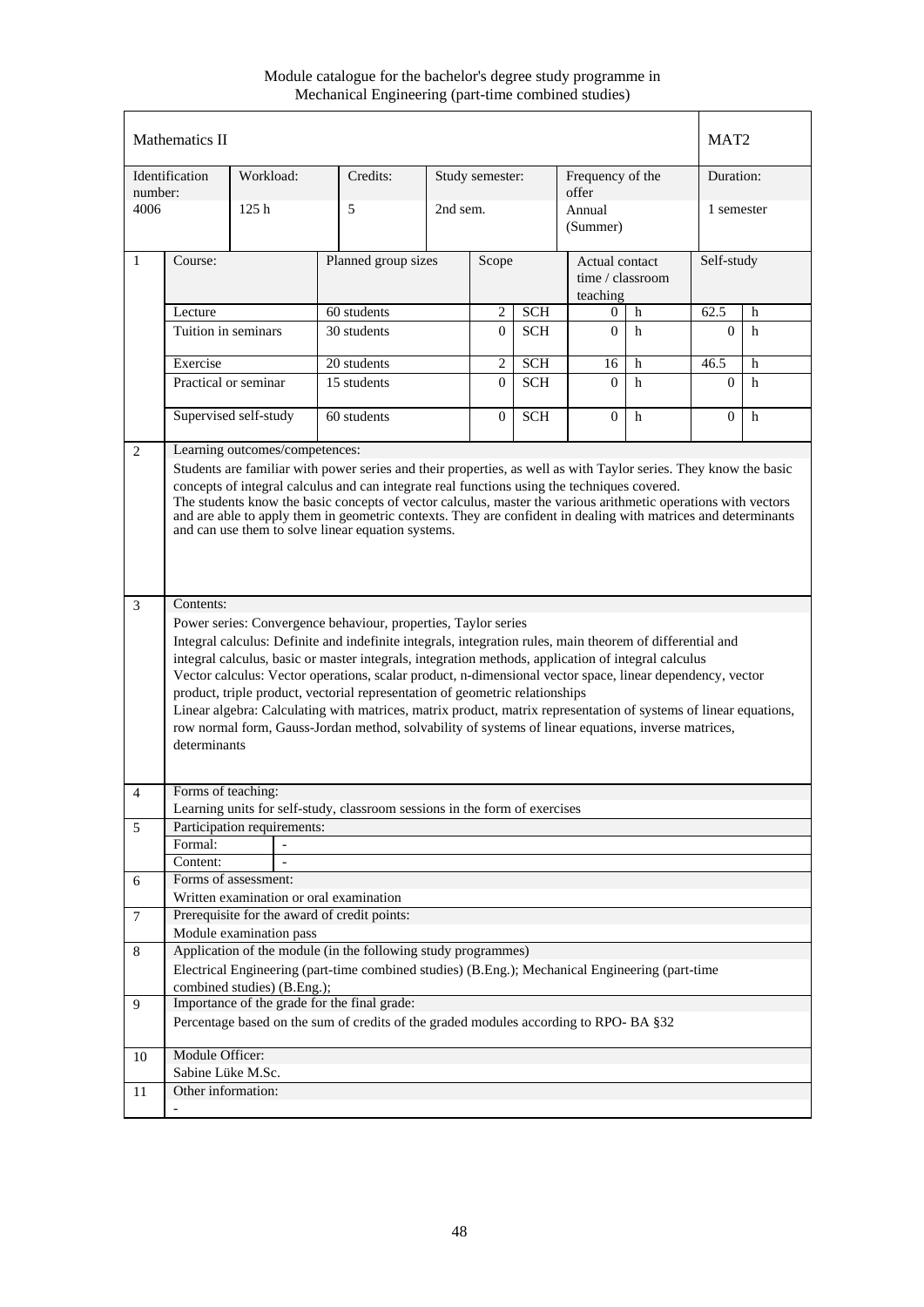Module catalogue for the bachelor's degree study programme in Mechanical Engineering (part-time combined studies)

|                | Mathematics III                                                                                                                                                                                                                                                                                                                                                                                                                                                                                                                                                         |                                                                                                 |             |                     |          |                 |                    |                                                                                 |                     | MAT <sub>3</sub> |   |  |  |  |
|----------------|-------------------------------------------------------------------------------------------------------------------------------------------------------------------------------------------------------------------------------------------------------------------------------------------------------------------------------------------------------------------------------------------------------------------------------------------------------------------------------------------------------------------------------------------------------------------------|-------------------------------------------------------------------------------------------------|-------------|---------------------|----------|-----------------|--------------------|---------------------------------------------------------------------------------|---------------------|------------------|---|--|--|--|
| number:        | Identification                                                                                                                                                                                                                                                                                                                                                                                                                                                                                                                                                          | Workload:                                                                                       |             | Credits:            |          | Study semester: |                    | Frequency of the<br>offer                                                       |                     | Duration:        |   |  |  |  |
| 4009           |                                                                                                                                                                                                                                                                                                                                                                                                                                                                                                                                                                         | 125h                                                                                            | 5           |                     | 3rd sem. |                 |                    | Annual<br>(Winter)                                                              |                     | 1 semester       |   |  |  |  |
| $\mathbf{1}$   | Course:                                                                                                                                                                                                                                                                                                                                                                                                                                                                                                                                                                 |                                                                                                 |             | Planned group sizes |          | Scope           |                    | / classroom<br>teaching                                                         | Actual contact time | Self-study       |   |  |  |  |
|                | Lecture                                                                                                                                                                                                                                                                                                                                                                                                                                                                                                                                                                 |                                                                                                 | 60 students |                     |          | 2               | <b>SCH</b>         | $\overline{0}$                                                                  | h                   | 62.5             | h |  |  |  |
|                | Tuition in seminars                                                                                                                                                                                                                                                                                                                                                                                                                                                                                                                                                     |                                                                                                 | 30 students |                     |          | $\Omega$        | <b>SCH</b>         | $\Omega$                                                                        | h                   | $\Omega$         | h |  |  |  |
|                | Exercise                                                                                                                                                                                                                                                                                                                                                                                                                                                                                                                                                                |                                                                                                 | 20 students |                     |          | $\overline{c}$  | <b>SCH</b>         | 16                                                                              | h                   | 46.5             | h |  |  |  |
|                |                                                                                                                                                                                                                                                                                                                                                                                                                                                                                                                                                                         | Practical or seminar                                                                            | 15 students |                     |          | $\overline{0}$  | <b>SCH</b>         | $\overline{0}$                                                                  | h                   | $\overline{0}$   | h |  |  |  |
|                |                                                                                                                                                                                                                                                                                                                                                                                                                                                                                                                                                                         | Supervised self-study                                                                           |             | 60 students         |          | $\overline{0}$  | <b>SCH</b>         | $\Omega$                                                                        | h                   | $\overline{0}$   | h |  |  |  |
| 2              | Learning outcomes/competences:<br>The students are familiar with ordinary differential equations of the 1st order, as well as with systems of<br>linear differential equations with constant coefficients. They are able to set up and solve linear differential<br>equations with constant coefficients.<br>The students know the basics for functions of several variables.<br>They have mastered the differential calculus of several variables and can apply it in equalisation and error<br>calculus.                                                              |                                                                                                 |             |                     |          |                 |                    |                                                                                 |                     |                  |   |  |  |  |
| 3              | Contents:<br>Ordinary differential equations: diff. equ. of 1st order, linear equations of nth order, superposition theorem,<br>product theorem, fundamental systems, exponential theorem, characteristic equation, oscillations, special solution<br>of the inhomogeneous equation, systems of linear equations with constant coefficients<br>Functions of several variables: Definition area, limit value and continuity,<br>Partial and total differentiability, gradient and directional derivative, differentiation, Taylor's theorem,<br>determination of extrema |                                                                                                 |             |                     |          |                 |                    |                                                                                 |                     |                  |   |  |  |  |
| $\overline{4}$ | Forms of teaching:                                                                                                                                                                                                                                                                                                                                                                                                                                                                                                                                                      |                                                                                                 |             |                     |          |                 |                    |                                                                                 |                     |                  |   |  |  |  |
|                |                                                                                                                                                                                                                                                                                                                                                                                                                                                                                                                                                                         | Learning units for self-study, classroom sessions in the form of exercises                      |             |                     |          |                 |                    |                                                                                 |                     |                  |   |  |  |  |
| 5              |                                                                                                                                                                                                                                                                                                                                                                                                                                                                                                                                                                         | Participation requirements:                                                                     |             |                     |          |                 |                    |                                                                                 |                     |                  |   |  |  |  |
|                | Formal:                                                                                                                                                                                                                                                                                                                                                                                                                                                                                                                                                                 |                                                                                                 |             |                     |          |                 |                    |                                                                                 |                     |                  |   |  |  |  |
|                | Content:                                                                                                                                                                                                                                                                                                                                                                                                                                                                                                                                                                |                                                                                                 |             |                     |          |                 |                    | Mastery of the learning content of the modules Mathematics I and Mathematics II |                     |                  |   |  |  |  |
| 6              |                                                                                                                                                                                                                                                                                                                                                                                                                                                                                                                                                                         | Forms of assessment:                                                                            |             |                     |          |                 |                    |                                                                                 |                     |                  |   |  |  |  |
|                |                                                                                                                                                                                                                                                                                                                                                                                                                                                                                                                                                                         | Written examination or oral examination                                                         |             |                     |          |                 |                    |                                                                                 |                     |                  |   |  |  |  |
| $\overline{7}$ |                                                                                                                                                                                                                                                                                                                                                                                                                                                                                                                                                                         | Prerequisite for the award of credit points:<br>Module examination pass                         |             |                     |          |                 |                    |                                                                                 |                     |                  |   |  |  |  |
| $\,8\,$        |                                                                                                                                                                                                                                                                                                                                                                                                                                                                                                                                                                         | Application of the module (in the following study programmes)                                   |             |                     |          |                 |                    |                                                                                 |                     |                  |   |  |  |  |
|                |                                                                                                                                                                                                                                                                                                                                                                                                                                                                                                                                                                         | Electrical Engineering (part-time combined studies) (B.Eng.); Mechanical Engineering (part-time |             |                     |          |                 |                    |                                                                                 |                     |                  |   |  |  |  |
| 9              |                                                                                                                                                                                                                                                                                                                                                                                                                                                                                                                                                                         | combined studies) (B.Eng.);<br>Importance of the grade for the final grade:                     |             |                     |          |                 |                    |                                                                                 |                     |                  |   |  |  |  |
|                |                                                                                                                                                                                                                                                                                                                                                                                                                                                                                                                                                                         | Percentage based on the sum of credits of the graded modules according to RPO- BA §32           |             |                     |          |                 |                    |                                                                                 |                     |                  |   |  |  |  |
| 10             | Module Officer:<br>Sabine Lüke M.Sc.                                                                                                                                                                                                                                                                                                                                                                                                                                                                                                                                    |                                                                                                 |             |                     |          |                 |                    |                                                                                 |                     |                  |   |  |  |  |
| 11             |                                                                                                                                                                                                                                                                                                                                                                                                                                                                                                                                                                         |                                                                                                 |             |                     |          |                 |                    |                                                                                 |                     |                  |   |  |  |  |
|                |                                                                                                                                                                                                                                                                                                                                                                                                                                                                                                                                                                         |                                                                                                 |             |                     |          |                 | Other information: |                                                                                 |                     |                  |   |  |  |  |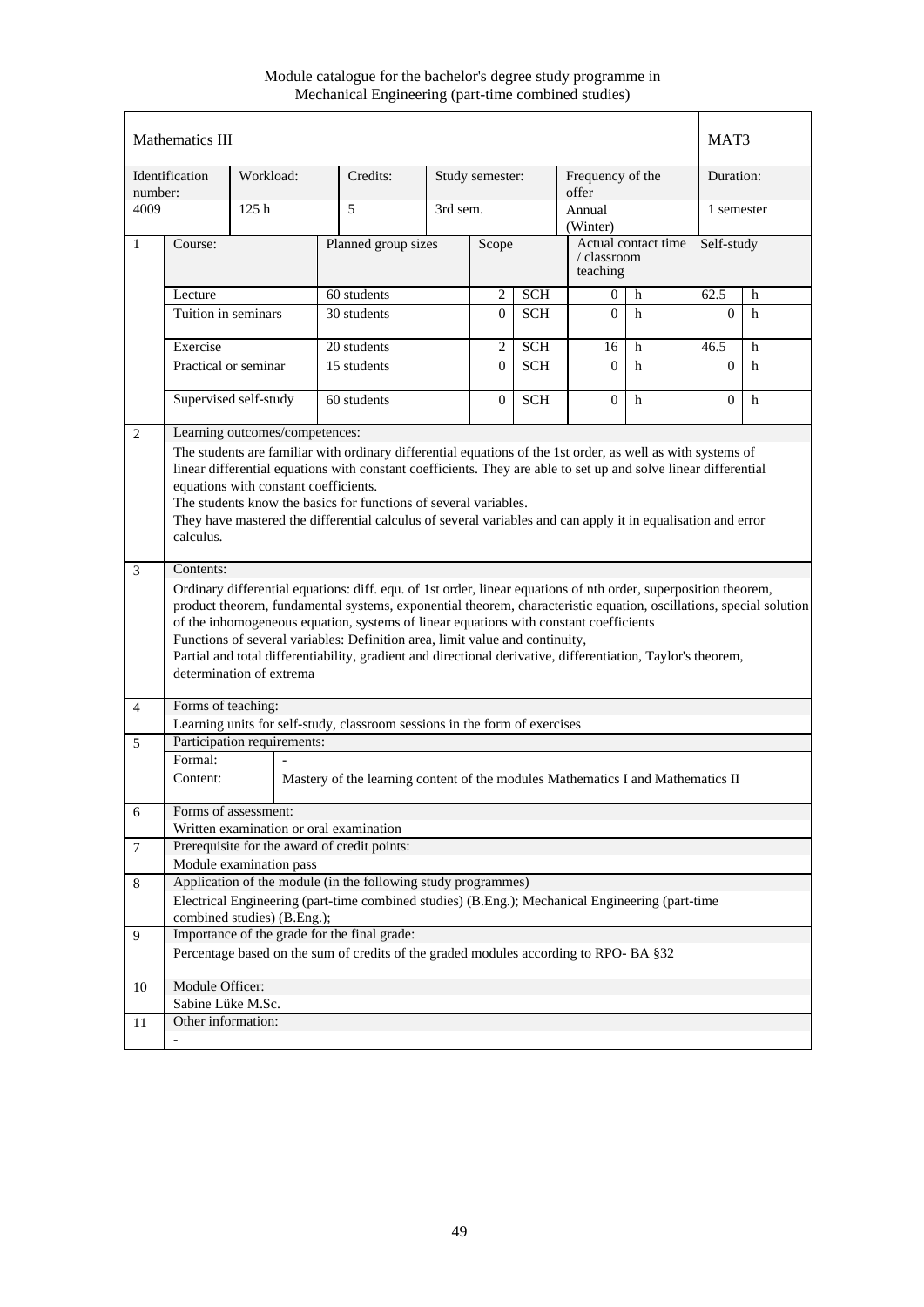|                |                                                                                                                                                                                                                                                                                                                                                                                                                                                                                                                                                                         | Measurement and Control Technology |                                                                                         |          |                 |            |                           |                     | <b>MURT</b>  |             |
|----------------|-------------------------------------------------------------------------------------------------------------------------------------------------------------------------------------------------------------------------------------------------------------------------------------------------------------------------------------------------------------------------------------------------------------------------------------------------------------------------------------------------------------------------------------------------------------------------|------------------------------------|-----------------------------------------------------------------------------------------|----------|-----------------|------------|---------------------------|---------------------|--------------|-------------|
| number:        | Identification                                                                                                                                                                                                                                                                                                                                                                                                                                                                                                                                                          | Workload:                          | Credits:                                                                                |          | Study semester: |            | Frequency of the<br>offer |                     | Duration:    |             |
| 4074           |                                                                                                                                                                                                                                                                                                                                                                                                                                                                                                                                                                         | 125h                               | 5                                                                                       | 7th sem. |                 |            | Annual<br>(Winter)        |                     | 1 semester   |             |
| $\mathbf{1}$   | Course:                                                                                                                                                                                                                                                                                                                                                                                                                                                                                                                                                                 |                                    | Planned group sizes                                                                     |          | Scope           |            | / classroom<br>teaching   | Actual contact time | Self-study   |             |
|                | Lecture                                                                                                                                                                                                                                                                                                                                                                                                                                                                                                                                                                 |                                    | 60 students                                                                             |          | 2               | <b>SCH</b> | $\overline{0}$            | $\,h$               | 62.5         | h           |
|                | Tuition in seminars                                                                                                                                                                                                                                                                                                                                                                                                                                                                                                                                                     |                                    | 30 students                                                                             |          | $\Omega$        | <b>SCH</b> | $\Omega$                  | $\mathbf{h}$        | $\Omega$     | h           |
|                | Exercise                                                                                                                                                                                                                                                                                                                                                                                                                                                                                                                                                                |                                    | 20 students                                                                             |          | 1               | <b>SCH</b> | 8                         | h                   | 38.5         | h           |
|                |                                                                                                                                                                                                                                                                                                                                                                                                                                                                                                                                                                         | Practical or seminar               | 15 students                                                                             |          | $\mathbf{1}$    | <b>SCH</b> | 16                        | h                   | $\mathbf{0}$ | h           |
|                |                                                                                                                                                                                                                                                                                                                                                                                                                                                                                                                                                                         | Supervised self-study              | 60 students                                                                             |          | $\overline{0}$  | <b>SCH</b> | $\Omega$                  | $\mathbf h$         | $\mathbf{0}$ | $\mathbf h$ |
| 2              |                                                                                                                                                                                                                                                                                                                                                                                                                                                                                                                                                                         | Learning outcomes/competences:     |                                                                                         |          |                 |            |                           |                     |              |             |
|                |                                                                                                                                                                                                                                                                                                                                                                                                                                                                                                                                                                         |                                    | After successful completion of the module, students will be able to                     |          |                 |            |                           |                     |              |             |
|                | $\bullet$                                                                                                                                                                                                                                                                                                                                                                                                                                                                                                                                                               |                                    | relate definitions, calculations and measurements to each other.                        |          |                 |            |                           |                     |              |             |
|                | $\bullet$                                                                                                                                                                                                                                                                                                                                                                                                                                                                                                                                                               | determine electrical measurands.   |                                                                                         |          |                 |            |                           |                     |              |             |
|                | $\bullet$                                                                                                                                                                                                                                                                                                                                                                                                                                                                                                                                                               |                                    | detect and interpret measurement errors.                                                |          |                 |            |                           |                     |              |             |
|                | describe the structure of important electrical measuring instruments.<br>$\bullet$                                                                                                                                                                                                                                                                                                                                                                                                                                                                                      |                                    |                                                                                         |          |                 |            |                           |                     |              |             |
|                |                                                                                                                                                                                                                                                                                                                                                                                                                                                                                                                                                                         |                                    | carry out practical experiments themselves.                                             |          |                 |            |                           |                     |              |             |
| 3              | Contents:                                                                                                                                                                                                                                                                                                                                                                                                                                                                                                                                                               |                                    |                                                                                         |          |                 |            |                           |                     |              |             |
|                | First, the general basics of measurement technology are worked out, and then the basics of electrical<br>measurement, preferably of electrical measurands, are elaborated. Essential learning contents are:<br>Basics of measuring electrical quantities<br>Definitions and calculations of time averages<br>Measurement deviations and measurement uncertainties<br>Structure, function and properties of analogue electrical measuring instruments<br>Digital storage oscilloscopes<br>Power and energy measurement<br>Differential arrangements<br>Measuring bridges |                                    |                                                                                         |          |                 |            |                           |                     |              |             |
| $\overline{4}$ | Forms of teaching:                                                                                                                                                                                                                                                                                                                                                                                                                                                                                                                                                      |                                    | Learning units for self-study, classroom events in the form of exercises and practicals |          |                 |            |                           |                     |              |             |
|                |                                                                                                                                                                                                                                                                                                                                                                                                                                                                                                                                                                         |                                    |                                                                                         |          |                 |            |                           |                     |              |             |
| 5              |                                                                                                                                                                                                                                                                                                                                                                                                                                                                                                                                                                         | Participation requirements:        |                                                                                         |          |                 |            |                           |                     |              |             |
|                | Formal:                                                                                                                                                                                                                                                                                                                                                                                                                                                                                                                                                                 |                                    |                                                                                         |          |                 |            |                           |                     |              |             |
|                | Content:                                                                                                                                                                                                                                                                                                                                                                                                                                                                                                                                                                |                                    |                                                                                         |          |                 |            |                           |                     |              |             |
| 6              |                                                                                                                                                                                                                                                                                                                                                                                                                                                                                                                                                                         | Forms of assessment:               |                                                                                         |          |                 |            |                           |                     |              |             |
|                |                                                                                                                                                                                                                                                                                                                                                                                                                                                                                                                                                                         |                                    | Written examination or oral examination                                                 |          |                 |            |                           |                     |              |             |
| $\tau$         |                                                                                                                                                                                                                                                                                                                                                                                                                                                                                                                                                                         |                                    | Prerequisite for the award of credit points:                                            |          |                 |            |                           |                     |              |             |
|                |                                                                                                                                                                                                                                                                                                                                                                                                                                                                                                                                                                         |                                    | Module examination pass and course assessment                                           |          |                 |            |                           |                     |              |             |
| 8              |                                                                                                                                                                                                                                                                                                                                                                                                                                                                                                                                                                         |                                    | Application of the module (in the following study programmes)                           |          |                 |            |                           |                     |              |             |
|                |                                                                                                                                                                                                                                                                                                                                                                                                                                                                                                                                                                         |                                    | Mechanical Engineering (part-time combined studies) (B.Eng.);                           |          |                 |            |                           |                     |              |             |
| 9              | Importance of the grade for the final grade:<br>Percentage based on the sum of credits of the graded modules according to RPO-BA §32                                                                                                                                                                                                                                                                                                                                                                                                                                    |                                    |                                                                                         |          |                 |            |                           |                     |              |             |
| 10             | Module Officer:                                                                                                                                                                                                                                                                                                                                                                                                                                                                                                                                                         |                                    |                                                                                         |          |                 |            |                           |                     |              |             |
|                |                                                                                                                                                                                                                                                                                                                                                                                                                                                                                                                                                                         | Prof. Dr.-Ing. Sebastian Hoffmann  |                                                                                         |          |                 |            |                           |                     |              |             |
| 11             | Other information:                                                                                                                                                                                                                                                                                                                                                                                                                                                                                                                                                      |                                    |                                                                                         |          |                 |            |                           |                     |              |             |
|                |                                                                                                                                                                                                                                                                                                                                                                                                                                                                                                                                                                         |                                    |                                                                                         |          |                 |            |                           |                     |              |             |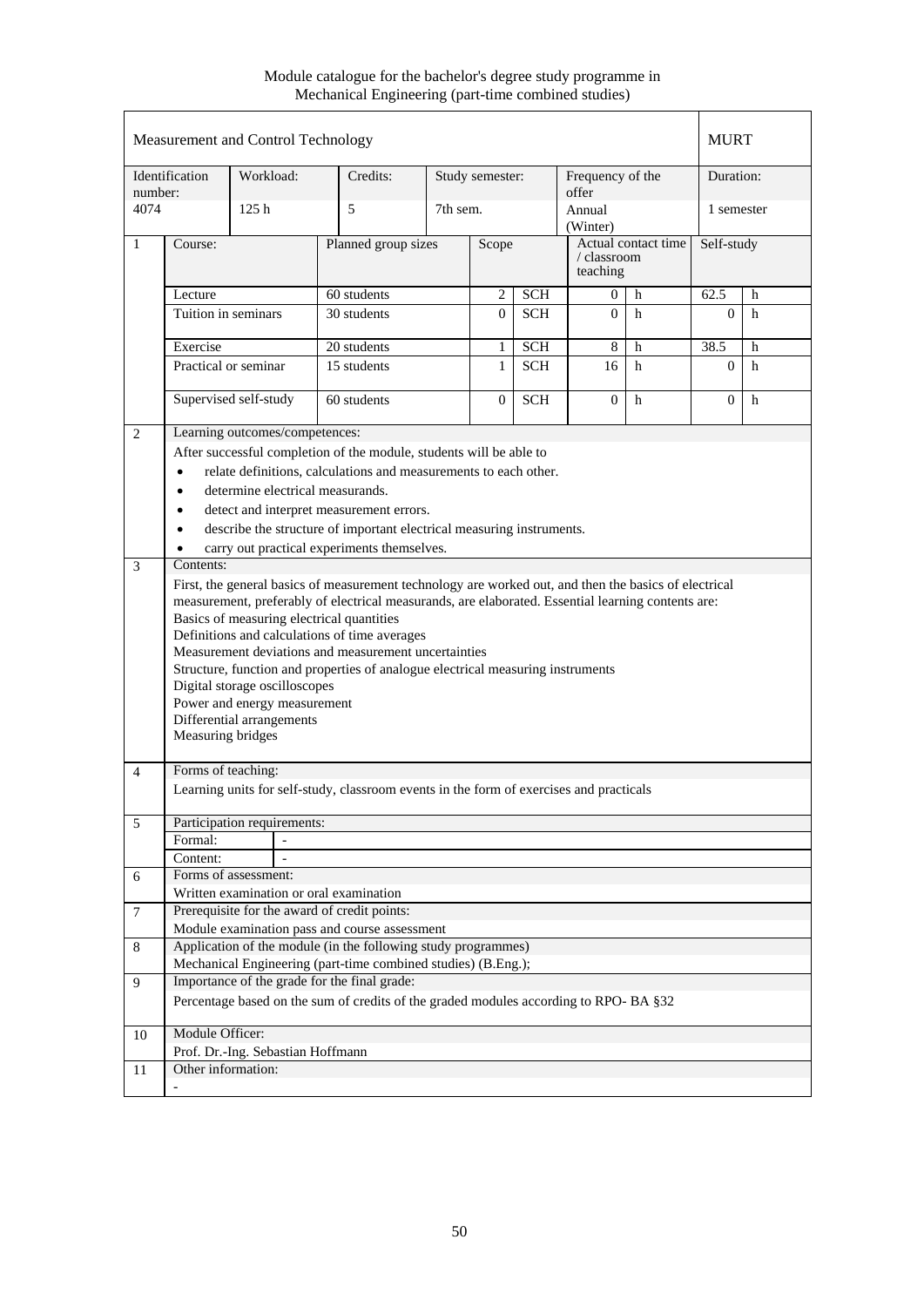Module catalogue for the bachelor's degree study programme in Mechanical Engineering (part-time combined studies)

| Physics |                                                                                                                                                                                                                                                                                                                                                                                                                                                                                                                                                                                                                                                                                                                                                                                                                                                                                                                                                                                                                                                                                                                                                                                                                                                                                                                                                                                                                                                                                                                                                                                                                                                                                                                             |                       |                     |          |                 |            |                                                |             | PHY1           |   |
|---------|-----------------------------------------------------------------------------------------------------------------------------------------------------------------------------------------------------------------------------------------------------------------------------------------------------------------------------------------------------------------------------------------------------------------------------------------------------------------------------------------------------------------------------------------------------------------------------------------------------------------------------------------------------------------------------------------------------------------------------------------------------------------------------------------------------------------------------------------------------------------------------------------------------------------------------------------------------------------------------------------------------------------------------------------------------------------------------------------------------------------------------------------------------------------------------------------------------------------------------------------------------------------------------------------------------------------------------------------------------------------------------------------------------------------------------------------------------------------------------------------------------------------------------------------------------------------------------------------------------------------------------------------------------------------------------------------------------------------------------|-----------------------|---------------------|----------|-----------------|------------|------------------------------------------------|-------------|----------------|---|
| number: | Identification                                                                                                                                                                                                                                                                                                                                                                                                                                                                                                                                                                                                                                                                                                                                                                                                                                                                                                                                                                                                                                                                                                                                                                                                                                                                                                                                                                                                                                                                                                                                                                                                                                                                                                              | Workload:             | Credits:            |          | Study semester: |            | Frequency of the<br>offer                      |             | Duration:      |   |
| 4004    |                                                                                                                                                                                                                                                                                                                                                                                                                                                                                                                                                                                                                                                                                                                                                                                                                                                                                                                                                                                                                                                                                                                                                                                                                                                                                                                                                                                                                                                                                                                                                                                                                                                                                                                             | 125h                  | 5                   | 2nd sem. |                 |            | Annual<br>(Summer)                             |             | 1 semester     |   |
| 1       | Course:                                                                                                                                                                                                                                                                                                                                                                                                                                                                                                                                                                                                                                                                                                                                                                                                                                                                                                                                                                                                                                                                                                                                                                                                                                                                                                                                                                                                                                                                                                                                                                                                                                                                                                                     |                       | Planned group sizes |          | Scope           |            | Actual contact<br>time / classroom<br>teaching |             | Self-study     |   |
|         | Lecture                                                                                                                                                                                                                                                                                                                                                                                                                                                                                                                                                                                                                                                                                                                                                                                                                                                                                                                                                                                                                                                                                                                                                                                                                                                                                                                                                                                                                                                                                                                                                                                                                                                                                                                     |                       | 60 students         |          | $\overline{c}$  | SCH        | 0                                              | h           | 62.5           | h |
|         | Tuition in seminars                                                                                                                                                                                                                                                                                                                                                                                                                                                                                                                                                                                                                                                                                                                                                                                                                                                                                                                                                                                                                                                                                                                                                                                                                                                                                                                                                                                                                                                                                                                                                                                                                                                                                                         |                       | 30 students         |          | $\overline{0}$  | <b>SCH</b> | $\Omega$                                       | h           | $\overline{0}$ | h |
|         | Exercise                                                                                                                                                                                                                                                                                                                                                                                                                                                                                                                                                                                                                                                                                                                                                                                                                                                                                                                                                                                                                                                                                                                                                                                                                                                                                                                                                                                                                                                                                                                                                                                                                                                                                                                    |                       | 20 students         |          | 1               | <b>SCH</b> | $\overline{8}$                                 | h           | 38.5           | h |
|         |                                                                                                                                                                                                                                                                                                                                                                                                                                                                                                                                                                                                                                                                                                                                                                                                                                                                                                                                                                                                                                                                                                                                                                                                                                                                                                                                                                                                                                                                                                                                                                                                                                                                                                                             | Practical or seminar  | 15 students         |          | $\mathbf{1}$    | <b>SCH</b> | 16                                             | h           | $\Omega$       | h |
|         |                                                                                                                                                                                                                                                                                                                                                                                                                                                                                                                                                                                                                                                                                                                                                                                                                                                                                                                                                                                                                                                                                                                                                                                                                                                                                                                                                                                                                                                                                                                                                                                                                                                                                                                             | Supervised self-study | 60 students         |          | $\overline{0}$  | <b>SCH</b> | $\overline{0}$                                 | $\mathbf h$ | $\Omega$       | h |
| 3       | understand the nature of a physical measurement process.<br>$\bullet$<br>recognise basic physical relationships.<br>$\bullet$<br>solve simple kinematic and dynamic problems using the basic equations.<br>$\bullet$<br>understand the meaning of physical conservation laws and are able to apply them.<br>$\bullet$<br>know the basic phenomena of acoustics and optics and can reproduce them.<br>$\bullet$<br>carry out physical experiments and evaluate the results.<br>$\bullet$<br>write laboratory reports according to the general method.<br>$\bullet$<br>Contents:<br>Basic concepts of physics:                                                                                                                                                                                                                                                                                                                                                                                                                                                                                                                                                                                                                                                                                                                                                                                                                                                                                                                                                                                                                                                                                                                |                       |                     |          |                 |            |                                                |             |                |   |
|         | Systematics of physical quantities, SI units, definition of elementary physical quantities (e.g. length, time,<br>mass, density, force, pressure, mechanical stress, temperature, heat capacity, viscosity)<br>Physical measurement process:<br>Measurement systems, graphical representations, measurement deviation and error propagation<br>Kinematics:<br>Basic kinematic variables in translation and rotation (location, angle of rotation, (angular) velocity, (angular)<br>acceleration, path-time diagrams, uniform (rotary) motion, uniformly accelerated (rotary) motion<br>Dynamics:<br>Newton's axioms, inertial mass, moment of inertia, gravitation, mechanical forces, friction, apparent forces<br>(centripetal force, Coriolis force)<br>Physical work and energy:<br>Definition of work, energy, power, efficiency and effectiveness; forms of energy, law of conservation of energy<br>with applications<br>Momentum and angular momentum:<br>Definition of momentum and angular momentum, connection with forces and moments, law of conservation<br>of momentum and angular momentum with applications<br>Elementary vibration theory:<br>Periodic processes, kinematics and dynamics of harmonic oscillations, undamped and damped, free and forced<br>oscillation<br>Elementary wave phenomena using the examples of acoustics and optics<br>Technical acoustics:<br>Sound waves and superposition, sound propagation, sound pressure, sound level and A-weighting, sound<br>attenuation and sound insulation<br>Optics:<br>Wave optics (interference and diffraction, reflection, transmission, refraction, total refraction), geometrical optics<br>(optical imaging, simple optical instruments) |                       |                     |          |                 |            |                                                |             |                |   |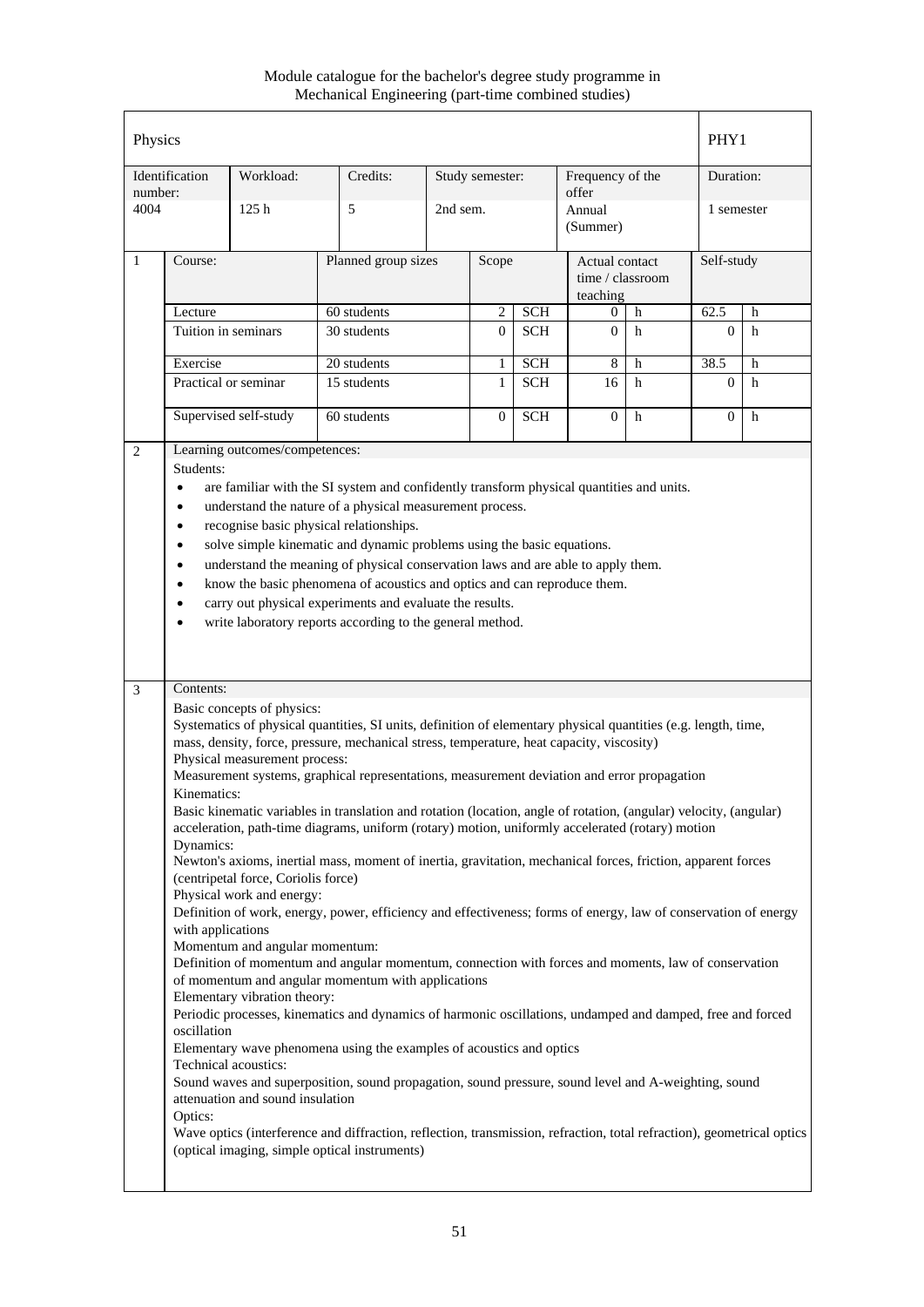| $\overline{4}$ | Forms of teaching:          |                                                                                         |  |  |  |  |  |  |  |
|----------------|-----------------------------|-----------------------------------------------------------------------------------------|--|--|--|--|--|--|--|
|                |                             | Learning units for self-study, classroom events in the form of exercises and practicals |  |  |  |  |  |  |  |
|                |                             |                                                                                         |  |  |  |  |  |  |  |
| 5              | Participation requirements: |                                                                                         |  |  |  |  |  |  |  |
|                | Formal:                     |                                                                                         |  |  |  |  |  |  |  |
|                | Content:                    |                                                                                         |  |  |  |  |  |  |  |
| 6              | Forms of assessment:        |                                                                                         |  |  |  |  |  |  |  |
|                |                             | Written examination or oral examination                                                 |  |  |  |  |  |  |  |
| $\tau$         |                             | Prerequisite for the award of credit points:                                            |  |  |  |  |  |  |  |
|                |                             | Module examination pass and course assessment                                           |  |  |  |  |  |  |  |
| 8              |                             | Application of the module (in the following study programmes)                           |  |  |  |  |  |  |  |
|                |                             | Mechanical Engineering (part-time combined studies) (B.Eng.);                           |  |  |  |  |  |  |  |
| 9              |                             | Importance of the grade for the final grade:                                            |  |  |  |  |  |  |  |
|                |                             | Percentage based on the sum of credits of the graded modules according to RPO-BA §32    |  |  |  |  |  |  |  |
|                |                             |                                                                                         |  |  |  |  |  |  |  |
| 10             | Module Officer:             |                                                                                         |  |  |  |  |  |  |  |
|                | N. N.                       |                                                                                         |  |  |  |  |  |  |  |
| 11             | Other information:          |                                                                                         |  |  |  |  |  |  |  |
|                |                             |                                                                                         |  |  |  |  |  |  |  |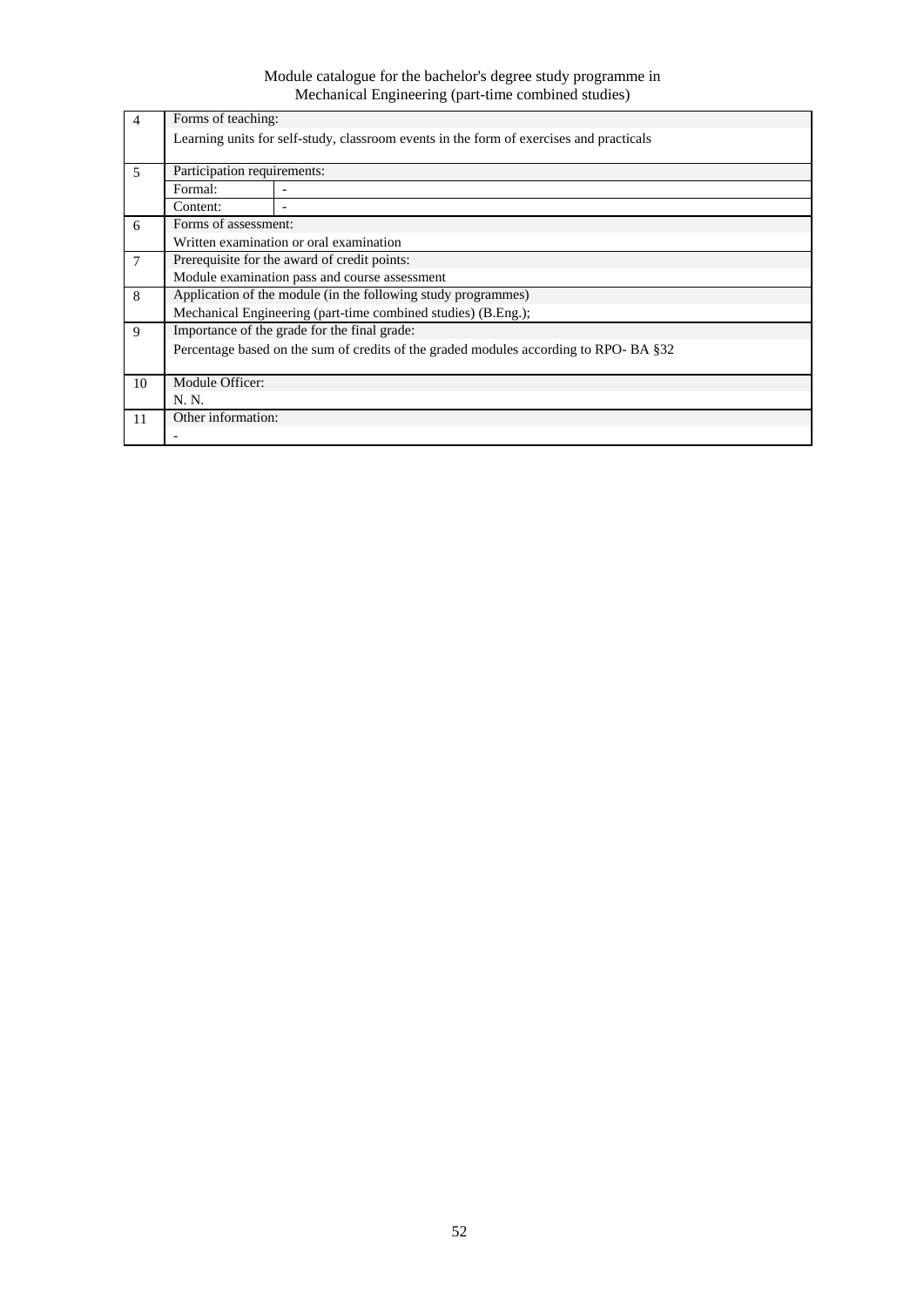|         |                                                                                                                                                                                                                                                                                                                                                                                                                                 | <b>Product Risk Management</b>       |                                                                                                                  |          |                 |            |                           |                     | <b>PUR</b>     |   |
|---------|---------------------------------------------------------------------------------------------------------------------------------------------------------------------------------------------------------------------------------------------------------------------------------------------------------------------------------------------------------------------------------------------------------------------------------|--------------------------------------|------------------------------------------------------------------------------------------------------------------|----------|-----------------|------------|---------------------------|---------------------|----------------|---|
| number: | Identification                                                                                                                                                                                                                                                                                                                                                                                                                  | Workload:                            | Credits:                                                                                                         |          | Study semester: |            | Frequency of the<br>offer |                     | Duration:      |   |
| 4067    |                                                                                                                                                                                                                                                                                                                                                                                                                                 | 125h                                 | 5                                                                                                                | 7th sem. |                 |            | Annual<br>(Winter)        |                     | 1 semester     |   |
| 1       | Course:                                                                                                                                                                                                                                                                                                                                                                                                                         |                                      | Planned group sizes                                                                                              |          |                 | Scope      | / classroom<br>teaching   | Actual contact time | Self-study     |   |
|         | Lecture                                                                                                                                                                                                                                                                                                                                                                                                                         |                                      | 60 students                                                                                                      |          | 2               | <b>SCH</b> | $\overline{0}$            | h                   | 62.5           | h |
|         | Tuition in seminars                                                                                                                                                                                                                                                                                                                                                                                                             |                                      | 30 students                                                                                                      |          | $\Omega$        | <b>SCH</b> | $\Omega$                  | h                   | $\Omega$       | h |
|         | Exercise                                                                                                                                                                                                                                                                                                                                                                                                                        |                                      | 20 students                                                                                                      |          | $\overline{c}$  | <b>SCH</b> | 16                        | h                   | 46.5           | h |
|         |                                                                                                                                                                                                                                                                                                                                                                                                                                 | Practical or seminar<br>15 students  |                                                                                                                  |          | $\Omega$        | <b>SCH</b> | $\Omega$                  | h                   | $\Omega$       | h |
|         |                                                                                                                                                                                                                                                                                                                                                                                                                                 | Supervised self-study                | 60 students                                                                                                      |          | $\Omega$        | <b>SCH</b> | $\Omega$                  | h                   | $\overline{0}$ | h |
|         | The students possess the technical and methodological competences with regard to risk identification, analysis<br>and assessment for technical products. They can use the instruments required for this in relation to different<br>technical products and develop instruments for risk minimisation for these products and evaluate the success of<br>the measures introduced under technical and business management aspects. |                                      |                                                                                                                  |          |                 |            |                           |                     |                |   |
| 3       | Contents:                                                                                                                                                                                                                                                                                                                                                                                                                       |                                      |                                                                                                                  |          |                 |            |                           |                     |                |   |
|         |                                                                                                                                                                                                                                                                                                                                                                                                                                 | Risk types/risk identification       |                                                                                                                  |          |                 |            |                           |                     |                |   |
|         |                                                                                                                                                                                                                                                                                                                                                                                                                                 | Methods of technical risk assessment | Methods of risk analysis and risk ranking                                                                        |          |                 |            |                           |                     |                |   |
|         |                                                                                                                                                                                                                                                                                                                                                                                                                                 |                                      | Instruments and processes of risk management                                                                     |          |                 |            |                           |                     |                |   |
|         |                                                                                                                                                                                                                                                                                                                                                                                                                                 |                                      | Integration of risk management into the product development cycle<br>Instruments of evaluation and documentation |          |                 |            |                           |                     |                |   |
| 4       | Forms of teaching:                                                                                                                                                                                                                                                                                                                                                                                                              |                                      |                                                                                                                  |          |                 |            |                           |                     |                |   |
|         |                                                                                                                                                                                                                                                                                                                                                                                                                                 |                                      | Learning units for self-study, classroom sessions in the form of exercises                                       |          |                 |            |                           |                     |                |   |
| 5       |                                                                                                                                                                                                                                                                                                                                                                                                                                 | Participation requirements:          |                                                                                                                  |          |                 |            |                           |                     |                |   |
|         | Formal:                                                                                                                                                                                                                                                                                                                                                                                                                         | $\overline{a}$                       |                                                                                                                  |          |                 |            |                           |                     |                |   |
| 6       | Content:                                                                                                                                                                                                                                                                                                                                                                                                                        | Forms of assessment:                 |                                                                                                                  |          |                 |            |                           |                     |                |   |
|         |                                                                                                                                                                                                                                                                                                                                                                                                                                 |                                      | Written or oral examination or term paper                                                                        |          |                 |            |                           |                     |                |   |
| 7       |                                                                                                                                                                                                                                                                                                                                                                                                                                 |                                      | Prerequisite for the award of credit points:                                                                     |          |                 |            |                           |                     |                |   |
|         |                                                                                                                                                                                                                                                                                                                                                                                                                                 | Module examination pass              |                                                                                                                  |          |                 |            |                           |                     |                |   |
| $\,8\,$ |                                                                                                                                                                                                                                                                                                                                                                                                                                 |                                      | Application of the module (in the following study programmes)                                                    |          |                 |            |                           |                     |                |   |
|         |                                                                                                                                                                                                                                                                                                                                                                                                                                 |                                      | Electrical Engineering (part-time combined studies) (B.Eng.); Mechanical Engineering (part-time                  |          |                 |            |                           |                     |                |   |
| 9       |                                                                                                                                                                                                                                                                                                                                                                                                                                 | combined studies) (B.Eng.);          | Importance of the grade for the final grade:                                                                     |          |                 |            |                           |                     |                |   |
|         |                                                                                                                                                                                                                                                                                                                                                                                                                                 |                                      | Percentage based on the sum of credits of the graded modules according to RPO-BA §32                             |          |                 |            |                           |                     |                |   |
| 10      | Module Officer:                                                                                                                                                                                                                                                                                                                                                                                                                 |                                      |                                                                                                                  |          |                 |            |                           |                     |                |   |
|         |                                                                                                                                                                                                                                                                                                                                                                                                                                 |                                      | Prof. Dr.-Ing. Eva Schwenzfeier-Hellkamp                                                                         |          |                 |            |                           |                     |                |   |
| 11      |                                                                                                                                                                                                                                                                                                                                                                                                                                 | Other information:                   |                                                                                                                  |          |                 |            |                           |                     |                |   |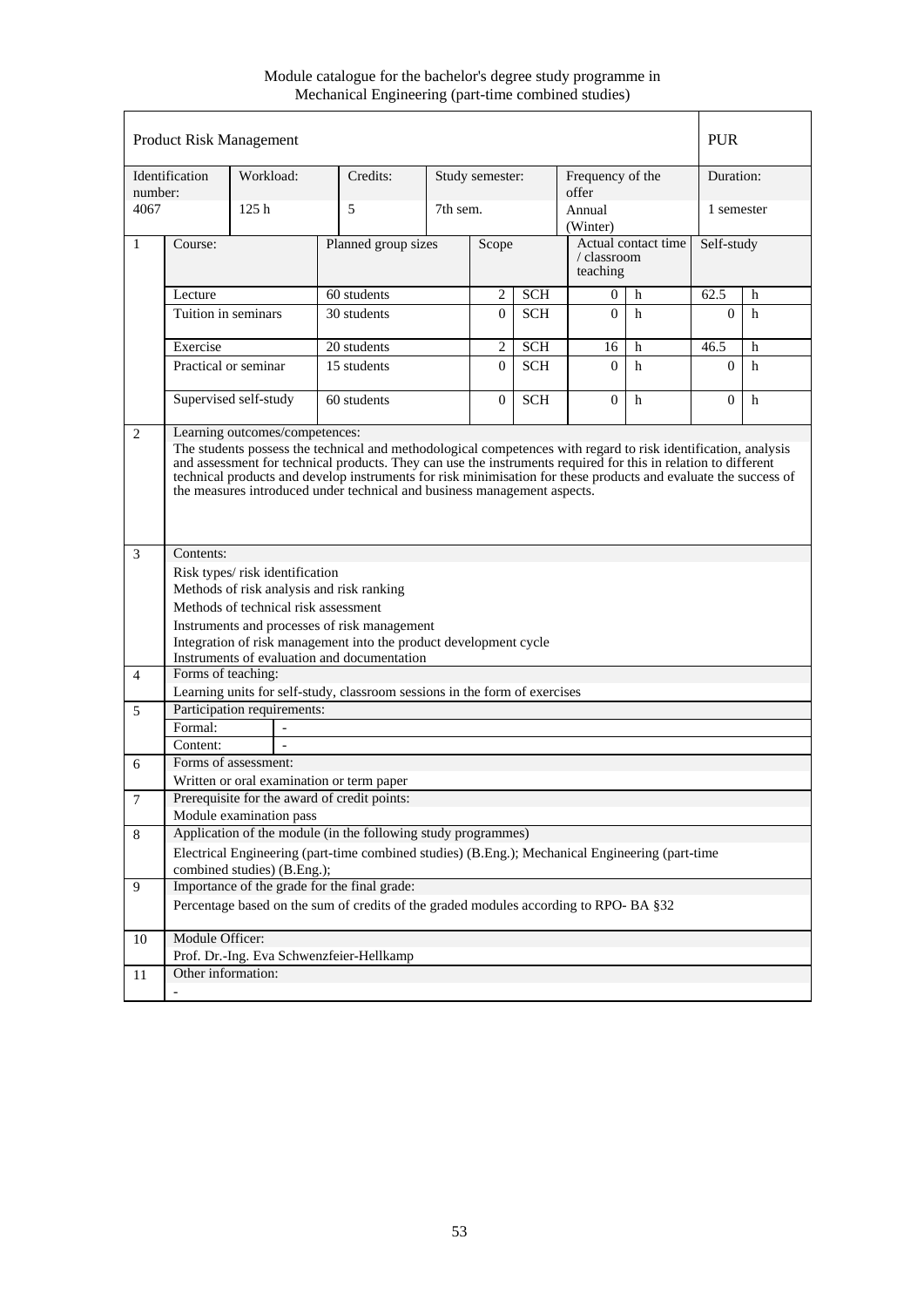|                 |                                                                                                                                                                                                                                                                                                                                                                                                                                                                                                                                                                                                                                                                                                                                                                                                                                                                                                                                                                                                                                                                                                                                                                                                                                                                                                                                                                                                                                                                                                                                                                                                                                                                                                                                                                                                                        | Production Automation and Digitalisation |                                                                            |          |                  |            |                                                |   | <b>PAUD</b>  |             |
|-----------------|------------------------------------------------------------------------------------------------------------------------------------------------------------------------------------------------------------------------------------------------------------------------------------------------------------------------------------------------------------------------------------------------------------------------------------------------------------------------------------------------------------------------------------------------------------------------------------------------------------------------------------------------------------------------------------------------------------------------------------------------------------------------------------------------------------------------------------------------------------------------------------------------------------------------------------------------------------------------------------------------------------------------------------------------------------------------------------------------------------------------------------------------------------------------------------------------------------------------------------------------------------------------------------------------------------------------------------------------------------------------------------------------------------------------------------------------------------------------------------------------------------------------------------------------------------------------------------------------------------------------------------------------------------------------------------------------------------------------------------------------------------------------------------------------------------------------|------------------------------------------|----------------------------------------------------------------------------|----------|------------------|------------|------------------------------------------------|---|--------------|-------------|
|                 | Identification                                                                                                                                                                                                                                                                                                                                                                                                                                                                                                                                                                                                                                                                                                                                                                                                                                                                                                                                                                                                                                                                                                                                                                                                                                                                                                                                                                                                                                                                                                                                                                                                                                                                                                                                                                                                         | Workload:                                | Credits:                                                                   |          | Study semester:  |            | Frequency of the                               |   | Duration:    |             |
| number:<br>4072 |                                                                                                                                                                                                                                                                                                                                                                                                                                                                                                                                                                                                                                                                                                                                                                                                                                                                                                                                                                                                                                                                                                                                                                                                                                                                                                                                                                                                                                                                                                                                                                                                                                                                                                                                                                                                                        | 125h                                     | 5                                                                          | 8th sem. |                  |            | offer<br>Annual<br>(Summer)                    |   | 1 semester   |             |
| 1               | Course:                                                                                                                                                                                                                                                                                                                                                                                                                                                                                                                                                                                                                                                                                                                                                                                                                                                                                                                                                                                                                                                                                                                                                                                                                                                                                                                                                                                                                                                                                                                                                                                                                                                                                                                                                                                                                |                                          | Planned group sizes                                                        |          | Scope            |            | Actual contact<br>time / classroom<br>teaching |   | Self-study   |             |
|                 | Lecture                                                                                                                                                                                                                                                                                                                                                                                                                                                                                                                                                                                                                                                                                                                                                                                                                                                                                                                                                                                                                                                                                                                                                                                                                                                                                                                                                                                                                                                                                                                                                                                                                                                                                                                                                                                                                |                                          | 60 students                                                                |          | 2                | <b>SCH</b> | 0                                              | h | 62.5         | h           |
|                 | Tuition in seminars                                                                                                                                                                                                                                                                                                                                                                                                                                                                                                                                                                                                                                                                                                                                                                                                                                                                                                                                                                                                                                                                                                                                                                                                                                                                                                                                                                                                                                                                                                                                                                                                                                                                                                                                                                                                    |                                          | 30 students                                                                |          | 0                | <b>SCH</b> | $\Omega$                                       | h | $\Omega$     | h           |
|                 | Exercise                                                                                                                                                                                                                                                                                                                                                                                                                                                                                                                                                                                                                                                                                                                                                                                                                                                                                                                                                                                                                                                                                                                                                                                                                                                                                                                                                                                                                                                                                                                                                                                                                                                                                                                                                                                                               |                                          | 20 students                                                                |          | $\overline{c}$   | <b>SCH</b> | 16                                             | h | 46.5         | $\mathbf h$ |
|                 |                                                                                                                                                                                                                                                                                                                                                                                                                                                                                                                                                                                                                                                                                                                                                                                                                                                                                                                                                                                                                                                                                                                                                                                                                                                                                                                                                                                                                                                                                                                                                                                                                                                                                                                                                                                                                        | Practical or seminar                     | 15 students                                                                |          | 0                | <b>SCH</b> | $\Omega$                                       | h | $\Omega$     | h           |
|                 |                                                                                                                                                                                                                                                                                                                                                                                                                                                                                                                                                                                                                                                                                                                                                                                                                                                                                                                                                                                                                                                                                                                                                                                                                                                                                                                                                                                                                                                                                                                                                                                                                                                                                                                                                                                                                        | Supervised self-study                    | 60 students                                                                |          | $\boldsymbol{0}$ | <b>SCH</b> | $\overline{0}$                                 | h | $\mathbf{0}$ | h           |
| $\mathfrak{Z}$  | can reproduce the basics of current factory organisations<br>$\bullet$<br>can classify basic technologies of production automation and digitalisation in the context of the buzzword<br>$\bullet$<br>"Industry 4.0", as well as critically question their implementation possibilities<br>understand the key principles behind the concepts of a "factory of the future"<br>$\bullet$<br>can assess the potential and degree of complexity of forward-looking production scenarios<br>$\bullet$<br>Contents:                                                                                                                                                                                                                                                                                                                                                                                                                                                                                                                                                                                                                                                                                                                                                                                                                                                                                                                                                                                                                                                                                                                                                                                                                                                                                                           |                                          |                                                                            |          |                  |            |                                                |   |              |             |
|                 | The module first provides an insight into the structure, business processes and set-up of a company. It<br>deals with important topics of today's factory organisation.<br>In the further course, students are taught the essential technology drivers behind the buzzword "Industry 4.0".<br>Building on the technologies presented, an outlook is given on the production of the future as predicted by<br>many experts. Real-life examples will be used to present aspects of this vision of the future that are already<br>being implemented today.<br>Fundamentals of production, especially in the context of automation<br>Requirements of the factory/production for product automation<br>Basic technologies 4.0<br>3D Printers - Cyber Physical System - Sensitive Robots - Human-Machine Interaction - Big Data - Cloud<br>Computing - Real Time Enterprise - Vertical/Horizontal Integration - Digital Factory - Predictive<br>Maintenance<br>Concepts of the factory of the future<br>Digital business processes - Production system - Decentralised coordination - Management processes - Open<br>value chain - Flexible production - Global activities (Advanced Manufacturing, Industry 4.0, Intelligent<br>Manufacturing, e- Factory,)<br>The human factor in digitalised industry<br>Assistance systems<br>Process monitoring as an essential component in the automation of networked production systems. Sensors,<br>monitoring strategies through to teleservice<br>"Resource-efficient production"<br>Exemplary implementations in companies<br>In the exercises, the methods are applied to industry-related tasks through the use of modern IT tools and through<br>exercises in the InProSys learning factory, as well as supplemented with examples from industry and solution<br>providers. |                                          |                                                                            |          |                  |            |                                                |   |              |             |
| 4               | Forms of teaching:                                                                                                                                                                                                                                                                                                                                                                                                                                                                                                                                                                                                                                                                                                                                                                                                                                                                                                                                                                                                                                                                                                                                                                                                                                                                                                                                                                                                                                                                                                                                                                                                                                                                                                                                                                                                     |                                          |                                                                            |          |                  |            |                                                |   |              |             |
|                 |                                                                                                                                                                                                                                                                                                                                                                                                                                                                                                                                                                                                                                                                                                                                                                                                                                                                                                                                                                                                                                                                                                                                                                                                                                                                                                                                                                                                                                                                                                                                                                                                                                                                                                                                                                                                                        |                                          | Learning units for self-study, classroom sessions in the form of exercises |          |                  |            |                                                |   |              |             |
| 5               |                                                                                                                                                                                                                                                                                                                                                                                                                                                                                                                                                                                                                                                                                                                                                                                                                                                                                                                                                                                                                                                                                                                                                                                                                                                                                                                                                                                                                                                                                                                                                                                                                                                                                                                                                                                                                        | Participation requirements:              |                                                                            |          |                  |            |                                                |   |              |             |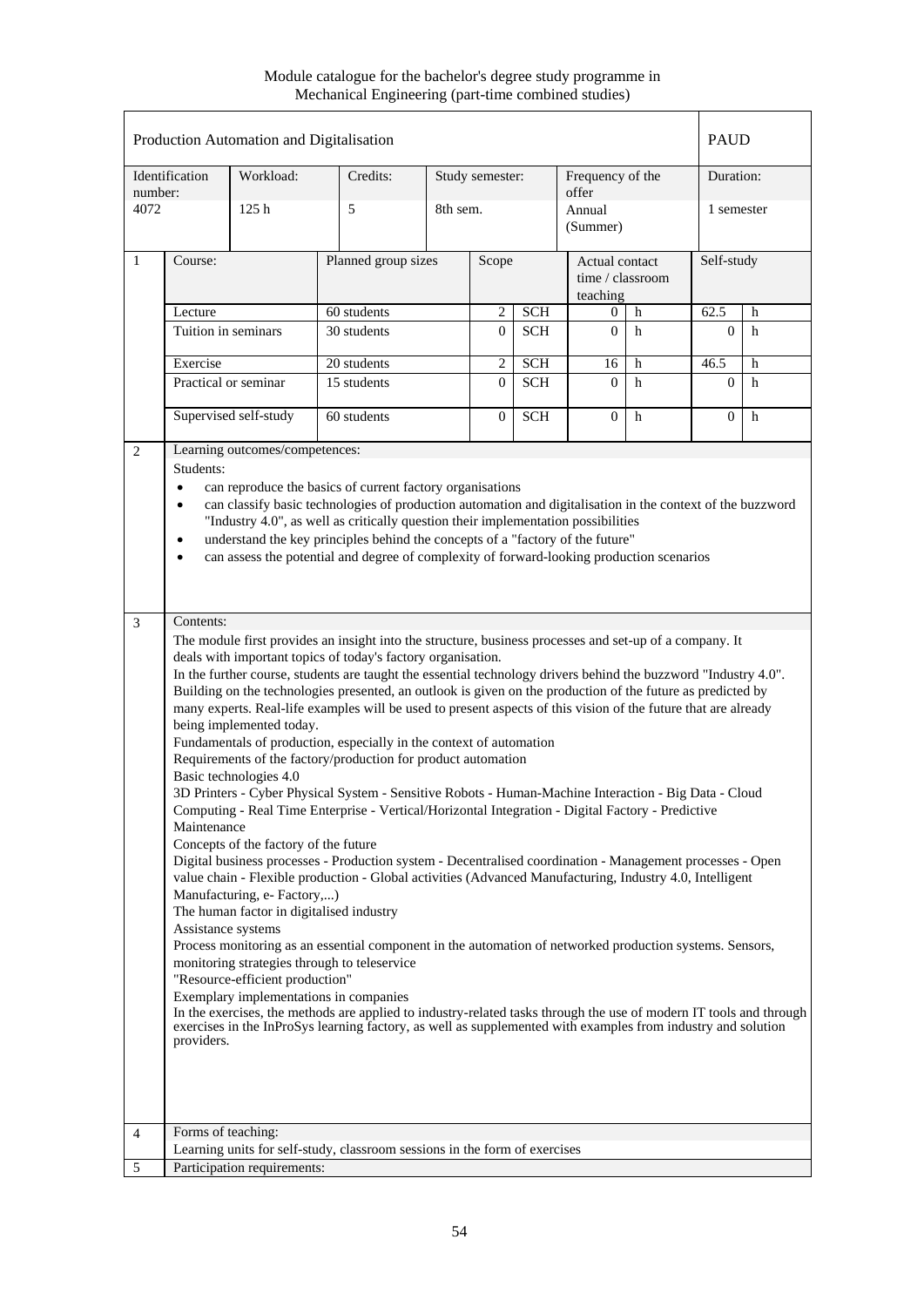|                | Formal:                                                       |                                                                                      |  |  |  |  |  |  |  |
|----------------|---------------------------------------------------------------|--------------------------------------------------------------------------------------|--|--|--|--|--|--|--|
|                | Content:                                                      |                                                                                      |  |  |  |  |  |  |  |
| 6              | Forms of assessment:                                          |                                                                                      |  |  |  |  |  |  |  |
|                | Written or oral examination or project work                   |                                                                                      |  |  |  |  |  |  |  |
| $\overline{7}$ | Prerequisite for the award of credit points:                  |                                                                                      |  |  |  |  |  |  |  |
|                | Module examination pass                                       |                                                                                      |  |  |  |  |  |  |  |
| 8              | Application of the module (in the following study programmes) |                                                                                      |  |  |  |  |  |  |  |
|                | Mechanical Engineering (part-time combined studies) (B.Eng.); |                                                                                      |  |  |  |  |  |  |  |
| 9              |                                                               | Importance of the grade for the final grade:                                         |  |  |  |  |  |  |  |
|                |                                                               | Percentage based on the sum of credits of the graded modules according to RPO-BA §32 |  |  |  |  |  |  |  |
|                |                                                               |                                                                                      |  |  |  |  |  |  |  |
| 10             | Module Officer:                                               |                                                                                      |  |  |  |  |  |  |  |
|                | Prof. Dr.-Ing. Jürgen Sauser                                  |                                                                                      |  |  |  |  |  |  |  |
| 11             | Other information:                                            |                                                                                      |  |  |  |  |  |  |  |
|                |                                                               |                                                                                      |  |  |  |  |  |  |  |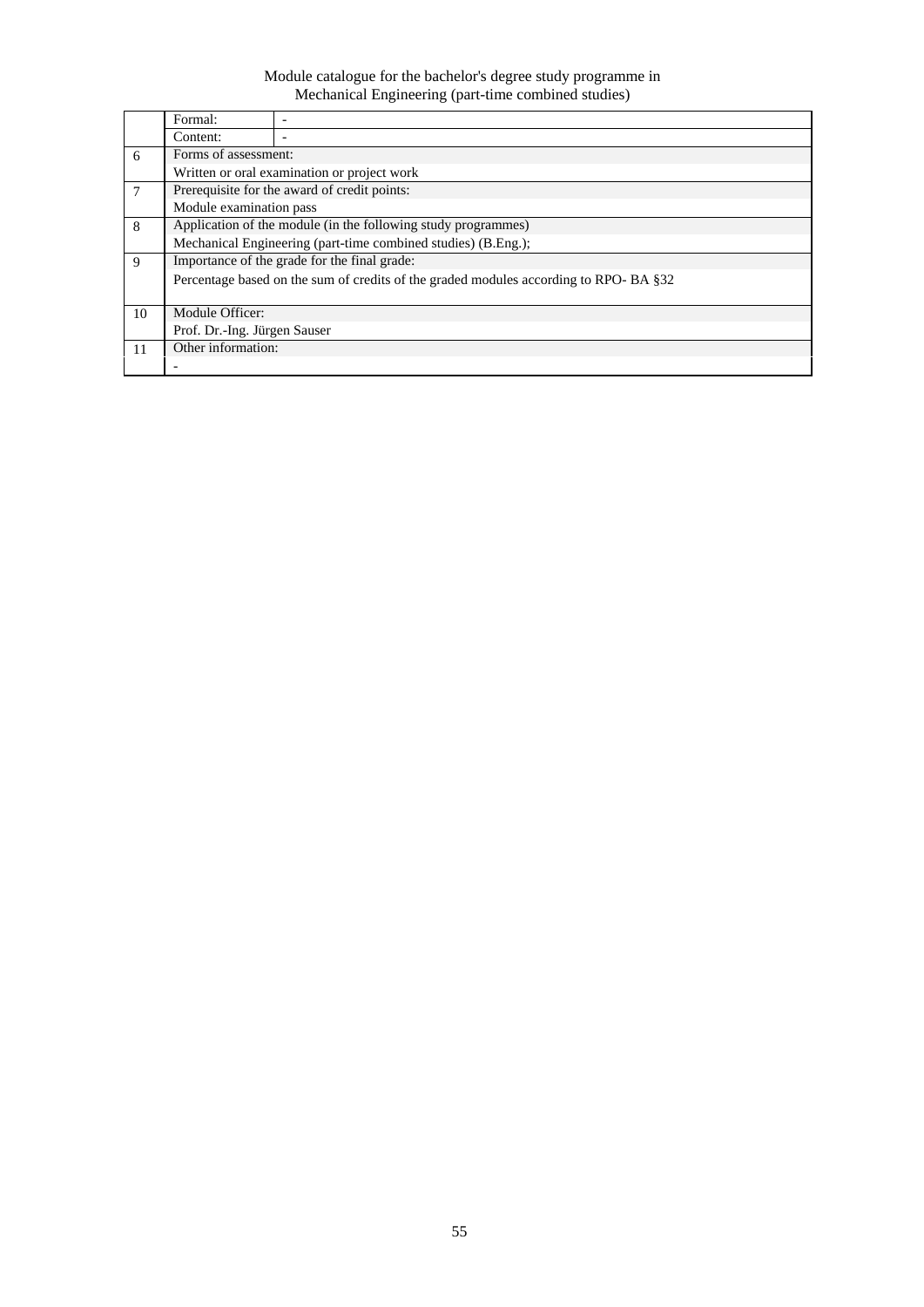| Production Management and Factory Organisation |                                                                                                                                                                                                                                                                                                                                                                                                                                                                                                                              |                                                  |                                                                                                                                       |          |                 |            |                           |                     |            | <b>PMUS</b> |  |
|------------------------------------------------|------------------------------------------------------------------------------------------------------------------------------------------------------------------------------------------------------------------------------------------------------------------------------------------------------------------------------------------------------------------------------------------------------------------------------------------------------------------------------------------------------------------------------|--------------------------------------------------|---------------------------------------------------------------------------------------------------------------------------------------|----------|-----------------|------------|---------------------------|---------------------|------------|-------------|--|
| number:                                        | Identification                                                                                                                                                                                                                                                                                                                                                                                                                                                                                                               | Workload:                                        | Credits:                                                                                                                              |          | Study semester: |            | Frequency of the<br>offer |                     | Duration:  |             |  |
| 4070                                           |                                                                                                                                                                                                                                                                                                                                                                                                                                                                                                                              | 125 <sub>h</sub>                                 | 5                                                                                                                                     | 7th sem. |                 |            | Annual<br>(Winter)        |                     | 1 semester |             |  |
| $\mathbf{1}$                                   | Course:                                                                                                                                                                                                                                                                                                                                                                                                                                                                                                                      |                                                  | Planned group sizes                                                                                                                   |          | Scope           |            | / classroom<br>teaching   | Actual contact time | Self-study |             |  |
|                                                | 60 students<br>2<br><b>SCH</b><br>Lecture<br>$\theta$<br>h                                                                                                                                                                                                                                                                                                                                                                                                                                                                   |                                                  |                                                                                                                                       |          |                 |            | 62.5                      | h                   |            |             |  |
|                                                | Tuition in seminars                                                                                                                                                                                                                                                                                                                                                                                                                                                                                                          |                                                  | 30 students                                                                                                                           |          | $\Omega$        | <b>SCH</b> | $\Omega$                  | h                   | $\Omega$   | h           |  |
|                                                | Exercise                                                                                                                                                                                                                                                                                                                                                                                                                                                                                                                     |                                                  | 20 students                                                                                                                           |          | $\mathbf{2}$    | <b>SCH</b> | 16                        | h                   | 46.5       | h           |  |
|                                                |                                                                                                                                                                                                                                                                                                                                                                                                                                                                                                                              | Practical or seminar                             | 15 students                                                                                                                           |          | $\Omega$        | <b>SCH</b> | $\Omega$                  | h                   | $\Omega$   | h           |  |
|                                                |                                                                                                                                                                                                                                                                                                                                                                                                                                                                                                                              | Supervised self-study                            | 60 students                                                                                                                           |          | $\Omega$        | <b>SCH</b> | $\Omega$                  | h                   | $\Omega$   | h           |  |
| 2                                              | Learning outcomes/competences:<br>The students acquire a basic understanding of operational IT systems and applications for the control and<br>management of production processes. They are able to apply and link this understanding in operational processes.<br>In this context, they will also be able to apply the basic and factual knowledge they have acquired in a future-<br>oriented manner in everyday business life. They can apply their knowledge of lean management and factory<br>organisation in practice. |                                                  |                                                                                                                                       |          |                 |            |                           |                     |            |             |  |
| 3                                              | Contents:                                                                                                                                                                                                                                                                                                                                                                                                                                                                                                                    |                                                  |                                                                                                                                       |          |                 |            |                           |                     |            |             |  |
|                                                | Organisation and control of production<br>Basics of IT systems in industrial application, basics of process and information management<br>Process definitions and IT systems to support industrial manufacturing (ERP, MES, PLM, PDM, SCM)<br>Integration of IT systems<br>The Digital Factory<br>Perspectives and outlooks of the factory of tomorrow                                                                                                                                                                       |                                                  |                                                                                                                                       |          |                 |            |                           |                     |            |             |  |
| $\overline{4}$                                 | Forms of teaching:                                                                                                                                                                                                                                                                                                                                                                                                                                                                                                           |                                                  |                                                                                                                                       |          |                 |            |                           |                     |            |             |  |
|                                                |                                                                                                                                                                                                                                                                                                                                                                                                                                                                                                                              |                                                  | Learning units for self-study, classroom sessions in the form of exercises                                                            |          |                 |            |                           |                     |            |             |  |
| 5                                              | Formal:                                                                                                                                                                                                                                                                                                                                                                                                                                                                                                                      | Participation requirements:                      |                                                                                                                                       |          |                 |            |                           |                     |            |             |  |
|                                                | Content:                                                                                                                                                                                                                                                                                                                                                                                                                                                                                                                     |                                                  |                                                                                                                                       |          |                 |            |                           |                     |            |             |  |
| 6                                              |                                                                                                                                                                                                                                                                                                                                                                                                                                                                                                                              | $\overline{\phantom{a}}$<br>Forms of assessment: |                                                                                                                                       |          |                 |            |                           |                     |            |             |  |
|                                                |                                                                                                                                                                                                                                                                                                                                                                                                                                                                                                                              |                                                  | Written or oral examination or project work                                                                                           |          |                 |            |                           |                     |            |             |  |
| $\overline{7}$                                 |                                                                                                                                                                                                                                                                                                                                                                                                                                                                                                                              |                                                  | Prerequisite for the award of credit points:                                                                                          |          |                 |            |                           |                     |            |             |  |
|                                                | Module examination pass                                                                                                                                                                                                                                                                                                                                                                                                                                                                                                      |                                                  |                                                                                                                                       |          |                 |            |                           |                     |            |             |  |
| 8                                              | Application of the module (in the following study programmes)                                                                                                                                                                                                                                                                                                                                                                                                                                                                |                                                  |                                                                                                                                       |          |                 |            |                           |                     |            |             |  |
|                                                | Mechanical Engineering (part-time combined studies) (B.Eng.);                                                                                                                                                                                                                                                                                                                                                                                                                                                                |                                                  |                                                                                                                                       |          |                 |            |                           |                     |            |             |  |
| 9                                              |                                                                                                                                                                                                                                                                                                                                                                                                                                                                                                                              |                                                  | Importance of the grade for the final grade:<br>Percentage based on the sum of credits of the graded modules according to RPO- BA §32 |          |                 |            |                           |                     |            |             |  |
| 10                                             | Module Officer:                                                                                                                                                                                                                                                                                                                                                                                                                                                                                                              |                                                  |                                                                                                                                       |          |                 |            |                           |                     |            |             |  |
|                                                |                                                                                                                                                                                                                                                                                                                                                                                                                                                                                                                              | Prof. Dr.-Ing. Jürgen Sauser                     |                                                                                                                                       |          |                 |            |                           |                     |            |             |  |
| 11                                             | Other information:                                                                                                                                                                                                                                                                                                                                                                                                                                                                                                           |                                                  |                                                                                                                                       |          |                 |            |                           |                     |            |             |  |
|                                                |                                                                                                                                                                                                                                                                                                                                                                                                                                                                                                                              |                                                  |                                                                                                                                       |          |                 |            |                           |                     |            |             |  |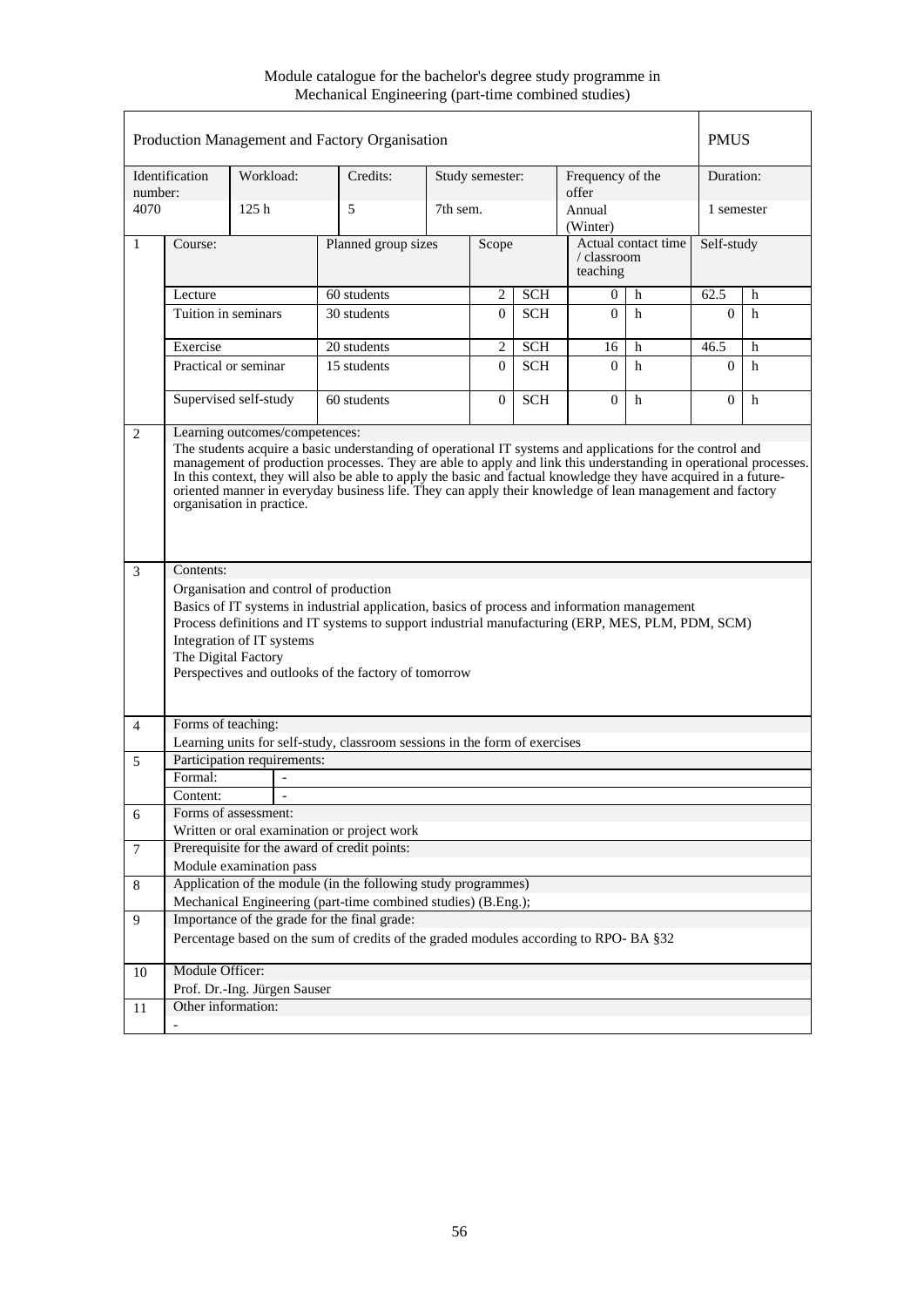|                | Project Management                                                                                                                                                                                                                                                                                                                                                                                                                                                                                                                                                                                                                                                                                                                                                                                                                                                                                                                                                                                                                                                                                                                                                                                                                                                                                                                                                                                                                                                                                               |                             |                                                                                                 |          |                 |            |                           |                             | <b>PM</b>  |            |
|----------------|------------------------------------------------------------------------------------------------------------------------------------------------------------------------------------------------------------------------------------------------------------------------------------------------------------------------------------------------------------------------------------------------------------------------------------------------------------------------------------------------------------------------------------------------------------------------------------------------------------------------------------------------------------------------------------------------------------------------------------------------------------------------------------------------------------------------------------------------------------------------------------------------------------------------------------------------------------------------------------------------------------------------------------------------------------------------------------------------------------------------------------------------------------------------------------------------------------------------------------------------------------------------------------------------------------------------------------------------------------------------------------------------------------------------------------------------------------------------------------------------------------------|-----------------------------|-------------------------------------------------------------------------------------------------|----------|-----------------|------------|---------------------------|-----------------------------|------------|------------|
| number:        | Identification                                                                                                                                                                                                                                                                                                                                                                                                                                                                                                                                                                                                                                                                                                                                                                                                                                                                                                                                                                                                                                                                                                                                                                                                                                                                                                                                                                                                                                                                                                   | Workload:                   | Credits:                                                                                        |          | Study semester: |            | Frequency of the<br>offer |                             | Duration:  |            |
| 4029           |                                                                                                                                                                                                                                                                                                                                                                                                                                                                                                                                                                                                                                                                                                                                                                                                                                                                                                                                                                                                                                                                                                                                                                                                                                                                                                                                                                                                                                                                                                                  | 125h                        | 5                                                                                               | 8th sem. |                 |            | Annual<br>(Summer)        |                             | 1 semester |            |
| 1              | Course:                                                                                                                                                                                                                                                                                                                                                                                                                                                                                                                                                                                                                                                                                                                                                                                                                                                                                                                                                                                                                                                                                                                                                                                                                                                                                                                                                                                                                                                                                                          |                             | Planned group sizes                                                                             |          | Scope           |            | actual<br>teaching        | Contact time /<br>classroom |            | Self-study |
|                | 60 students<br><b>SCH</b><br>Lecture<br>2<br>h<br>0                                                                                                                                                                                                                                                                                                                                                                                                                                                                                                                                                                                                                                                                                                                                                                                                                                                                                                                                                                                                                                                                                                                                                                                                                                                                                                                                                                                                                                                              |                             |                                                                                                 |          |                 |            | 62.5                      | h                           |            |            |
|                | Tuition in seminars                                                                                                                                                                                                                                                                                                                                                                                                                                                                                                                                                                                                                                                                                                                                                                                                                                                                                                                                                                                                                                                                                                                                                                                                                                                                                                                                                                                                                                                                                              |                             | 30 students                                                                                     |          | $\Omega$        | <b>SCH</b> | $\overline{0}$            | h                           | $\Omega$   | h          |
|                | Exercise                                                                                                                                                                                                                                                                                                                                                                                                                                                                                                                                                                                                                                                                                                                                                                                                                                                                                                                                                                                                                                                                                                                                                                                                                                                                                                                                                                                                                                                                                                         |                             | 20 students                                                                                     |          | $\overline{c}$  | <b>SCH</b> | 16                        | h                           | 46.5       | h          |
|                |                                                                                                                                                                                                                                                                                                                                                                                                                                                                                                                                                                                                                                                                                                                                                                                                                                                                                                                                                                                                                                                                                                                                                                                                                                                                                                                                                                                                                                                                                                                  | Practical or seminar        | 15 students                                                                                     |          | $\Omega$        | <b>SCH</b> | $\Omega$                  | h                           | $\Omega$   | h          |
|                | Supervised self<br>study                                                                                                                                                                                                                                                                                                                                                                                                                                                                                                                                                                                                                                                                                                                                                                                                                                                                                                                                                                                                                                                                                                                                                                                                                                                                                                                                                                                                                                                                                         |                             | 60 students                                                                                     |          | $\overline{0}$  | <b>SCH</b> | $\overline{0}$            | h                           | $\Omega$   | h          |
| $\overline{2}$ |                                                                                                                                                                                                                                                                                                                                                                                                                                                                                                                                                                                                                                                                                                                                                                                                                                                                                                                                                                                                                                                                                                                                                                                                                                                                                                                                                                                                                                                                                                                  |                             |                                                                                                 |          |                 |            |                           |                             |            |            |
| 3              | Learning outcomes/competences:<br>Students are able to<br>carry out the basic tasks of project organisation and project management<br>$\bullet$<br>describe the detailed procedure for working on projects<br>$\bullet$<br>manage a project in a given procedural project organisation<br>$\bullet$<br>describe the sequence and schedule planning with network plans and draw up capacity and cost planning on<br>$\bullet$<br>the basis of network plans<br>apply the elementary technical vocabulary regarding project organisation and project management<br>$\bullet$<br>explain the specifics of team building and project management<br>$\bullet$<br>They understand how to successfully motivate oneself and teams effectively.<br>They understand the importance of corporate goals and are able to distinguish between different leadership<br>cultures.<br>Contents:<br>The basics and practical application of project management are presented<br>Terms and definition, aspects of problem-solving and decision-making processes, project organisation and project<br>management<br>Project phases and planning systems (project preparation, project planning, project implementation, project<br>completion)<br>Project management in the organisational structure<br>Tools of project management<br>Project management as a management tool<br>Social, technical and methodological competence<br>Innovation and change management<br>Self-management<br>Target tracking and project controlling |                             |                                                                                                 |          |                 |            |                           |                             |            |            |
| $\overline{4}$ | Forms of teaching:                                                                                                                                                                                                                                                                                                                                                                                                                                                                                                                                                                                                                                                                                                                                                                                                                                                                                                                                                                                                                                                                                                                                                                                                                                                                                                                                                                                                                                                                                               |                             | Learning units for self-study, classroom sessions in the form of exercises                      |          |                 |            |                           |                             |            |            |
| 5              |                                                                                                                                                                                                                                                                                                                                                                                                                                                                                                                                                                                                                                                                                                                                                                                                                                                                                                                                                                                                                                                                                                                                                                                                                                                                                                                                                                                                                                                                                                                  | Participation requirements: |                                                                                                 |          |                 |            |                           |                             |            |            |
|                | Formal:                                                                                                                                                                                                                                                                                                                                                                                                                                                                                                                                                                                                                                                                                                                                                                                                                                                                                                                                                                                                                                                                                                                                                                                                                                                                                                                                                                                                                                                                                                          |                             |                                                                                                 |          |                 |            |                           |                             |            |            |
|                | Content:                                                                                                                                                                                                                                                                                                                                                                                                                                                                                                                                                                                                                                                                                                                                                                                                                                                                                                                                                                                                                                                                                                                                                                                                                                                                                                                                                                                                                                                                                                         |                             |                                                                                                 |          |                 |            |                           |                             |            |            |
| 6              |                                                                                                                                                                                                                                                                                                                                                                                                                                                                                                                                                                                                                                                                                                                                                                                                                                                                                                                                                                                                                                                                                                                                                                                                                                                                                                                                                                                                                                                                                                                  | Forms of assessment:        |                                                                                                 |          |                 |            |                           |                             |            |            |
|                |                                                                                                                                                                                                                                                                                                                                                                                                                                                                                                                                                                                                                                                                                                                                                                                                                                                                                                                                                                                                                                                                                                                                                                                                                                                                                                                                                                                                                                                                                                                  |                             | Oral examination or term paper or project work                                                  |          |                 |            |                           |                             |            |            |
| 7              |                                                                                                                                                                                                                                                                                                                                                                                                                                                                                                                                                                                                                                                                                                                                                                                                                                                                                                                                                                                                                                                                                                                                                                                                                                                                                                                                                                                                                                                                                                                  | Module examination pass     | Prerequisite for the award of credit points:                                                    |          |                 |            |                           |                             |            |            |
| $\,8\,$        |                                                                                                                                                                                                                                                                                                                                                                                                                                                                                                                                                                                                                                                                                                                                                                                                                                                                                                                                                                                                                                                                                                                                                                                                                                                                                                                                                                                                                                                                                                                  |                             | Application of the module (in the following study programmes)                                   |          |                 |            |                           |                             |            |            |
|                |                                                                                                                                                                                                                                                                                                                                                                                                                                                                                                                                                                                                                                                                                                                                                                                                                                                                                                                                                                                                                                                                                                                                                                                                                                                                                                                                                                                                                                                                                                                  |                             | Electrical Engineering (part-time combined studies) (B.Eng.); Mechanical Engineering (part-time |          |                 |            |                           |                             |            |            |
| 9              | combined studies) (B.Eng.);<br>Importance of the grade for the final grade:                                                                                                                                                                                                                                                                                                                                                                                                                                                                                                                                                                                                                                                                                                                                                                                                                                                                                                                                                                                                                                                                                                                                                                                                                                                                                                                                                                                                                                      |                             |                                                                                                 |          |                 |            |                           |                             |            |            |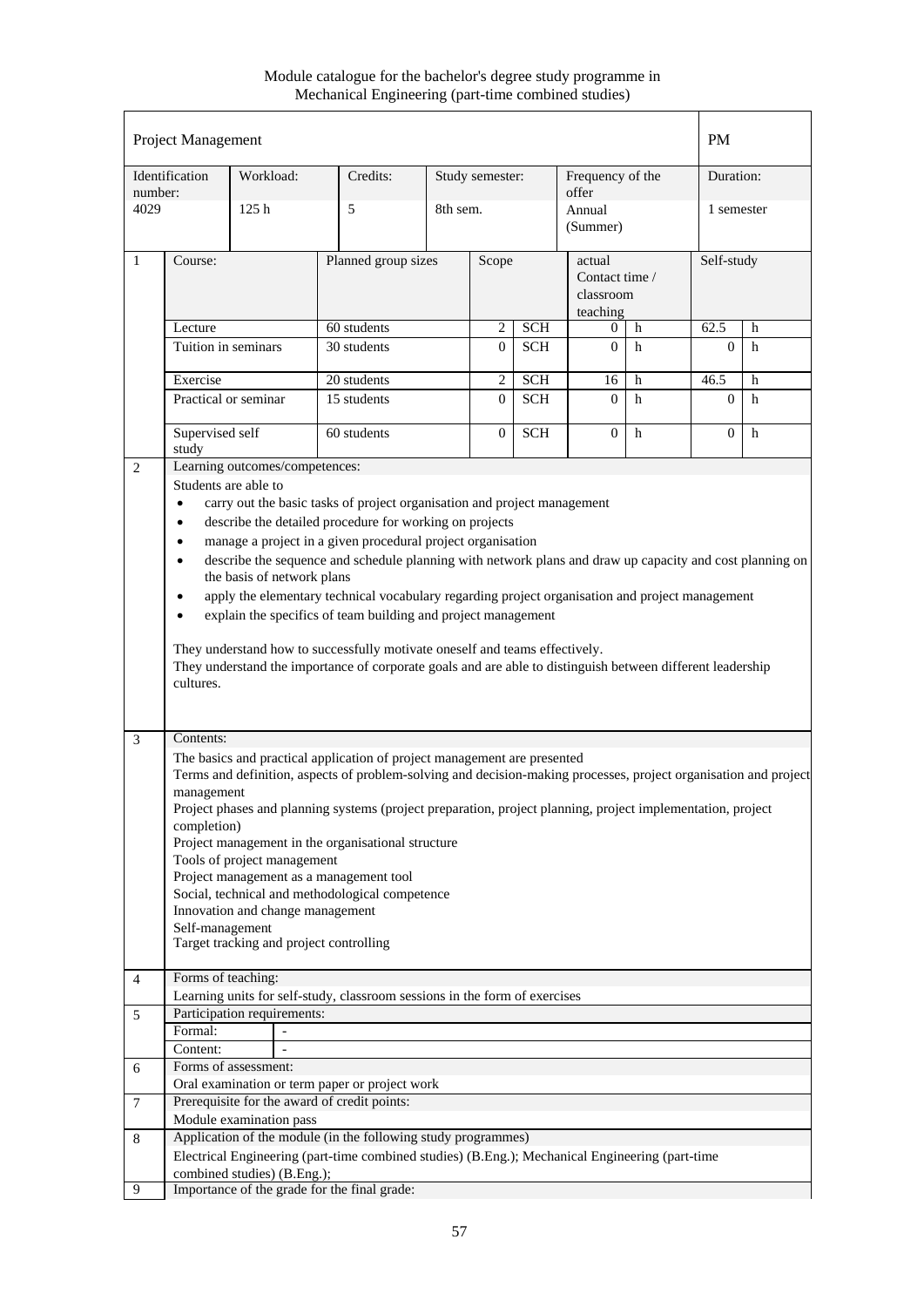|    | Percentage based on the sum of credits of the graded modules according to RPO-BA §32 |
|----|--------------------------------------------------------------------------------------|
| 10 | Module Officer:                                                                      |
|    | Prof. Dr.-Ing. Michael Fahrig                                                        |
|    | Other information:                                                                   |
|    |                                                                                      |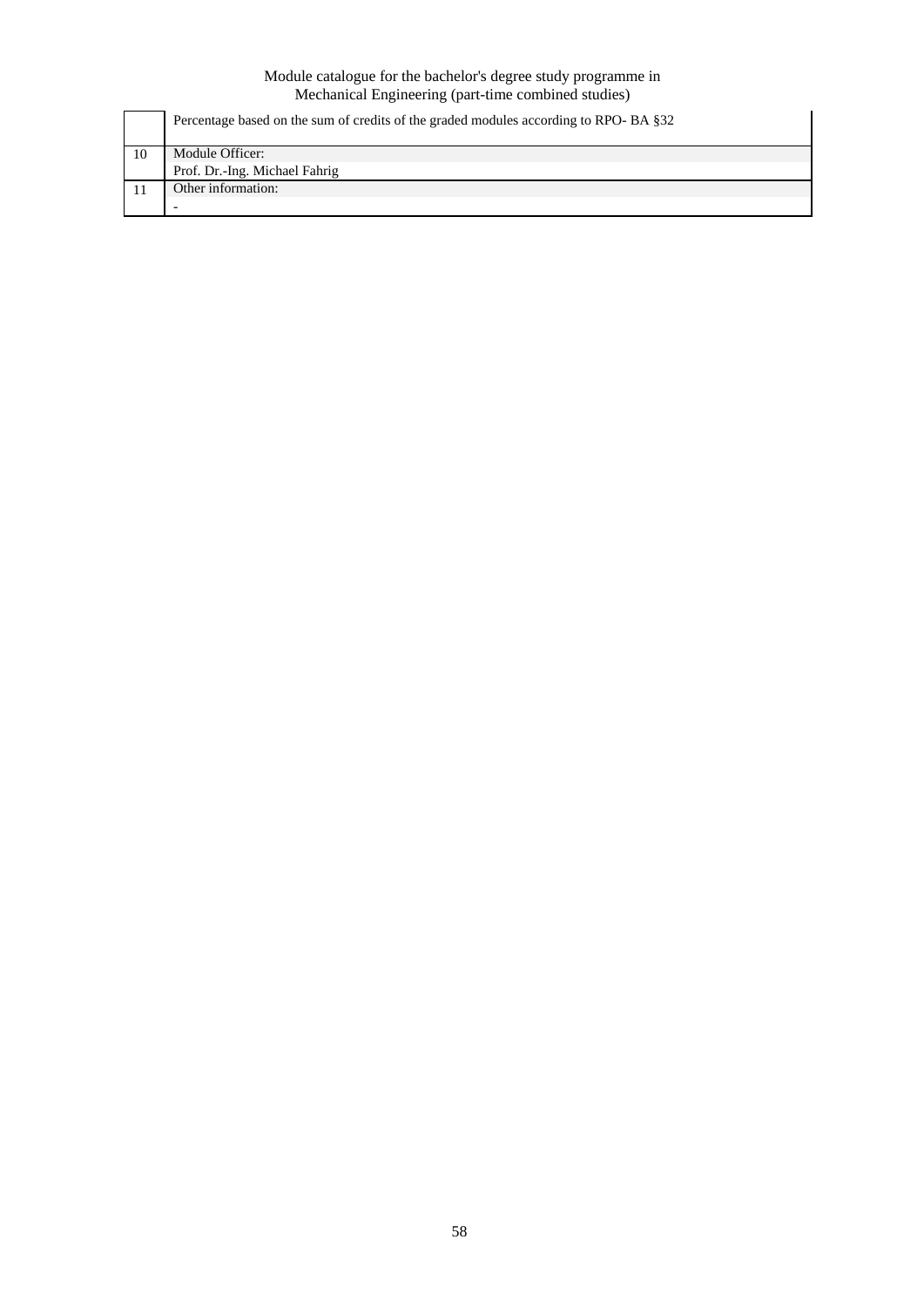Module catalogue for the bachelor's degree study programme in Mechanical Engineering (part-time combined studies)

|                | <b>Quality Management</b>                                                                                                                     |                                                                                   |                                                                                                                                                                                                                           |          |                 |            |                           |                     | <b>QMM</b> |   |
|----------------|-----------------------------------------------------------------------------------------------------------------------------------------------|-----------------------------------------------------------------------------------|---------------------------------------------------------------------------------------------------------------------------------------------------------------------------------------------------------------------------|----------|-----------------|------------|---------------------------|---------------------|------------|---|
| number:        | Identification                                                                                                                                | Workload:                                                                         | Credits:                                                                                                                                                                                                                  |          | Study semester: |            | Frequency of the<br>offer |                     | Duration:  |   |
| 4033           |                                                                                                                                               | 125h                                                                              | 5                                                                                                                                                                                                                         | 9th sem. |                 |            | Annual<br>(Winter)        |                     | 1 semester |   |
| 1              | Course:                                                                                                                                       |                                                                                   | Planned group sizes                                                                                                                                                                                                       |          | Scope           |            | / classroom<br>teaching   | Actual contact time | Self-study |   |
|                | Lecture                                                                                                                                       |                                                                                   | 60 students                                                                                                                                                                                                               |          | $\mathfrak{2}$  | <b>SCH</b> | 0                         | h                   | 62.5       | h |
|                | Tuition in seminars                                                                                                                           |                                                                                   | 30 students                                                                                                                                                                                                               |          | $\Omega$        | <b>SCH</b> | $\Omega$                  | h                   | $\Omega$   | h |
|                | Exercise                                                                                                                                      |                                                                                   | 20 students                                                                                                                                                                                                               |          | 1               | <b>SCH</b> | 8                         | $\mathbf h$         | 38.5       | h |
|                | Practical or seminar<br><b>SCH</b><br>15 students<br>$\mathbf{1}$<br>16<br>h                                                                  |                                                                                   |                                                                                                                                                                                                                           |          |                 | $\Omega$   | h                         |                     |            |   |
|                | Supervised self-study<br><b>SCH</b><br>60 students<br>$\overline{0}$<br>$\mathbf{0}$<br>h                                                     |                                                                                   |                                                                                                                                                                                                                           |          |                 |            | $\overline{0}$            | h                   |            |   |
| 2              |                                                                                                                                               | Learning outcomes/competences:                                                    |                                                                                                                                                                                                                           |          |                 |            |                           |                     |            |   |
|                | Students are able to:                                                                                                                         |                                                                                   |                                                                                                                                                                                                                           |          |                 |            |                           |                     |            |   |
|                | assess the differences between the various QM systems.<br>$\bullet$                                                                           |                                                                                   |                                                                                                                                                                                                                           |          |                 |            |                           |                     |            |   |
|                | introduce and audit QM systems.<br>$\bullet$<br>introduce UM and AS systems.<br>$\bullet$                                                     |                                                                                   |                                                                                                                                                                                                                           |          |                 |            |                           |                     |            |   |
|                | shape customer loyalty within the framework of a QM system.<br>$\bullet$                                                                      |                                                                                   |                                                                                                                                                                                                                           |          |                 |            |                           |                     |            |   |
|                | apply the continuous improvement process and QM methods.                                                                                      |                                                                                   |                                                                                                                                                                                                                           |          |                 |            |                           |                     |            |   |
|                | Furthermore, the students have knowledge that enables them to:                                                                                |                                                                                   |                                                                                                                                                                                                                           |          |                 |            |                           |                     |            |   |
|                | apply the statistical methods dealt with appropriately to technical tasks in<br>$\bullet$                                                     |                                                                                   |                                                                                                                                                                                                                           |          |                 |            |                           |                     |            |   |
|                |                                                                                                                                               |                                                                                   | order to obtain and evaluate information from data material, prepare decisions                                                                                                                                            |          |                 |            |                           |                     |            |   |
|                | under uncertain conditions, check the suitability of technical processes.                                                                     |                                                                                   |                                                                                                                                                                                                                           |          |                 |            |                           |                     |            |   |
|                | present the results obtained from statistical investigations; and assess them<br>$\bullet$<br>with regard to correctness and significance.    |                                                                                   |                                                                                                                                                                                                                           |          |                 |            |                           |                     |            |   |
| 3              | Contents:                                                                                                                                     |                                                                                   |                                                                                                                                                                                                                           |          |                 |            |                           |                     |            |   |
|                |                                                                                                                                               |                                                                                   | The students work out the basics of quality management (QM) and its importance in the company for                                                                                                                         |          |                 |            |                           |                     |            |   |
|                |                                                                                                                                               | customer satisfaction.                                                            |                                                                                                                                                                                                                           |          |                 |            |                           |                     |            |   |
|                |                                                                                                                                               | Basic concepts of quality management:<br>Quality, audit, error, corrective action |                                                                                                                                                                                                                           |          |                 |            |                           |                     |            |   |
|                |                                                                                                                                               |                                                                                   | Standardisation of quality management systems:                                                                                                                                                                            |          |                 |            |                           |                     |            |   |
|                |                                                                                                                                               |                                                                                   | DIN EN ISO 9001:2000, ISO/TS 16949:2002, QS-9000, VDA 6.1                                                                                                                                                                 |          |                 |            |                           |                     |            |   |
|                |                                                                                                                                               |                                                                                   | Process-oriented quality management system:                                                                                                                                                                               |          |                 |            |                           |                     |            |   |
|                |                                                                                                                                               |                                                                                   | Measurement of processes with key figures, introduction of the QM system, documentation, electronic QM                                                                                                                    |          |                 |            |                           |                     |            |   |
|                |                                                                                                                                               | system, internal auditing of QM systems                                           | Environmental management and occupational health and safety management systems                                                                                                                                            |          |                 |            |                           |                     |            |   |
|                |                                                                                                                                               | Customer orientation                                                              |                                                                                                                                                                                                                           |          |                 |            |                           |                     |            |   |
|                |                                                                                                                                               |                                                                                   | Continuous improvement process QM methods                                                                                                                                                                                 |          |                 |            |                           |                     |            |   |
|                |                                                                                                                                               | Basic concepts of probability theory:                                             |                                                                                                                                                                                                                           |          |                 |            |                           |                     |            |   |
|                |                                                                                                                                               |                                                                                   | Random experiments and events, probability space (relative frequency, the probability measure, Laplace                                                                                                                    |          |                 |            |                           |                     |            |   |
|                |                                                                                                                                               |                                                                                   | experiments, statistical probability), conditional probability (definition of conditional probability, tree<br>diagrams, total probability and Bayesian formula, independent events), Bernoulli experiments and Bernoulli |          |                 |            |                           |                     |            |   |
|                | chains                                                                                                                                        |                                                                                   |                                                                                                                                                                                                                           |          |                 |            |                           |                     |            |   |
|                | Methods of statistics:<br>Descriptive statistics (basic terms, empirical frequency distribution, class formation for samples, characteristics |                                                                                   |                                                                                                                                                                                                                           |          |                 |            |                           |                     |            |   |
|                |                                                                                                                                               |                                                                                   | of samples, frequency distribution of two-dimensional samples, covariance and correlation coefficient, straight                                                                                                           |          |                 |            |                           |                     |            |   |
|                |                                                                                                                                               |                                                                                   | regression), evaluative statistics (sample size and confidence interval, estimations of parameters, testing of                                                                                                            |          |                 |            |                           |                     |            |   |
|                | hypotheses)                                                                                                                                   |                                                                                   |                                                                                                                                                                                                                           |          |                 |            |                           |                     |            |   |
|                |                                                                                                                                               |                                                                                   |                                                                                                                                                                                                                           |          |                 |            |                           |                     |            |   |
|                |                                                                                                                                               |                                                                                   |                                                                                                                                                                                                                           |          |                 |            |                           |                     |            |   |
| $\overline{4}$ | Forms of teaching:                                                                                                                            |                                                                                   |                                                                                                                                                                                                                           |          |                 |            |                           |                     |            |   |
|                |                                                                                                                                               |                                                                                   | Learning units for self-study, classroom events in the form of exercises and practicals                                                                                                                                   |          |                 |            |                           |                     |            |   |
| 5              |                                                                                                                                               | Participation requirements:                                                       |                                                                                                                                                                                                                           |          |                 |            |                           |                     |            |   |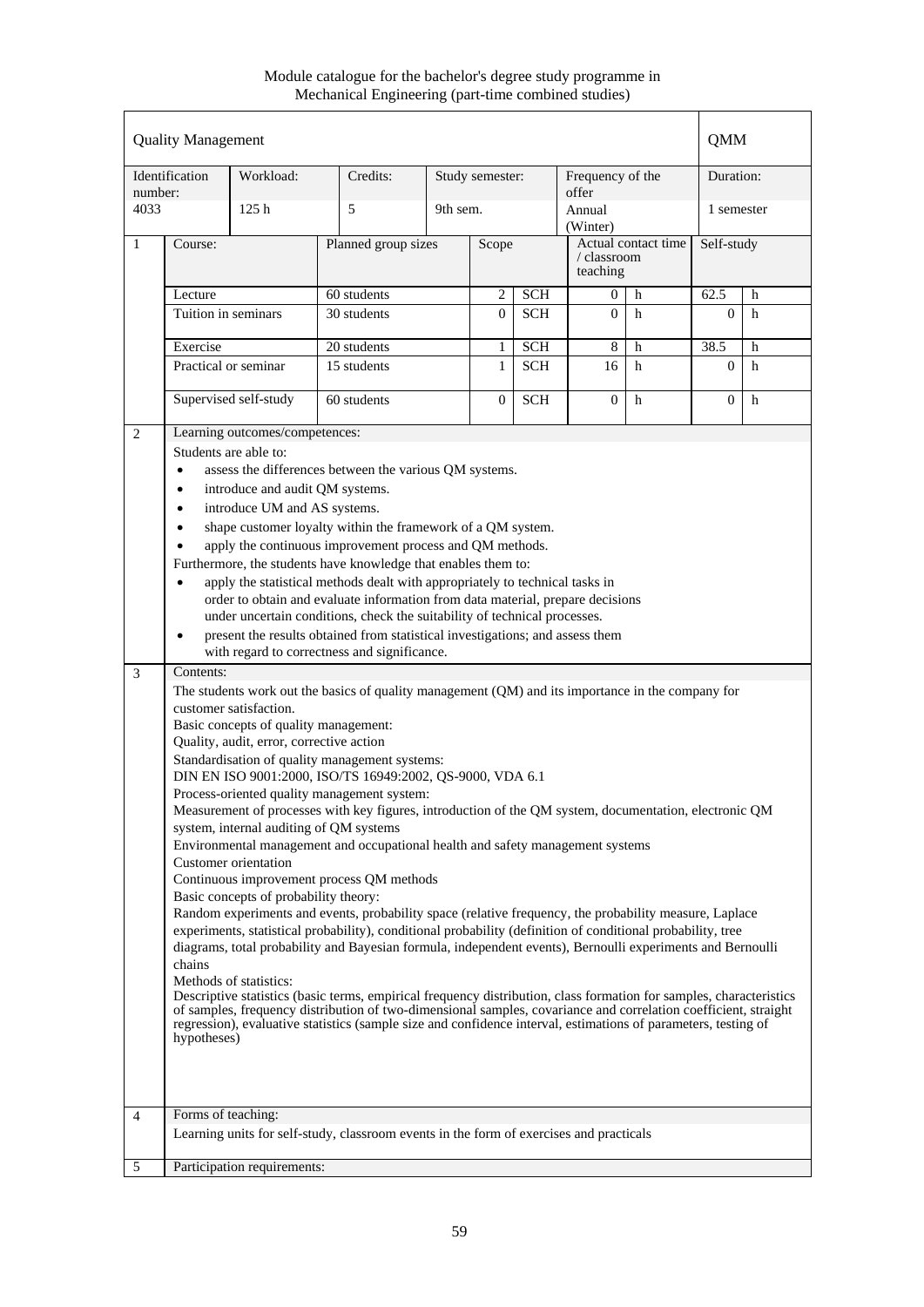|        | Formal:                                                                                         |                                                                                      |  |  |  |  |  |  |  |
|--------|-------------------------------------------------------------------------------------------------|--------------------------------------------------------------------------------------|--|--|--|--|--|--|--|
|        | Content:                                                                                        |                                                                                      |  |  |  |  |  |  |  |
| 6      | Forms of assessment:                                                                            |                                                                                      |  |  |  |  |  |  |  |
|        | Written exam or combination exam                                                                |                                                                                      |  |  |  |  |  |  |  |
| $\tau$ | Prerequisite for the award of credit points:                                                    |                                                                                      |  |  |  |  |  |  |  |
|        | Module examination pass and course assessment                                                   |                                                                                      |  |  |  |  |  |  |  |
| 8      | Application of the module (in the following study programmes)                                   |                                                                                      |  |  |  |  |  |  |  |
|        | Electrical Engineering (part-time combined studies) (B.Eng.); Mechanical Engineering (part-time |                                                                                      |  |  |  |  |  |  |  |
|        | combined studies) (B.Eng.);                                                                     |                                                                                      |  |  |  |  |  |  |  |
| 9      |                                                                                                 | Importance of the grade for the final grade:                                         |  |  |  |  |  |  |  |
|        |                                                                                                 | Percentage based on the sum of credits of the graded modules according to RPO-BA §32 |  |  |  |  |  |  |  |
|        |                                                                                                 |                                                                                      |  |  |  |  |  |  |  |
| 10     | Module Officer:                                                                                 |                                                                                      |  |  |  |  |  |  |  |
|        |                                                                                                 | Prof. Dr.-Ing. Prof. h.c. Lothar Budde                                               |  |  |  |  |  |  |  |
| 11     | Other information:                                                                              |                                                                                      |  |  |  |  |  |  |  |
|        |                                                                                                 |                                                                                      |  |  |  |  |  |  |  |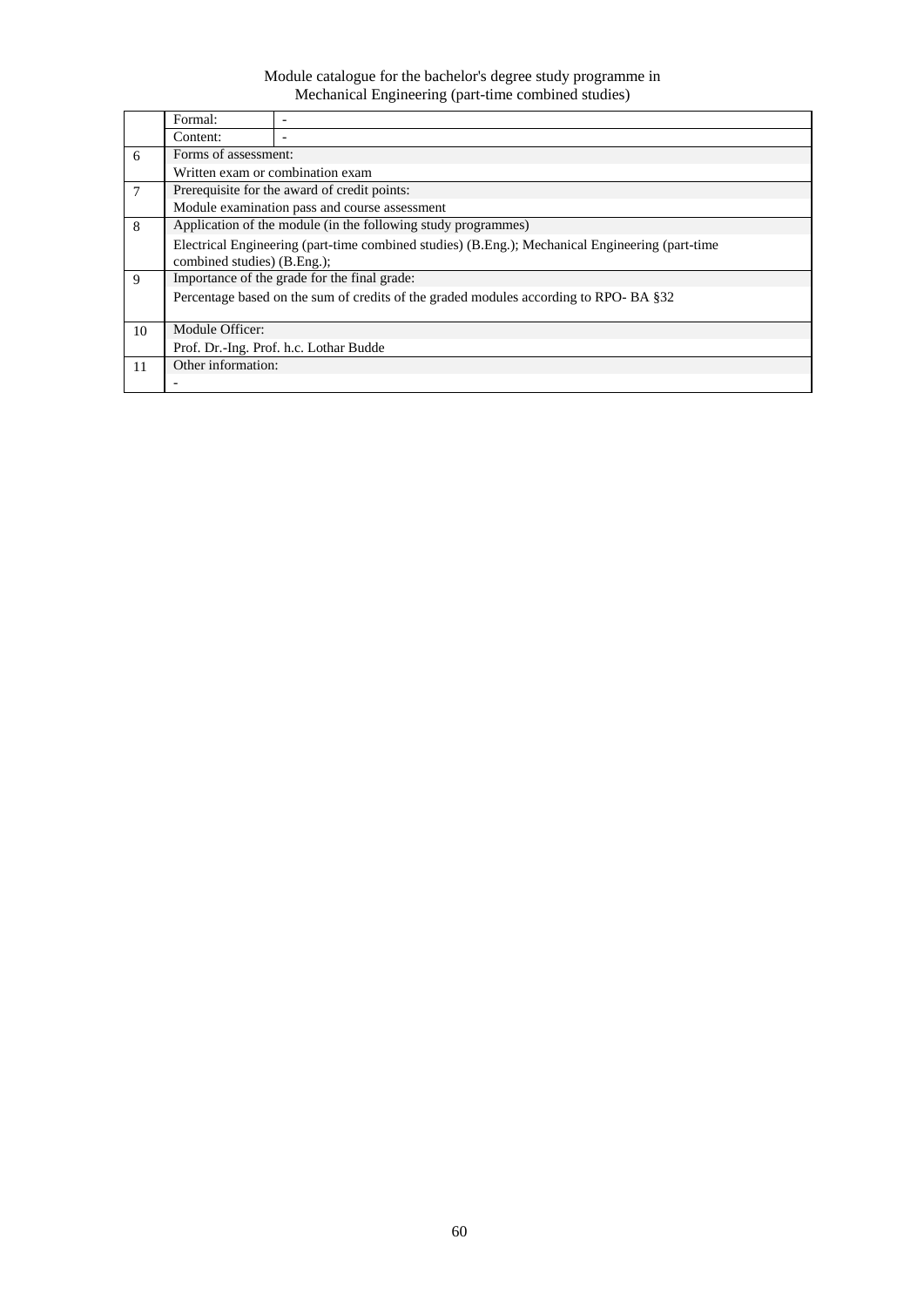Module catalogue for the bachelor's degree study programme in Mechanical Engineering (part-time combined studies)

|                |                                                                                                                                                                                                                                                                                                                                                                                                                                                                                                                                                                                                        |                                   | Rapid Prototyping / Additive Manufacturing                                                                                                                                                                                                                                                                                                                                                                                                                |          |                 |            |                                                  |   | <b>RPAF</b> |            |
|----------------|--------------------------------------------------------------------------------------------------------------------------------------------------------------------------------------------------------------------------------------------------------------------------------------------------------------------------------------------------------------------------------------------------------------------------------------------------------------------------------------------------------------------------------------------------------------------------------------------------------|-----------------------------------|-----------------------------------------------------------------------------------------------------------------------------------------------------------------------------------------------------------------------------------------------------------------------------------------------------------------------------------------------------------------------------------------------------------------------------------------------------------|----------|-----------------|------------|--------------------------------------------------|---|-------------|------------|
| number:        | Identification                                                                                                                                                                                                                                                                                                                                                                                                                                                                                                                                                                                         | Workload:                         | Credits:                                                                                                                                                                                                                                                                                                                                                                                                                                                  |          | Study semester: |            | Frequency of the<br>offer                        |   | Duration:   |            |
| 4071           |                                                                                                                                                                                                                                                                                                                                                                                                                                                                                                                                                                                                        | 125h                              | 5                                                                                                                                                                                                                                                                                                                                                                                                                                                         | 8th sem. |                 |            | Annual<br>(Summer)                               |   |             | 1 semester |
| $\mathbf{1}$   | Course:                                                                                                                                                                                                                                                                                                                                                                                                                                                                                                                                                                                                |                                   | Planned group sizes                                                                                                                                                                                                                                                                                                                                                                                                                                       |          | Scope           |            | Actual contact<br>time / $classroom$<br>teaching |   | Self-study  |            |
|                | Lecture                                                                                                                                                                                                                                                                                                                                                                                                                                                                                                                                                                                                |                                   | 60 students                                                                                                                                                                                                                                                                                                                                                                                                                                               |          | $\overline{2}$  | <b>SCH</b> | 0                                                | h | 62.5        | h          |
|                |                                                                                                                                                                                                                                                                                                                                                                                                                                                                                                                                                                                                        | Tuition in seminars               | 30 students                                                                                                                                                                                                                                                                                                                                                                                                                                               |          | $\Omega$        | <b>SCH</b> | $\Omega$                                         | h | $\Omega$    | h          |
|                | Exercise                                                                                                                                                                                                                                                                                                                                                                                                                                                                                                                                                                                               |                                   | $20$ students                                                                                                                                                                                                                                                                                                                                                                                                                                             |          | 1               | <b>SCH</b> | 8                                                | h | 38.5        | h          |
|                |                                                                                                                                                                                                                                                                                                                                                                                                                                                                                                                                                                                                        | Practical or seminar              | 15 students                                                                                                                                                                                                                                                                                                                                                                                                                                               |          | $\mathbf{1}$    | <b>SCH</b> | 16                                               | h | $\Omega$    | h          |
|                | Supervised self<br>study                                                                                                                                                                                                                                                                                                                                                                                                                                                                                                                                                                               |                                   | 60 students                                                                                                                                                                                                                                                                                                                                                                                                                                               |          | $\Omega$        | <b>SCH</b> | $\Omega$                                         | h | $\Omega$    | h          |
|                | The students know the common procedures with their advantages and disadvantages. They can classify and<br>evaluate the use of these processes for industrial applications from an economic and technological point of view.<br>After successful participation, the students are able to plan and evaluate the use of these processes for different<br>industrial applications, taking into account the process-specific advantages and disadvantages as well as the<br>manufacturing and material costs, and to compare their general use with the conventional processes with critical<br>reflection. |                                   |                                                                                                                                                                                                                                                                                                                                                                                                                                                           |          |                 |            |                                                  |   |             |            |
|                |                                                                                                                                                                                                                                                                                                                                                                                                                                                                                                                                                                                                        | The path to individual production | Overview of the current additive/generative processes, definition of stereolithography, selective laser sintering,<br>fused layer processes, three-dimensional printing, layer laminate processes, etc.<br>Data generation and process chain, rapid prototyping, rapid tooling Integration of additive<br>manufacturing in process chains, direct manufacturing<br>New value creation with additive manufacturing/Economic considerations/Quality aspects |          |                 |            |                                                  |   |             |            |
| $\overline{4}$ | Forms of teaching:                                                                                                                                                                                                                                                                                                                                                                                                                                                                                                                                                                                     |                                   |                                                                                                                                                                                                                                                                                                                                                                                                                                                           |          |                 |            |                                                  |   |             |            |
|                |                                                                                                                                                                                                                                                                                                                                                                                                                                                                                                                                                                                                        |                                   | Learning units for self-study, classroom events in the form of exercises and practicals                                                                                                                                                                                                                                                                                                                                                                   |          |                 |            |                                                  |   |             |            |
| 5              | Formal:<br>Content:                                                                                                                                                                                                                                                                                                                                                                                                                                                                                                                                                                                    | Participation requirements:       |                                                                                                                                                                                                                                                                                                                                                                                                                                                           |          |                 |            |                                                  |   |             |            |
| 6              |                                                                                                                                                                                                                                                                                                                                                                                                                                                                                                                                                                                                        | Forms of assessment:              | Written or oral examination or project work, possibly also possible as partial assessments                                                                                                                                                                                                                                                                                                                                                                |          |                 |            |                                                  |   |             |            |
| 7              |                                                                                                                                                                                                                                                                                                                                                                                                                                                                                                                                                                                                        |                                   | Prerequisite for the award of credit points:<br>Module examination pass and course assessment                                                                                                                                                                                                                                                                                                                                                             |          |                 |            |                                                  |   |             |            |
| 8              |                                                                                                                                                                                                                                                                                                                                                                                                                                                                                                                                                                                                        |                                   | Application of the module (in the following study programmes)<br>Mechanical Engineering (part-time combined studies) (B.Eng.);                                                                                                                                                                                                                                                                                                                            |          |                 |            |                                                  |   |             |            |
| 9              |                                                                                                                                                                                                                                                                                                                                                                                                                                                                                                                                                                                                        |                                   | Importance of the grade for the final grade:<br>Percentage based on the sum of credits of the graded modules according to RPO-BA §32                                                                                                                                                                                                                                                                                                                      |          |                 |            |                                                  |   |             |            |
| 10             | Module Officer:                                                                                                                                                                                                                                                                                                                                                                                                                                                                                                                                                                                        | Prof. Dr.-Ing. Bruno Hüsgen       |                                                                                                                                                                                                                                                                                                                                                                                                                                                           |          |                 |            |                                                  |   |             |            |
| 11             | Other information:                                                                                                                                                                                                                                                                                                                                                                                                                                                                                                                                                                                     |                                   |                                                                                                                                                                                                                                                                                                                                                                                                                                                           |          |                 |            |                                                  |   |             |            |
|                |                                                                                                                                                                                                                                                                                                                                                                                                                                                                                                                                                                                                        |                                   |                                                                                                                                                                                                                                                                                                                                                                                                                                                           |          |                 |            |                                                  |   |             |            |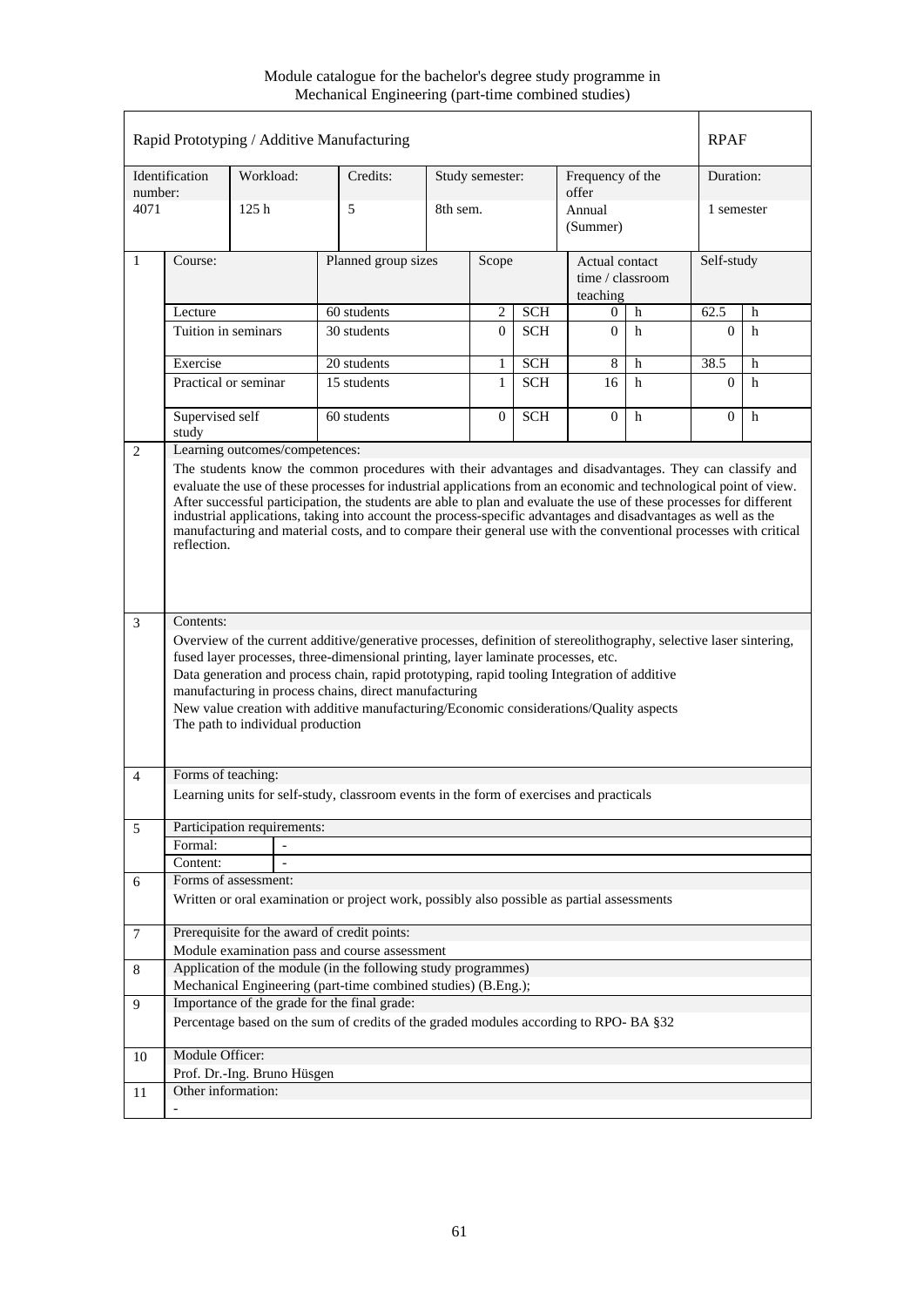|                |                                                                                                                                                                                                                                                                                                                                                                                                                                                                                                                                                                                                                                                                                                                                                                                                                                                                                                                                                                                                                                                                                                                                                                                                                                                                                                                                                                                                                                                                                                                                                                                                                                                                                                                                                                                                                                                     | Fluid Mechanics and Flow Machines |                                                               |                     |                 |            |                                                |   | <b>STL</b>   |             |
|----------------|-----------------------------------------------------------------------------------------------------------------------------------------------------------------------------------------------------------------------------------------------------------------------------------------------------------------------------------------------------------------------------------------------------------------------------------------------------------------------------------------------------------------------------------------------------------------------------------------------------------------------------------------------------------------------------------------------------------------------------------------------------------------------------------------------------------------------------------------------------------------------------------------------------------------------------------------------------------------------------------------------------------------------------------------------------------------------------------------------------------------------------------------------------------------------------------------------------------------------------------------------------------------------------------------------------------------------------------------------------------------------------------------------------------------------------------------------------------------------------------------------------------------------------------------------------------------------------------------------------------------------------------------------------------------------------------------------------------------------------------------------------------------------------------------------------------------------------------------------------|-----------------------------------|---------------------------------------------------------------|---------------------|-----------------|------------|------------------------------------------------|---|--------------|-------------|
| number:        | Identification                                                                                                                                                                                                                                                                                                                                                                                                                                                                                                                                                                                                                                                                                                                                                                                                                                                                                                                                                                                                                                                                                                                                                                                                                                                                                                                                                                                                                                                                                                                                                                                                                                                                                                                                                                                                                                      | Workload:                         | Credits:                                                      |                     | Study semester: |            | Frequency of the<br>offer                      |   | Duration:    |             |
| 4019           |                                                                                                                                                                                                                                                                                                                                                                                                                                                                                                                                                                                                                                                                                                                                                                                                                                                                                                                                                                                                                                                                                                                                                                                                                                                                                                                                                                                                                                                                                                                                                                                                                                                                                                                                                                                                                                                     | 125 <sub>h</sub>                  | 5                                                             | 6th sem.            |                 |            | Annual<br>(Summer)                             |   | 1 semester   |             |
| $\mathbf{1}$   | Course:                                                                                                                                                                                                                                                                                                                                                                                                                                                                                                                                                                                                                                                                                                                                                                                                                                                                                                                                                                                                                                                                                                                                                                                                                                                                                                                                                                                                                                                                                                                                                                                                                                                                                                                                                                                                                                             |                                   |                                                               | Planned group sizes |                 |            | Actual contact<br>time / classroom<br>teaching |   | Self-study   |             |
|                | Lecture                                                                                                                                                                                                                                                                                                                                                                                                                                                                                                                                                                                                                                                                                                                                                                                                                                                                                                                                                                                                                                                                                                                                                                                                                                                                                                                                                                                                                                                                                                                                                                                                                                                                                                                                                                                                                                             |                                   | 60 students                                                   |                     | $\overline{c}$  | <b>SCH</b> | 0                                              | h | 62.5         | $\mathbf h$ |
|                | Tuition in seminars                                                                                                                                                                                                                                                                                                                                                                                                                                                                                                                                                                                                                                                                                                                                                                                                                                                                                                                                                                                                                                                                                                                                                                                                                                                                                                                                                                                                                                                                                                                                                                                                                                                                                                                                                                                                                                 |                                   | 30 students                                                   |                     | $\Omega$        | <b>SCH</b> | $\mathbf{0}$                                   | h | $\Omega$     | h           |
|                | Exercise                                                                                                                                                                                                                                                                                                                                                                                                                                                                                                                                                                                                                                                                                                                                                                                                                                                                                                                                                                                                                                                                                                                                                                                                                                                                                                                                                                                                                                                                                                                                                                                                                                                                                                                                                                                                                                            |                                   | 20 students                                                   |                     | $\overline{c}$  | <b>SCH</b> | 16                                             | h | 46.5         | h           |
|                |                                                                                                                                                                                                                                                                                                                                                                                                                                                                                                                                                                                                                                                                                                                                                                                                                                                                                                                                                                                                                                                                                                                                                                                                                                                                                                                                                                                                                                                                                                                                                                                                                                                                                                                                                                                                                                                     | Practical or seminar              | 15 students                                                   |                     | $\Omega$        | <b>SCH</b> | $\Omega$                                       | h | $\Omega$     | h           |
|                |                                                                                                                                                                                                                                                                                                                                                                                                                                                                                                                                                                                                                                                                                                                                                                                                                                                                                                                                                                                                                                                                                                                                                                                                                                                                                                                                                                                                                                                                                                                                                                                                                                                                                                                                                                                                                                                     | Supervised self-study             | 60 students                                                   |                     | $\mathbf{0}$    | <b>SCH</b> | $\theta$                                       | h | $\mathbf{0}$ | h           |
| 3              | Learning outcomes/competences:<br>Students are able to:<br>calculate pressure forces exerted on bodies and walls by liquids at rest.<br>$\bullet$<br>calculate flow quantities of incompressible flows by applying the law of conservation of energy.<br>$\bullet$<br>calculate pressure losses of liquid-carrying pipelines.<br>$\bullet$<br>dimension and select pumps / fans for applications.<br>$\bullet$<br>assess the operating behaviour of pumps and the interaction with consumers in piping networks.<br>$\bullet$<br>outline cavitation, NPSH values of pumps, structure and function of basic types of pumps.<br>$\bullet$<br>Contents:<br>The students are taught basic contents of fluid mechanics. They will receive an overview of the fluid<br>mechanical processes that frequently occur in engineering practice.<br>Physical properties of fluids<br>Hydrostatics: Definition of pressure, hydrostatic pressure, directional independence of pressure, pressure<br>propagation, communicating vessels, pressure forces on plane and curved walls, hydrostatic buoyancy<br>Basic concepts of fluid dynamics<br>Energy equation of stationary, frictionless flow: Energy equation of the ideal fluid (Bernoulli equation), static<br>and dynamic pressure, frictional flow (real fluids): viscosity, flow forms of real fluids (laminar and turbulent<br>flow), energy equation of real fluid flow, pressure loss in pipelines and in piping elements, incompressible<br>fluids with energy supply (turbomachines), specific statute work, pump, turbine, velocity triangles, Euler's<br>turbine equation, general outline of centrifugal pumps and fans (design and function, cacitation, NPSH value,<br>operating behaviour, influence of compressibility)<br>Basic principles of the design and dimensioning of pumps and fans |                                   |                                                               |                     |                 |            |                                                |   |              |             |
| $\overline{4}$ | Forms of teaching:                                                                                                                                                                                                                                                                                                                                                                                                                                                                                                                                                                                                                                                                                                                                                                                                                                                                                                                                                                                                                                                                                                                                                                                                                                                                                                                                                                                                                                                                                                                                                                                                                                                                                                                                                                                                                                  |                                   |                                                               |                     |                 |            |                                                |   |              |             |
| 5              | Learning units for self-study, classroom sessions in the form of exercises<br>Participation requirements:                                                                                                                                                                                                                                                                                                                                                                                                                                                                                                                                                                                                                                                                                                                                                                                                                                                                                                                                                                                                                                                                                                                                                                                                                                                                                                                                                                                                                                                                                                                                                                                                                                                                                                                                           |                                   |                                                               |                     |                 |            |                                                |   |              |             |
|                | Formal:                                                                                                                                                                                                                                                                                                                                                                                                                                                                                                                                                                                                                                                                                                                                                                                                                                                                                                                                                                                                                                                                                                                                                                                                                                                                                                                                                                                                                                                                                                                                                                                                                                                                                                                                                                                                                                             |                                   |                                                               |                     |                 |            |                                                |   |              |             |
|                | Content:                                                                                                                                                                                                                                                                                                                                                                                                                                                                                                                                                                                                                                                                                                                                                                                                                                                                                                                                                                                                                                                                                                                                                                                                                                                                                                                                                                                                                                                                                                                                                                                                                                                                                                                                                                                                                                            |                                   |                                                               |                     |                 |            |                                                |   |              |             |
| 6              |                                                                                                                                                                                                                                                                                                                                                                                                                                                                                                                                                                                                                                                                                                                                                                                                                                                                                                                                                                                                                                                                                                                                                                                                                                                                                                                                                                                                                                                                                                                                                                                                                                                                                                                                                                                                                                                     | Forms of assessment:              |                                                               |                     |                 |            |                                                |   |              |             |
|                |                                                                                                                                                                                                                                                                                                                                                                                                                                                                                                                                                                                                                                                                                                                                                                                                                                                                                                                                                                                                                                                                                                                                                                                                                                                                                                                                                                                                                                                                                                                                                                                                                                                                                                                                                                                                                                                     |                                   | Written examination or oral examination                       |                     |                 |            |                                                |   |              |             |
| $\tau$         |                                                                                                                                                                                                                                                                                                                                                                                                                                                                                                                                                                                                                                                                                                                                                                                                                                                                                                                                                                                                                                                                                                                                                                                                                                                                                                                                                                                                                                                                                                                                                                                                                                                                                                                                                                                                                                                     |                                   | Prerequisite for the award of credit points:                  |                     |                 |            |                                                |   |              |             |
|                |                                                                                                                                                                                                                                                                                                                                                                                                                                                                                                                                                                                                                                                                                                                                                                                                                                                                                                                                                                                                                                                                                                                                                                                                                                                                                                                                                                                                                                                                                                                                                                                                                                                                                                                                                                                                                                                     | Module examination pass           |                                                               |                     |                 |            |                                                |   |              |             |
| 8              |                                                                                                                                                                                                                                                                                                                                                                                                                                                                                                                                                                                                                                                                                                                                                                                                                                                                                                                                                                                                                                                                                                                                                                                                                                                                                                                                                                                                                                                                                                                                                                                                                                                                                                                                                                                                                                                     |                                   | Application of the module (in the following study programmes) |                     |                 |            |                                                |   |              |             |
|                |                                                                                                                                                                                                                                                                                                                                                                                                                                                                                                                                                                                                                                                                                                                                                                                                                                                                                                                                                                                                                                                                                                                                                                                                                                                                                                                                                                                                                                                                                                                                                                                                                                                                                                                                                                                                                                                     |                                   | Mechanical Engineering (part-time combined studies) (B.Eng.); |                     |                 |            |                                                |   |              |             |
| 9              | Importance of the grade for the final grade:                                                                                                                                                                                                                                                                                                                                                                                                                                                                                                                                                                                                                                                                                                                                                                                                                                                                                                                                                                                                                                                                                                                                                                                                                                                                                                                                                                                                                                                                                                                                                                                                                                                                                                                                                                                                        |                                   |                                                               |                     |                 |            |                                                |   |              |             |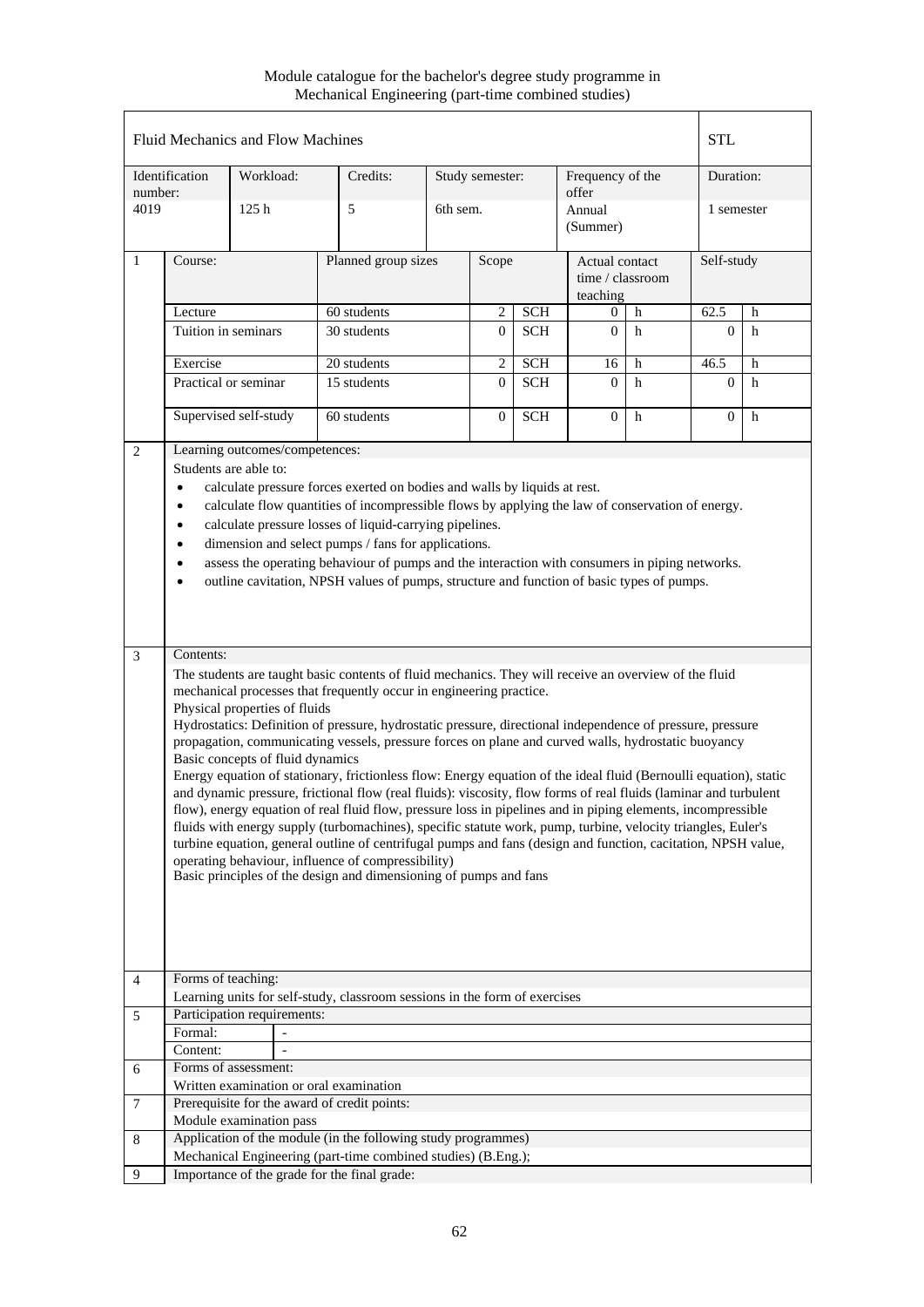|    | Percentage based on the sum of credits of the graded modules according to RPO-BA §32 |
|----|--------------------------------------------------------------------------------------|
| 10 | Module Officer:                                                                      |
|    | Prof. Dr.-Ing. Jürgen Hermeler                                                       |
|    | Other information:                                                                   |
|    |                                                                                      |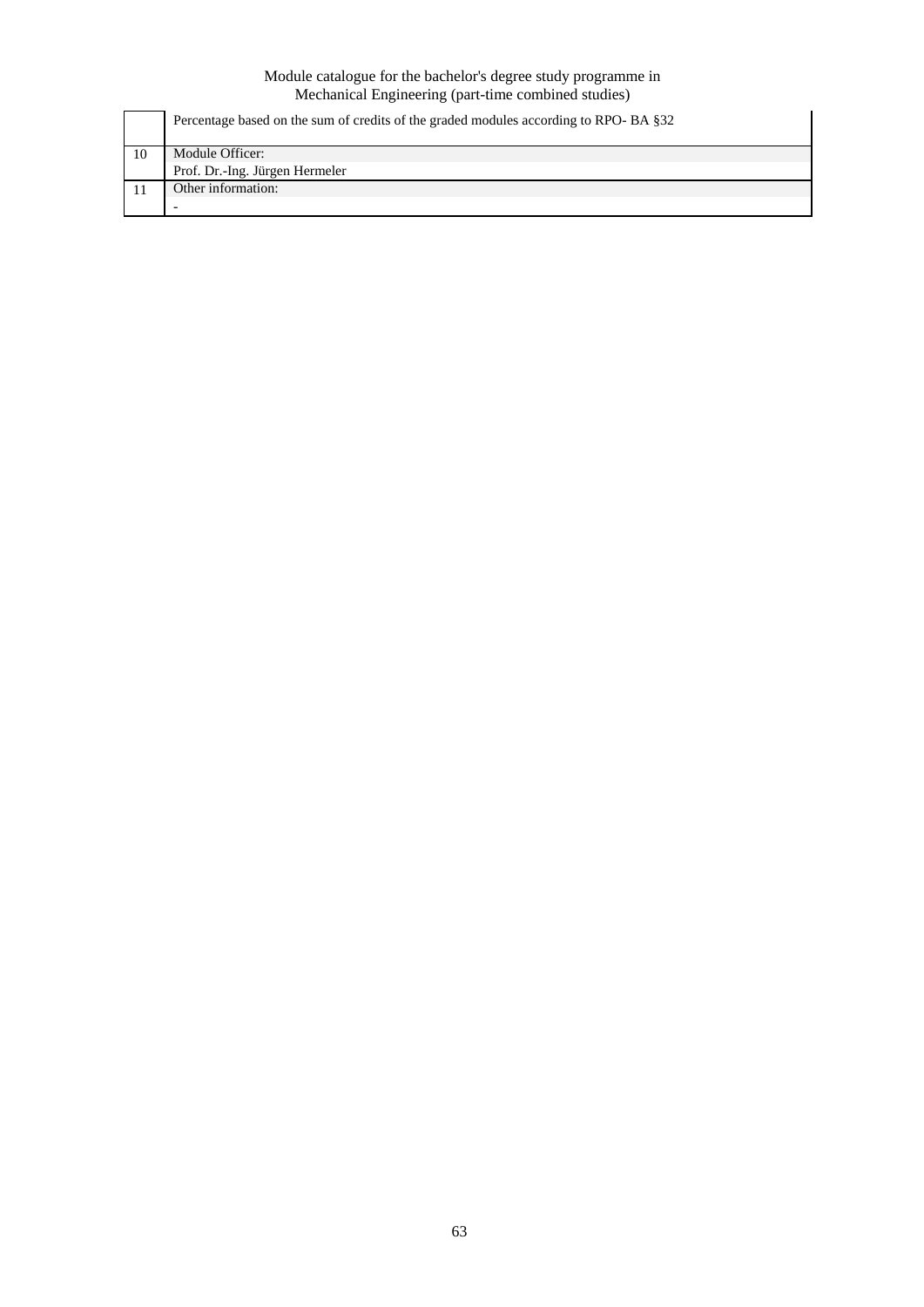Module catalogue for the bachelor's degree study programme in Mechanical Engineering (part-time combined studies)

|                | Didactics of Technology                                                                                                                                                                                                                                                                                                                                                                                                                                                                                                                                                                                                                                                                                                                                                                                                                                                                                              |                                  |                                                                                                 |          |                 |            |                                                  |   | TDD            |            |  |
|----------------|----------------------------------------------------------------------------------------------------------------------------------------------------------------------------------------------------------------------------------------------------------------------------------------------------------------------------------------------------------------------------------------------------------------------------------------------------------------------------------------------------------------------------------------------------------------------------------------------------------------------------------------------------------------------------------------------------------------------------------------------------------------------------------------------------------------------------------------------------------------------------------------------------------------------|----------------------------------|-------------------------------------------------------------------------------------------------|----------|-----------------|------------|--------------------------------------------------|---|----------------|------------|--|
| number:        | Identification                                                                                                                                                                                                                                                                                                                                                                                                                                                                                                                                                                                                                                                                                                                                                                                                                                                                                                       | Workload:                        | Credits:                                                                                        |          | Study semester: |            | Frequency of the<br>offer                        |   |                | Duration:  |  |
| 4047           |                                                                                                                                                                                                                                                                                                                                                                                                                                                                                                                                                                                                                                                                                                                                                                                                                                                                                                                      | 125h                             | 5                                                                                               | 8th sem. |                 |            | Annual<br>(Summer)                               |   | 1 semester     |            |  |
| 1              | Course:                                                                                                                                                                                                                                                                                                                                                                                                                                                                                                                                                                                                                                                                                                                                                                                                                                                                                                              |                                  | Planned group sizes                                                                             |          | Scope           |            | Actual contact<br>time / $classroom$<br>teaching |   |                | Self-study |  |
|                | Lecture                                                                                                                                                                                                                                                                                                                                                                                                                                                                                                                                                                                                                                                                                                                                                                                                                                                                                                              |                                  | 60 students                                                                                     |          | $\overline{2}$  | <b>SCH</b> | 0                                                | h | 62.5           | h          |  |
|                | Tuition in seminars                                                                                                                                                                                                                                                                                                                                                                                                                                                                                                                                                                                                                                                                                                                                                                                                                                                                                                  |                                  | 30 students                                                                                     |          | $\Omega$        | <b>SCH</b> | $\Omega$                                         | h | $\theta$       | h          |  |
|                | Exercise                                                                                                                                                                                                                                                                                                                                                                                                                                                                                                                                                                                                                                                                                                                                                                                                                                                                                                             |                                  | 20 students                                                                                     |          | 1               | <b>SCH</b> | 8                                                | h | 38.5           | h          |  |
|                |                                                                                                                                                                                                                                                                                                                                                                                                                                                                                                                                                                                                                                                                                                                                                                                                                                                                                                                      | Practical or seminar             | 15 students                                                                                     |          | 1               | <b>SCH</b> | 16                                               | h | $\Omega$       | h          |  |
|                | Supervised self-study                                                                                                                                                                                                                                                                                                                                                                                                                                                                                                                                                                                                                                                                                                                                                                                                                                                                                                |                                  | 60 students                                                                                     |          | $\overline{0}$  | <b>SCH</b> | $\overline{0}$                                   | h | $\overline{0}$ | h          |  |
| $\overline{2}$ | Learning outcomes/competences:<br>Students are able to<br>formulate and justify the objectives, contents and standards of vocational education and training in the<br>$\bullet$<br>industrial-technical occupations in the context of the training objective,<br>plan, prepare, implement and evaluate technology lessons,<br>$\bullet$<br>systematise the methods and media specific to technology teaching, to select and use them in a way that<br>$\bullet$<br>is appropriate to the content and the target group, and to incorporate subject-specific features of<br>mechanical engineering and electrical engineering into didactic concepts,<br>carry out and subsequently reflect on a teaching sequence, to structure subject content in a learning<br>$\bullet$<br>field-oriented manner and to transform it didactically,<br>select suitable forms of examination and justify the selection.<br>$\bullet$ |                                  |                                                                                                 |          |                 |            |                                                  |   |                |            |  |
| 3              | Contents:<br>Didactic principles of the vocational specialisations (e.g. learning field concept in mechanical and<br>electrical engineering occupations)<br>Theories, models, methods and media (e.g. planning of teaching and learning processes, problem-solving<br>strategies in activity-oriented teaching)<br>Use of modern communication, presentation and learning technology,<br>Educational goals and standards, framework curricula and guidelines of the relevant German federal state                                                                                                                                                                                                                                                                                                                                                                                                                    |                                  |                                                                                                 |          |                 |            |                                                  |   |                |            |  |
| $\overline{4}$ | (NRW)<br>Forms of teaching:                                                                                                                                                                                                                                                                                                                                                                                                                                                                                                                                                                                                                                                                                                                                                                                                                                                                                          |                                  | Learning units for self-study, classroom events in the form of exercises and practicals         |          |                 |            |                                                  |   |                |            |  |
| 5              | Formal:                                                                                                                                                                                                                                                                                                                                                                                                                                                                                                                                                                                                                                                                                                                                                                                                                                                                                                              | Participation requirements:      |                                                                                                 |          |                 |            |                                                  |   |                |            |  |
|                | Content:                                                                                                                                                                                                                                                                                                                                                                                                                                                                                                                                                                                                                                                                                                                                                                                                                                                                                                             |                                  |                                                                                                 |          |                 |            |                                                  |   |                |            |  |
| 6              |                                                                                                                                                                                                                                                                                                                                                                                                                                                                                                                                                                                                                                                                                                                                                                                                                                                                                                                      | Forms of assessment:             |                                                                                                 |          |                 |            |                                                  |   |                |            |  |
|                | Performance test                                                                                                                                                                                                                                                                                                                                                                                                                                                                                                                                                                                                                                                                                                                                                                                                                                                                                                     |                                  |                                                                                                 |          |                 |            |                                                  |   |                |            |  |
| $\tau$         |                                                                                                                                                                                                                                                                                                                                                                                                                                                                                                                                                                                                                                                                                                                                                                                                                                                                                                                      |                                  | Prerequisite for the award of credit points:                                                    |          |                 |            |                                                  |   |                |            |  |
|                |                                                                                                                                                                                                                                                                                                                                                                                                                                                                                                                                                                                                                                                                                                                                                                                                                                                                                                                      |                                  | Module examination pass and course assessment                                                   |          |                 |            |                                                  |   |                |            |  |
| 8              |                                                                                                                                                                                                                                                                                                                                                                                                                                                                                                                                                                                                                                                                                                                                                                                                                                                                                                                      |                                  | Application of the module (in the following study programmes)                                   |          |                 |            |                                                  |   |                |            |  |
|                |                                                                                                                                                                                                                                                                                                                                                                                                                                                                                                                                                                                                                                                                                                                                                                                                                                                                                                                      | combined studies) (B.Eng.);      | Electrical Engineering (part-time combined studies) (B.Eng.); Mechanical Engineering (part-time |          |                 |            |                                                  |   |                |            |  |
| 9              |                                                                                                                                                                                                                                                                                                                                                                                                                                                                                                                                                                                                                                                                                                                                                                                                                                                                                                                      |                                  | Importance of the grade for the final grade:                                                    |          |                 |            |                                                  |   |                |            |  |
|                |                                                                                                                                                                                                                                                                                                                                                                                                                                                                                                                                                                                                                                                                                                                                                                                                                                                                                                                      |                                  | Percentage based on the sum of credits of the graded modules according to RPO-BA §32            |          |                 |            |                                                  |   |                |            |  |
| 10             | Module Officer:                                                                                                                                                                                                                                                                                                                                                                                                                                                                                                                                                                                                                                                                                                                                                                                                                                                                                                      |                                  |                                                                                                 |          |                 |            |                                                  |   |                |            |  |
|                |                                                                                                                                                                                                                                                                                                                                                                                                                                                                                                                                                                                                                                                                                                                                                                                                                                                                                                                      | Prof. Dr.-Ing. Thorsten Jungmann |                                                                                                 |          |                 |            |                                                  |   |                |            |  |
| 11             | Other information:                                                                                                                                                                                                                                                                                                                                                                                                                                                                                                                                                                                                                                                                                                                                                                                                                                                                                                   |                                  |                                                                                                 |          |                 |            |                                                  |   |                |            |  |
|                |                                                                                                                                                                                                                                                                                                                                                                                                                                                                                                                                                                                                                                                                                                                                                                                                                                                                                                                      |                                  |                                                                                                 |          |                 |            |                                                  |   |                |            |  |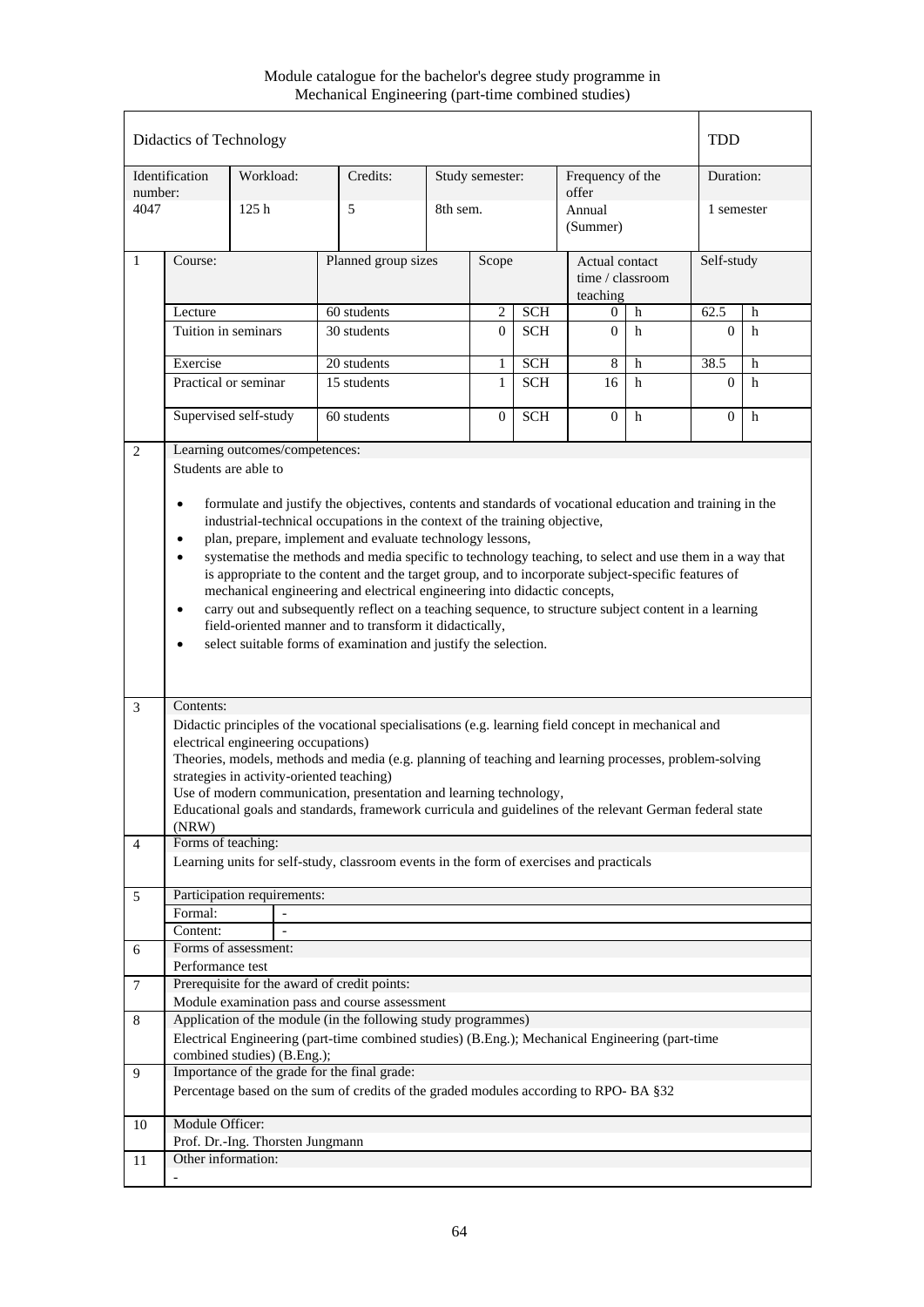Module catalogue for the bachelor's degree study programme in Mechanical Engineering (part-time combined studies)

|                | <b>Technical Documentation</b>                                                                                                                                                                                                                                                                                                                                                                                                                                                                                                                                                                                                                                                                                                                                                                                                                                                                                                                                                                                                                                                                                                                                                                             |           |  |                                                                                                                                                                                                                                                                                                                                                                                                                                                              |          |                 |            |                           |                     | <b>TDOC</b>               |             |  |
|----------------|------------------------------------------------------------------------------------------------------------------------------------------------------------------------------------------------------------------------------------------------------------------------------------------------------------------------------------------------------------------------------------------------------------------------------------------------------------------------------------------------------------------------------------------------------------------------------------------------------------------------------------------------------------------------------------------------------------------------------------------------------------------------------------------------------------------------------------------------------------------------------------------------------------------------------------------------------------------------------------------------------------------------------------------------------------------------------------------------------------------------------------------------------------------------------------------------------------|-----------|--|--------------------------------------------------------------------------------------------------------------------------------------------------------------------------------------------------------------------------------------------------------------------------------------------------------------------------------------------------------------------------------------------------------------------------------------------------------------|----------|-----------------|------------|---------------------------|---------------------|---------------------------|-------------|--|
| number:        | Identification                                                                                                                                                                                                                                                                                                                                                                                                                                                                                                                                                                                                                                                                                                                                                                                                                                                                                                                                                                                                                                                                                                                                                                                             | Workload: |  | Credits:                                                                                                                                                                                                                                                                                                                                                                                                                                                     |          | Study semester: |            | Frequency of the<br>offer |                     | Duration:                 |             |  |
| 4001           |                                                                                                                                                                                                                                                                                                                                                                                                                                                                                                                                                                                                                                                                                                                                                                                                                                                                                                                                                                                                                                                                                                                                                                                                            | 125h      |  | 5                                                                                                                                                                                                                                                                                                                                                                                                                                                            | 1st sem. |                 |            | Annual<br>(Winter)        |                     |                           | 1 semester  |  |
| 1              | Course:                                                                                                                                                                                                                                                                                                                                                                                                                                                                                                                                                                                                                                                                                                                                                                                                                                                                                                                                                                                                                                                                                                                                                                                                    |           |  | Planned group sizes                                                                                                                                                                                                                                                                                                                                                                                                                                          |          | Scope           |            | / classroom<br>teaching   | Actual contact time | Self-study                |             |  |
|                | Lecture                                                                                                                                                                                                                                                                                                                                                                                                                                                                                                                                                                                                                                                                                                                                                                                                                                                                                                                                                                                                                                                                                                                                                                                                    |           |  | 60 students                                                                                                                                                                                                                                                                                                                                                                                                                                                  |          | 2               | <b>SCH</b> | 0                         | h                   | 62.5                      | h           |  |
|                | Tuition in seminars                                                                                                                                                                                                                                                                                                                                                                                                                                                                                                                                                                                                                                                                                                                                                                                                                                                                                                                                                                                                                                                                                                                                                                                        |           |  | 30 students                                                                                                                                                                                                                                                                                                                                                                                                                                                  |          | $\mathbf{0}$    | <b>SCH</b> | $\Omega$                  | h                   | $\Omega$                  | h           |  |
|                | Exercise<br>20 students<br>$\mathbf{1}$<br><b>SCH</b>                                                                                                                                                                                                                                                                                                                                                                                                                                                                                                                                                                                                                                                                                                                                                                                                                                                                                                                                                                                                                                                                                                                                                      |           |  |                                                                                                                                                                                                                                                                                                                                                                                                                                                              |          |                 | 8          | h                         | 38.5                | $\boldsymbol{\mathrm{h}}$ |             |  |
|                | Practical or seminar                                                                                                                                                                                                                                                                                                                                                                                                                                                                                                                                                                                                                                                                                                                                                                                                                                                                                                                                                                                                                                                                                                                                                                                       |           |  | 15 students                                                                                                                                                                                                                                                                                                                                                                                                                                                  |          | 1               | <b>SCH</b> | 16                        | h                   | $\Omega$                  | h           |  |
|                | Supervised self-study                                                                                                                                                                                                                                                                                                                                                                                                                                                                                                                                                                                                                                                                                                                                                                                                                                                                                                                                                                                                                                                                                                                                                                                      |           |  | 60 students                                                                                                                                                                                                                                                                                                                                                                                                                                                  |          | $\overline{0}$  | <b>SCH</b> | $\mathbf{0}$              | h                   | $\overline{0}$            | $\mathbf h$ |  |
| $\overline{2}$ | Learning outcomes/competences:                                                                                                                                                                                                                                                                                                                                                                                                                                                                                                                                                                                                                                                                                                                                                                                                                                                                                                                                                                                                                                                                                                                                                                             |           |  |                                                                                                                                                                                                                                                                                                                                                                                                                                                              |          |                 |            |                           |                     |                           |             |  |
| 3              | produce standardised technical drawings of simple components and assemblies.<br>$\bullet$<br>dimension the components in a way that is suitable for production.<br>$\bullet$<br>specify tolerances of individual dimensions and tolerance chains.<br>$\bullet$<br>create parts lists of assemblies.<br>$\bullet$<br>select semi-finished products.<br>$\bullet$<br>Contents:<br>Basics of standard-compliant representation in machine, plant and equipment construction: Elements of a<br>technical drawing: Formats, title block, scales, projections and views, lines, labels, sectional views<br>Drawing and dimensioning suitable for production: Elements of dimensioning, arrangement of dimensions and<br>special features in representation and dimensioning, types of dimensioning<br>Special representations and dimensioning: Thread and screw illustration, rolling bearing illustration and<br>arrangement, gear illustration, construction and illustration of shafts, weld illustration<br>Tolerances and fits: Tolerance specifications, ISO tolerance system, fitting systems: Standard bore, standard<br>shaft, general tolerances (free size tolerances), form and position tolerances |           |  |                                                                                                                                                                                                                                                                                                                                                                                                                                                              |          |                 |            |                           |                     |                           |             |  |
|                | Surface details<br>selection                                                                                                                                                                                                                                                                                                                                                                                                                                                                                                                                                                                                                                                                                                                                                                                                                                                                                                                                                                                                                                                                                                                                                                               |           |  | Materials, semi-finished products and heat treatment<br>Designing for production and materials during casting<br>Practical course with several selected application examples (workpiece recording, drawing preparation, parts<br>list preparation, tolerance analysis) to acquire and consolidate the competences for reading and preparing<br>technical drawings and for production-oriented and tolerance-oriented design as well as semi-finished product |          |                 |            |                           |                     |                           |             |  |
| $\overline{4}$ | Forms of teaching:                                                                                                                                                                                                                                                                                                                                                                                                                                                                                                                                                                                                                                                                                                                                                                                                                                                                                                                                                                                                                                                                                                                                                                                         |           |  |                                                                                                                                                                                                                                                                                                                                                                                                                                                              |          |                 |            |                           |                     |                           |             |  |
|                |                                                                                                                                                                                                                                                                                                                                                                                                                                                                                                                                                                                                                                                                                                                                                                                                                                                                                                                                                                                                                                                                                                                                                                                                            |           |  | Learning units for self-study, classroom events in the form of exercises and practicals                                                                                                                                                                                                                                                                                                                                                                      |          |                 |            |                           |                     |                           |             |  |
| 5              | Participation requirements:                                                                                                                                                                                                                                                                                                                                                                                                                                                                                                                                                                                                                                                                                                                                                                                                                                                                                                                                                                                                                                                                                                                                                                                |           |  |                                                                                                                                                                                                                                                                                                                                                                                                                                                              |          |                 |            |                           |                     |                           |             |  |
|                | Formal:                                                                                                                                                                                                                                                                                                                                                                                                                                                                                                                                                                                                                                                                                                                                                                                                                                                                                                                                                                                                                                                                                                                                                                                                    |           |  |                                                                                                                                                                                                                                                                                                                                                                                                                                                              |          |                 |            |                           |                     |                           |             |  |
| 6              | Content:<br>Forms of assessment:                                                                                                                                                                                                                                                                                                                                                                                                                                                                                                                                                                                                                                                                                                                                                                                                                                                                                                                                                                                                                                                                                                                                                                           |           |  |                                                                                                                                                                                                                                                                                                                                                                                                                                                              |          |                 |            |                           |                     |                           |             |  |
|                | Written exam or combination exam                                                                                                                                                                                                                                                                                                                                                                                                                                                                                                                                                                                                                                                                                                                                                                                                                                                                                                                                                                                                                                                                                                                                                                           |           |  |                                                                                                                                                                                                                                                                                                                                                                                                                                                              |          |                 |            |                           |                     |                           |             |  |
| 7              |                                                                                                                                                                                                                                                                                                                                                                                                                                                                                                                                                                                                                                                                                                                                                                                                                                                                                                                                                                                                                                                                                                                                                                                                            |           |  | Prerequisite for the award of credit points:                                                                                                                                                                                                                                                                                                                                                                                                                 |          |                 |            |                           |                     |                           |             |  |
|                |                                                                                                                                                                                                                                                                                                                                                                                                                                                                                                                                                                                                                                                                                                                                                                                                                                                                                                                                                                                                                                                                                                                                                                                                            |           |  | Module examination pass and course assessment                                                                                                                                                                                                                                                                                                                                                                                                                |          |                 |            |                           |                     |                           |             |  |
| 8              |                                                                                                                                                                                                                                                                                                                                                                                                                                                                                                                                                                                                                                                                                                                                                                                                                                                                                                                                                                                                                                                                                                                                                                                                            |           |  | Application of the module (in the following study programmes)<br>Mechanical Engineering (part-time combined studies) (B.Eng.);                                                                                                                                                                                                                                                                                                                               |          |                 |            |                           |                     |                           |             |  |
| 9              |                                                                                                                                                                                                                                                                                                                                                                                                                                                                                                                                                                                                                                                                                                                                                                                                                                                                                                                                                                                                                                                                                                                                                                                                            |           |  | Importance of the grade for the final grade:                                                                                                                                                                                                                                                                                                                                                                                                                 |          |                 |            |                           |                     |                           |             |  |
|                |                                                                                                                                                                                                                                                                                                                                                                                                                                                                                                                                                                                                                                                                                                                                                                                                                                                                                                                                                                                                                                                                                                                                                                                                            |           |  | Percentage based on the sum of credits of the graded modules according to RPO- BA §32                                                                                                                                                                                                                                                                                                                                                                        |          |                 |            |                           |                     |                           |             |  |
| 10             | Module Officer:                                                                                                                                                                                                                                                                                                                                                                                                                                                                                                                                                                                                                                                                                                                                                                                                                                                                                                                                                                                                                                                                                                                                                                                            |           |  |                                                                                                                                                                                                                                                                                                                                                                                                                                                              |          |                 |            |                           |                     |                           |             |  |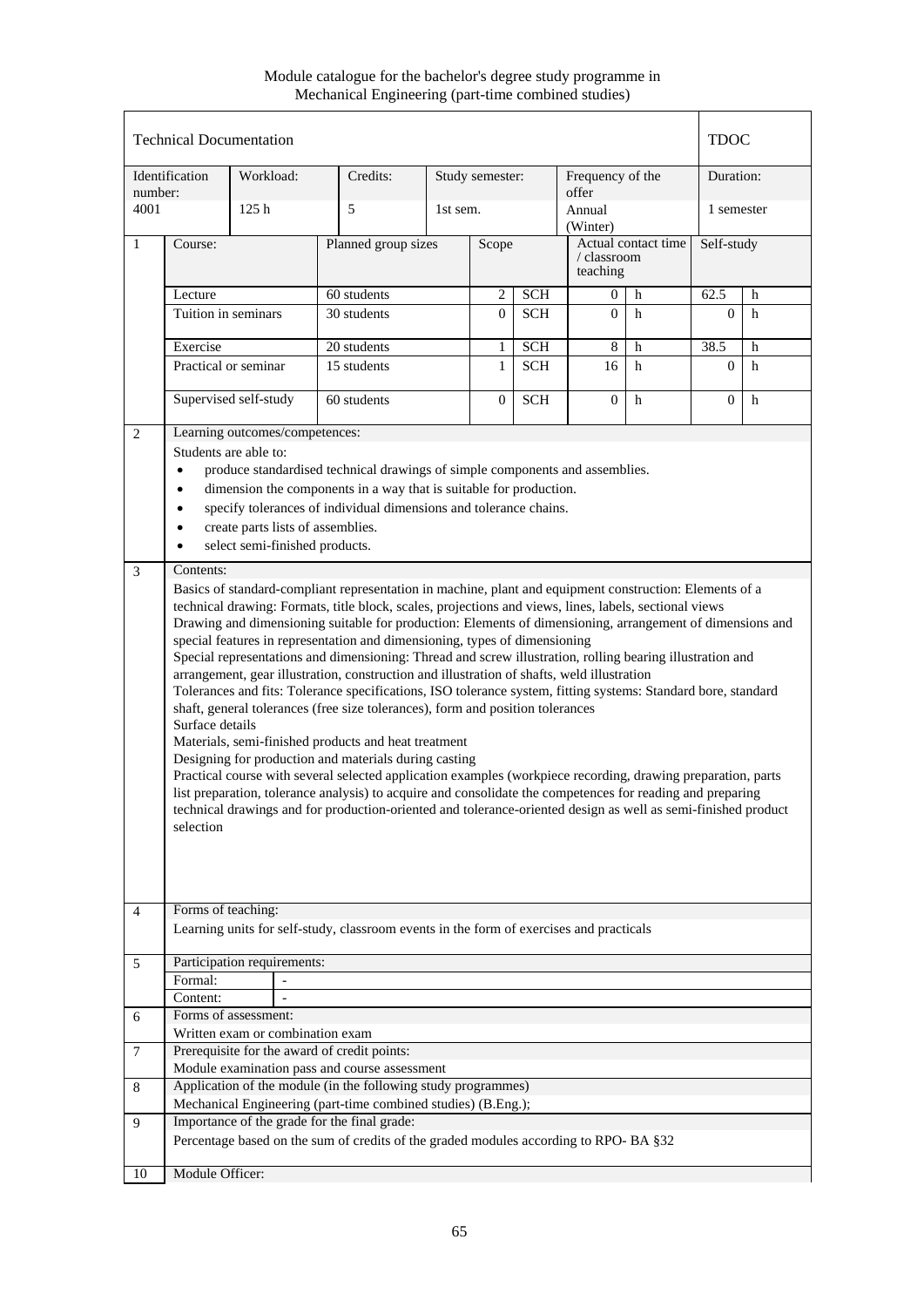|  | Prof. Dr.-Ing. Herbert Funke |
|--|------------------------------|
|  | Other information:           |
|  |                              |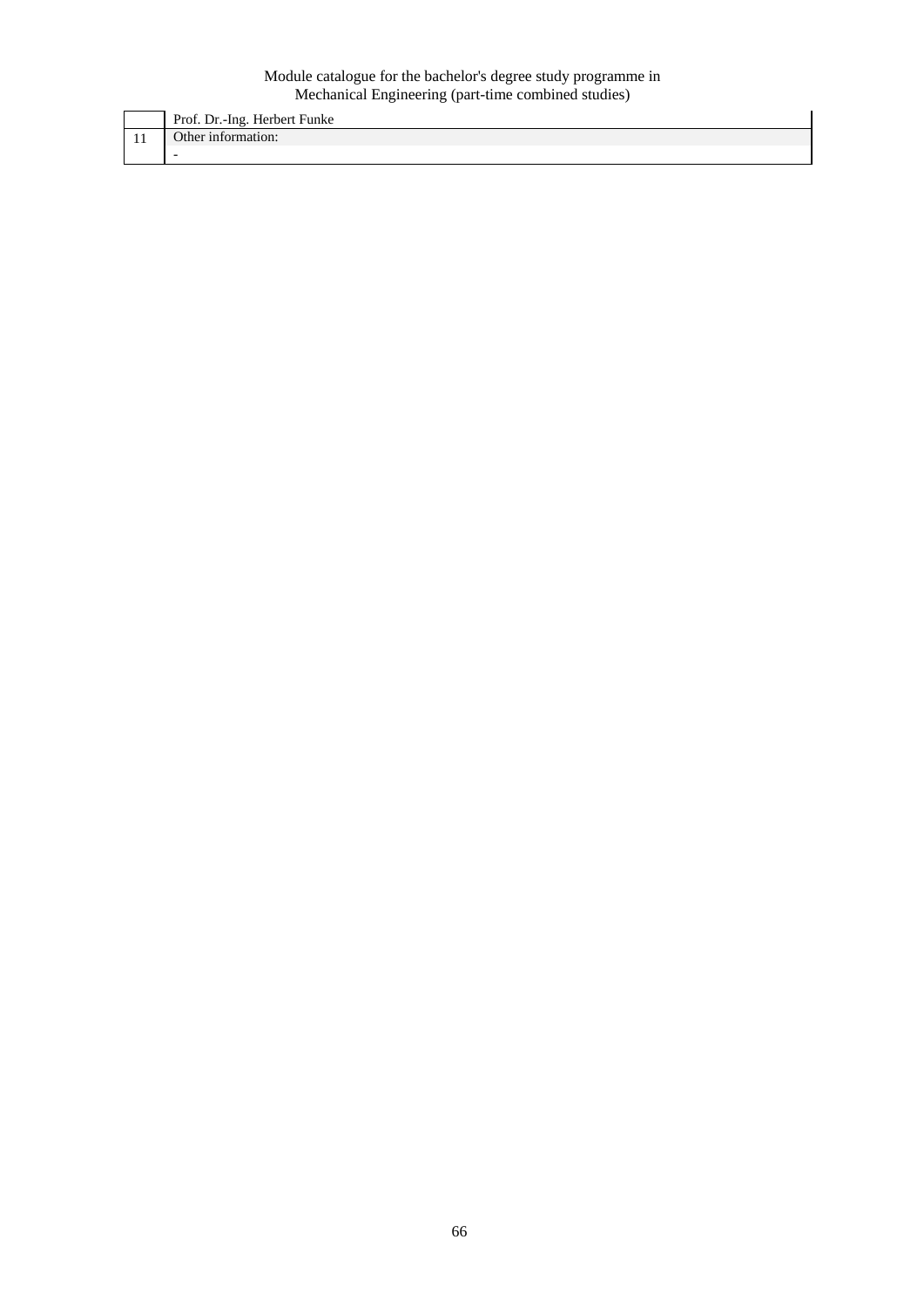Module catalogue for the bachelor's degree study programme in Mechanical Engineering (part-time combined studies)

|                |                                                                                                                                                                                                                                                                                                                               | <b>Engineering Mechanics I</b>                                                           |                                                                                                                                                                                                                                                                                                                                                                                                                                                                                                                                                                                                                                                   |          |                 |                                                |                           |            | TME1           |             |
|----------------|-------------------------------------------------------------------------------------------------------------------------------------------------------------------------------------------------------------------------------------------------------------------------------------------------------------------------------|------------------------------------------------------------------------------------------|---------------------------------------------------------------------------------------------------------------------------------------------------------------------------------------------------------------------------------------------------------------------------------------------------------------------------------------------------------------------------------------------------------------------------------------------------------------------------------------------------------------------------------------------------------------------------------------------------------------------------------------------------|----------|-----------------|------------------------------------------------|---------------------------|------------|----------------|-------------|
| number:        | Identification                                                                                                                                                                                                                                                                                                                | Workload:                                                                                | Credits:                                                                                                                                                                                                                                                                                                                                                                                                                                                                                                                                                                                                                                          |          | Study semester: |                                                | Frequency of the<br>offer |            | Duration:      |             |
| 4003           |                                                                                                                                                                                                                                                                                                                               | 125h                                                                                     | 5                                                                                                                                                                                                                                                                                                                                                                                                                                                                                                                                                                                                                                                 | 1st sem. |                 |                                                | Annual<br>(Winter)        |            | 1 semester     |             |
| $\mathbf{1}$   | Course:                                                                                                                                                                                                                                                                                                                       |                                                                                          | Planned group sizes                                                                                                                                                                                                                                                                                                                                                                                                                                                                                                                                                                                                                               | Scope    |                 | Actual contact time<br>/ classroom<br>teaching |                           | Self-study |                |             |
|                | Lecture                                                                                                                                                                                                                                                                                                                       |                                                                                          | 60 students                                                                                                                                                                                                                                                                                                                                                                                                                                                                                                                                                                                                                                       | 2        | <b>SCH</b>      | $\overline{0}$                                 | h                         | 62.5       | h              |             |
|                | Tuition in seminars                                                                                                                                                                                                                                                                                                           |                                                                                          | 30 students                                                                                                                                                                                                                                                                                                                                                                                                                                                                                                                                                                                                                                       |          | $\overline{0}$  | <b>SCH</b>                                     | $\Omega$                  | h          | $\Omega$       | h           |
|                | Exercise                                                                                                                                                                                                                                                                                                                      |                                                                                          | 20 students                                                                                                                                                                                                                                                                                                                                                                                                                                                                                                                                                                                                                                       |          | $\overline{c}$  | <b>SCH</b>                                     | 16                        | h          | 46.5           | h           |
|                |                                                                                                                                                                                                                                                                                                                               | Practical or seminar                                                                     | 15 students                                                                                                                                                                                                                                                                                                                                                                                                                                                                                                                                                                                                                                       |          | $\Omega$        | <b>SCH</b>                                     | $\Omega$                  | h          | $\Omega$       | h           |
|                |                                                                                                                                                                                                                                                                                                                               | Supervised self-study                                                                    | 60 students                                                                                                                                                                                                                                                                                                                                                                                                                                                                                                                                                                                                                                       |          | $\overline{0}$  | <b>SCH</b>                                     | $\Omega$                  | h          | $\overline{0}$ | $\mathbf h$ |
| 3              | Learning outcomes/competences:<br>Students are able to<br>apply the axioms of statics.<br>create free-body images.<br>carry out equilibrium investigations analytically on manageable planar or spatial technical examples.<br>calculate focal points.<br>analyse stability problems.<br>analyse force systems with friction. |                                                                                          |                                                                                                                                                                                                                                                                                                                                                                                                                                                                                                                                                                                                                                                   |          |                 |                                                |                           |            |                |             |
|                | Contents:                                                                                                                                                                                                                                                                                                                     | Central plane system of forces<br>General plane force system<br>The spatial force system | Students learn the basic interrelationships of statics as the study of the equilibrium of forces in and on<br>mechanical structures at rest and how to apply its methods.<br>Introduction: Delimitation of topics, conventions<br>Fundamentals of statics: Concept of force, axioms of statics<br>Determining the bearing reactions for single-part systems of rigid bodies in the plane<br>Determining the bearing and intermediate reactions for multi-part systems of rigid bodies<br>Focus: Body, volume, area, line centre of gravity, stability, Guldin's rules<br>Friction: Static and dynamic friction, rope friction, rolling resistance |          |                 |                                                |                           |            |                |             |
| $\overline{4}$ | Forms of teaching:                                                                                                                                                                                                                                                                                                            |                                                                                          | Learning units for self-study, classroom sessions in the form of exercises                                                                                                                                                                                                                                                                                                                                                                                                                                                                                                                                                                        |          |                 |                                                |                           |            |                |             |
| 5              |                                                                                                                                                                                                                                                                                                                               | Participation requirements:                                                              |                                                                                                                                                                                                                                                                                                                                                                                                                                                                                                                                                                                                                                                   |          |                 |                                                |                           |            |                |             |
|                | Formal:                                                                                                                                                                                                                                                                                                                       |                                                                                          |                                                                                                                                                                                                                                                                                                                                                                                                                                                                                                                                                                                                                                                   |          |                 |                                                |                           |            |                |             |
|                | Content:                                                                                                                                                                                                                                                                                                                      |                                                                                          |                                                                                                                                                                                                                                                                                                                                                                                                                                                                                                                                                                                                                                                   |          |                 |                                                |                           |            |                |             |
| 6              |                                                                                                                                                                                                                                                                                                                               | Forms of assessment:                                                                     |                                                                                                                                                                                                                                                                                                                                                                                                                                                                                                                                                                                                                                                   |          |                 |                                                |                           |            |                |             |
|                |                                                                                                                                                                                                                                                                                                                               | Written examination or oral examination                                                  |                                                                                                                                                                                                                                                                                                                                                                                                                                                                                                                                                                                                                                                   |          |                 |                                                |                           |            |                |             |
| 7              |                                                                                                                                                                                                                                                                                                                               | Module examination pass                                                                  | Prerequisite for the award of credit points:                                                                                                                                                                                                                                                                                                                                                                                                                                                                                                                                                                                                      |          |                 |                                                |                           |            |                |             |
| 8              |                                                                                                                                                                                                                                                                                                                               |                                                                                          | Application of the module (in the following study programmes)                                                                                                                                                                                                                                                                                                                                                                                                                                                                                                                                                                                     |          |                 |                                                |                           |            |                |             |
|                |                                                                                                                                                                                                                                                                                                                               |                                                                                          | Mechanical Engineering (part-time combined studies) (B.Eng.);                                                                                                                                                                                                                                                                                                                                                                                                                                                                                                                                                                                     |          |                 |                                                |                           |            |                |             |
| 9              |                                                                                                                                                                                                                                                                                                                               |                                                                                          | Importance of the grade for the final grade:<br>Percentage based on the sum of credits of the graded modules according to RPO- BA §32.                                                                                                                                                                                                                                                                                                                                                                                                                                                                                                            |          |                 |                                                |                           |            |                |             |
| 10             | Module Officer:                                                                                                                                                                                                                                                                                                               |                                                                                          |                                                                                                                                                                                                                                                                                                                                                                                                                                                                                                                                                                                                                                                   |          |                 |                                                |                           |            |                |             |
|                |                                                                                                                                                                                                                                                                                                                               | Prof. Dr.-Ing. Raimund Kisse                                                             |                                                                                                                                                                                                                                                                                                                                                                                                                                                                                                                                                                                                                                                   |          |                 |                                                |                           |            |                |             |
| 11             | Other information:                                                                                                                                                                                                                                                                                                            |                                                                                          |                                                                                                                                                                                                                                                                                                                                                                                                                                                                                                                                                                                                                                                   |          |                 |                                                |                           |            |                |             |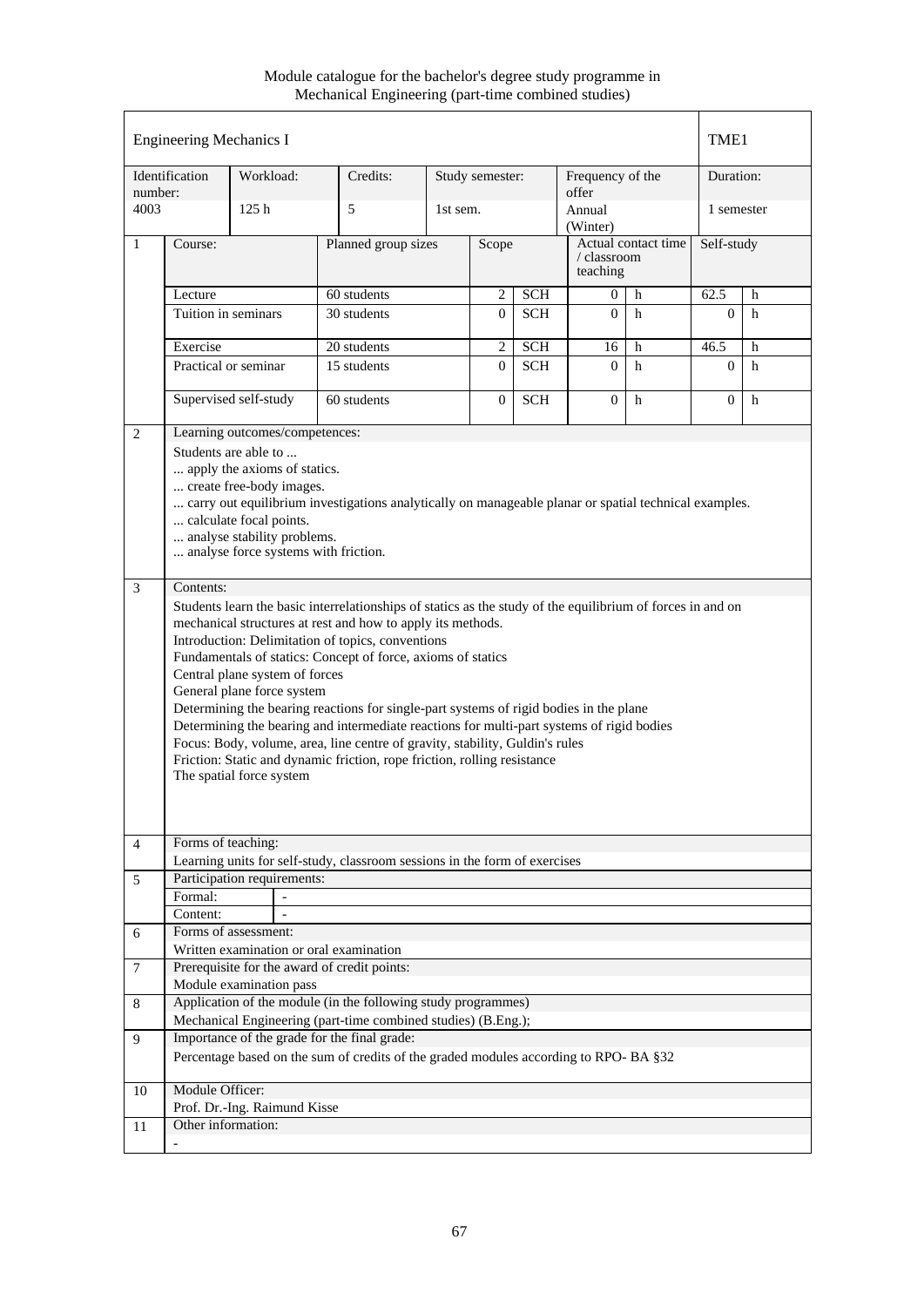|                 |                                                                                                                                                                                                                                                                                                                                                                                     | <b>Engineering Mechanics II</b>                                                                                                |                                                                                                                                                                                                                                                                                                                           |          |                 |            |                                                |   | TME <sub>2</sub> |   |
|-----------------|-------------------------------------------------------------------------------------------------------------------------------------------------------------------------------------------------------------------------------------------------------------------------------------------------------------------------------------------------------------------------------------|--------------------------------------------------------------------------------------------------------------------------------|---------------------------------------------------------------------------------------------------------------------------------------------------------------------------------------------------------------------------------------------------------------------------------------------------------------------------|----------|-----------------|------------|------------------------------------------------|---|------------------|---|
|                 | Identification                                                                                                                                                                                                                                                                                                                                                                      | Workload:                                                                                                                      | Credits:                                                                                                                                                                                                                                                                                                                  |          | Study semester: |            | Frequency of the                               |   | Duration:        |   |
| number:<br>4007 |                                                                                                                                                                                                                                                                                                                                                                                     | 125h                                                                                                                           | 5                                                                                                                                                                                                                                                                                                                         | 2nd sem. |                 |            | offer<br>Annual<br>(Summer)                    |   | 1 semester       |   |
| 1               | Course:                                                                                                                                                                                                                                                                                                                                                                             |                                                                                                                                | Planned group sizes                                                                                                                                                                                                                                                                                                       |          | Scope           |            | Actual contact<br>time / classroom<br>teaching |   | Self-study       |   |
|                 | Lecture                                                                                                                                                                                                                                                                                                                                                                             |                                                                                                                                | 60 students                                                                                                                                                                                                                                                                                                               |          | 2               | <b>SCH</b> | 0                                              | h | 62.5             | h |
|                 |                                                                                                                                                                                                                                                                                                                                                                                     | Tuition in seminars                                                                                                            | 30 students                                                                                                                                                                                                                                                                                                               |          | $\theta$        | <b>SCH</b> | $\Omega$                                       | h | $\Omega$         | h |
|                 | Exercise                                                                                                                                                                                                                                                                                                                                                                            |                                                                                                                                | 20 students                                                                                                                                                                                                                                                                                                               |          | 2               | <b>SCH</b> | 16                                             | h | 46.5             | h |
|                 |                                                                                                                                                                                                                                                                                                                                                                                     | Practical or seminar                                                                                                           | 15 students                                                                                                                                                                                                                                                                                                               |          | $\Omega$        | <b>SCH</b> | $\Omega$                                       | h | $\Omega$         | h |
|                 |                                                                                                                                                                                                                                                                                                                                                                                     | Supervised self-study                                                                                                          | 60 students                                                                                                                                                                                                                                                                                                               |          | $\overline{0}$  | <b>SCH</b> | $\Omega$                                       | h | $\overline{0}$   | h |
| $\overline{2}$  | Learning outcomes/competences:<br>The students are able to carry out strength checks for simple statically or dynamically stressed components using<br>relevant material parameters. They learn the basic relationships between external loads and the resulting internal<br>stresses and deformations and are able to reproduce these and transfer them to practical applications. |                                                                                                                                |                                                                                                                                                                                                                                                                                                                           |          |                 |            |                                                |   |                  |   |
| 3               | Contents:                                                                                                                                                                                                                                                                                                                                                                           |                                                                                                                                |                                                                                                                                                                                                                                                                                                                           |          |                 |            |                                                |   |                  |   |
|                 | Bending stress<br><b>Torsional stress</b><br><b>Buckling stresses</b>                                                                                                                                                                                                                                                                                                               | Tensile/compressive loading<br>Deformation and thermal stresses<br>Stress on notched components<br>Internal forces on the beam | Introduction: Delimitation of topics, conventions<br>Assessment of failure under static loading<br>Vibratory stress on notch-free components<br>First and second order moments of area, moments of resistance<br>Shear force-induced shear stresses in bending beams<br>Multi-axial stress states and equivalent stresses |          |                 |            |                                                |   |                  |   |
| 4               |                                                                                                                                                                                                                                                                                                                                                                                     | Forms of teaching:                                                                                                             | Learning units for self-study, classroom sessions in the form of exercises                                                                                                                                                                                                                                                |          |                 |            |                                                |   |                  |   |
| 5               |                                                                                                                                                                                                                                                                                                                                                                                     | Participation requirements:                                                                                                    |                                                                                                                                                                                                                                                                                                                           |          |                 |            |                                                |   |                  |   |
|                 | Formal:                                                                                                                                                                                                                                                                                                                                                                             |                                                                                                                                |                                                                                                                                                                                                                                                                                                                           |          |                 |            |                                                |   |                  |   |
|                 | Content:                                                                                                                                                                                                                                                                                                                                                                            | $\qquad \qquad \blacksquare$                                                                                                   |                                                                                                                                                                                                                                                                                                                           |          |                 |            |                                                |   |                  |   |
| 6               |                                                                                                                                                                                                                                                                                                                                                                                     | Forms of assessment:                                                                                                           |                                                                                                                                                                                                                                                                                                                           |          |                 |            |                                                |   |                  |   |
|                 |                                                                                                                                                                                                                                                                                                                                                                                     | Written examination or oral examination                                                                                        | Prerequisite for the award of credit points:                                                                                                                                                                                                                                                                              |          |                 |            |                                                |   |                  |   |
| $\tau$          |                                                                                                                                                                                                                                                                                                                                                                                     | Module examination pass                                                                                                        |                                                                                                                                                                                                                                                                                                                           |          |                 |            |                                                |   |                  |   |
| 8               |                                                                                                                                                                                                                                                                                                                                                                                     |                                                                                                                                | Application of the module (in the following study programmes)                                                                                                                                                                                                                                                             |          |                 |            |                                                |   |                  |   |
|                 |                                                                                                                                                                                                                                                                                                                                                                                     |                                                                                                                                | Mechanical Engineering (part-time combined studies) (B.Eng.);                                                                                                                                                                                                                                                             |          |                 |            |                                                |   |                  |   |
| 9               |                                                                                                                                                                                                                                                                                                                                                                                     |                                                                                                                                | Importance of the grade for the final grade:<br>Percentage based on the sum of credits of the graded modules according to RPO-BA §32                                                                                                                                                                                      |          |                 |            |                                                |   |                  |   |
| 10              | Module Officer:                                                                                                                                                                                                                                                                                                                                                                     |                                                                                                                                |                                                                                                                                                                                                                                                                                                                           |          |                 |            |                                                |   |                  |   |
|                 |                                                                                                                                                                                                                                                                                                                                                                                     | Prof. Dr.-Ing. Raimund Kisse                                                                                                   |                                                                                                                                                                                                                                                                                                                           |          |                 |            |                                                |   |                  |   |
| 11              | Other information:                                                                                                                                                                                                                                                                                                                                                                  |                                                                                                                                |                                                                                                                                                                                                                                                                                                                           |          |                 |            |                                                |   |                  |   |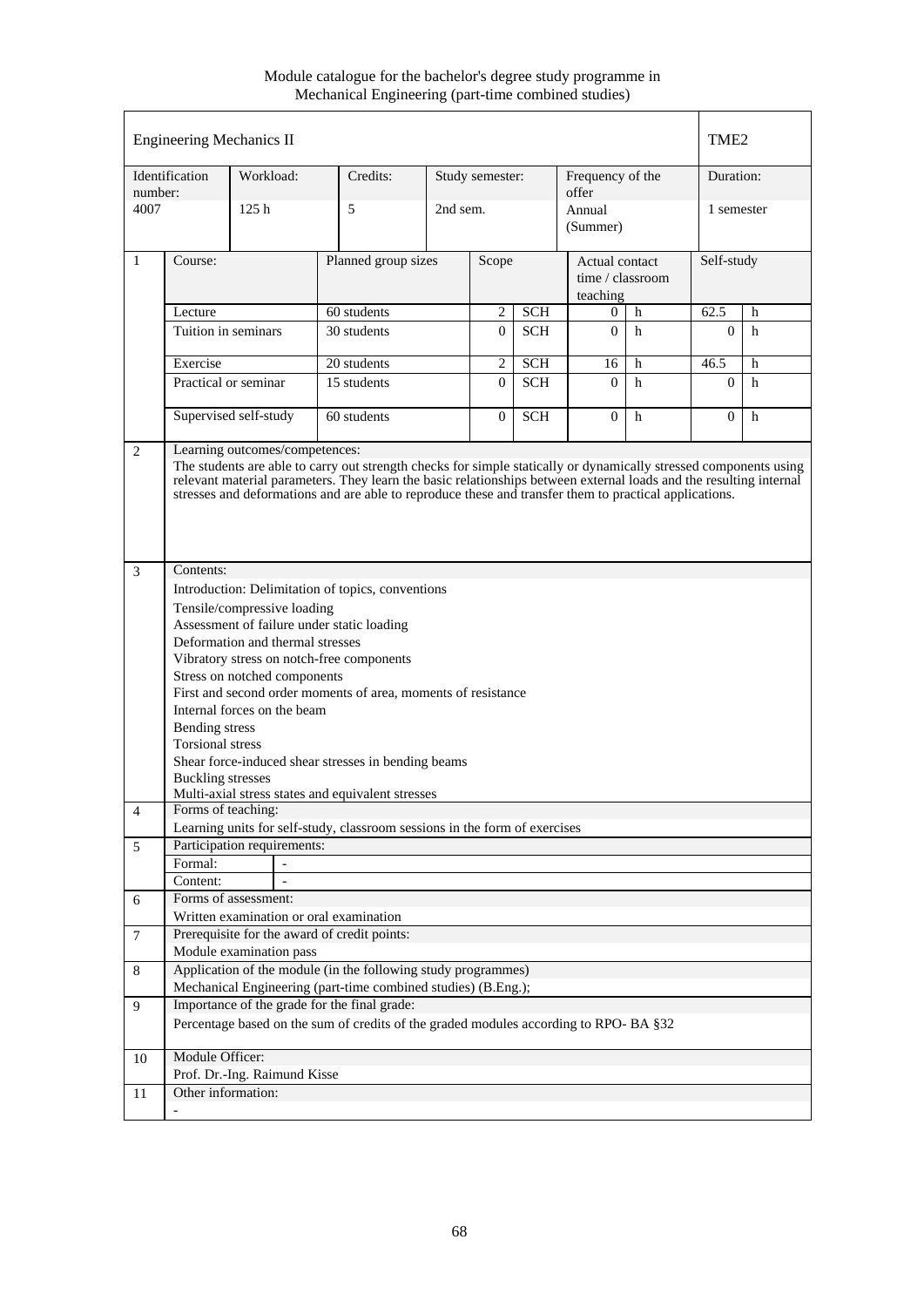Module catalogue for the bachelor's degree study programme in Mechanical Engineering (part-time combined studies)

|                |                     | <b>Engineering Mechanics III</b>                               |                                                                                                                                                                                                                                                                                                                                                                                                                                                                                                                                                                                                                                                                                                 |          |                 |                                                |                           |            | TME3           |   |
|----------------|---------------------|----------------------------------------------------------------|-------------------------------------------------------------------------------------------------------------------------------------------------------------------------------------------------------------------------------------------------------------------------------------------------------------------------------------------------------------------------------------------------------------------------------------------------------------------------------------------------------------------------------------------------------------------------------------------------------------------------------------------------------------------------------------------------|----------|-----------------|------------------------------------------------|---------------------------|------------|----------------|---|
| number:        | Identification      | Workload:                                                      | Credits:                                                                                                                                                                                                                                                                                                                                                                                                                                                                                                                                                                                                                                                                                        |          | Study semester: |                                                | Frequency of the<br>offer |            | Duration:      |   |
| 4010           |                     | 125h                                                           | 5                                                                                                                                                                                                                                                                                                                                                                                                                                                                                                                                                                                                                                                                                               | 3rd sem. |                 |                                                | Annual<br>(Winter)        |            | 1 semester     |   |
| 1              | Course:             |                                                                | Planned group sizes                                                                                                                                                                                                                                                                                                                                                                                                                                                                                                                                                                                                                                                                             | Scope    |                 | Actual contact time<br>/ classroom<br>teaching |                           | Self-study |                |   |
|                | Lecture             |                                                                | 60 students                                                                                                                                                                                                                                                                                                                                                                                                                                                                                                                                                                                                                                                                                     |          | 2               | <b>SCH</b>                                     | $\overline{0}$            | h          | 62.5           | h |
|                | Tuition in seminars |                                                                | 30 students                                                                                                                                                                                                                                                                                                                                                                                                                                                                                                                                                                                                                                                                                     |          | $\Omega$        | <b>SCH</b>                                     | $\Omega$                  | h          | $\Omega$       | h |
|                | Exercise            |                                                                | 20 students                                                                                                                                                                                                                                                                                                                                                                                                                                                                                                                                                                                                                                                                                     |          | $\overline{c}$  | <b>SCH</b>                                     | 16                        | h          | 46.5           | h |
|                |                     | Practical or seminar                                           | 15 students                                                                                                                                                                                                                                                                                                                                                                                                                                                                                                                                                                                                                                                                                     |          | $\overline{0}$  | <b>SCH</b>                                     | $\Omega$                  | h          | $\overline{0}$ | h |
|                |                     | Supervised self-study                                          | 60 students                                                                                                                                                                                                                                                                                                                                                                                                                                                                                                                                                                                                                                                                                     |          | $\overline{0}$  | <b>SCH</b>                                     | $\Omega$                  | h          | $\overline{0}$ | h |
| 3              | Contents:           | processes and loads.<br>Introduction to the topic delimitation | Students are able to analyse, design and dimension mechanical movement processes. They have the skills to<br>assign and apply suitable solution methods to dynamic problems. They can calculate and evaluate movement<br>Kinematics: Kinematics of the point, kinematics of the disc<br>Kinetics: Kinetics of the mass point, pure translational motion; work, energy, power; momentum, momentum<br>theorem, momentum conservation law for mass points; motion of a body in a medium; rotation of a body about a<br>fixed axis; work, energy, power in rotational motion; momentum, momentum theorem, momentum conservation<br>law in rotational motion; general, planar motion of a rigid body |          |                 |                                                |                           |            |                |   |
| $\overline{4}$ | Forms of teaching:  |                                                                |                                                                                                                                                                                                                                                                                                                                                                                                                                                                                                                                                                                                                                                                                                 |          |                 |                                                |                           |            |                |   |
|                |                     |                                                                | Learning units for self-study, classroom sessions in the form of exercises                                                                                                                                                                                                                                                                                                                                                                                                                                                                                                                                                                                                                      |          |                 |                                                |                           |            |                |   |
| 5              |                     | Participation requirements:                                    |                                                                                                                                                                                                                                                                                                                                                                                                                                                                                                                                                                                                                                                                                                 |          |                 |                                                |                           |            |                |   |
|                | Formal:             | $\equiv$                                                       |                                                                                                                                                                                                                                                                                                                                                                                                                                                                                                                                                                                                                                                                                                 |          |                 |                                                |                           |            |                |   |
|                | Content:            |                                                                |                                                                                                                                                                                                                                                                                                                                                                                                                                                                                                                                                                                                                                                                                                 |          |                 |                                                |                           |            |                |   |
| 6              |                     | Forms of assessment:                                           |                                                                                                                                                                                                                                                                                                                                                                                                                                                                                                                                                                                                                                                                                                 |          |                 |                                                |                           |            |                |   |
|                |                     |                                                                | Written examination or oral examination                                                                                                                                                                                                                                                                                                                                                                                                                                                                                                                                                                                                                                                         |          |                 |                                                |                           |            |                |   |
| $\tau$         |                     |                                                                | Prerequisite for the award of credit points:                                                                                                                                                                                                                                                                                                                                                                                                                                                                                                                                                                                                                                                    |          |                 |                                                |                           |            |                |   |
|                |                     | Module examination pass                                        |                                                                                                                                                                                                                                                                                                                                                                                                                                                                                                                                                                                                                                                                                                 |          |                 |                                                |                           |            |                |   |
| 8              |                     |                                                                | Application of the module (in the following study programmes)                                                                                                                                                                                                                                                                                                                                                                                                                                                                                                                                                                                                                                   |          |                 |                                                |                           |            |                |   |
|                |                     |                                                                | Mechanical Engineering (part-time combined studies) (B.Eng.);                                                                                                                                                                                                                                                                                                                                                                                                                                                                                                                                                                                                                                   |          |                 |                                                |                           |            |                |   |
| 9              |                     |                                                                | Importance of the grade for the final grade:                                                                                                                                                                                                                                                                                                                                                                                                                                                                                                                                                                                                                                                    |          |                 |                                                |                           |            |                |   |
|                |                     |                                                                | Percentage based on the sum of credits of the graded modules according to RPO- BA §32                                                                                                                                                                                                                                                                                                                                                                                                                                                                                                                                                                                                           |          |                 |                                                |                           |            |                |   |
| 10             | Module Officer:     |                                                                |                                                                                                                                                                                                                                                                                                                                                                                                                                                                                                                                                                                                                                                                                                 |          |                 |                                                |                           |            |                |   |
|                |                     | Prof. Dr.-Ing. Raimund Kisse                                   |                                                                                                                                                                                                                                                                                                                                                                                                                                                                                                                                                                                                                                                                                                 |          |                 |                                                |                           |            |                |   |
| 11             | Other information:  |                                                                |                                                                                                                                                                                                                                                                                                                                                                                                                                                                                                                                                                                                                                                                                                 |          |                 |                                                |                           |            |                |   |
|                |                     |                                                                |                                                                                                                                                                                                                                                                                                                                                                                                                                                                                                                                                                                                                                                                                                 |          |                 |                                                |                           |            |                |   |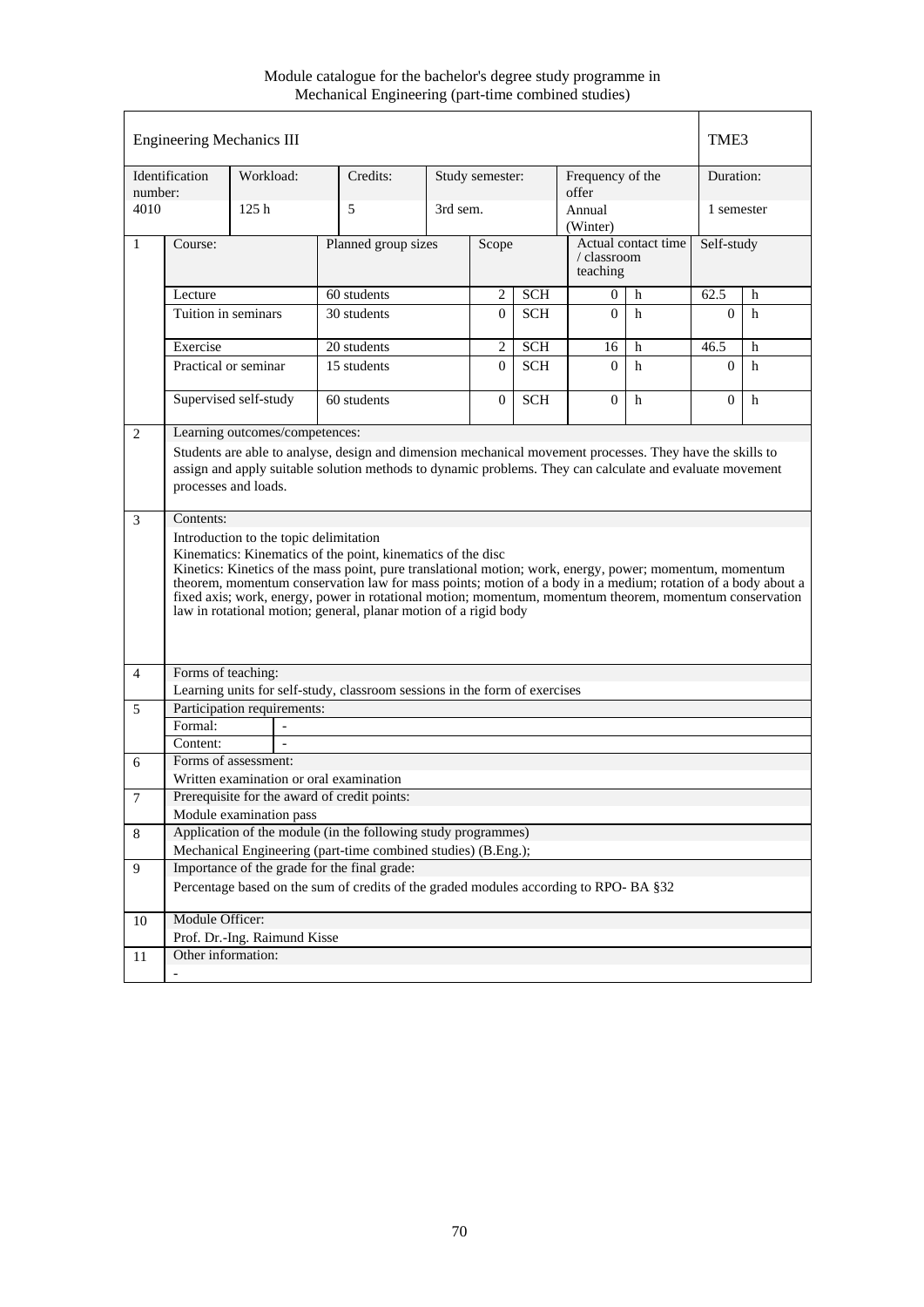Module catalogue for the bachelor's degree study programme in Mechanical Engineering (part-time combined studies)

|                | <b>Technical English</b> |                                            |                                                                                                                                                                                                                                                                                                                                                                                                                                                                                                                                                                                                                                                                          |                     |                  |            |                                                |   | <b>TENG</b>    |   |
|----------------|--------------------------|--------------------------------------------|--------------------------------------------------------------------------------------------------------------------------------------------------------------------------------------------------------------------------------------------------------------------------------------------------------------------------------------------------------------------------------------------------------------------------------------------------------------------------------------------------------------------------------------------------------------------------------------------------------------------------------------------------------------------------|---------------------|------------------|------------|------------------------------------------------|---|----------------|---|
| number:        | Identification           | Workload:                                  | Credits:                                                                                                                                                                                                                                                                                                                                                                                                                                                                                                                                                                                                                                                                 |                     | Study semester:  |            | Frequency of the<br>offer                      |   | Duration:      |   |
| 4026           |                          | 125h                                       | 5                                                                                                                                                                                                                                                                                                                                                                                                                                                                                                                                                                                                                                                                        |                     | 62nd or 6th sem. |            | Annual<br>(Summer)                             |   | 1 semester     |   |
| $\mathbf{1}$   | Course:                  |                                            |                                                                                                                                                                                                                                                                                                                                                                                                                                                                                                                                                                                                                                                                          | Planned group sizes |                  | Scope      | Actual contact<br>time / classroom<br>teaching |   | Self-study     |   |
|                | Lecture                  |                                            | 60 students                                                                                                                                                                                                                                                                                                                                                                                                                                                                                                                                                                                                                                                              |                     |                  | <b>SCH</b> | h<br>0                                         |   | 62.5<br>h      |   |
|                | Tuition in seminars      |                                            | 30 students                                                                                                                                                                                                                                                                                                                                                                                                                                                                                                                                                                                                                                                              |                     | $\Omega$         | <b>SCH</b> | $\Omega$                                       | h | $\Omega$       | h |
|                | Exercise                 |                                            | 20 students                                                                                                                                                                                                                                                                                                                                                                                                                                                                                                                                                                                                                                                              |                     | 2                | <b>SCH</b> | 16                                             | h | 46.5           | h |
|                |                          | Practical or seminar                       | 15 students                                                                                                                                                                                                                                                                                                                                                                                                                                                                                                                                                                                                                                                              |                     | $\Omega$         | <b>SCH</b> | $\Omega$                                       | h | $\overline{0}$ | h |
|                |                          | Supervised self-study                      | 60 students                                                                                                                                                                                                                                                                                                                                                                                                                                                                                                                                                                                                                                                              |                     | $\overline{0}$   | <b>SCH</b> | $\mathbf{0}$                                   | h | $\overline{0}$ | h |
| $\overline{3}$ | Contents:                | and project work.<br>for the target group. | and achieved a B2.1 level. They possess a sound basic vocabulary of Technical English and master the<br>contextually relevant grammar. They communicate spontaneously and fluently in engineering job situations.<br>They formulate issues confidently, clearly and in detail in English both in speaking and writing<br>- Social competence: They try out and consolidate communicative key skills in English presentations, teamwork<br>- Methodological competence: They use targeted strategies for content acquisition and critical analysis of<br>technical texts and for solving contextual tasks. They can present technical issues in a way that is appropriate |                     |                  |            |                                                |   |                |   |
|                |                          |                                            | - The students can describe relevant engineering disciplines.<br>- They master the core terminology of the technical topic (e.g. base units in engineering; dimensions and shapes;<br>mathematical operations; forces and mechanisms; properties of materials; manufacturing and automation;<br>energy and electricity; logistics; data processing and transmission).<br>- They possess interdisciplinary skills (emailing; project work; presentation techniques; discussing diagrams).                                                                                                                                                                                 |                     |                  |            |                                                |   |                |   |
| $\overline{4}$ | Forms of teaching:       |                                            | Learning units for self-study, classroom sessions in the form of exercises                                                                                                                                                                                                                                                                                                                                                                                                                                                                                                                                                                                               |                     |                  |            |                                                |   |                |   |
| 5              | Formal:                  | Participation requirements:                |                                                                                                                                                                                                                                                                                                                                                                                                                                                                                                                                                                                                                                                                          |                     |                  |            |                                                |   |                |   |
|                | Content:                 |                                            |                                                                                                                                                                                                                                                                                                                                                                                                                                                                                                                                                                                                                                                                          |                     |                  |            |                                                |   |                |   |
| 6              |                          | Forms of assessment:                       |                                                                                                                                                                                                                                                                                                                                                                                                                                                                                                                                                                                                                                                                          |                     |                  |            |                                                |   |                |   |
|                |                          | Combination examination                    |                                                                                                                                                                                                                                                                                                                                                                                                                                                                                                                                                                                                                                                                          |                     |                  |            |                                                |   |                |   |
| $\overline{7}$ |                          | Module examination pass                    | Prerequisite for the award of credit points:                                                                                                                                                                                                                                                                                                                                                                                                                                                                                                                                                                                                                             |                     |                  |            |                                                |   |                |   |
| $\,8\,$        |                          |                                            | Application of the module (in the following study programmes)                                                                                                                                                                                                                                                                                                                                                                                                                                                                                                                                                                                                            |                     |                  |            |                                                |   |                |   |
|                |                          | combined studies) (B.Eng.);                | Electrical Engineering (part-time combined studies) (B.Eng.); Mechanical Engineering (part-time                                                                                                                                                                                                                                                                                                                                                                                                                                                                                                                                                                          |                     |                  |            |                                                |   |                |   |
| 9              |                          |                                            | Importance of the grade for the final grade:<br>Percentage based on the sum of credits of the graded modules according to RPO- BA §32                                                                                                                                                                                                                                                                                                                                                                                                                                                                                                                                    |                     |                  |            |                                                |   |                |   |
|                |                          |                                            |                                                                                                                                                                                                                                                                                                                                                                                                                                                                                                                                                                                                                                                                          |                     |                  |            |                                                |   |                |   |
| 10             | Module Officer:          | OStR Cornelia Biegler-König                |                                                                                                                                                                                                                                                                                                                                                                                                                                                                                                                                                                                                                                                                          |                     |                  |            |                                                |   |                |   |
| 11             | Other information:       |                                            |                                                                                                                                                                                                                                                                                                                                                                                                                                                                                                                                                                                                                                                                          |                     |                  |            |                                                |   |                |   |
|                |                          |                                            |                                                                                                                                                                                                                                                                                                                                                                                                                                                                                                                                                                                                                                                                          |                     |                  |            |                                                |   |                |   |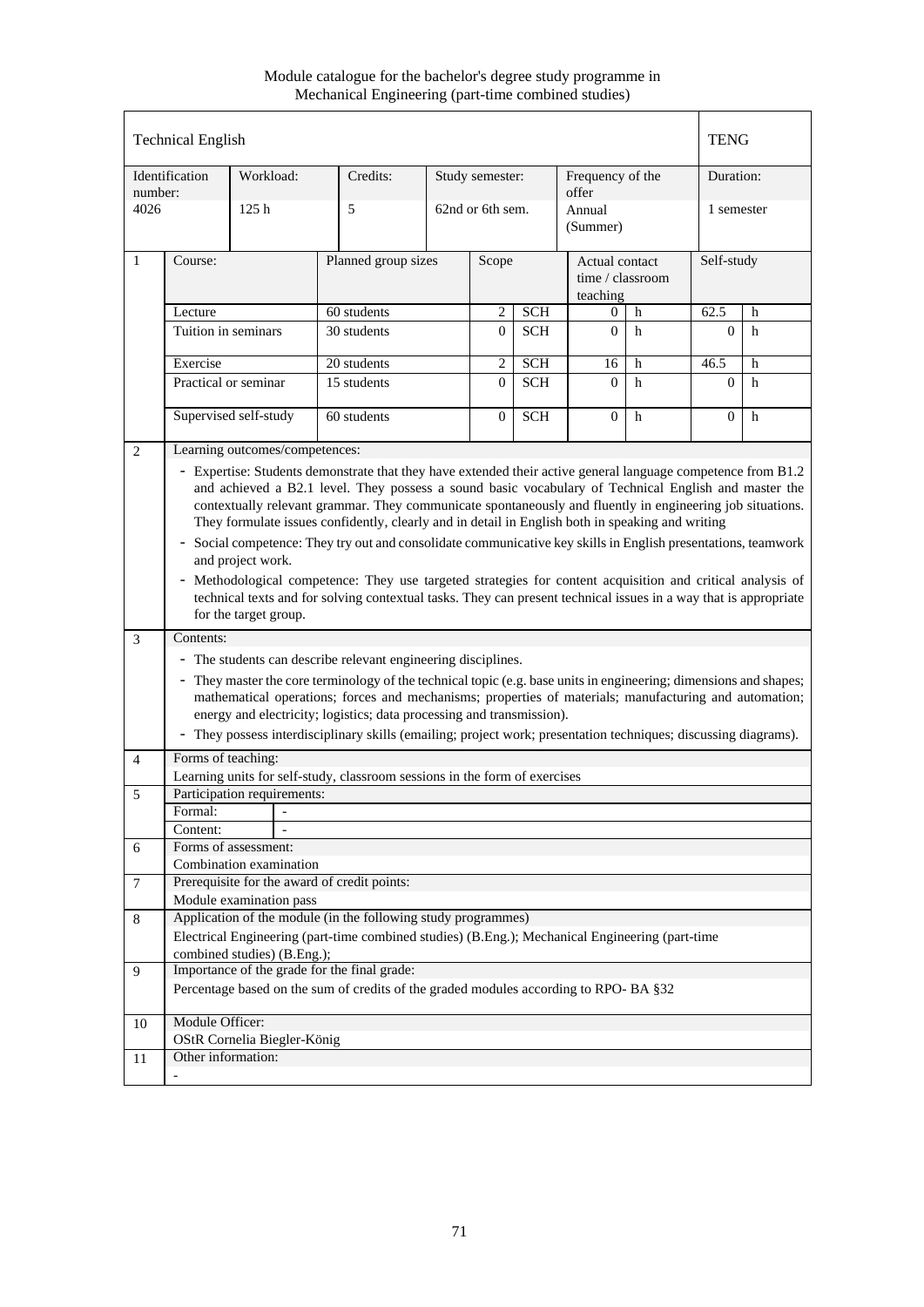Module catalogue for the bachelor's degree study programme in Mechanical Engineering (part-time combined studies)

|                | Thermodynamics           |                                                  |                                                                                                                                                                                                                         |                     |                     |            |                                           |   | <b>TDY</b>       |   |
|----------------|--------------------------|--------------------------------------------------|-------------------------------------------------------------------------------------------------------------------------------------------------------------------------------------------------------------------------|---------------------|---------------------|------------|-------------------------------------------|---|------------------|---|
| number:        | Identification           | Workload:                                        | Credits:                                                                                                                                                                                                                |                     | Study semester:     |            | Frequency of the<br>offer                 |   | Duration:        |   |
| 4014           |                          | 125                                              | 5                                                                                                                                                                                                                       |                     | 5 or 7 respectively |            | Annual (Winter)                           |   | 1 semester       |   |
| 1              | Course:                  |                                                  |                                                                                                                                                                                                                         | Planned group sizes |                     | Scope      | Actual contact time<br>classroom teaching |   | Self-study       |   |
|                | Lecture                  |                                                  | 60 students                                                                                                                                                                                                             |                     | 2                   | <b>SCH</b> | 0                                         | h | 62.5<br>h        |   |
|                | Tuition in seminars      |                                                  | 30 students                                                                                                                                                                                                             |                     | $\Omega$            | <b>SCH</b> | 0                                         | h | $\Omega$         | h |
|                | Exercise                 |                                                  | 20 students                                                                                                                                                                                                             |                     | 1                   | <b>SCH</b> | 8                                         | h | 38.5             | h |
|                |                          | Practical or seminar                             | 15 students                                                                                                                                                                                                             |                     | 1                   | <b>SCH</b> | 16                                        | h | $\Omega$         | h |
|                | Supervised self<br>study |                                                  | 60 students                                                                                                                                                                                                             |                     | $\mathbf{0}$        | <b>SCH</b> | $\overline{0}$                            | h | $\boldsymbol{0}$ | h |
| 2              |                          | Learning outcomes/competences:                   |                                                                                                                                                                                                                         |                     |                     |            |                                           |   |                  |   |
|                |                          | Students are able to:                            |                                                                                                                                                                                                                         |                     |                     |            |                                           |   |                  |   |
|                | $\bullet$                |                                                  | apply basic thermodynamic concepts safely and simplify thermodynamic problems.                                                                                                                                          |                     |                     |            |                                           |   |                  |   |
|                | $\bullet$                |                                                  | set up and solve mass and energy balances.                                                                                                                                                                              |                     |                     |            |                                           |   |                  |   |
|                | $\bullet$                | assess energy conversions.                       |                                                                                                                                                                                                                         |                     |                     |            |                                           |   |                  |   |
|                | $\bullet$<br>$\bullet$   |                                                  | apply and distinguish between laws for ideal and real fluids.<br>calculate and evaluate idealised circular processes.                                                                                                   |                     |                     |            |                                           |   |                  |   |
|                | $\bullet$                |                                                  | explain the structure and function of an internal combustion engine; explain the thermodynamic                                                                                                                          |                     |                     |            |                                           |   |                  |   |
|                |                          |                                                  | differences between petrol and diesel engines; explain the difference between 2-stroke and 4-stroke                                                                                                                     |                     |                     |            |                                           |   |                  |   |
|                | engines.                 |                                                  |                                                                                                                                                                                                                         |                     |                     |            |                                           |   |                  |   |
|                |                          |                                                  | solve simple problems of heat transfer.                                                                                                                                                                                 |                     |                     |            |                                           |   |                  |   |
| 3              | Contents:                |                                                  |                                                                                                                                                                                                                         |                     |                     |            |                                           |   |                  |   |
|                |                          |                                                  | The thermodynamic and material basics for technical energy conversions and transfers as well as the basics for<br>questions of rational energy conversion are taught.                                                   |                     |                     |            |                                           |   |                  |   |
|                |                          |                                                  | Thermodynamic basics: Open, closed, confined, homogeneous, heterogeneous and adiabatic systems, system                                                                                                                  |                     |                     |            |                                           |   |                  |   |
|                |                          |                                                  | boundary, thermal, specific and molecular state variables, processes, ideal gas, thermal equation of state<br>First law of thermodynamics: Heat, work, enthalpy, internal energy, power, specific heat capacity, law of |                     |                     |            |                                           |   |                  |   |
|                |                          | conservation of energy                           |                                                                                                                                                                                                                         |                     |                     |            |                                           |   |                  |   |
|                |                          |                                                  | Second law of thermodynamics: Irreversibility, dissipation, entropy                                                                                                                                                     |                     |                     |            |                                           |   |                  |   |
|                |                          |                                                  | Reversible changes of state: Application of the thermal equation of state, application of the first and second law                                                                                                      |                     |                     |            |                                           |   |                  |   |
|                |                          |                                                  | for reversible isobaric, isothermal, isochoric, isentropic and polytropic changes of state, $p/v$ diagram                                                                                                               |                     |                     |            |                                           |   |                  |   |
|                |                          |                                                  | Real fluids: p/v/T-, log p/h-, T/s- and h/s-diagram for real fluids, two-phase area, boiling line, dew line,<br>saturated and superheated steam, steam content, steam pressure, boiling temperature                     |                     |                     |            |                                           |   |                  |   |
|                |                          |                                                  | Circular processes: supercritical and subcritical process, ideal comparative process (Joule, Clausius Rankine),                                                                                                         |                     |                     |            |                                           |   |                  |   |
|                |                          |                                                  | isentropic, Carnot and thermal efficiency, internal combustion engines, diesel and petrol engines, gas turbines                                                                                                         |                     |                     |            |                                           |   |                  |   |
|                |                          |                                                  | in the Joule process, course of processes in $p/v$ , $\log p/h$ , $T/s$ and $h/s$ diagrams                                                                                                                              |                     |                     |            |                                           |   |                  |   |
|                |                          |                                                  | Structure and function of an internal combustion engine; diesel and petrol engine; 2-stroke and 4-stroke engine                                                                                                         |                     |                     |            |                                           |   |                  |   |
|                | heat carrier             |                                                  | Heat transfer: Heat conduction, natural and forced convection, heat transfer, heat transmission, heat radiation,                                                                                                        |                     |                     |            |                                           |   |                  |   |
|                |                          |                                                  |                                                                                                                                                                                                                         |                     |                     |            |                                           |   |                  |   |
|                |                          |                                                  |                                                                                                                                                                                                                         |                     |                     |            |                                           |   |                  |   |
|                |                          |                                                  |                                                                                                                                                                                                                         |                     |                     |            |                                           |   |                  |   |
|                |                          |                                                  |                                                                                                                                                                                                                         |                     |                     |            |                                           |   |                  |   |
|                |                          |                                                  |                                                                                                                                                                                                                         |                     |                     |            |                                           |   |                  |   |
| $\overline{4}$ | Forms of teaching:       |                                                  |                                                                                                                                                                                                                         |                     |                     |            |                                           |   |                  |   |
|                |                          |                                                  | Learning units for self-study, classroom events in the form of exercises and practicals                                                                                                                                 |                     |                     |            |                                           |   |                  |   |
| 5              |                          | Participation requirements:                      |                                                                                                                                                                                                                         |                     |                     |            |                                           |   |                  |   |
|                | Formal:                  |                                                  |                                                                                                                                                                                                                         |                     |                     |            |                                           |   |                  |   |
|                | Content:                 | $\overline{\phantom{m}}$<br>Forms of assessment: |                                                                                                                                                                                                                         |                     |                     |            |                                           |   |                  |   |
| 6              |                          |                                                  | Written examination or oral examination                                                                                                                                                                                 |                     |                     |            |                                           |   |                  |   |
|                |                          |                                                  |                                                                                                                                                                                                                         |                     |                     |            |                                           |   |                  |   |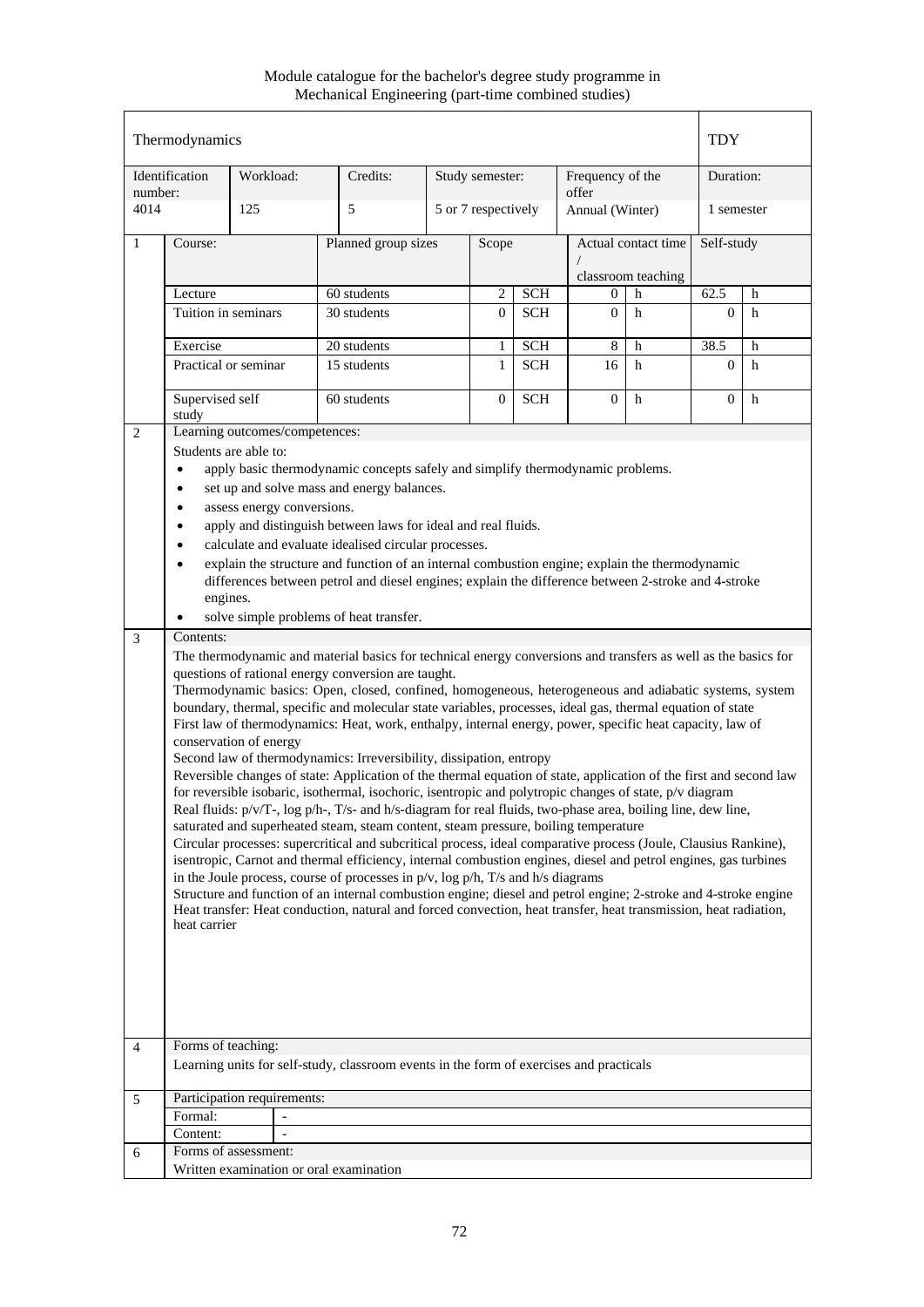|    | Prerequisite for the award of credit points:                                                    |
|----|-------------------------------------------------------------------------------------------------|
|    | Module examination pass and course assessment                                                   |
| 8  | Application of the module (in the following study programmes)                                   |
|    | Electrical Engineering (part-time combined studies) (B.Eng.); Mechanical Engineering (part-time |
|    | combined studies) (B.Eng.);                                                                     |
| 9  | Importance of the grade for the final grade:                                                    |
|    | Percentage based on the sum of credits of the graded modules according to RPO-BA §32            |
|    |                                                                                                 |
| 10 | Module Officer:                                                                                 |
|    | Prof. Dr.-Ing. Jürgen Hermeler                                                                  |
| 11 | Other information:                                                                              |
|    |                                                                                                 |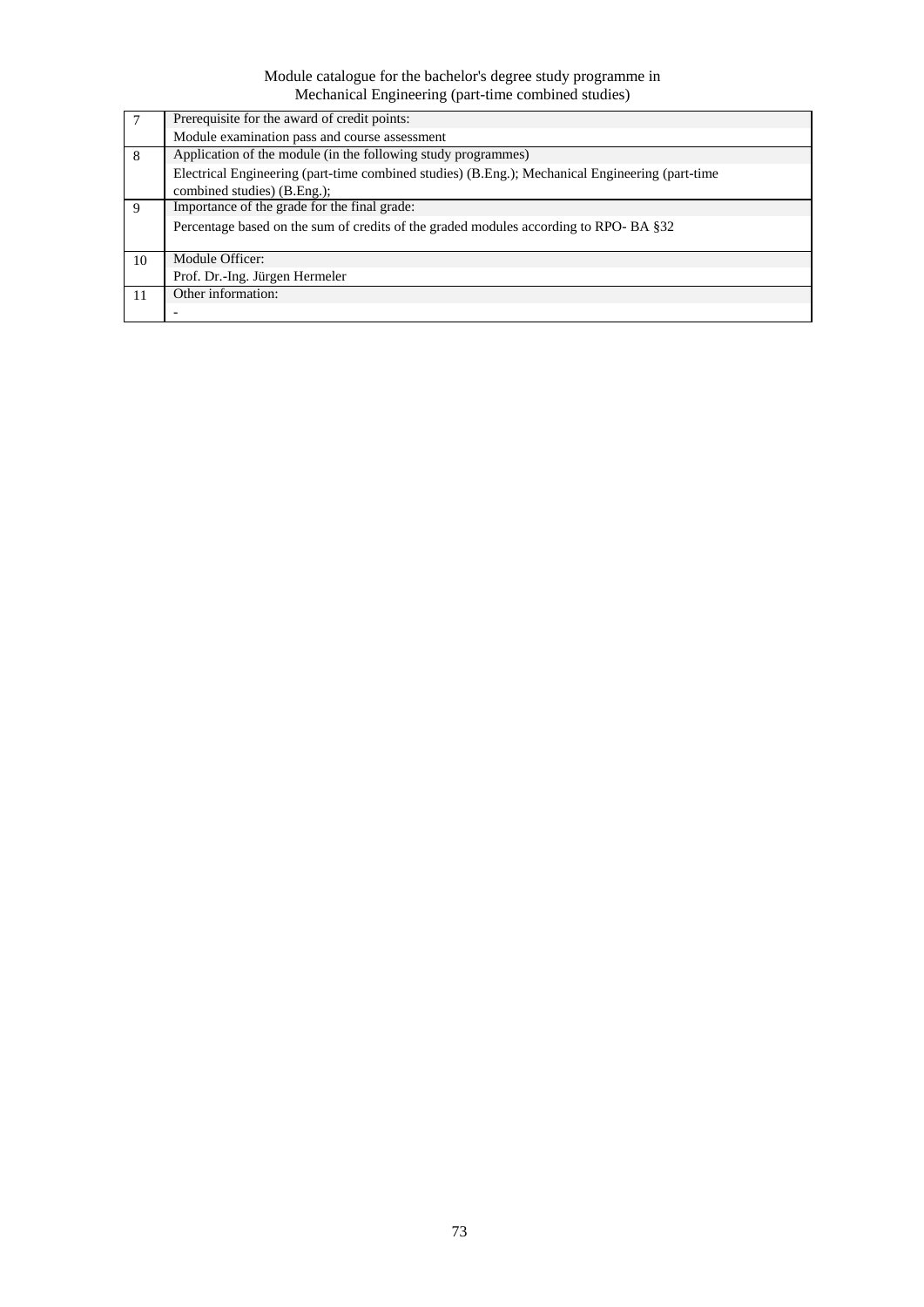Module catalogue for the bachelor's degree study programme in Mechanical Engineering (part-time combined studies)

|                  | <b>Elective Project</b>                                                                                                                                                                                                                                                                                                                                                                                                                                                                                                                                                                                                                                                                                                                                                             |                                                                                     |                                                                                                                                                       |  |                                 |            |                                                |   | <b>WP</b>  |   |
|------------------|-------------------------------------------------------------------------------------------------------------------------------------------------------------------------------------------------------------------------------------------------------------------------------------------------------------------------------------------------------------------------------------------------------------------------------------------------------------------------------------------------------------------------------------------------------------------------------------------------------------------------------------------------------------------------------------------------------------------------------------------------------------------------------------|-------------------------------------------------------------------------------------|-------------------------------------------------------------------------------------------------------------------------------------------------------|--|---------------------------------|------------|------------------------------------------------|---|------------|---|
|                  | Identification                                                                                                                                                                                                                                                                                                                                                                                                                                                                                                                                                                                                                                                                                                                                                                      | Workload:                                                                           | Credits:                                                                                                                                              |  | Study semester:                 |            | Frequency of the                               |   | Duration:  |   |
| number:<br>4044  |                                                                                                                                                                                                                                                                                                                                                                                                                                                                                                                                                                                                                                                                                                                                                                                     | 125 <sub>h</sub>                                                                    | 5                                                                                                                                                     |  | 5th or 6th sem.<br>respectively |            | offer<br>each semester                         |   | 1 semester |   |
| $\mathbf{1}$     | Course:                                                                                                                                                                                                                                                                                                                                                                                                                                                                                                                                                                                                                                                                                                                                                                             |                                                                                     | Planned group sizes                                                                                                                                   |  | Scope                           |            | Actual contact<br>time / classroom<br>teaching |   | Self-study |   |
|                  | Lecture                                                                                                                                                                                                                                                                                                                                                                                                                                                                                                                                                                                                                                                                                                                                                                             |                                                                                     | 60 students                                                                                                                                           |  | $\overline{c}$<br><b>SCH</b>    |            | h<br>$\overline{0}$                            |   | 62.5       | h |
|                  |                                                                                                                                                                                                                                                                                                                                                                                                                                                                                                                                                                                                                                                                                                                                                                                     | Tuition in seminars                                                                 | 30 students                                                                                                                                           |  | $\Omega$                        | <b>SCH</b> | $\Omega$                                       | h | $\Omega$   | h |
|                  | Exercise                                                                                                                                                                                                                                                                                                                                                                                                                                                                                                                                                                                                                                                                                                                                                                            |                                                                                     | 20 students                                                                                                                                           |  | $\overline{c}$                  | <b>SCH</b> | 16                                             | h | 46.5       | h |
|                  |                                                                                                                                                                                                                                                                                                                                                                                                                                                                                                                                                                                                                                                                                                                                                                                     | Practical or seminar                                                                | 15 students                                                                                                                                           |  |                                 | <b>SCH</b> | $\Omega$                                       | h | $\Omega$   | h |
|                  |                                                                                                                                                                                                                                                                                                                                                                                                                                                                                                                                                                                                                                                                                                                                                                                     | Supervised self-study                                                               | 60 students                                                                                                                                           |  | 0                               | <b>SCH</b> | $\Omega$                                       | h | $\Omega$   | h |
| 3                | Learning outcomes/competences:<br>Students are able to work on a task from the operational environment or a research project alone or in a small<br>group. They can define the content and boundaries of the project.<br>They can break down a complex question into subtasks for processing and combine the subtasks again in a<br>meaningful way at the end.<br>They are able to independently research, evaluate and select information on the topic and make it usable for the<br>research question.<br>They can select suitable technical methods to carry out necessary experiments, series of measurements,<br>examinations, etc.<br>They can justify the steps of their actions in a meaningful way and document and present their results<br>appropriately to an audience. |                                                                                     |                                                                                                                                                       |  |                                 |            |                                                |   |            |   |
|                  | Project planning<br>Timing                                                                                                                                                                                                                                                                                                                                                                                                                                                                                                                                                                                                                                                                                                                                                          | Basics of project management<br>Documentation techniques<br>Presentation techniques | Cooperation and division of tasks in the team<br>Independent processing of a technical task with time, economic and production-related specifications |  |                                 |            |                                                |   |            |   |
| $\overline{4}$   | Forms of teaching:                                                                                                                                                                                                                                                                                                                                                                                                                                                                                                                                                                                                                                                                                                                                                                  |                                                                                     | Learning units for self-study, classroom sessions in the form of exercises                                                                            |  |                                 |            |                                                |   |            |   |
| 5                |                                                                                                                                                                                                                                                                                                                                                                                                                                                                                                                                                                                                                                                                                                                                                                                     | Participation requirements:                                                         |                                                                                                                                                       |  |                                 |            |                                                |   |            |   |
|                  | Formal:                                                                                                                                                                                                                                                                                                                                                                                                                                                                                                                                                                                                                                                                                                                                                                             |                                                                                     |                                                                                                                                                       |  |                                 |            |                                                |   |            |   |
|                  | Content:                                                                                                                                                                                                                                                                                                                                                                                                                                                                                                                                                                                                                                                                                                                                                                            |                                                                                     |                                                                                                                                                       |  |                                 |            |                                                |   |            |   |
| 6                |                                                                                                                                                                                                                                                                                                                                                                                                                                                                                                                                                                                                                                                                                                                                                                                     | Forms of assessment:                                                                |                                                                                                                                                       |  |                                 |            |                                                |   |            |   |
|                  |                                                                                                                                                                                                                                                                                                                                                                                                                                                                                                                                                                                                                                                                                                                                                                                     | Project work, presentation                                                          |                                                                                                                                                       |  |                                 |            |                                                |   |            |   |
| $\boldsymbol{7}$ |                                                                                                                                                                                                                                                                                                                                                                                                                                                                                                                                                                                                                                                                                                                                                                                     |                                                                                     | Prerequisite for the award of credit points:                                                                                                          |  |                                 |            |                                                |   |            |   |
| $\,8\,$          |                                                                                                                                                                                                                                                                                                                                                                                                                                                                                                                                                                                                                                                                                                                                                                                     | Module examination pass                                                             | Application of the module (in the following study programmes)                                                                                         |  |                                 |            |                                                |   |            |   |
|                  |                                                                                                                                                                                                                                                                                                                                                                                                                                                                                                                                                                                                                                                                                                                                                                                     | combined studies) (B.Eng.);                                                         | Electrical Engineering (part-time combined studies) (B.Eng.); Mechanical Engineering (part-time                                                       |  |                                 |            |                                                |   |            |   |
| 9                |                                                                                                                                                                                                                                                                                                                                                                                                                                                                                                                                                                                                                                                                                                                                                                                     |                                                                                     | Importance of the grade for the final grade:                                                                                                          |  |                                 |            |                                                |   |            |   |
|                  |                                                                                                                                                                                                                                                                                                                                                                                                                                                                                                                                                                                                                                                                                                                                                                                     |                                                                                     | Percentage based on the sum of credits of the graded modules according to RPO-BA §32                                                                  |  |                                 |            |                                                |   |            |   |
| 10               | Module Officer:                                                                                                                                                                                                                                                                                                                                                                                                                                                                                                                                                                                                                                                                                                                                                                     |                                                                                     |                                                                                                                                                       |  |                                 |            |                                                |   |            |   |
|                  |                                                                                                                                                                                                                                                                                                                                                                                                                                                                                                                                                                                                                                                                                                                                                                                     | Prof. Dr.-Ing. Michael Fahrig                                                       |                                                                                                                                                       |  |                                 |            |                                                |   |            |   |
| 11               | Other information:                                                                                                                                                                                                                                                                                                                                                                                                                                                                                                                                                                                                                                                                                                                                                                  |                                                                                     |                                                                                                                                                       |  |                                 |            |                                                |   |            |   |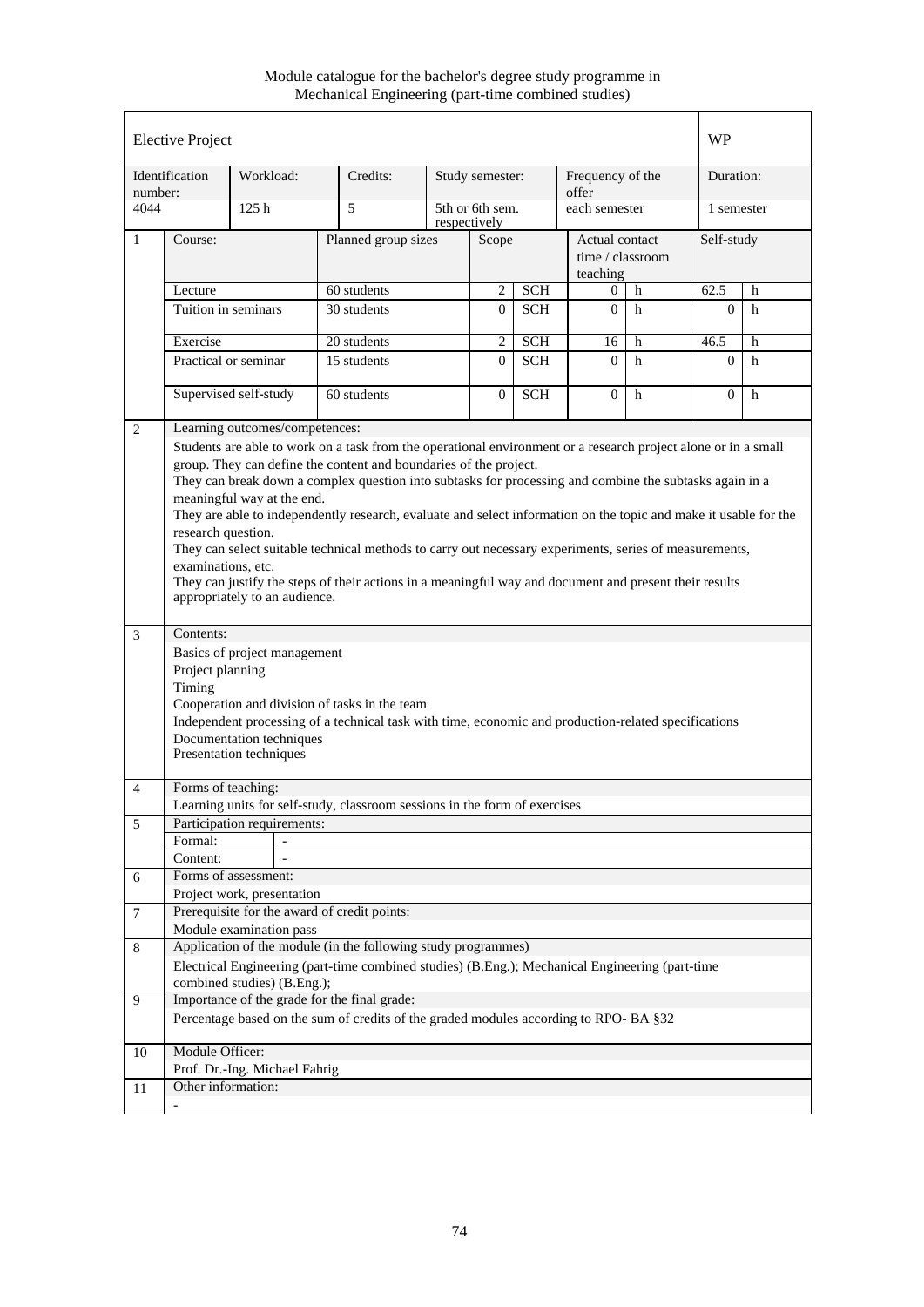Module catalogue for the bachelor's degree study programme in Mechanical Engineering (part-time combined studies)

|                       | <b>Plastics Engineering</b>   |                              |                                                                                                                                                                                                                                                                                                                                                                                                                                                                                                                                                                                                                               |                |                                  |            |                                                                                                            |                | <b>WKK</b>     |   |
|-----------------------|-------------------------------|------------------------------|-------------------------------------------------------------------------------------------------------------------------------------------------------------------------------------------------------------------------------------------------------------------------------------------------------------------------------------------------------------------------------------------------------------------------------------------------------------------------------------------------------------------------------------------------------------------------------------------------------------------------------|----------------|----------------------------------|------------|------------------------------------------------------------------------------------------------------------|----------------|----------------|---|
| number:               | Identification                | Workload:                    | Credits:                                                                                                                                                                                                                                                                                                                                                                                                                                                                                                                                                                                                                      |                | Study semester:                  |            | Frequency of the<br>offer                                                                                  |                | Duration:      |   |
| 4030                  |                               | 125h                         | 5                                                                                                                                                                                                                                                                                                                                                                                                                                                                                                                                                                                                                             | 4th sem.       |                                  |            | Annual<br>(Summer)                                                                                         |                | 1 semester     |   |
| $\mathbf{1}$          | Course:                       |                              | Planned group sizes                                                                                                                                                                                                                                                                                                                                                                                                                                                                                                                                                                                                           |                | Scope                            |            | Actual contact<br>time / classroom<br>teaching                                                             |                | Self-study     |   |
|                       | Lecture                       |                              | 60 students                                                                                                                                                                                                                                                                                                                                                                                                                                                                                                                                                                                                                   |                |                                  | <b>SCH</b> | 0                                                                                                          | h              | 62.5           | h |
|                       | Tuition in seminars           |                              | 30 students                                                                                                                                                                                                                                                                                                                                                                                                                                                                                                                                                                                                                   |                | $\overline{c}$<br>$\overline{0}$ | <b>SCH</b> | $\Omega$                                                                                                   | h              | $\overline{0}$ | h |
|                       | Exercise                      |                              | 20 students                                                                                                                                                                                                                                                                                                                                                                                                                                                                                                                                                                                                                   |                | $\mathbf{1}$                     | <b>SCH</b> | 8                                                                                                          | h              | 38.5           | h |
|                       |                               | Practical or seminar         | 15 students                                                                                                                                                                                                                                                                                                                                                                                                                                                                                                                                                                                                                   |                |                                  | <b>SCH</b> | 16                                                                                                         | h              | $\overline{0}$ | h |
|                       |                               | Supervised self-study        | 60 students                                                                                                                                                                                                                                                                                                                                                                                                                                                                                                                                                                                                                   | $\overline{0}$ | <b>SCH</b>                       | $\theta$   | h                                                                                                          | $\overline{0}$ | h              |   |
|                       |                               |                              | Plastics in practice: What is plastic? Production and history, processing<br>The structure of matter: Periodic table of the elements, the chemical bond, from monomer to macromolecule                                                                                                                                                                                                                                                                                                                                                                                                                                        |                |                                  |            |                                                                                                            |                |                |   |
|                       |                               | technological considerations | nomenclature and abbreviations for polymers, overview of the selected material classes, economic and<br>Molecular weight distribution: Molar mass distributions and mean values of molar mass<br>The synthesis of polymers: Types of polymer build-up reactions,<br>Phase transitions: Glass transition, crystallinity, amorphous and semi-crystalline plastics<br>Rheology of plastics: Structural viscosity, non-Newtonian flow, energy and entropy elasticity<br>Importance of additives: Antioxidants, light stabilisers, antistatic agents, etc.<br>Influence of the manufacturing conditions on the material properties |                |                                  |            | Polymeric materials: Thermoplastics, duromers, conventional elastomers (rubber), thermoplastic elastomers, |                |                |   |
|                       | Forms of teaching:<br>Formal: | Participation requirements:  | Learning units for self-study, classroom events in the form of exercises and practicals                                                                                                                                                                                                                                                                                                                                                                                                                                                                                                                                       |                |                                  |            |                                                                                                            |                |                |   |
| $\overline{4}$<br>5   | Content:                      |                              |                                                                                                                                                                                                                                                                                                                                                                                                                                                                                                                                                                                                                               |                |                                  |            |                                                                                                            |                |                |   |
|                       |                               | Forms of assessment:         |                                                                                                                                                                                                                                                                                                                                                                                                                                                                                                                                                                                                                               |                |                                  |            |                                                                                                            |                |                |   |
|                       |                               |                              | Written or oral examination or term paper, possibly also in partial performances possible                                                                                                                                                                                                                                                                                                                                                                                                                                                                                                                                     |                |                                  |            |                                                                                                            |                |                |   |
|                       |                               |                              | Prerequisite for the award of credit points:                                                                                                                                                                                                                                                                                                                                                                                                                                                                                                                                                                                  |                |                                  |            |                                                                                                            |                |                |   |
|                       |                               |                              | Module examination pass and course assessment                                                                                                                                                                                                                                                                                                                                                                                                                                                                                                                                                                                 |                |                                  |            |                                                                                                            |                |                |   |
|                       |                               |                              | Application of the module (in the following study programmes)                                                                                                                                                                                                                                                                                                                                                                                                                                                                                                                                                                 |                |                                  |            |                                                                                                            |                |                |   |
| 6<br>$\tau$<br>8<br>9 |                               |                              | Mechanical Engineering (part-time combined studies) (B.Eng.);<br>Importance of the grade for the final grade:<br>Percentage based on the sum of credits of the graded modules according to RPO-BA §32                                                                                                                                                                                                                                                                                                                                                                                                                         |                |                                  |            |                                                                                                            |                |                |   |
| 10                    | Module Officer:               | Prof. Dr.-Ing. Bruno Hüsgen  |                                                                                                                                                                                                                                                                                                                                                                                                                                                                                                                                                                                                                               |                |                                  |            |                                                                                                            |                |                |   |